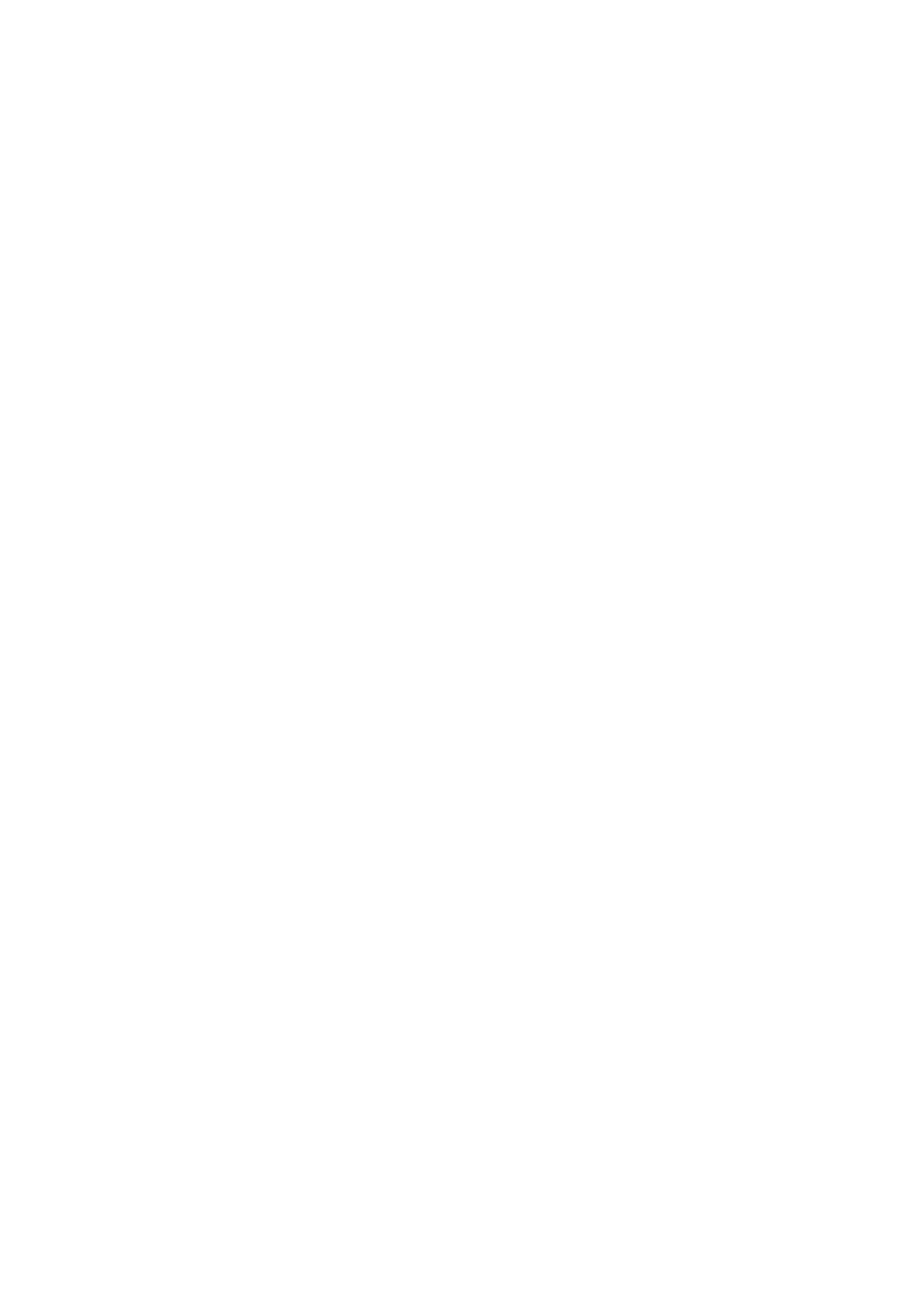Generation Approaches for Combinatorial Optimization Problems

### Wei WU

Department of Computer Science and Mathematical Informatics Graduate School of Information Science Nagoya University Nagoya 464-8601, Japan



March, 2017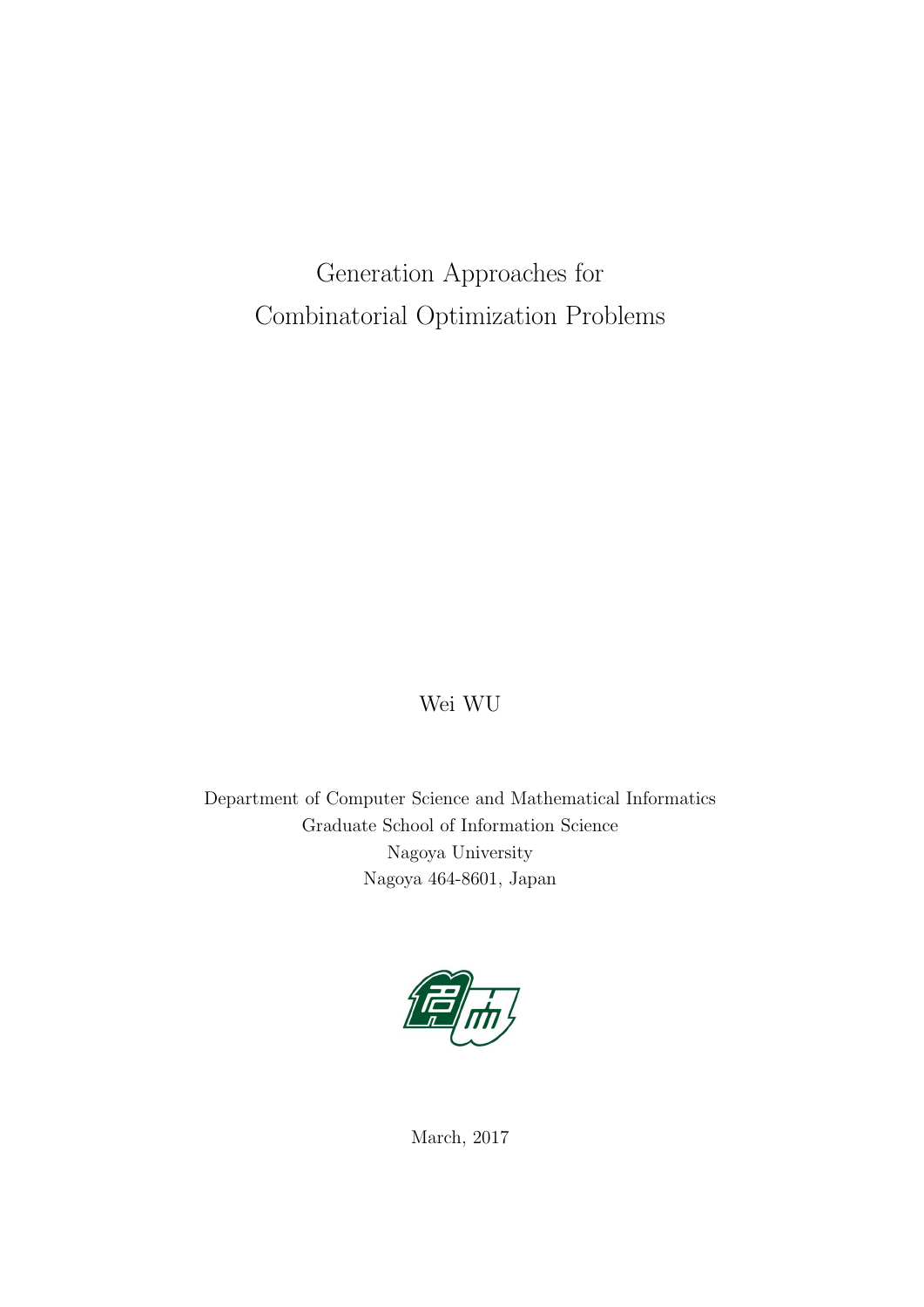Doctoral Dissertation

submitted to Graduate School of Information Science, Nagoya University in partial fulfilment of the requirement for the degree of DOCTOR OF INFORMATION SCIENCE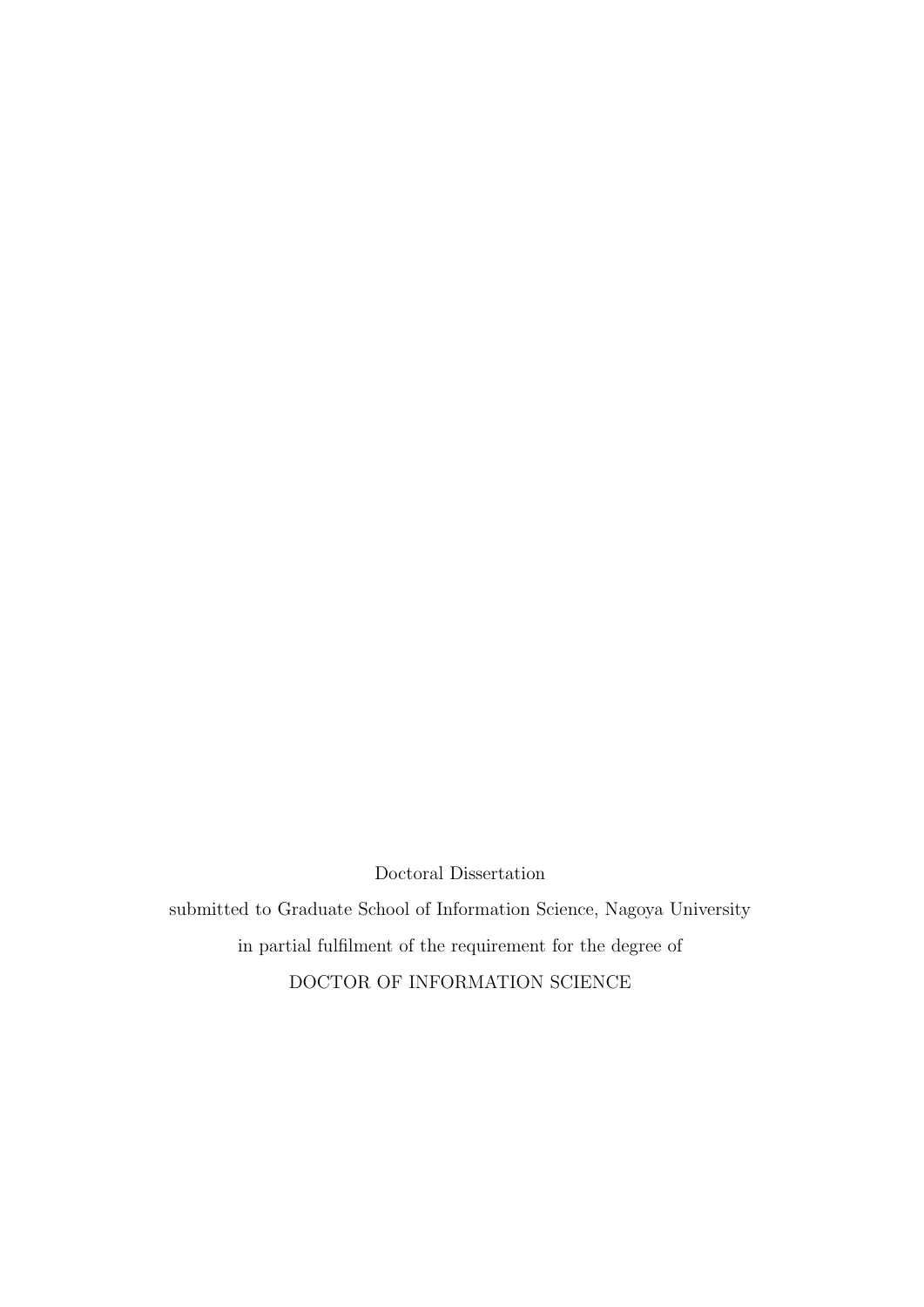# Preface

Over the last decade, combinatorial optimization is one of the most active topics in applied mathematics and theoretical computer science. Many important applications have been developed based on combinatorial algorithms in several areas, including transportation, production management, artificial intelligence, and software engineering. Indeed, combinatorial optimization has its roots from combinatorics and operations research aiming to solve real-life problems.

Combinatorial optimization can be viewed as a problem to search for the best element combination out of a set of discrete items. Some of the classical problems in combinatorial optimization, such as spanning trees, shortest paths, matching, are polynomial-time solvable, while still a variety of them, such as the traveling salesman problem, generalized assignment problem, set covering problem, are known to be NP-hard.

Most problems in combinatorial optimization can be formulated naturally as linear programs or integer programs, both of which can be represented by a matrix. However, in many practical applications, the corresponding matrices become so large (sometimes exponential in the size of the instance) that it is impractical to represent all rows or columns of them. Row generation and column generation have proven to be two of the most successful approaches for solving such kind of large-scale combinatorial optimization problems effectively.

In this thesis, we describe basic ideas, theoretical results, and practical applications related to row/column generation approaches. We also summarize major similarities and differences between row generation and column generation approaches.

Benders decomposition, known as a typical row generation approach, was proposed by Benders five decades ago. In Benders decomposition, the variables of the original problem is separated into two sets for a two-stage iterated approach. In the first stage, a master problem is solved on the first set of variables, and the obtained solution in the first stage is treated as the input for a second stage problem, which we call a subproblem. In the second stage, the subproblem determines the feasibility of the first stage solution, and it updates the current master problem by adding new constraint (row) until no constraints (rows)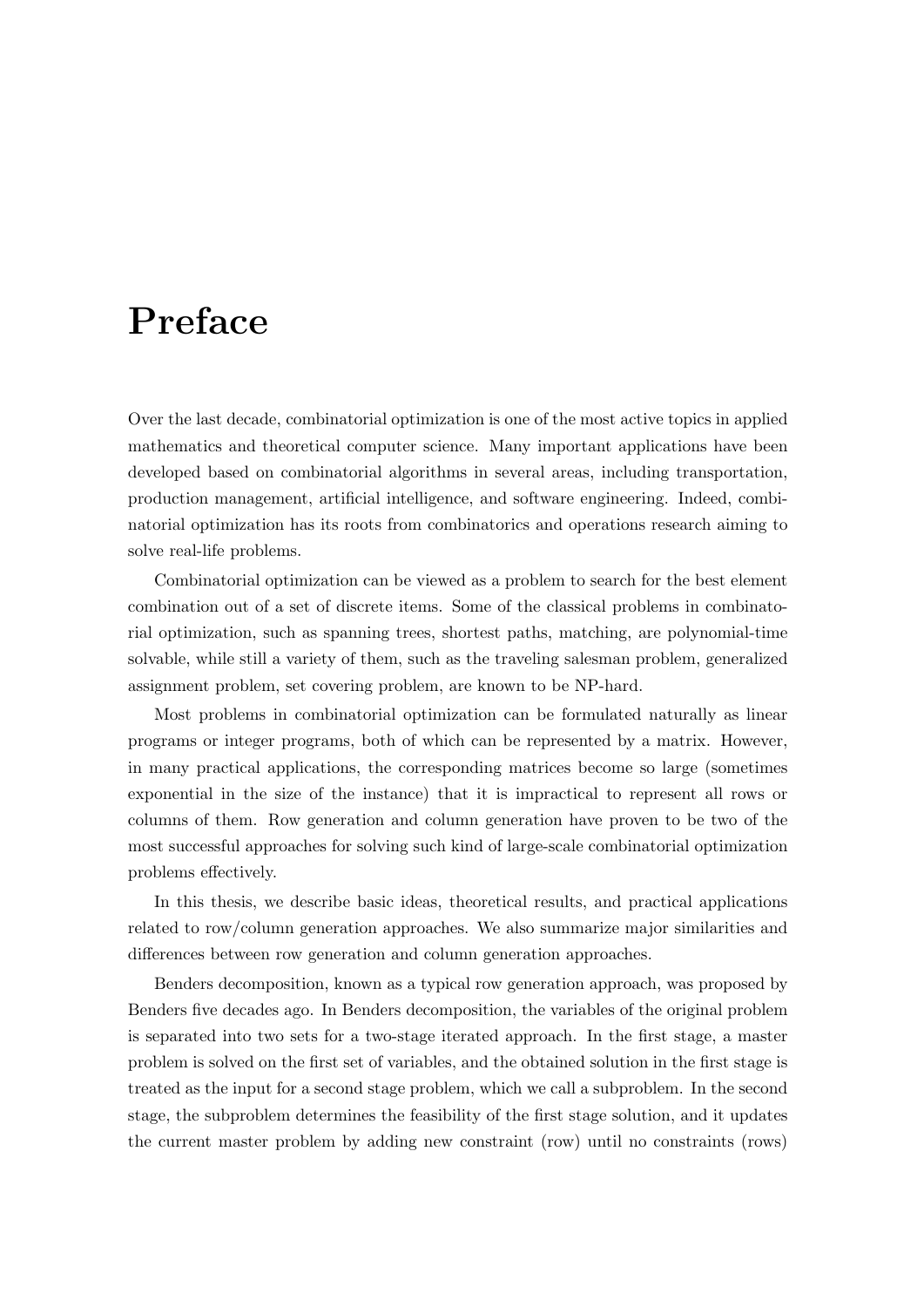#### ii Preface

can be generated. Logic-based Benders decomposition can be viewed as a generalization of the classical Benders method, in which a master problem solves a relaxation problem with some constraints removed from the original problem, and a subproblem aims to generate a critical constraint (row). A variety of real-life applications are successfully solved via classical or logic-based Benders decomposition, including robust optimization, planning and scheduling, resource management, and network design.

Column generation approach was proposed almost at the same time as Benders decomposition by Dantzig and Wolfe. This technique was first brought into real application by Gilimore and Gomory for solving the cutting stock problem. Similar to the row generation approach, in the first stage, a master problem in the column generation approach is solved with a subset of all columns from the original problem. In the second stage, a subproblem determines the optimality of the first stage solution, and it updates the current master problem by adding new columns until no column can be generated. Numerous column generation applications are described in the literature, including airline crew pairing problem, various vehicle routing problems, and bin packing and cutting-stock problems.

In most cases, warm-starts for initial master problems and designing algorithms for subproblems have been considered as two main components to elaborate in solving real-life problems. In this thesis, we apply the row and column generation techniques in solving robust optimization and airline crew pairing problems, incorporating various ideas in these two main components to improve the overall convergence speed.

For the case of robust optimization, we consider combinatorial optimization problems under the min-max regret criteria with interval objective coefficients. We design a Logicbased Benders decomposition approach and also proposed many state-of-the-art exact and heuristic algorithms, some of which are partially based on Benders cuts. Moreover, we propose a new heuristic approach based on a row generation approach, which we call an iterated dual substitution algorithm. We analyze the performance of the developed Logicbased Benders decomposition approach and compared it with other existing algorithms.

For the case of airline crew pairing problem, We propose a branch-and-cut method based upon a resource constrained dynamic programming for a subproblem. Computational results are given for a number of large-scale instances with up to 10,000 flights.

We hope that the descriptions and ideas we discuss in this thesis will contribute to providing fundamental motivation and designing generation approaches for some other real-life applications.

> March, 2016 Wei WU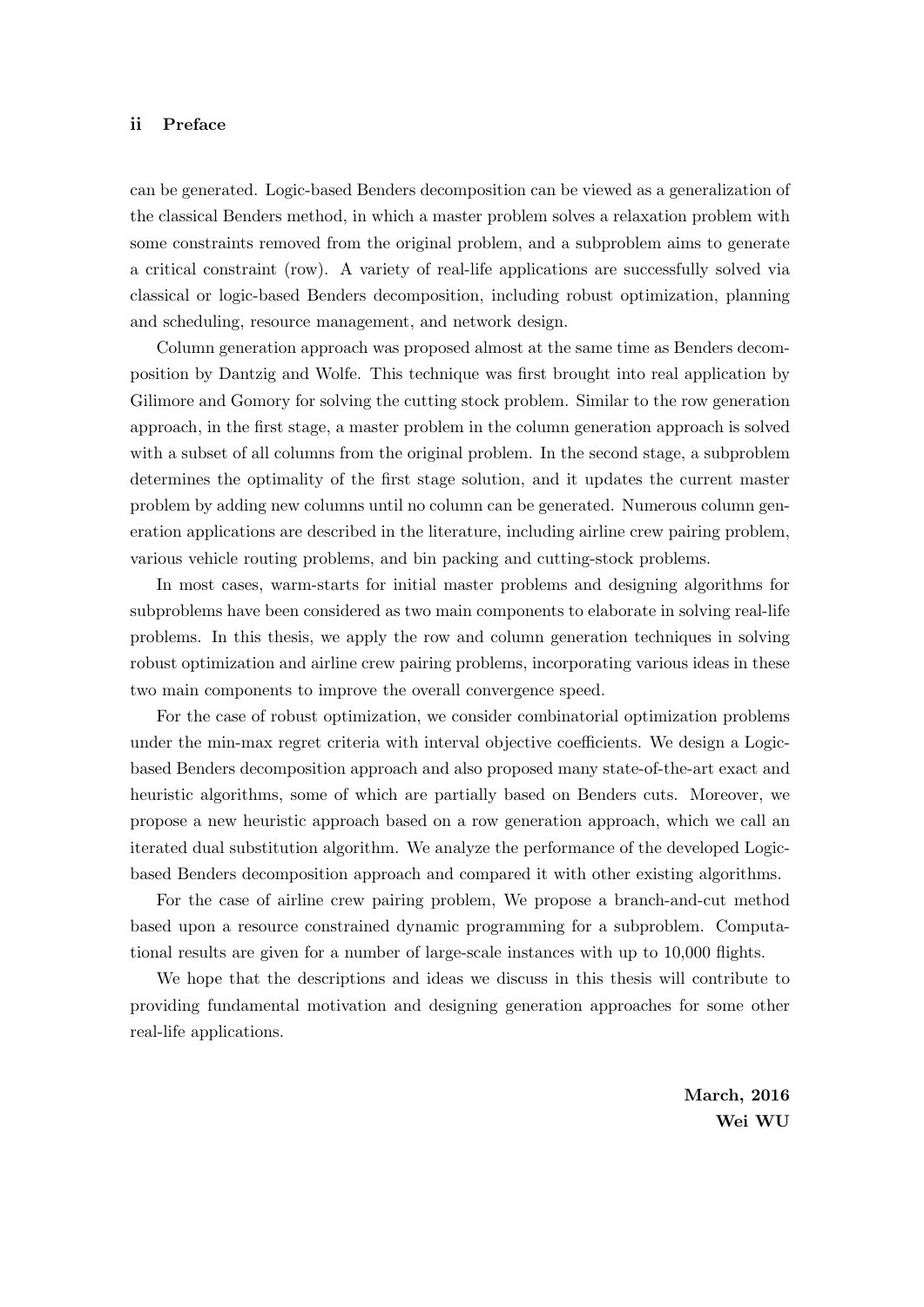# Acknowledgments

First and foremost, I would like to express my sincere gratitude to my supervisor professor Mutsunori Yagiura for your enthusiastic guidance, patient support of my Ph.D. study, and for continuous encouragement. You helped me in all the time of research and taught me how to become a qualified researcher from my master course. I could not have imagined having a better supervisor for my Ph.D study.

I would like to express thanks to associate professor Hediki Hashimoto and assistant professor Yannan Hu for your priceless comments and suggestions on both research as well as on my personal annoyance. I would also like to express my special appreciation and thanks to professor Silvano Martello and professor Manuel Iori for your warm inspirations and valuable advice on research of robust optimization. I gratefully thank professor Tomio Hirata for your generous help and insightful comments.

My sincere thanks also goes to professor Yo Matsubara and professor Takafumi Kanamori for being my thesis committee, reading my thesis, and providing me with an inspiration in many ways.

I thank all members in Yagiura and Hirata laboratories for their understanding and precious friendship. I would especially like to thank Nitori International Scholarship Foundation and Ushio Scholarship. Without your financial support it would not be possible to finish this thesis.

Last but not least, I would like to thank my family for all of the sacrifices that you have made on my behalf.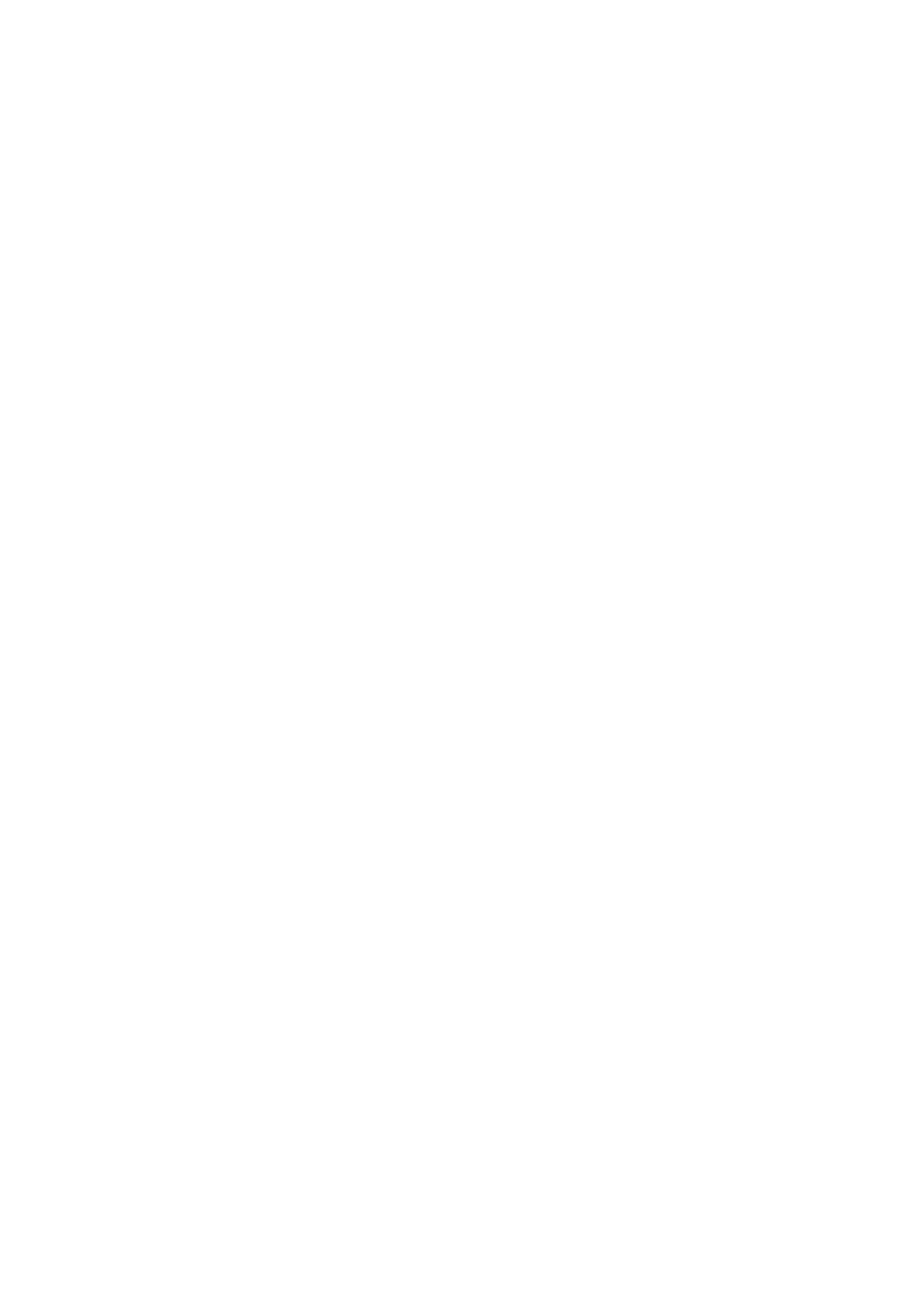# **Contents**

| $\mathbf{1}$ |     | Introduction<br>$\mathbf{1}$                                                                               |
|--------------|-----|------------------------------------------------------------------------------------------------------------|
|              | 1.1 | $\mathbf{1}$                                                                                               |
|              |     | Row Generation $\ldots \ldots \ldots \ldots \ldots \ldots \ldots \ldots \ldots$<br>$\overline{2}$<br>1.1.1 |
|              |     | 3<br>1.1.2                                                                                                 |
|              | 1.2 | $\overline{4}$                                                                                             |
| $\bf{2}$     |     | <b>Row Generation</b><br>$\overline{7}$                                                                    |
|              | 2.1 | $\overline{7}$                                                                                             |
|              | 2.2 | 8                                                                                                          |
|              | 2.3 | 11                                                                                                         |
| 3            |     | <b>Column Generation</b><br>13                                                                             |
|              | 3.1 | 13                                                                                                         |
|              | 3.2 | 14                                                                                                         |
|              | 3.3 | 15                                                                                                         |
| 4            |     | Min-Max Regret Generalized Assignment Problem<br>21                                                        |
|              | 4.1 | 23                                                                                                         |
|              |     | 23<br>4.1.1                                                                                                |
|              |     | 23<br>Interval Min-Max Regret Generalized Assignment Problem<br>4.1.2                                      |
|              |     | Complexity of the MMR-GAP $\ldots \ldots \ldots \ldots \ldots \ldots \ldots$<br>25<br>4.1.3                |
|              | 4.2 | 28                                                                                                         |
|              |     | 28<br>4.2.1                                                                                                |
|              |     | 4.2.2<br>30                                                                                                |
|              | 4.3 | 33                                                                                                         |
|              |     | 34<br>4.3.1                                                                                                |
|              |     | 36<br>4.3.2                                                                                                |
|              | 4.4 | 37                                                                                                         |
|              |     | 4.4.1<br>37                                                                                                |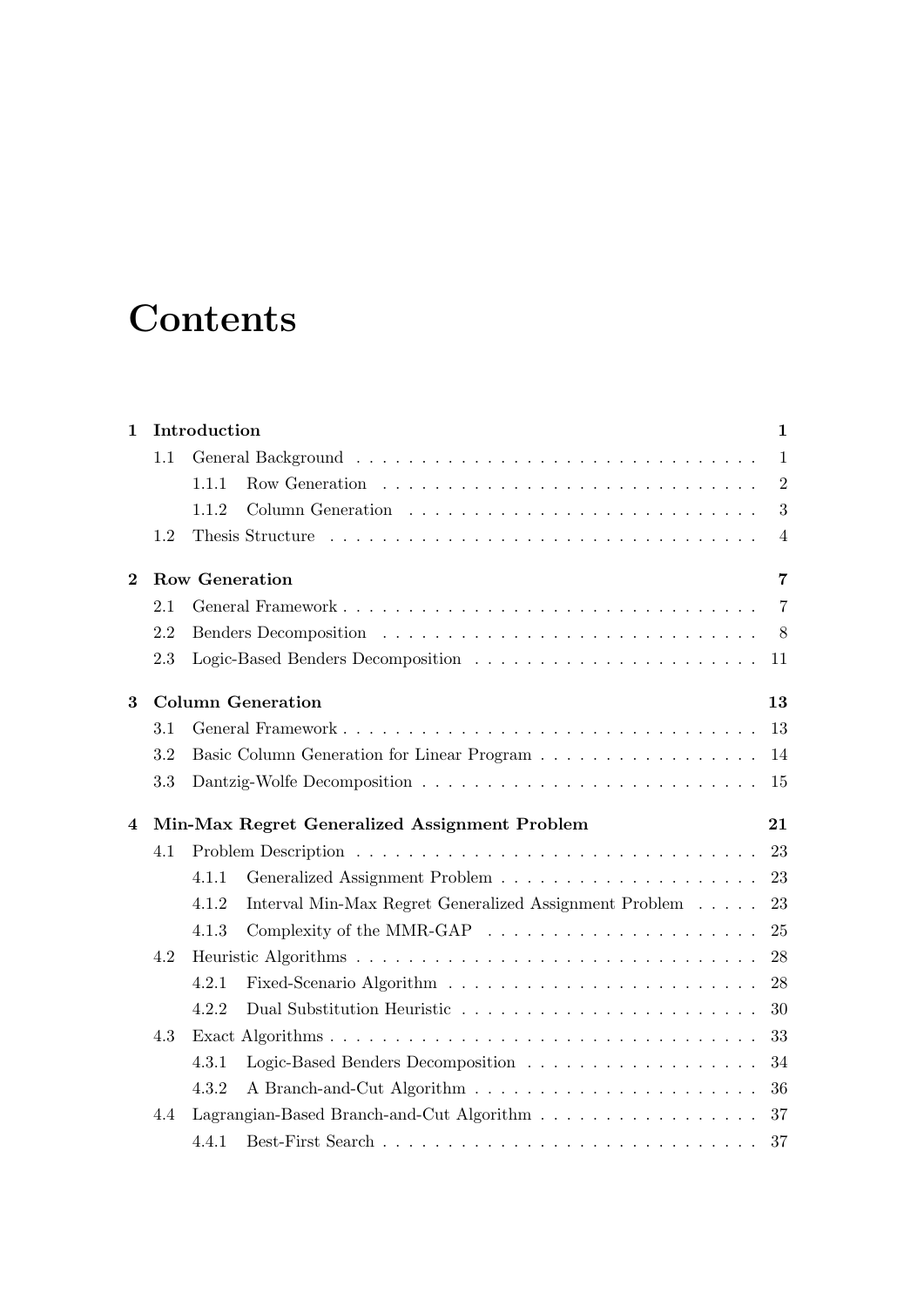### vi Contents

|     | 4.4.2 | Branching Strategy Based on Semi-Assignment Constraints | 39                                                                                                                                                                                                                                                                                                                           |
|-----|-------|---------------------------------------------------------|------------------------------------------------------------------------------------------------------------------------------------------------------------------------------------------------------------------------------------------------------------------------------------------------------------------------------|
|     | 4.4.3 |                                                         |                                                                                                                                                                                                                                                                                                                              |
|     | 4.4.4 |                                                         | 41                                                                                                                                                                                                                                                                                                                           |
|     | 4.4.5 |                                                         | 43                                                                                                                                                                                                                                                                                                                           |
|     | 4.4.6 |                                                         | 44                                                                                                                                                                                                                                                                                                                           |
|     | 4.4.7 |                                                         | 47                                                                                                                                                                                                                                                                                                                           |
| 4.5 |       |                                                         | 50                                                                                                                                                                                                                                                                                                                           |
|     | 4.5.1 |                                                         | 50                                                                                                                                                                                                                                                                                                                           |
|     | 4.5.2 |                                                         | 51                                                                                                                                                                                                                                                                                                                           |
|     | 4.5.3 |                                                         | 51                                                                                                                                                                                                                                                                                                                           |
|     | 4.5.4 |                                                         | 54                                                                                                                                                                                                                                                                                                                           |
| 4.6 |       |                                                         | 59                                                                                                                                                                                                                                                                                                                           |
|     |       |                                                         | 61                                                                                                                                                                                                                                                                                                                           |
| 5.1 |       |                                                         | 61                                                                                                                                                                                                                                                                                                                           |
| 5.2 |       |                                                         |                                                                                                                                                                                                                                                                                                                              |
|     | 5.2.1 |                                                         | 63                                                                                                                                                                                                                                                                                                                           |
|     | 5.2.2 |                                                         | 64                                                                                                                                                                                                                                                                                                                           |
|     | 5.2.3 |                                                         | 65                                                                                                                                                                                                                                                                                                                           |
| 5.3 |       |                                                         | 66                                                                                                                                                                                                                                                                                                                           |
|     | 5.3.1 |                                                         | 66                                                                                                                                                                                                                                                                                                                           |
|     | 5.3.2 |                                                         | 67                                                                                                                                                                                                                                                                                                                           |
|     | 5.3.3 |                                                         | 68                                                                                                                                                                                                                                                                                                                           |
| 5.4 |       |                                                         | 68                                                                                                                                                                                                                                                                                                                           |
| 5.5 |       |                                                         | 71                                                                                                                                                                                                                                                                                                                           |
|     |       |                                                         | 73                                                                                                                                                                                                                                                                                                                           |
| 6.1 |       |                                                         | 73                                                                                                                                                                                                                                                                                                                           |
| 6.2 |       |                                                         | 74                                                                                                                                                                                                                                                                                                                           |
|     | 6.2.1 |                                                         | 75                                                                                                                                                                                                                                                                                                                           |
|     | 6.2.2 |                                                         | 76                                                                                                                                                                                                                                                                                                                           |
| 6.3 |       |                                                         | 77                                                                                                                                                                                                                                                                                                                           |
| 6.4 |       |                                                         | 78                                                                                                                                                                                                                                                                                                                           |
|     | 6.4.1 |                                                         | 78                                                                                                                                                                                                                                                                                                                           |
|     | 6.4.2 |                                                         | 79                                                                                                                                                                                                                                                                                                                           |
|     | 6.4.3 |                                                         | 80                                                                                                                                                                                                                                                                                                                           |
|     | 6.4.4 |                                                         | 82                                                                                                                                                                                                                                                                                                                           |
|     |       |                                                         | Variable Fixing $\ldots \ldots \ldots \ldots \ldots \ldots \ldots \ldots \ldots \ldots$<br>Dynamic Programming Approach<br>Min-Max Regret Multidimensional Knapsack Problem<br><b>Airline Crew Pairing Problem</b><br>Constraints for Pairing<br>Instances and Experimental Environment $\ldots \ldots \ldots \ldots \ldots$ |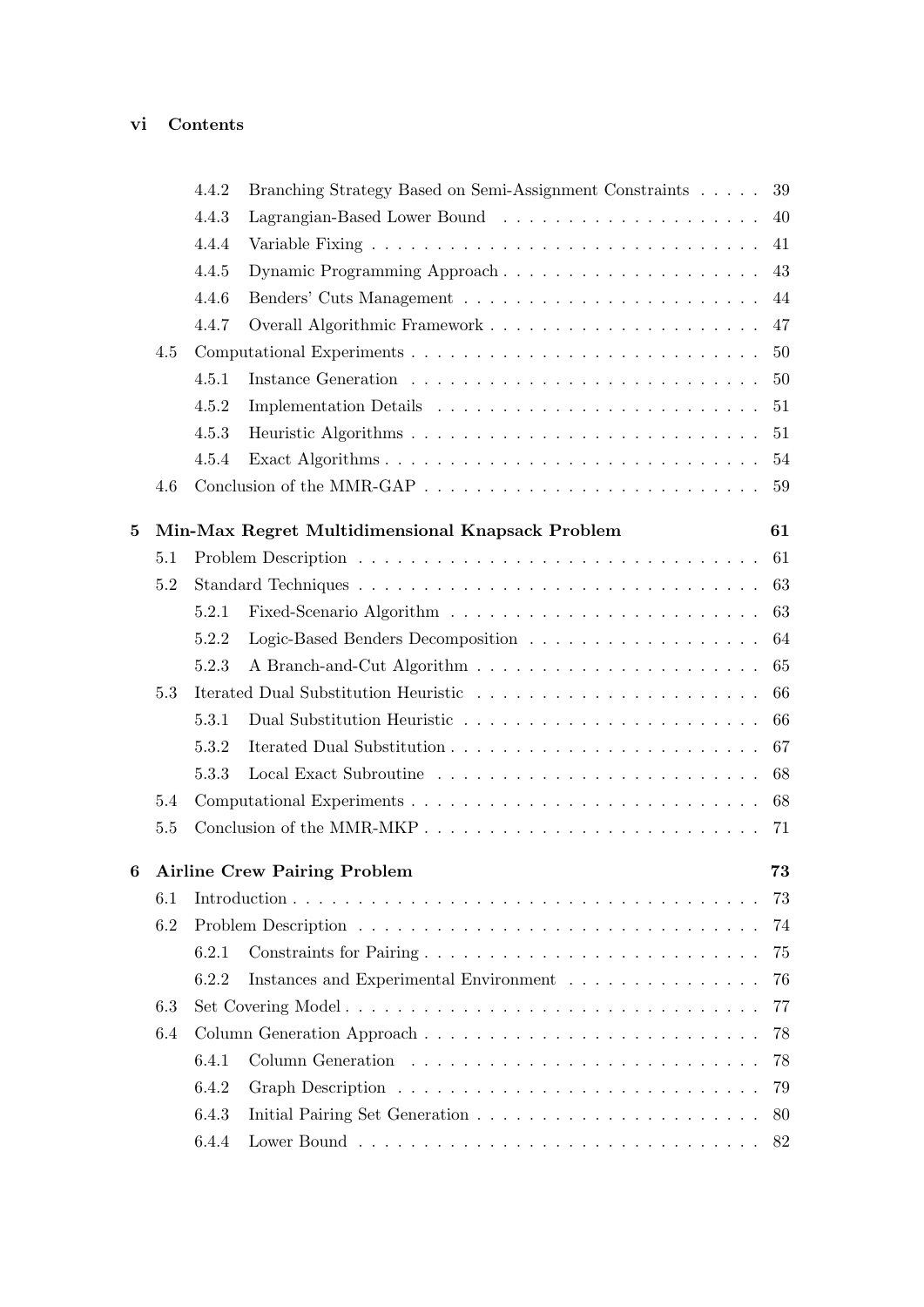|     | 7 Conclusion                                    | 91 |
|-----|-------------------------------------------------|----|
| 6.7 |                                                 |    |
|     |                                                 |    |
|     |                                                 |    |
|     |                                                 |    |
|     |                                                 |    |
|     |                                                 |    |
|     | 6.4.5 DP-based Algorithm for Pricing Problem 83 |    |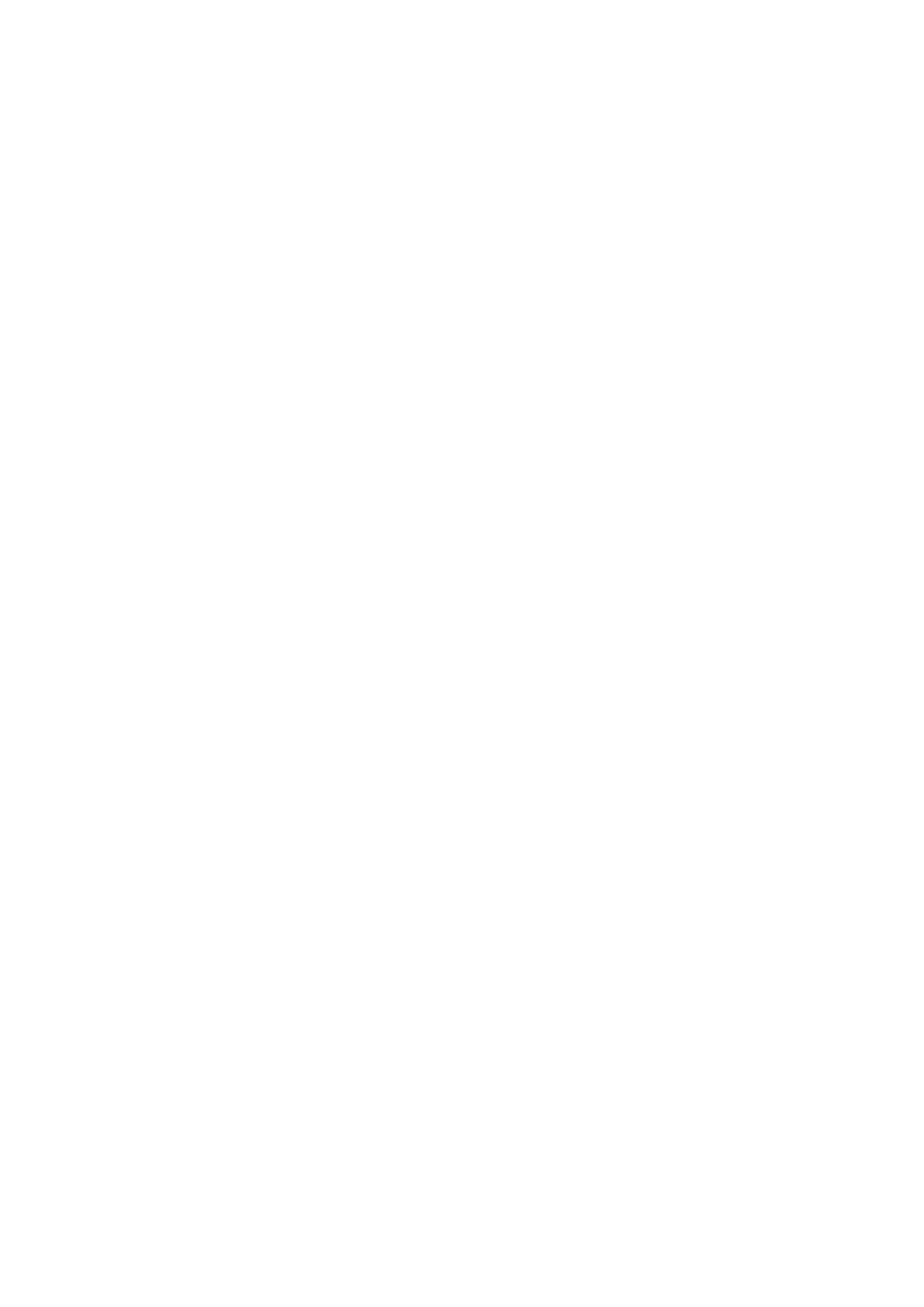# List of Figures

| 3.2 Block structure in Benders decomposition for LP 20                                     |  |
|--------------------------------------------------------------------------------------------|--|
|                                                                                            |  |
| 4.2 Two-direction dynamic programing for fixing $x_{ij} = 1$ , where $a_{ij} = 1 \dots$ 45 |  |
|                                                                                            |  |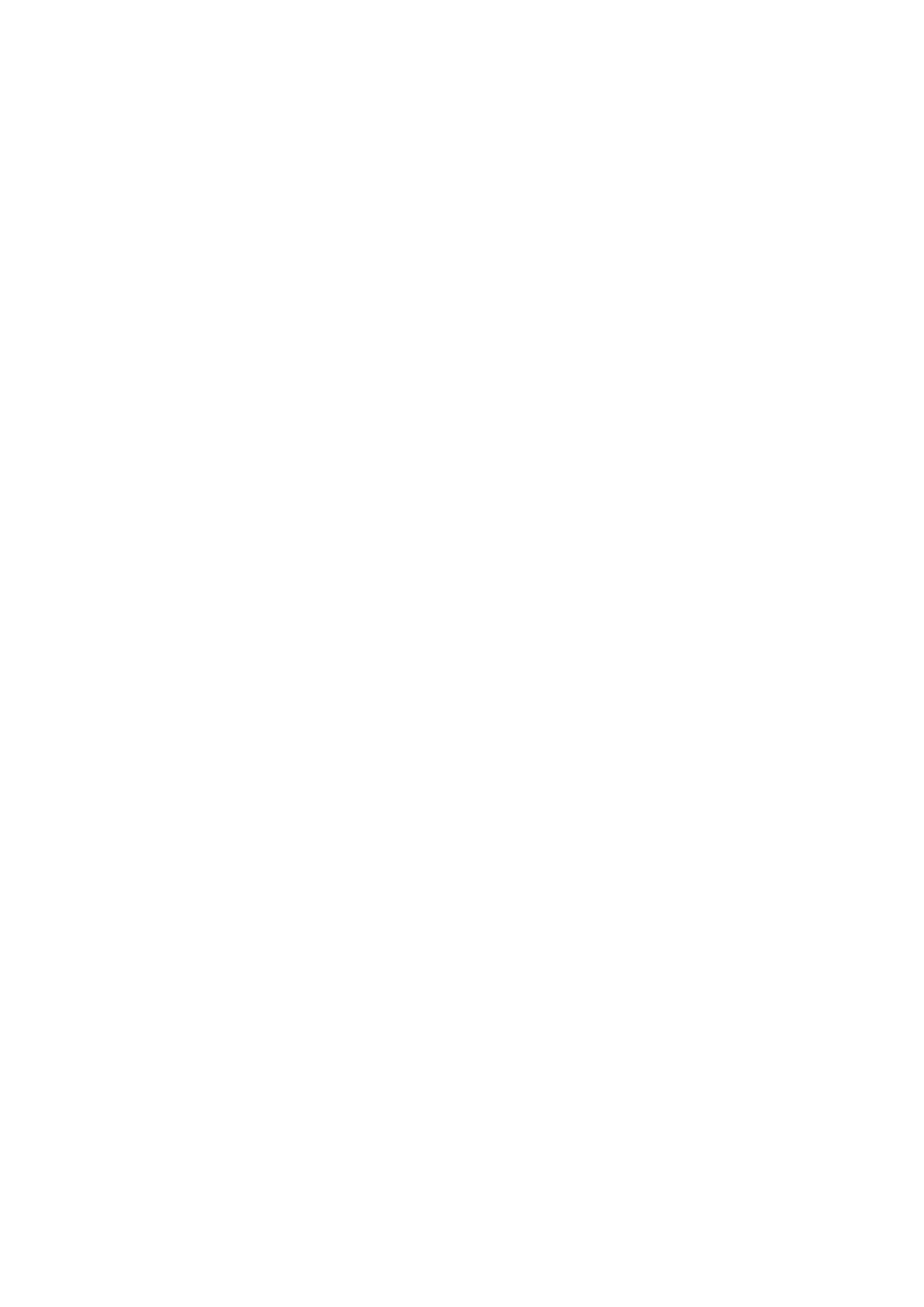# List of Tables

| 4.1 | Results of heuristic algorithms $\dots \dots \dots \dots \dots \dots \dots \dots \dots \dots \dots$                      |    |
|-----|--------------------------------------------------------------------------------------------------------------------------|----|
| 4.2 | Average optimality gap of heuristic algorithms $\dots \dots \dots \dots \dots \dots$                                     |    |
| 4.3 |                                                                                                                          |    |
| 4.4 |                                                                                                                          |    |
| 5.1 |                                                                                                                          |    |
| 6.1 |                                                                                                                          |    |
| 6.2 | Node coverage by the path generation with DFS $\ldots \ldots \ldots \ldots \ldots 81$                                    |    |
| 6.3 | The results of simple tree search and DP-based branch-and-bound method.                                                  | 85 |
| 6.4 |                                                                                                                          |    |
| 6.5 | The results of the algorithm with twins $\ldots \ldots \ldots \ldots \ldots \ldots \ldots 86$                            |    |
| 6.6 | The objective values of $\text{SCP}(P)$ obtained by CPLEX and 3FNLS in one hour 87                                       |    |
| 6.7 | Computation times in seconds of our set covering approach $\ldots \ldots \ldots$ 87                                      |    |
| 6.8 |                                                                                                                          |    |
| 6.9 |                                                                                                                          |    |
|     | 6.10 Results of Instance III $\ldots \ldots \ldots \ldots \ldots \ldots \ldots \ldots \ldots \ldots \ldots \ldots$ 89    |    |
|     | 6.11 Results of Instance IV $\ldots \ldots \ldots \ldots \ldots \ldots \ldots \ldots \ldots \ldots \ldots \ldots \ldots$ |    |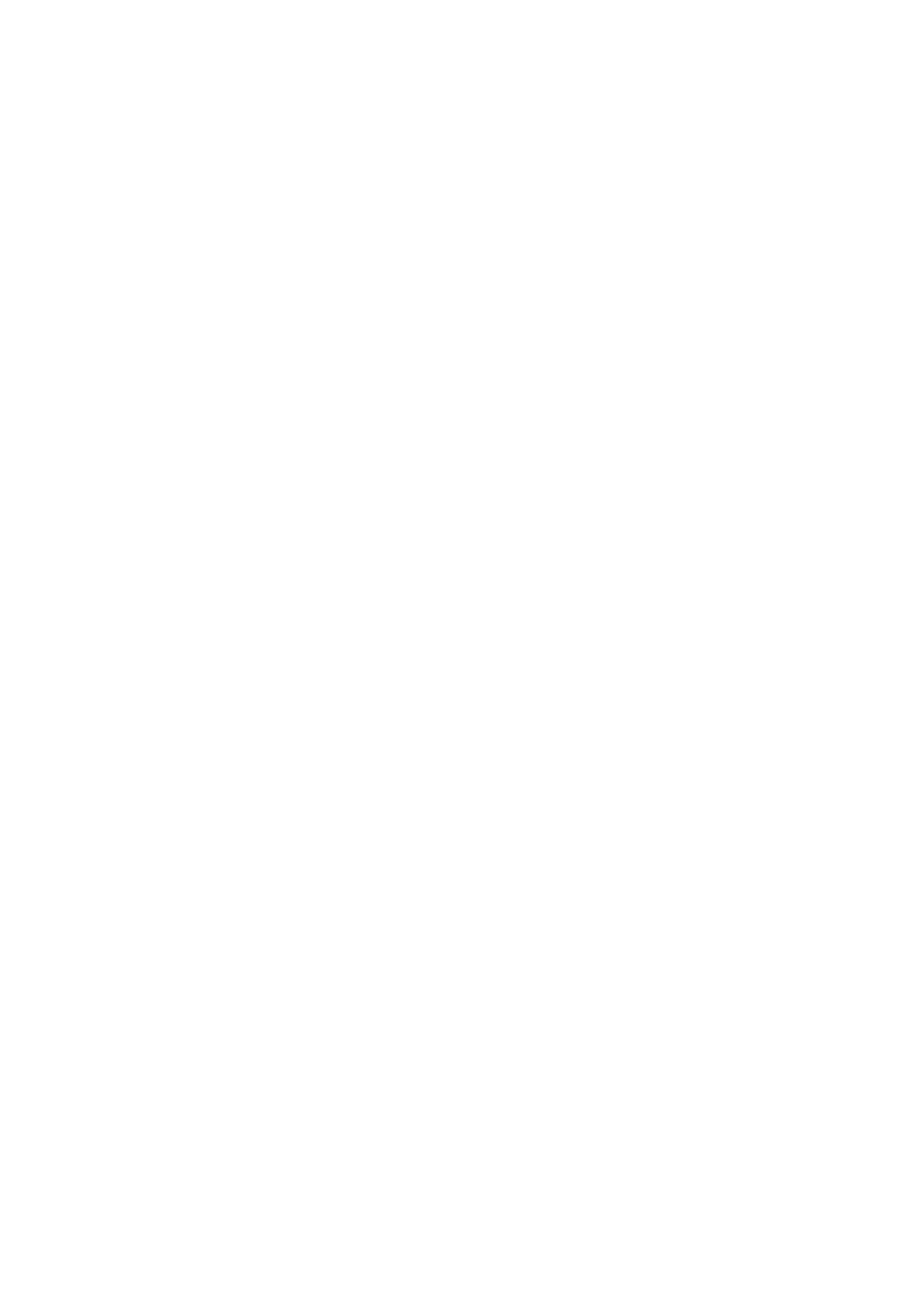# List of Algorithms

|             | 1 Basic framework of a row generation approach 8   |  |
|-------------|----------------------------------------------------|--|
| $2^{\circ}$ | Basic framework of a column generation approach 14 |  |
|             |                                                    |  |
|             |                                                    |  |
|             |                                                    |  |
|             | 6 Lagrangian-Based Branch-and-Cut Approach 50      |  |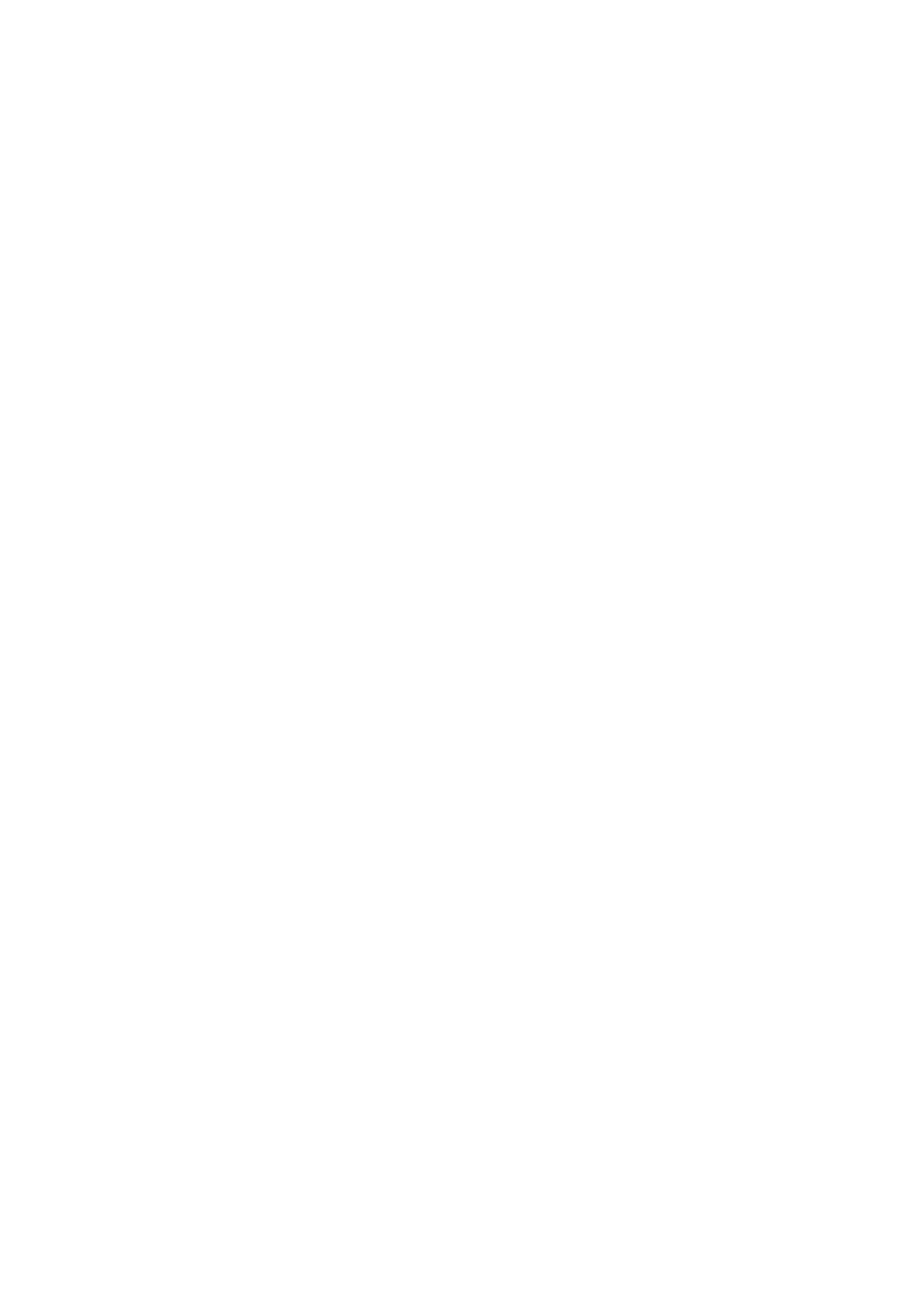### Chapter 1

# Introduction

This chapter starts with the general background of the thesis in Section 1.1. We provide a technical review of topics relevant to row generation approaches in Section 1.1.1, including Benders decomposition, logic-based Benders decomposition, and cutting plane method. We review successful applications of column generation and provide some historical and recent contributions in Section 1.1.2. The Structure of this thesis is presented in Section 1.2.

### 1.1 General Background

Over the last decade, combinatorial optimization is one of the most active topics in applied mathematics and theoretical computer science [59]. A diverse range of real world problems can be naturally modeled as combinatorial optimization problems in different areas. Indeed, combinatorial optimization has its roots from combinatorics and operations research aiming to solve real-life problems.

Combinatorial optimization can be viewed as a problem to search for the best element combination out of a set of discrete items. Some of the classical problems in combinatorial optimization, such as the spanning trees, shortest paths, matching, are polynomial-time solvable, while still many of them, such as the traveling salesman problem, generalized assignment problem, set covering problem, are known to be NP-hard [80].

A large portion of the problems have their linear programming or integer programming formulation, both of which can be represented by a matrix. However, in many practical applications, the matrix becomes so large (sometimes exponential in the size of the instance) that it is impractical to explicitly represent all rows or columns of it. Generation approaches including row generation and column generation have proven to be successful for solving such kind of large-scale combinatorial optimization problems effectively.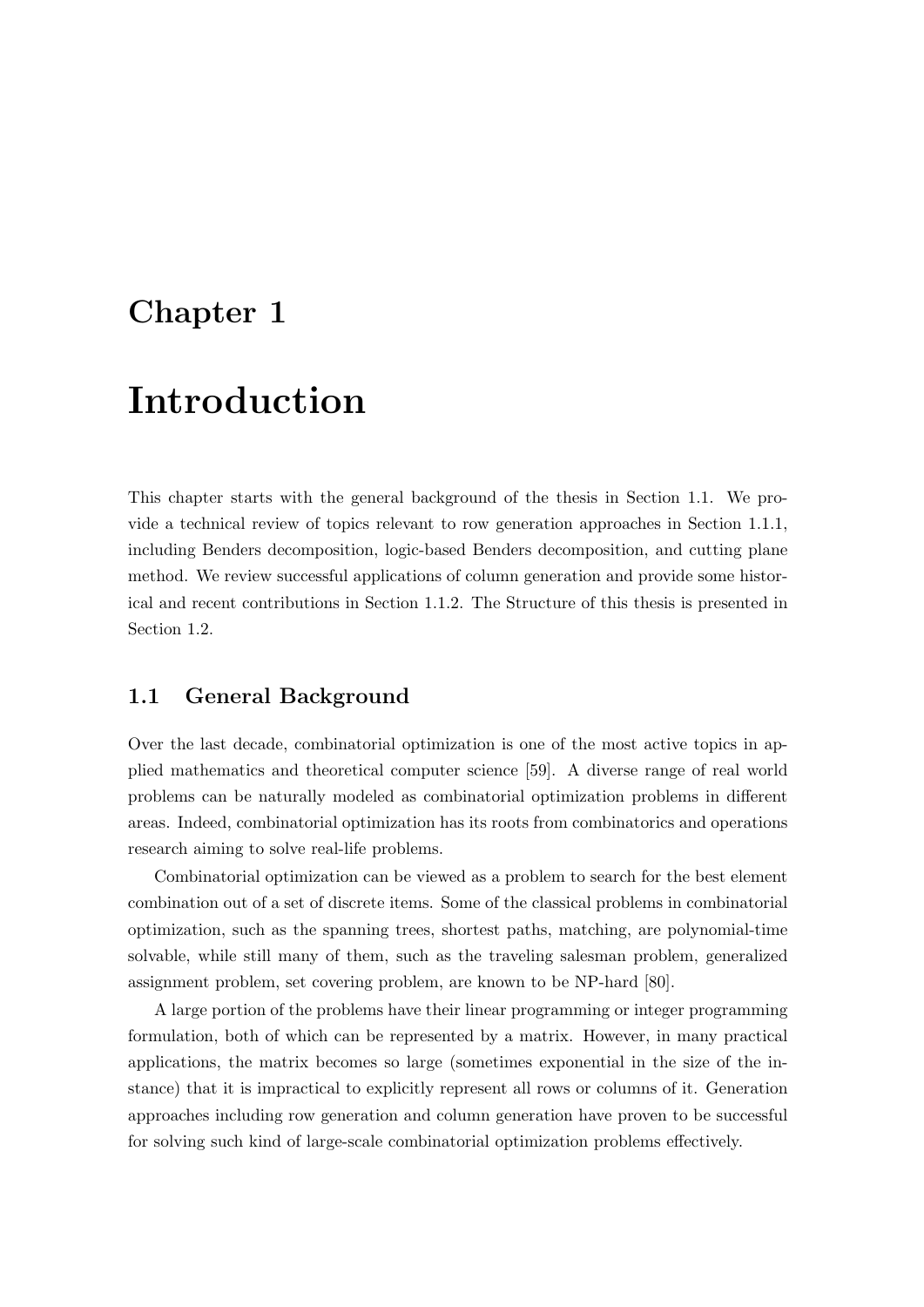#### 2 Introduction

#### 1.1.1 Row Generation

The classical Benders decomposition, originally proposed by Benders in the 1960s [17], devised a row generation approach for exploiting the structure of mixed integer programming (MIP). The classical Benders decomposition divides the variables in an original problem (MIP) into two sets, continuous variables and integer ones. The problem with integer variables temporarily fixed is significantly easier to solve than the original problem. A master problem is defined to obtain a solution for the integer variables. Then, a subproblem problem with only continuous variables is defined to generate constraints that are violated by the obtained integer solution (i.e., constraints that cut from the feasible region, the obtained integer solution), and the generated constraints are then added to the current master problem. The procedure repeats until no valid constraint exists when solving the current subproblem. Geoffrion, by using non-linear convex duality theory, generalized Benders decomposition to a broader class of problems in which the subproblem need not to be a linear program [42]. Hooker and Ottosson introduced another extension called logic-based Benders decomposition [51]. The subproblem in the logic-based Benders decomposition needs not to be a specific form: it can be a MIP [52] and a feasibility-checking problem [100]. The classical and extended Benders decomposition have been widely used in a large variety of applications, such as planning and scheduling [25, 20, 50, 65, 71], routing [64, 71, 88] and supply chain optimization [33, 78, 98, 109]. For a state-of-the-art analysis of the existing literature, we refer the interested reader to Rahmaniani et al. [87].

The cutting plane method can also be seen as a row generation approach. Gomory first proposed this idea to solve MIP [45] (see [57] for convex programming problems). The cutting plane method first solves the LP relaxation of a MIP problem. If the obtained solution is not integral, the method generates constraints that cut the obtained solution but do not cut any integral solution for the original problem. The procedure iterates until an integral optimal solution is obtained. However, such a pure cutting plane method is considered impractical for large-scale instances due to numerical instability, as well as ineffective because an extremely large number of cuts are required for convergence [46, 79, 82, 102]. The situation turned around when Balas et al. [10] adapted this method into the branch-and-bound framework in the 1990s. The basic idea involved can be traced back to Padberg and Rinaldi [79]. Most recent commercial MIP solvers use Gomory cuts in one way or another.

Sethi and Tompson introduced another row generation algorithm called pivot and probe algorithm  $(PAPA)$  [96], based on the observation that in randomly generated LP problems, only about 15 to 25% of all constraints are candidate constraints and about 70-90% of them are tight at the optimum [95]. Ben-Ameur and Neto proposed a constraint generation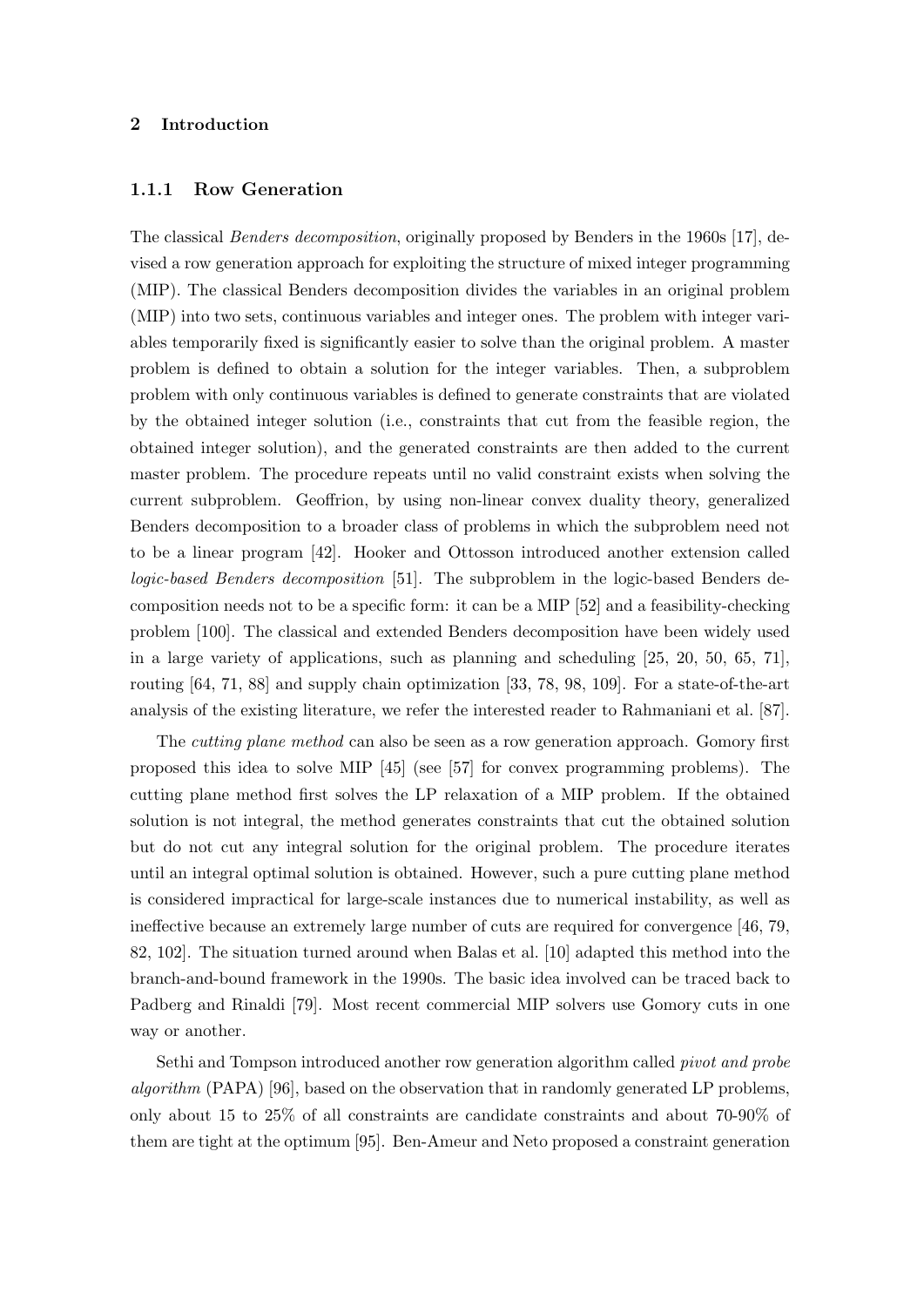algorithm for large-scale linear programs [16]. This kind of row generation algorithm has been recently adopted to many combinatorial optimization problems, such as the twomachine flow shop problem [26], and the sensor resource management problem [103].

#### 1.1.2 Column Generation

Ford and Fulkerson first proposed a column-reduced approach in solving a multicommodity flow problem almost six decades ago [39]. Two years later, Dantzig and Wolfe generalized their idea to design a strategy for solving any linear program [27]. Dantzig-Wolfe decomposition decompose the constraints into two types, master constraints and sub-problem constraints. This method generates columns as needed by solving one or more subproblems. Gilmore and Gomory first applied column generation in solving the cutting stock problem [43, 44], which is known as the first application to an integer programming problem. They proposed a model in which each column represents a "pattern" to cut a roll. Then each pattern is a solution of a subproblem (e.g., in their case a knapsack problem). A master problem is the LP relaxation of the cutting stock problem based on the generated cutting patterns. In their approach, master problems interact with subproblems to identify effective patterns. It terminates when subproblems cannot generate any effective pattern for the current master problem. Such a situation ensures that the obtained solution is optimal to the original LP relaxation. In fact, this optimal solution value is shown to be a highly tight bound on the IP problem [93]. Several works discussed the absolute gap between LP and IP, and it is observed that there exist the instances with the difference larger than one [69, 94]. However, it is still not known whether there exists an instance with this difference not less than two. In the last step, Gilmore and Gomory obtain an feasible solution by rounding up all the fractional variables in the optimal solution to the master problem. Over the last decade, many successful applications have been studied including the airline crew scheduling problem [47, 21], the operating room planning problem [36], and the vehicle routing problem [5, 66].

Note that a tighter bound is available by solving IP with generated columns. However, this IP can still be difficult to solve even without an exponential number of columns. On the other hand, for large-scale optimization problems in practice, most columns have their variable values equal zero in any optimal solution. Desrosiers et al. proposed a compatible scheme for the vehicle routing problem that overcome these difficulties by incorporating column generation algorithm in a branch-and-bound framework [32]. Barnhart et al. introduced a general technique for column generation and named it branch-and-price [13]. At the start of a branch-and-price method, a number of columns are reduced from the LP relaxation for saving computation time. Then, at each node of the search tree, columns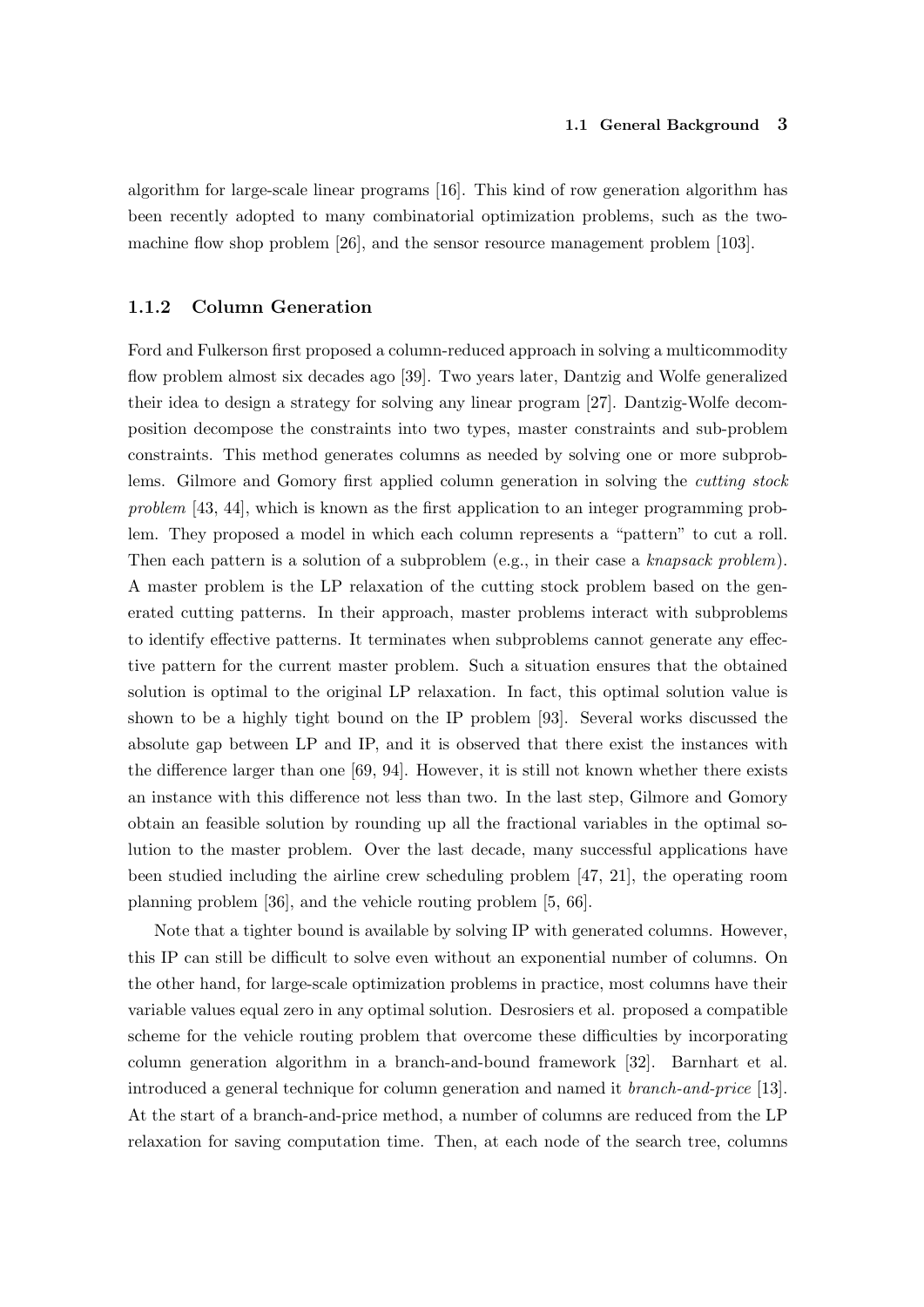#### 4 Introduction

may be added to the LP relaxation on demand. Cutting plane technique is considered to strengthen the relaxation of branch-and-price, and this is called branch-price-and-cut (see e.g., [12, 81]). Branch-and-price has many successful applications, such as the generalized assignment problem [92], the crew scheduling problem [31], the bin packing problem with conflicts [90], the vehicle routing problem [29, 48, 86], the nurse scheduling problem [15, 68], the multiple length cutting stock problem [3], and the capacitated facility location problem [58].

For a detailed survey and technical implements, we refer the interested reader to Lübbecke and Desrosiers [67], Desaulniers et al. [30], Wilhelm [101], and Nemhauser [76].

### 1.2 Thesis Structure

Following this introduction, the thesis is composed of seven chapters. In Chapter 2, we show the theoretical basis of row generation and explain the most famous row generation, Benders decomposition, as well as one of its generalizations logic-based Benders decomposition. In Chapter 3, we discuss column generation approaches and present two mathematical models for solving linear programs including Dantzig-Wolfe decomposition.

In Chapter 4, we consider the generalized assignment problem (GAP) with min-max regret criterion under interval costs. We propose exact algorithmic approaches, including a logic-based Benders decomposition approach, and two Benders cut driven branchand-cut algorithms. Regarding these two branch-and-cut algorithms, we first examine a basic branch-and-cut and further introduce a more sophisticated algorithm that incorporates various methodologies, including Lagrangian relaxation and variable fixing. The resulting Lagrangian-based branch-and-cut algorithm performs satisfactorily on benchmark instances. We also computationally examine two heuristic methods: a fixed-scenario approach and a dual substitution algorithm. For the fixed-scenario approach, we show that solving the classical GAP under a median-cost scenario leads to a solution of the min-max regret GAP whose objective function value is within twice the optimal value.

Chapter 5 describes another application of the row generation technique. We consider the multidimensional knapsack problem (MKP) under min-max regret criterion. We propose a new heuristic framework, which we call the iterated dual substitution (IDS) algorithm. The IDS iteratively generates linear constraints (rows) based on a mixed integer programming model. Computational experiments on a wide set of benchmark instances are carried out, and the proposed iterated dual substitution algorithm performs best on all of the tested instances.

In Chapter 6, we introduce a crew pairing problem, which is a well-known practical use of column generation. We consider the crew pairing problem in airline scheduling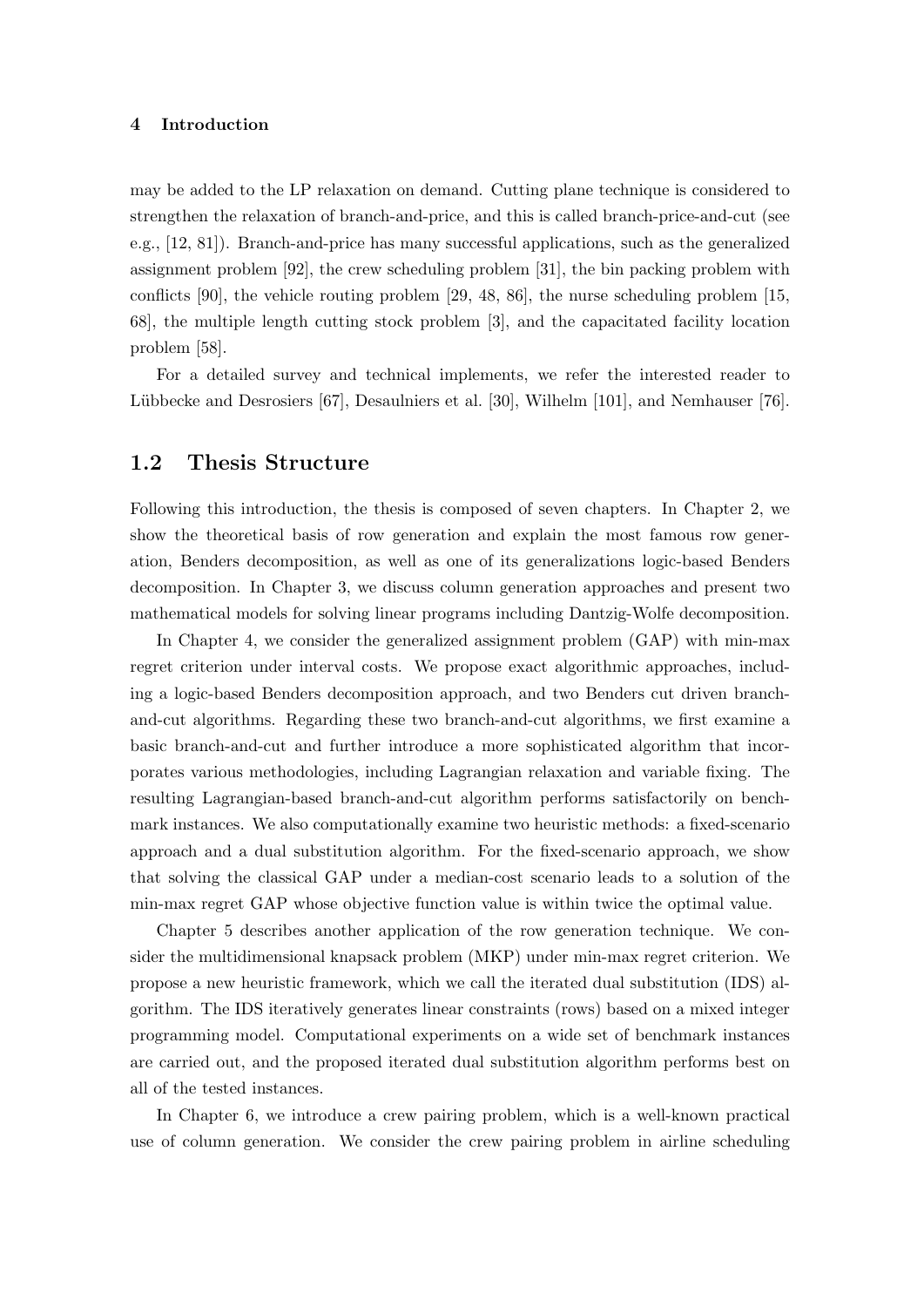that calls for assigning crew members in order to cover all flights with the minimum total person-days under the constraints that the schedule of each crew member does not violate given constraints on the total working time, flying time, and the number of landings. We formulate the problem as a set covering problem and apply a column generation approach to generate a candidate set of schedules. In the pricing step, we propose a branch-andbound method based upon a resource constrained dynamic programming. Computational results are given for a number of large-scale instances with up to 10,000 flights.

Chapter 7 summarises our results in this thesis.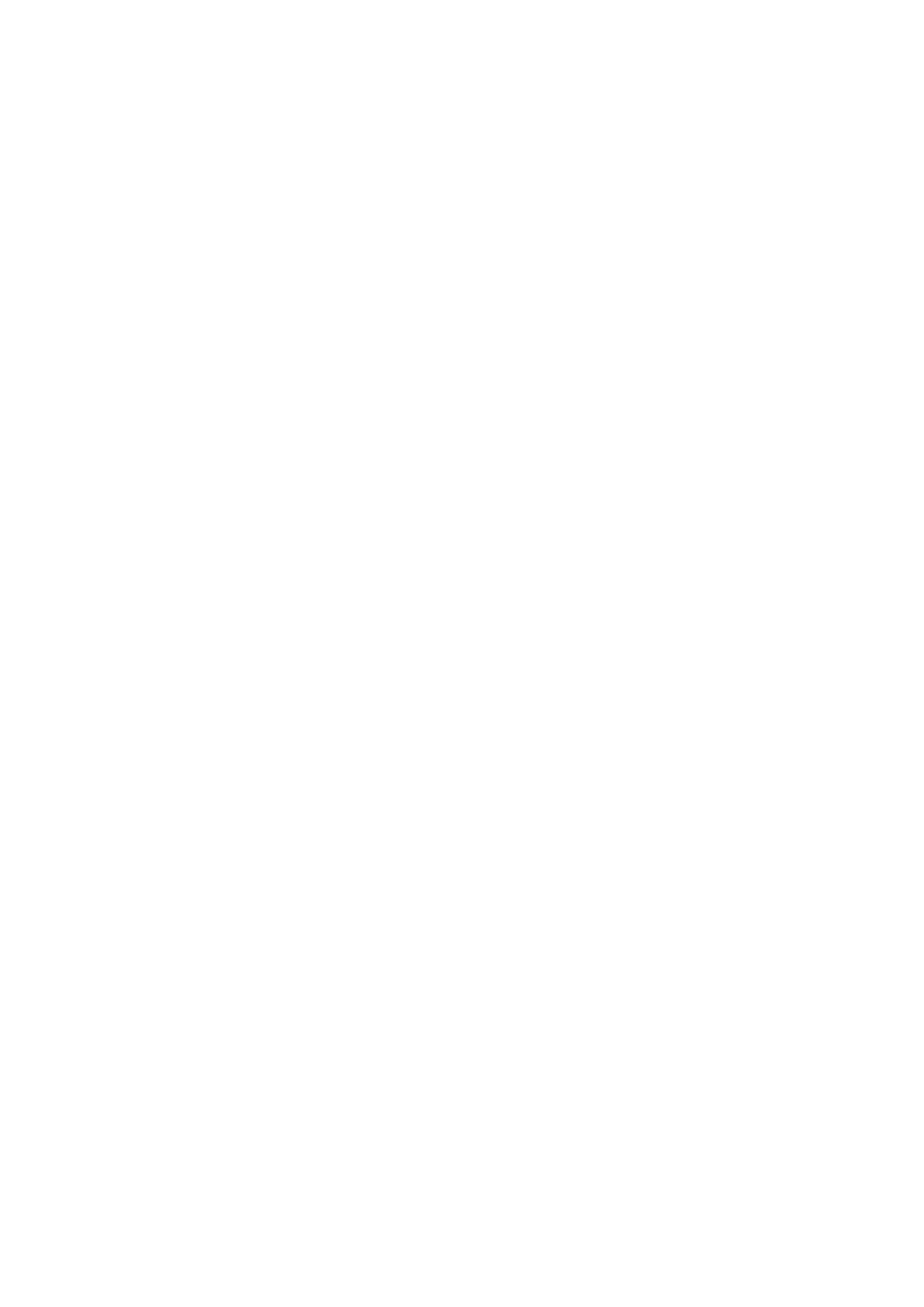## Chapter 2

# Row Generation

In this chapter, we describe the basic idea of row generation or *constraint generation* approaches for combinatorial optimization problems. We outline a general framework of row generation approach in Section 2.1. We explain in Section 2.2 the motivation, concept and ideas of Benders decomposition, which is known as a typical row generation approach, and in Section 2.3, we extend this strategy to a more general approach, logic-based Benders decomposition, which can solve a much larger class of combinatorial optimization problems.

### 2.1 General Framework

The motivation of row generation is that many mathematical programming problems that contain too many constraints may not be solvable in their original formulations. Row generation approaches have been used in many well-known algorithms and have numerous applications. In these algorithms, a relaxation of the original problem (master problem) containing only a subset of the constraints is first solved. Then a separation procedure (in which a subproblem or a separation problem is solved) is invoked, which adds to the master problem a set of constraints that are violated by the current optimal solution. The procedure iterates until no violated constraint can be generated in subproblems. The basic framework of a row generation algorithm is shown in Algorithm 1.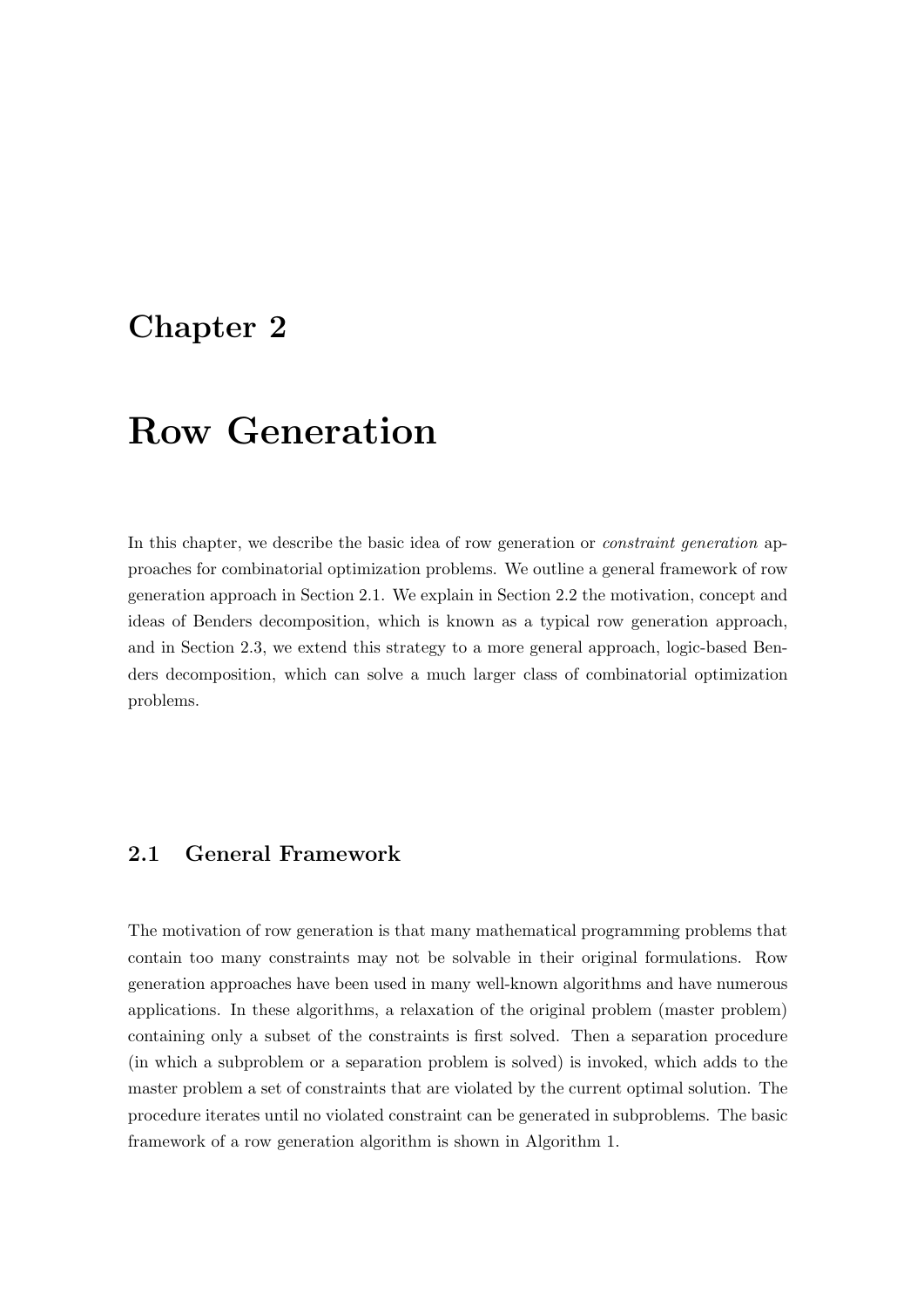#### 8 Row Generation

Algorithm 1 Basic framework of a row generation approach

```
1: Initialize a constraint set C := \emptyset.
```
- 2: Initialize an initial master problem (e.g., a relaxation of the original problem with a subset of the constraints).
- 3: repeat
- 4: Add all constraints in C to the current master problem.
- 5: Solve the current master problem, and obtain an optimal solution  $x$ .
- 6: Generate a set of constraints  $C$  that separates  $x$  from the feasible region.
- 7: until  $C$  is empty

8: return  $x$ .

### 2.2 Benders Decomposition

We present the classical version of the Benders decomposition for solving MIP problems. Let  $\mathbb{Z}_{\geq 0}$  denote the set of nonnegative integer. We consider a basic MIP formulation:

$$
\min \sum_{i=1}^{m} a_i x_i + \sum_{j=1}^{n} b_j y_j \tag{2.2.1}
$$

$$
\text{s.t. } \sum_{i=1}^{m} c_{ik} x_i + \sum_{j=1}^{n} d_{jk} y_j \ge f_k \qquad \forall k \in K \qquad (2.2.2)
$$

$$
x_i \in \mathbb{Z}_{\geq 0} \qquad \qquad \forall i \in I \tag{2.2.3}
$$

$$
y_j \ge 0 \qquad \qquad \forall j \in J, \tag{2.2.4}
$$

with m integer variables  $x_i, \forall i \in I = \{1, 2, ..., m\}$ , and n continuous variable  $y_j, \forall j \in J =$  $\{1, 2, \ldots, n\}$ . In this form, there are |K| constraints, where  $K = \{1, 2, \ldots, l\}$ . If all the integer variables are fixed to  $\bar{x}$ , the model can be optimized by solving the following linear programming (LP) problem  $P(\bar{x})$ :

$$
\min \sum_{j=1}^{n} b_j y_j \tag{2.2.5}
$$

$$
\text{s.t. } \sum_{j=1}^{n} d_{jk} y_j \ge f_k - \sum_{i=1}^{m} c_{ik} \bar{x}_i \qquad \forall k \in K \qquad (2.2.6)
$$

$$
y_j \ge 0 \qquad \qquad \forall j \in J. \tag{2.2.7}
$$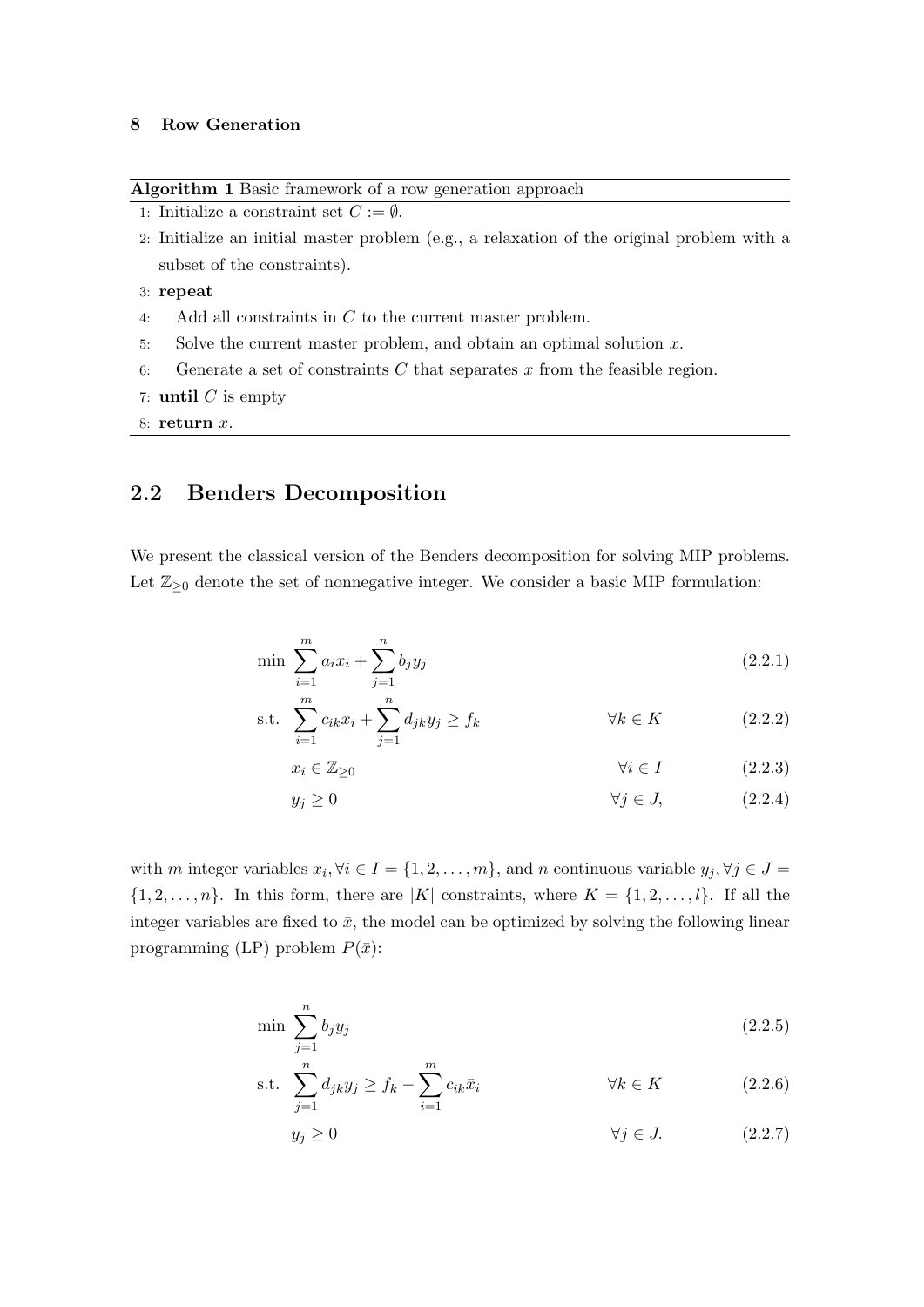#### 2.2 Benders Decomposition 9

Let  $P(\bar{x})$  also denote the optimal value of problem  $(2.2.5)-(2.2.7)$ . Then, the problem  $(2.2.1)$ – $(2.2.4)$  can be reformulated as:

$$
\min \sum_{i=1}^{m} a_i x_i + P(x) \tag{2.2.8}
$$

s.t. x is feasible to problem  $P(x)$  (2.2.9)

$$
x_i \in \mathbb{Z}_{\geq 0} \qquad \qquad \forall i \in I. \tag{2.2.10}
$$

Let  $\alpha_k$  denote the dual variable associated with the constraint in (2.2.6) for all  $k \in K$ . Then, the dual problem  $D(\bar{x})$  of  $P(\bar{x})$  can be expressed as

$$
\max \sum_{k=1}^{l} \left( f_k - \sum_{i=1}^{m} c_{ik} \bar{x}_i \right) \cdot \alpha_k \tag{2.2.11}
$$

$$
\text{s.t. } \sum_{k=1}^{n} d_{jk} \alpha_k \le b_j \qquad \qquad \forall j \in J \qquad (2.2.12)
$$

$$
\alpha_k \ge 0 \qquad \qquad \forall k \in K. \tag{2.2.13}
$$

We define  $D(\bar{x})$  also be the opmial value of problem  $(2.2.11)$ – $(2.2.13)$ . Based on strong duality,  $D(\bar{x}) = P(\bar{x})$ . By replacing  $P(\bar{x})$  with  $D(\bar{x})$  in problem (2.2.8)–(2.2.8), problem  $(2.2.5)$ – $(2.2.7)$  can be reformulated again as:

$$
\min \sum_{i=1}^{m} a_i x_i + D(x) \tag{2.2.14}
$$

s.t. 
$$
x
$$
 is feasible to problem  $P(x)$  (2.2.15)

$$
x_i \in \mathbb{Z}_{\geq 0} \qquad \qquad \forall i \in I. \tag{2.2.16}
$$

Notice that the feasible region of  $D(\bar{x})$  is independent of the value  $\bar{x}$ . Thus, If the feasible region is not empty, this problem is either feasible or unbounded for any  $\bar{x}$ . Let R and Q be the set of extreme rays and extreme points of problem  $D(\bar{x})$ , respectively. The following inequalities must hold

$$
\sum_{k=1}^{l} (f_k - \sum_{i=1}^{m} c_{ik}\bar{x}_i) \cdot \beta_k \le 0 \qquad \forall \beta \in R \qquad (2.2.17)
$$

to satisfy the feasibility of problem  $P(\bar{x})$ . Consequently, problem  $(2.2.14)$ – $(2.2.16)$  can be re-expressed as:

$$
\min \sum_{i=1}^{m} a_i x_i + \max_{\alpha \in Q} \sum_{k=1}^{l} (f_k - \sum_{i=1}^{m} c_{ik} x_i) \cdot \alpha_k
$$
\n(2.2.18)

$$
\text{s.t. } \sum_{k=1}^{l} (f_k - \sum_{i=1}^{m} c_{ik} x_i) \cdot \beta_k \le 0 \qquad \forall \beta \in R \qquad (2.2.19)
$$

$$
x_i \in \mathbb{Z}_{\geq 0} \qquad \qquad \forall i \in I. \tag{2.2.20}
$$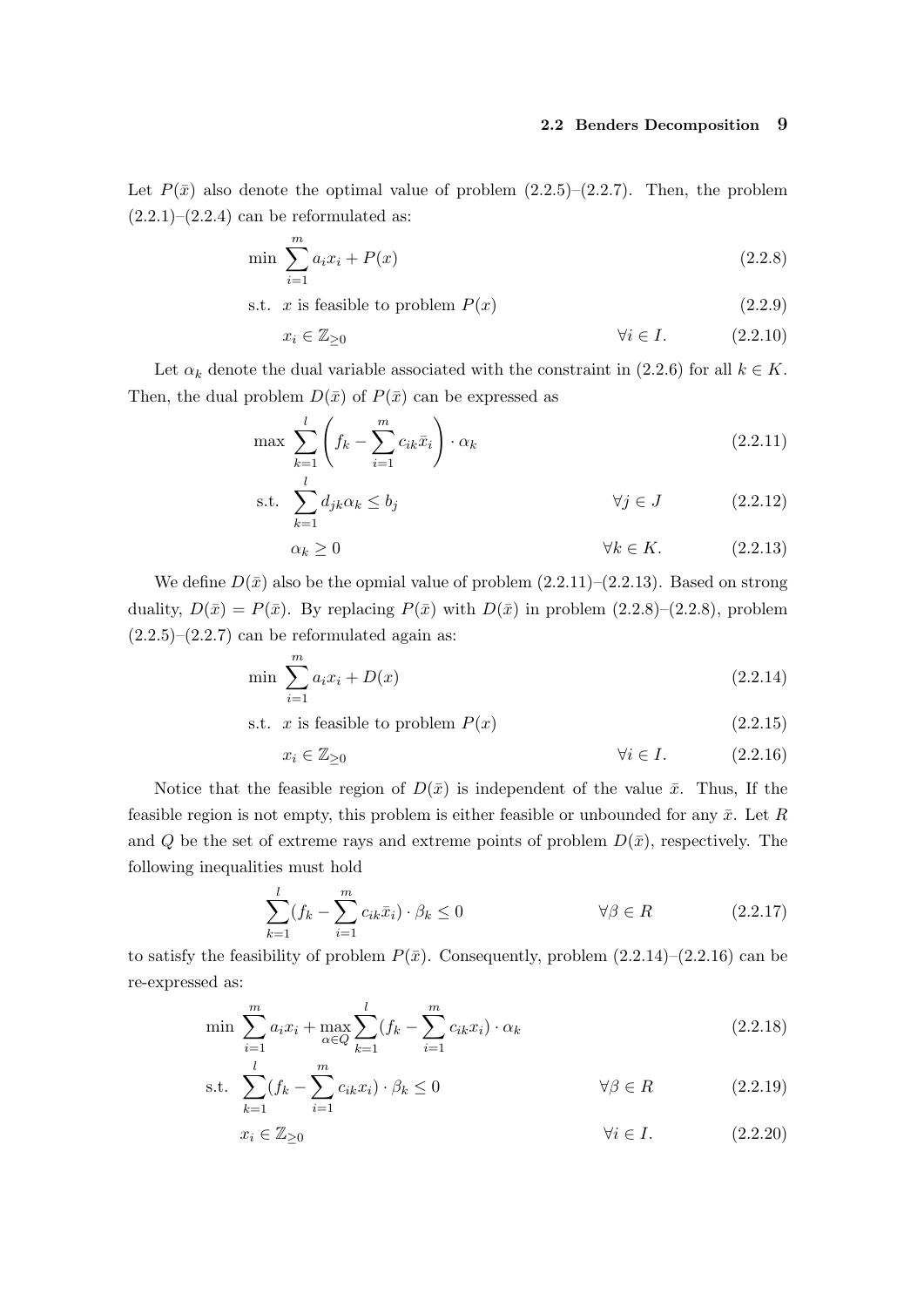#### 10 Row Generation

By introducing a new variable  $\theta$  to  $(2.2.18)$ – $(2.2.20)$ , the Benders formulation of MIP could be expressed as:

$$
\min \sum_{i=1}^{m} a_i x_i + \theta \tag{2.2.21}
$$

$$
\text{s.t. } \sum_{k=1}^{l} (f_k - \sum_{i=1}^{m} c_{ik} x_i) \cdot \beta_k \le 0 \qquad \forall \beta \in R \qquad (2.2.22)
$$

$$
\sum_{k=1}^{l} (f_k - \sum_{i=1}^{m} c_{ik} x_i) \cdot \alpha_k \le \theta \qquad \forall \alpha \in Q \qquad (2.2.23)
$$

$$
x_i \in \mathbb{Z}_{\geq 0} \qquad \qquad \forall i \in I. \tag{2.2.24}
$$

Constraints (2.2.22) and (2.2.23) are called feasibility cuts and optimality cuts, respectively. It is known that the polyhedron of any LP feasible region can be expressed by finite sets of extreme rays and extreme points. Hence, the sizes of  $R$  and  $Q$  are finite. However, it is not impractical in most cases to enumerate all the feasibility cuts and the optimality cuts. A row generation approach is proposed by Benders to deal with this difficulty.

A master problem in the classical Benders decomposition can be formulated as:

$$
\min \sum_{i=1}^{m} a_i x_i + \theta \tag{2.2.25}
$$

s.t. 
$$
\sum_{k=1}^{l} (f_k - \sum_{i=1}^{m} c_{ik} x_i) \cdot \beta_k \le 0 \qquad \forall \beta \in \overline{R}
$$
 (2.2.26)

$$
\sum_{k=1}^{l} (f_k - \sum_{i=1}^{m} c_{ik} x_i) \cdot \alpha_k \le \theta \qquad \forall \alpha \in \bar{Q} \qquad (2.2.27)
$$

$$
x_i \in \mathbb{Z}_{\geq 0} \qquad \qquad \forall i \in I, \tag{2.2.28}
$$

where  $\bar{R}$  and  $\bar{Q}$  are subsets of R and Q, respectively. This formulation is a relaxation of the original MIP problem only considering a subset of the feasibility cuts and the optimality cuts. The classical Benders decomposition repeatedly solves the master problem, obtaining a solution  $(\bar{x}, \bar{\theta})$ . It then solves the subproblem  $D(\bar{x})$ , obtaining an optimal solution  $\bar{\alpha}$  and its objective value. If  $D(\bar{x})$  is bounded and its optimal value is greater than  $\bar{\theta}$ ,  $\bar{\alpha}$  is added to  $\overline{Q}$  (i.e., the optimality cut defined by  $\overline{\alpha}$  is added to (2.2.27)), obtaining an updated master problem. If  $D(\bar{x})$  is unbounded, an extreme ray  $\bar{\beta}$  of  $D(\bar{x})$  is added to  $\bar{R}$  (i.e., a feasibility cut is added to (2.2.26)). On the other hand, if the optimal value of  $D(\bar{x})$ is less than or equal to  $\bar{\theta}$ , no cut can be generated to separate the current solution  $\bar{x}$ from feasible region, (i.e.,  $\bar{x}$  is valid for all the constraints in (2.2.26) and (2.2.27)). The approach iterates until such a feasible solution is obtained.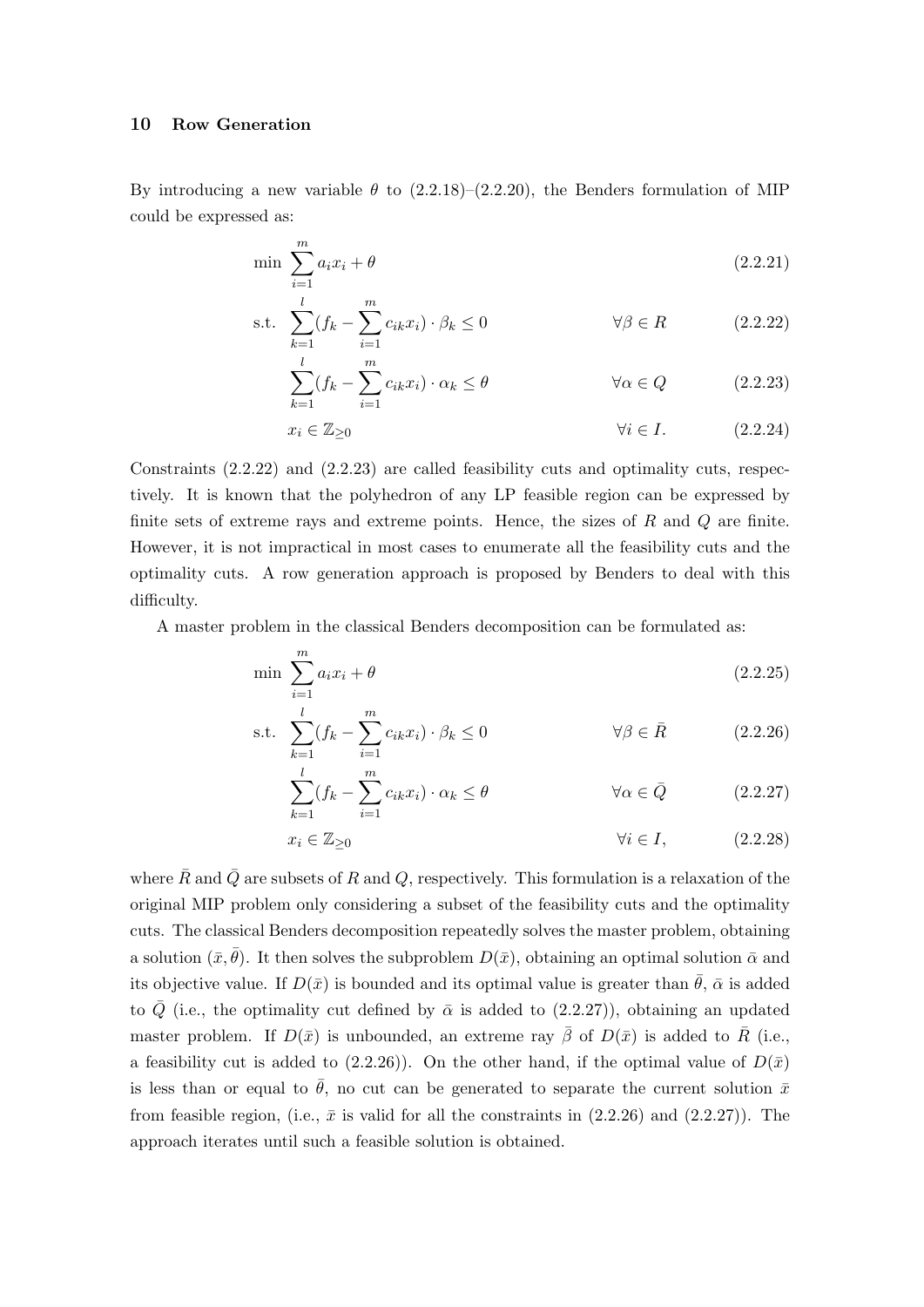### 2.3 Logic-Based Benders Decomposition

Hooker and Ottosson described the idea of the logic-based Benders decomposition [51]. They introduced that each subproblem in this Benders-like decomposition can be a generalized dual, so-called inference dual, that aims to seek the tightest possible bound on the optimal value of the master problem. In other words, a solution of the inference dual problem is a proof of the optimality for the original problem. The inference dual satisfies a trivial form of strong duality. However, in each non-final iteration of the logic-based Benders decomposition, the following property holds for a minimization problem:

the optimal value of the master ≤ the optimal value of the original problem

 $\leq$  the optimal value of the subproblem (inference dual).

Based on this property, in each iteration a Benders cut is generated for the next iteration.

Different from the classical Benders decomposition, the subproblems are not needed to be LP problems. In some cases, they can even be NP-hard problems, one of which is shown in Chapter 4.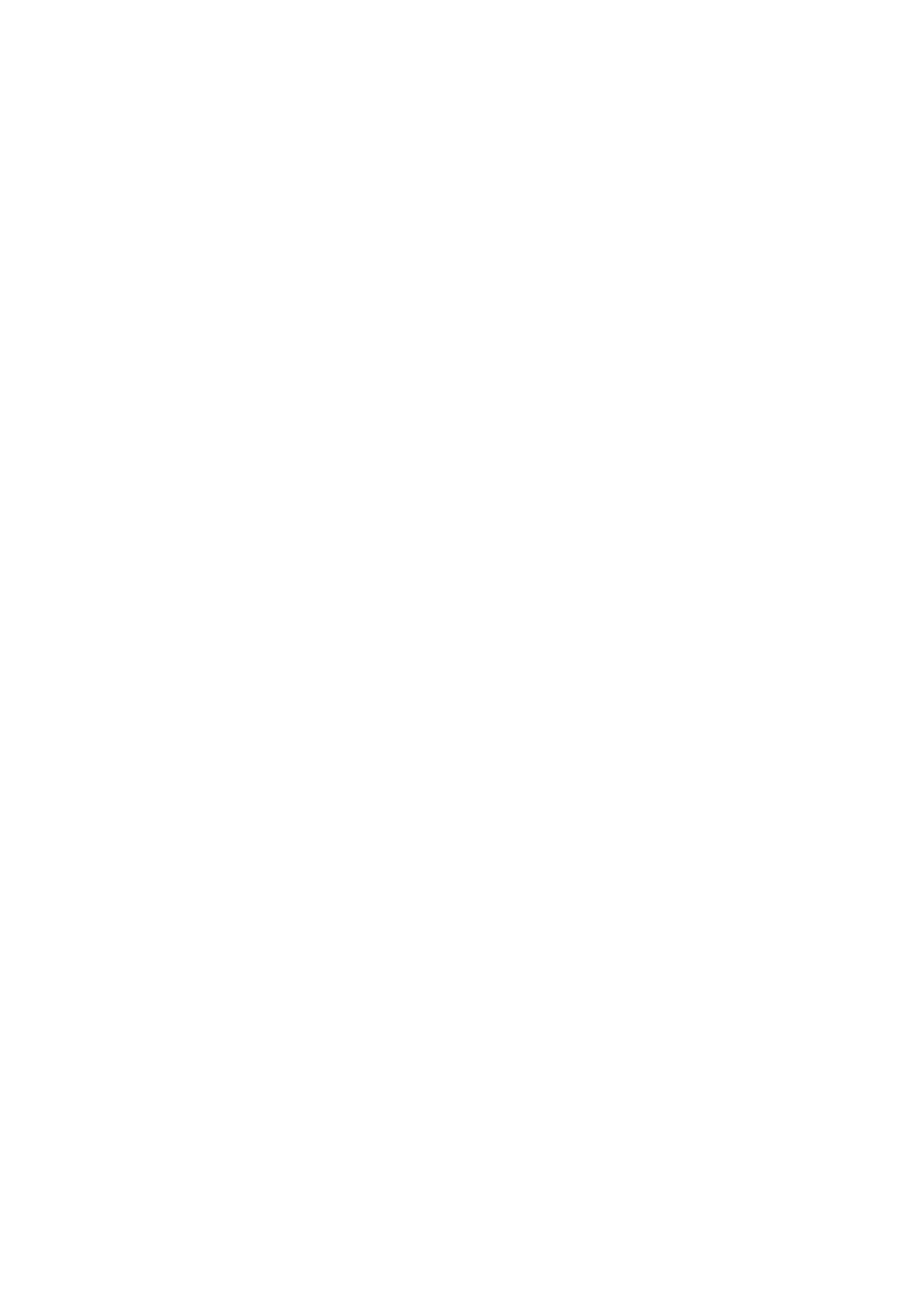## Chapter 3

# Column Generation

Column generation has been known as one of the most successful methods for solving combinatorial optimization problems. We explain the basic idea of column generation in Section 3.1. Section 3.2 describes a general approach for solving linear programming problems. This approach is widely used as an efficient algorithm for a variety of combinational optimization problems, such as airline crew scheduling and cutting stock problem. We explain another type of column generation, Dantzig-Wolfe decomposition, in Section 3.3.

### 3.1 General Framework

Column generation, analogous to row generation, has been proven to be an efficient approach for large-scale combinatorial optimization problems. This approach is mostly applied to the problems that contain a huge (in many cases exponential) number of variables compared to the number of constraints. For each variable, the corresponding coefficients in the objective function and in the constraint matrix are called columns. In a basic column generation approach, we consider a master problem by reducing a number of columns from the original problem rather than explicitly enumerating all the columns. Note that, different from row generation, any feasible solution to a master problem is also feasible for the original problem. A subproblem aims to find a column set from the original column set to improve the incumbent value. Then we add such obtained column(s) to the current master problem, and solve it again. This procedure iterates until no column can improve the incumbent value. Thus, the obtained optimal solution is an optimal solution to the original problem. Let  $C_{all}$  be the column set of the original problem. The basic framework of a column generation approach is described in Algorithm 2.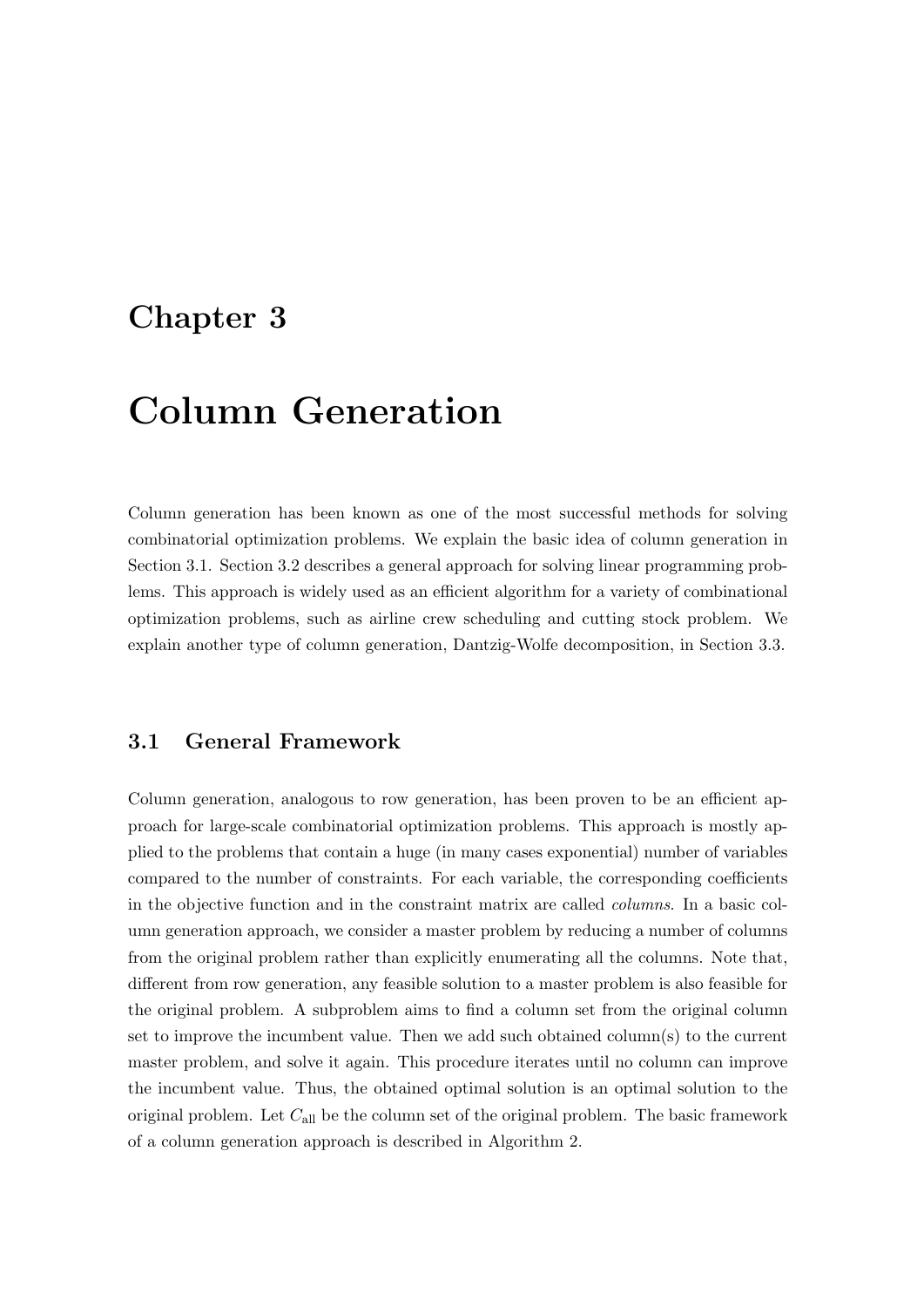#### 14 Column Generation

Algorithm 2 Basic framework of a column generation approach

1: Initialize an initial master problem with a column set  $C(\subseteq C_{\text{all}})$ , for which a feasible solution exists.

2: repeat

- 3: Add all columns in  $C$  to the current master problem.
- 4: Solve the current master problem, and obtain an optimal value and its solution x.
- 5: Generate a set of columns C from  $C_{\text{all}}$  to improve the incumbent value.
- 6: until  $C$  is empty
- 7: return  $x$ .

### 3.2 Basic Column Generation for Linear Program

Let us consider the following linear program, called the *master problem* 

$$
\min \sum_{j \in J} c_j x_j
$$
\n
$$
\text{s.t. } \sum_{j \in J} a_{ij} x_j \ge b_i \qquad \forall i \in I
$$
\n
$$
x_j \ge 0 \qquad \forall j \in J,
$$

where  $J = \{1, 2, \ldots, n\}$  and  $I = \{1, 2, \ldots, m\}$ . Column generation starts with a *restricted* master problem, which contains only a subset  $J' \subseteq J$  of columns:

$$
\min \sum_{j \in J'} c_j x_j
$$
\n
$$
\text{s.t. } \sum_{j \in J'} a_{ij} x_j \ge b_i \qquad \forall i \in I
$$
\n
$$
x_j \ge 0 \qquad \forall j \in J'.
$$

We consider the dual problem of the restricted master problem with dual valuable  $\pi$ :

$$
\max \sum_{i \in I} b_i \pi_i
$$
  
s.t. 
$$
\sum_{i \in I} a_{ij} \pi_i \le c_j \qquad \forall j \in J'
$$
  

$$
\pi_i \ge 0 \qquad \forall i \in I.
$$

Denote by  $x^*$  and  $\pi^*$  optimal solutions to the primal and dual of the restricted master problem, respectively. A subproblem, also called a pricing problem, aims to search for a new column j with negative reduced cost to enter the column set  $J'$ :

$$
\min_{j \in J \setminus J'} \left\{ c_j - \sum_{i \in I} a_{ij} \pi_i^* \right\} \tag{3.2.1}
$$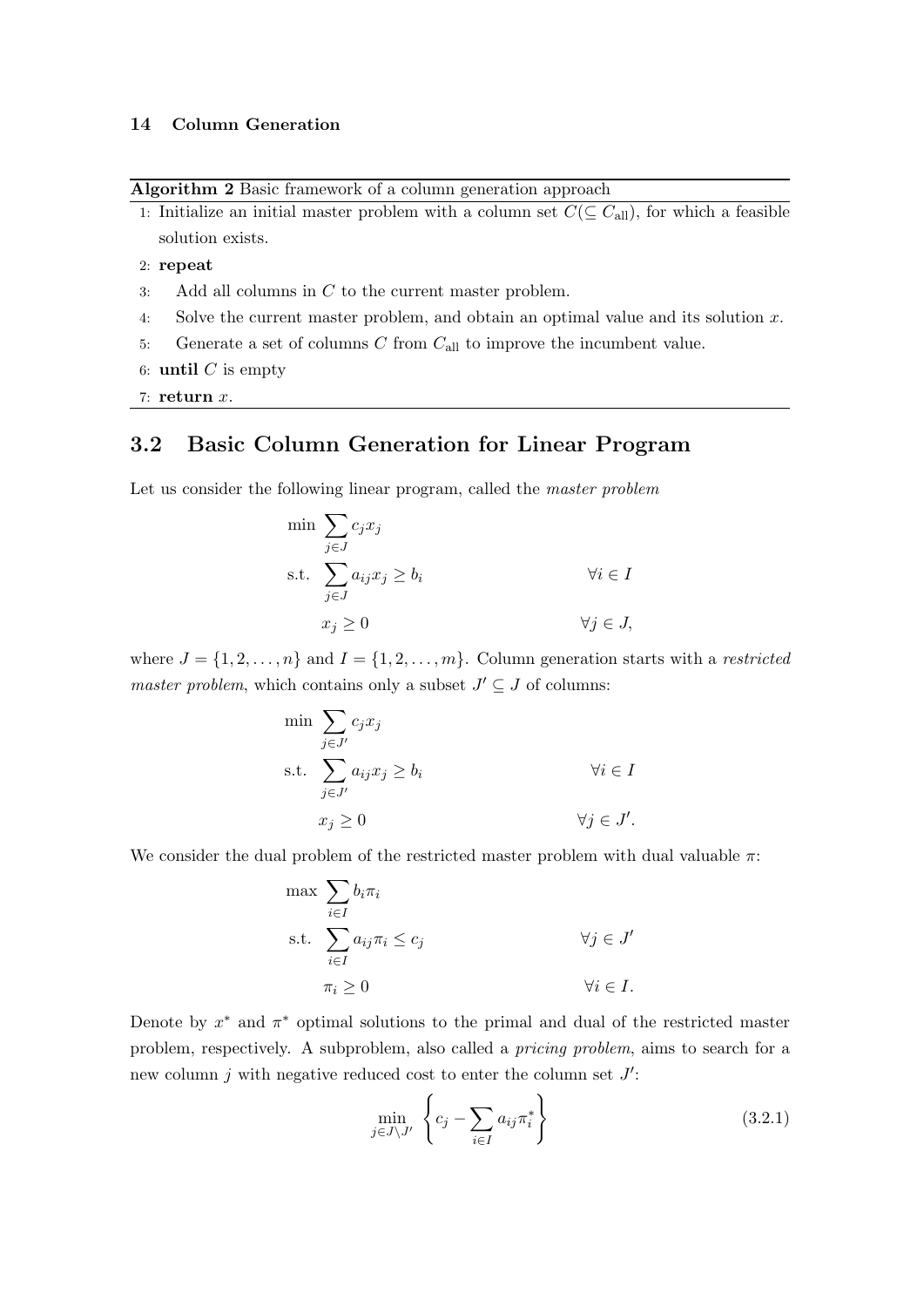#### 3.3 Dantzig-Wolfe Decomposition 15

Note that  $a_{ij}$  is the variable in this pricing problem. Denote by  $j'$  the column corresponding to an optimal solution. If the optimal solution value of problem (3.2.1) is is less than zero, we add  $j'$  into  $J'$  and solve the restricted master problem with the updated column set  $J'$ ; otherwise, the current optimal solution  $x^*$  is a feasible solution to the master problem. By using the LP duality theorem, this feasible solution  $x^*$  can be proven to be an optimal solution to the master problem. Observe that the total number of iterations is bounded by  $|J|$ , so convergence is assured.

### 3.3 Dantzig-Wolfe Decomposition

Dantzig-Wolfe Decomposition was known as a classical case using a column generation approach. Dantzig and Wolfe initially proposed Dantzig-Wolfe decomposition algorithm in 1960 for solving linear programming (LP) problems [27]. A significant set of practical problems in combinatorial optimization can be expressed as (integer) linear programming problems with sparse matrices, i.e., matrices such that a greater proportion of the elements are zero (see for example [54]). In modeling stage, many variables are defined but used only in a limited part of constraints. Thus, it is natural that we can formulate many problems in real-world applications with a block structure.

Given a constraint matrix

$$
A = \{a_{ij} \mid \forall i \in I, \forall j \in J\},\
$$

we consider a pair of  $(l+1)$ -size partitions both on rows and columns denoted by  $\{I_0, I_1, \ldots, I_l\}$ and  $\{J_0, J_1, \ldots, J_l\}$ , respectively, i.e.,

$$
I = \bigcup_{k \in K \cup \{0\}} I_k \tag{3.3.2}
$$

$$
I_k \cap I_{k'} = \emptyset \qquad \qquad \forall k, k' \in K \cup \{0\} \text{ and } k \neq k' \qquad (3.3.3)
$$

$$
J = \bigcup_{k \in \cup \{0\}} J_k \tag{3.3.4}
$$

$$
J_k \cap J_{k'} = \emptyset \qquad \qquad \forall k, k' \in K \cup \{0\} \text{ and } k \neq k', \qquad (3.3.5)
$$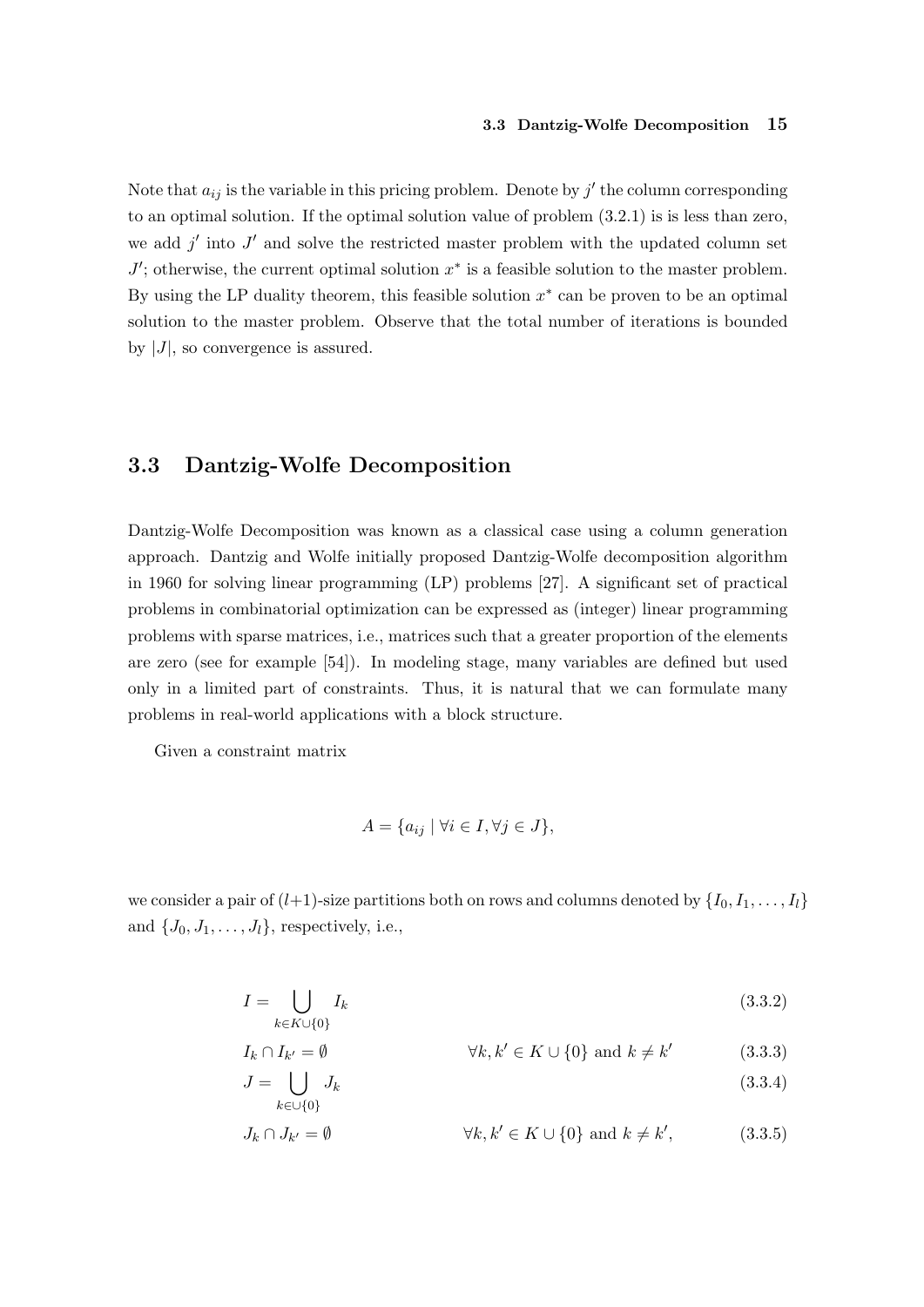### 16 Column Generation

where  $K = \{1, 2, ..., l\}$ . We can formulate a linear programming problem as

$$
\min \sum_{j \in J} c_j x_j \tag{3.3.6}
$$

s.t. 
$$
\sum_{j \in J} a_{ij} x_j \ge b_i \qquad \forall i \in I_0 \qquad (3.3.7)
$$

$$
\sum_{j \in J_k} a_{ij} x_j \ge b_i \qquad \qquad \forall i \in I_k, \ k \in K \tag{3.3.8}
$$

$$
x_j \ge 0 \qquad \qquad \forall j \in J. \tag{3.3.9}
$$

Thus, the given constraint matrix are partitioned into blocks  $A_{kk'} = \{a_{ij} | i \in I_k, j \in J_{k'}\}\$ as visualized in Figure 3.1 without loss of generality. We call constraints (3.3.7) the linking



Figure 3.1: Block structure in Dantzig-Wolfe for LP

constraints. Notice that if we remove constraints  $(3.3.7)$  from the model  $(3.3.6)$ – $(3.3.9)$ ,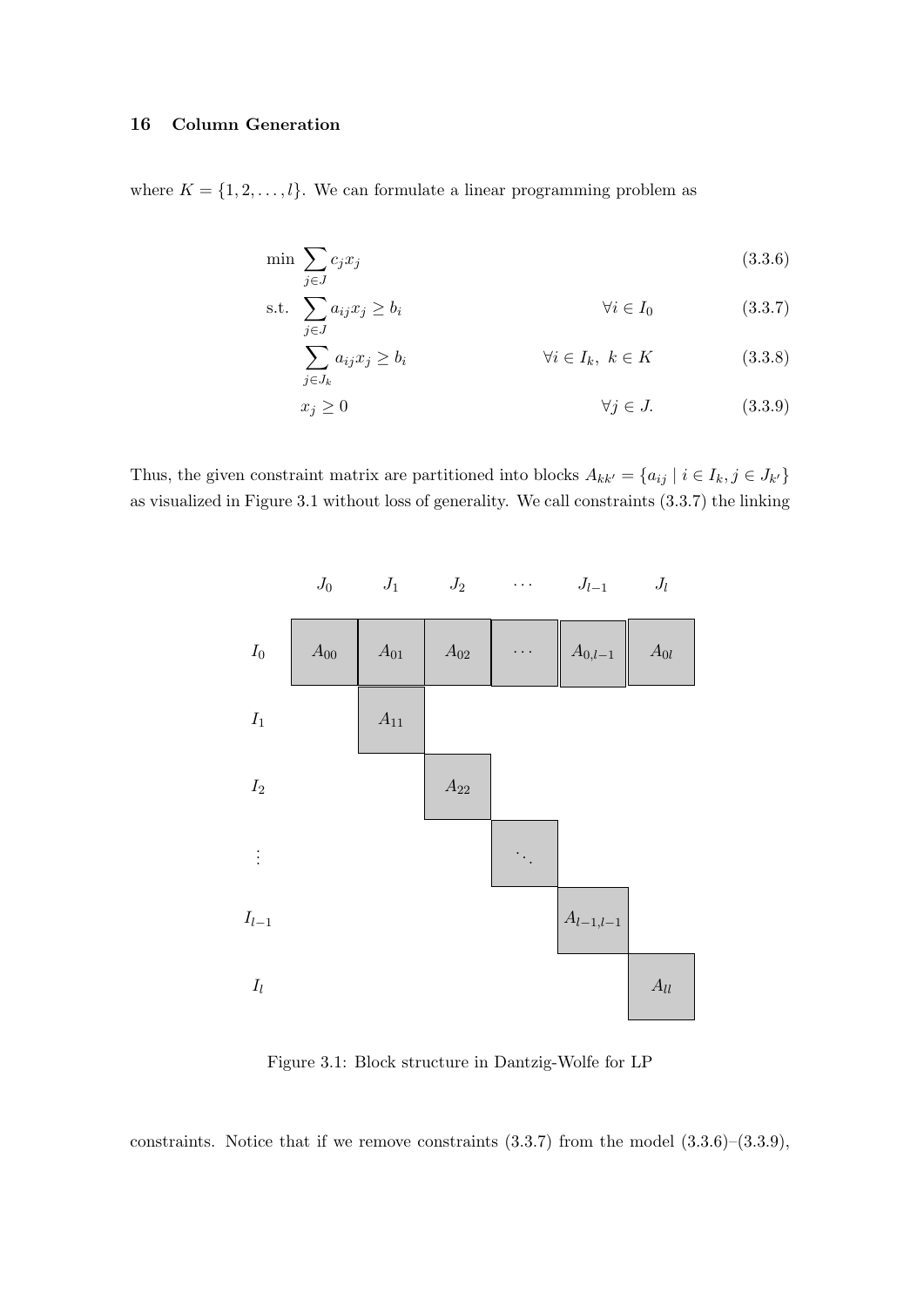#### 3.3 Dantzig-Wolfe Decomposition 17

the problem is decomposed into  $l$  independent problems, i.e.,

$$
\min \sum_{j \in J_k} c_j x_j \tag{3.3.10}
$$

$$
\sum_{j \in J_k} a_{ij} x_j \ge b_i \qquad \forall i \in I_k, \ k \in K \qquad (3.3.11)
$$

$$
x_j \ge 0 \qquad \qquad \forall j \in J_k \qquad (3.3.12)
$$

for each  $k \in \{1, 2, ..., l\}$ . Let F be the feasible region (polyhedron) expressed by linear constraints  $(3.3.8)$ . Denote by  $Q$  and  $R$  the set of extreme points and extreme rays of polyhedron  $F$ , respectively. Because of the convexity property [18], we know that any point  $x \in F$  can be represented by a convex combination (Minkowski's representation)

$$
x_j = \sum_{t: x^t \in Q} \lambda_t x_j^t + \sum_{t: x^t \in R} \mu_t x_j^t \qquad \forall j \in J \qquad (3.3.13)
$$

with

$$
\sum_{t:\,x^t \in Q} \lambda_t = 1\tag{3.3.14}
$$

$$
\lambda_t \ge 0 \qquad \qquad \forall x^t \in Q \tag{3.3.15}
$$

$$
\mu_t \ge 0 \qquad \qquad \forall x^t \in R. \tag{3.3.16}
$$

Using  $(3.3.13)$ , we can reformulate  $(3.3.6)$ – $(3.3.9)$  as

$$
\min \sum_{j \in J} c_j \left( \sum_{t: x^t \in Q} \lambda_t x_j^t + \sum_{t: x^t \in R} \mu_t x_j^t \right) \tag{3.3.17}
$$

s.t. 
$$
\sum_{j \in J} a_{ij} \left( \sum_{t: x^t \in Q} \lambda_t x_j^t + \sum_{t: x^t \in R} \mu_t x_j^t \right) \ge b_i \qquad \forall i \in I_0
$$
 (3.3.18)

$$
\sum_{t:\,x^t \in Q} \lambda_t = 1\tag{3.3.19}
$$

$$
\lambda_t \ge 0 \qquad \qquad \forall x^t \in Q \qquad (3.3.20)
$$

$$
\mu_t \ge 0 \qquad \qquad \forall x^t \in R. \tag{3.3.21}
$$

Note that the variables in  $(3.3.17)$ – $(3.3.21)$  are  $\lambda$  and  $\mu$ . Thus, we can rearrange it as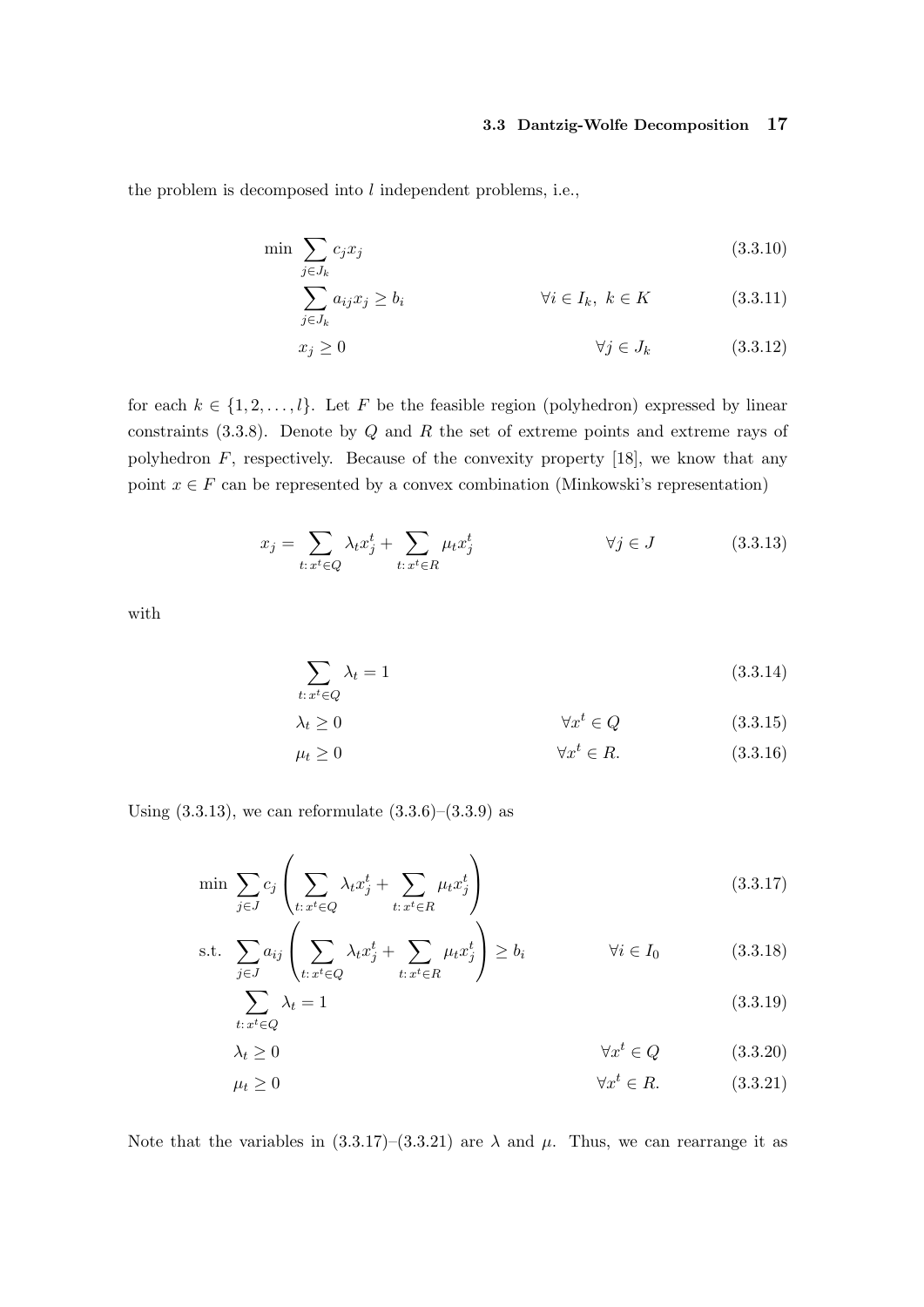### 18 Column Generation

follows:

$$
\min \sum_{t: x^t \in Q} \left( \sum_{j \in J} c_j x_j^t \right) \lambda_t + \sum_{t: x^t \in R} \left( \sum_{j \in J} c_j x_j^t \right) \mu_t \tag{3.3.22}
$$

s.t. 
$$
\sum_{t: x^t \in Q} \left( \sum_{j \in J} a_{ij} x_j^t \right) \lambda_t + \sum_{t: x^t \in R} \left( \sum_{j \in J} a_{ij} x_j^t \right) \mu_t \ge b_i \qquad \forall i \in I_0 \qquad (3.3.23)
$$

$$
\sum_{t:x^t \in Q} \lambda_t = 1 \tag{3.3.24}
$$

$$
\lambda_t \ge 0 \qquad \qquad \forall x^t \in Q \qquad (3.3.25)
$$

$$
\mu_t \ge 0 \qquad \qquad \forall x^t \in R. \qquad (3.3.26)
$$

Compared with (3.3.6)–(3.3.9), this reformulation reduced the number of constraints from |I| to |I<sub>0</sub>|, while the column size increased from |J| to  $|Q| + |R|$  which may be exponential to |J|. We call the form  $(3.3.22)-(3.3.22)$  the master problem, and consider a restricted master problem with a subset  $Q' \subseteq Q$  and a subset  $R' \subseteq R$  instead:

$$
\min \sum_{t:\, x^t \in Q'} \left( \sum_{j \in J} c_j x_j^t \right) \lambda_t + \sum_{t:\, x^t \in R'} \left( \sum_{j \in J} c_j x_j^t \right) \mu_t \tag{3.3.27}
$$

s.t. 
$$
\sum_{t: x^t \in Q'} \left( \sum_{j \in J} a_{ij} x_j^t \right) \lambda_t + \sum_{t: x^t \in R'} \left( \sum_{j \in J} a_{ij} x_j^t \right) \mu_t \ge b_i \qquad \forall i \in I_0 \qquad (3.3.28)
$$

$$
\sum_{t:\,x^t \in Q'} \lambda_t = 1\tag{3.3.29}
$$

$$
\lambda_t \ge 0 \qquad \qquad \forall x^t \in Q' \qquad (3.3.30)
$$

$$
\mu_t \ge 0 \qquad \qquad \forall x^t \in R'. \qquad (3.3.31)
$$

Let  $\pi$  and  $\rho$  be the dual variables for (3.3.28) and (3.3.29), respectively. The dual problem to this restricted master problem can be expressed as follows:

$$
\max \sum_{i \in I_0} \pi_i b_i + \rho \tag{3.3.32}
$$

s.t. 
$$
\sum_{i \in I_0} \left( \sum_{j \in J} a_{ij} x_j^t \right) \pi_i + \rho \leq \sum_{j \in J} c_j x_j^t \qquad \forall x^t \in Q'
$$
 (3.3.33)

$$
\sum_{i \in I_0} \left( \sum_{j \in J} a_{ij} x_j^t \right) \pi_i \le \sum_{j \in J} c_j x_j^t \qquad \forall x^t \in R' \qquad (3.3.34)
$$

$$
\pi_i \ge 0 \qquad \qquad \forall i \in I_0. \tag{3.3.35}
$$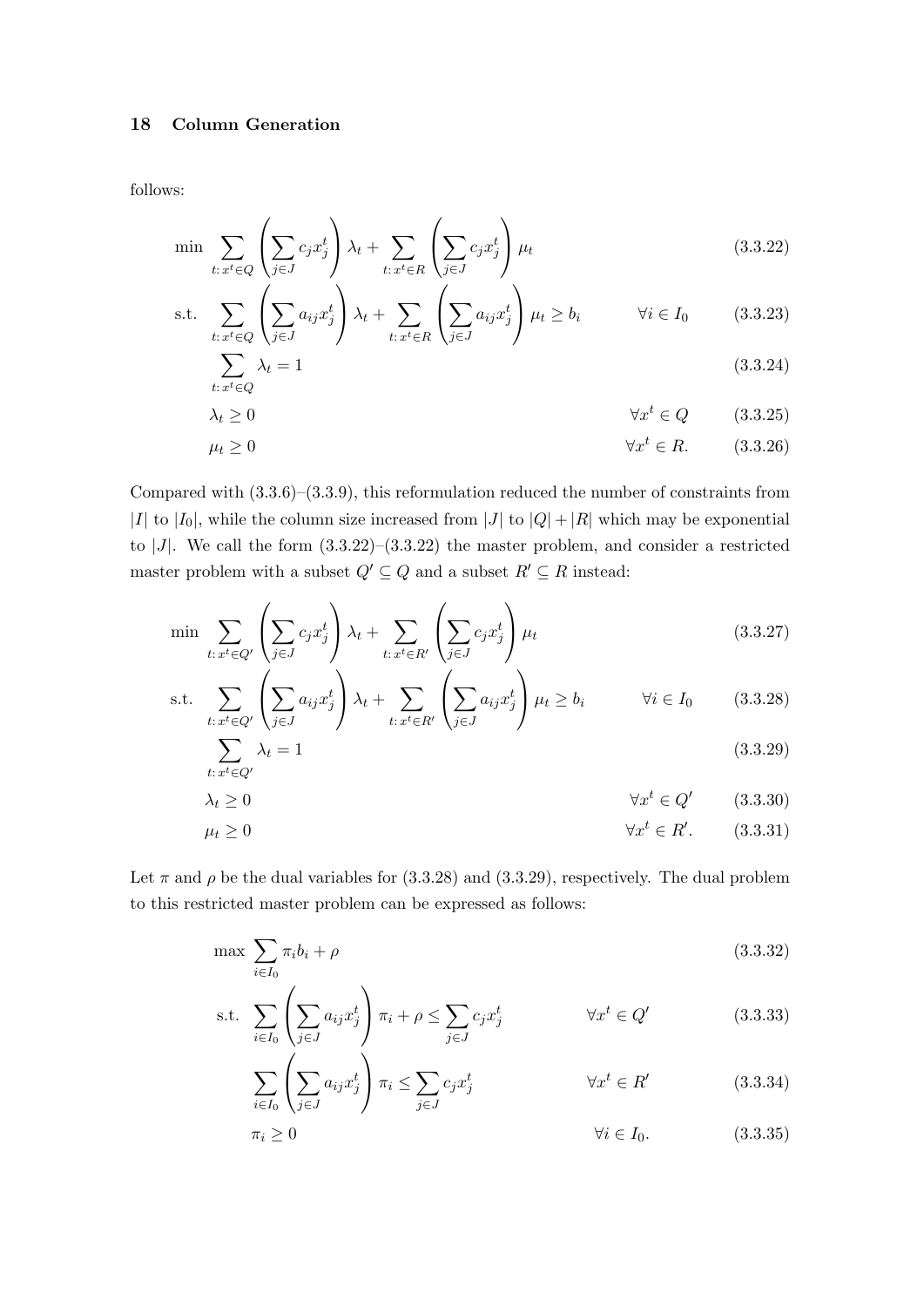#### 3.3 Dantzig-Wolfe Decomposition 19

Let us define  $(\pi^*, \rho^*)$  as an optimal solution to the problem  $(3.3.32)$ – $(3.3.35)$ . The pricing problems based on  $\pi^*$  and  $\rho^*$  are defined as

$$
\xi_Q = \min \sum_{j \in J} \left( c_j - \sum_{i \in I_0} a_{ij} \pi_i^* \right) x_j - \rho^* \tag{3.3.36}
$$

$$
\text{s.t. } x \in Q,\tag{3.3.37}
$$

and

$$
\xi_R = \min \sum_{j \in J} \left( c_j - \sum_{i \in I_0} a_{ij} \pi_i^* \right) x_j \tag{3.3.38}
$$

$$
\text{s.t. } x \in R. \tag{3.3.39}
$$

Using the block structure defined in  $(3.3.2)$ – $(3.3.5)$ , the resulting pricing problems are composed of l independent LP problems, i.e.,

$$
\min \sum_{j \in J_k} \left( c_j - \sum_{i \in I_0} a_{ij} \pi_i^* \right) x_j \tag{3.3.40}
$$

$$
\sum_{j \in J_k} a_{ij} x_j \ge b_i \qquad \qquad \forall i \in I_k, \ k \in K \tag{3.3.41}
$$

$$
x_j \ge 0 \qquad \qquad \forall j \in J_k \qquad (3.3.42)
$$

for  $k \in \{1, 2, \ldots, l\}$ . Due to the strong duality theorem [18], we then generate a new column based on the following cases. If one of the problems in  $(3.3.40)$ – $(3.3.42)$  is unbounded, there exists an extreme ray  $x^{t'} (\in R)$  with

$$
\sum_{j \in J} \left( c_j - \sum_{i \in I_0} a_{ij} \pi_i^* \right) x_j^{t'} < 0 \tag{3.3.43}
$$

(i.e.,  $\xi_R$  < 0). In this case, we add  $x^{t'}$  to R' and solve the updated restricted master problem. If all the problems (3.3.40)–(3.3.42) are bounded and

$$
\xi_Q < 0,\tag{3.3.44}
$$

we add to  $Q'$  an extreme point  $x^{t'}$ , an optimal solution to the problems in  $(3.3.36)$ – $(3.3.37)$ , and solved the updated restricted master problem. Otherwise, no extreme rays or extreme points can be a variable entering the basis, i.e., Dantzig-Wolfe decomposition is proved to solve the problem to optimality.

By reviewing Chapter 2, Dantzig-Wolfe decomposition can be viewed as a dual counterpart of the classical Benders decomposition [62]. Indeed, corresponding to the block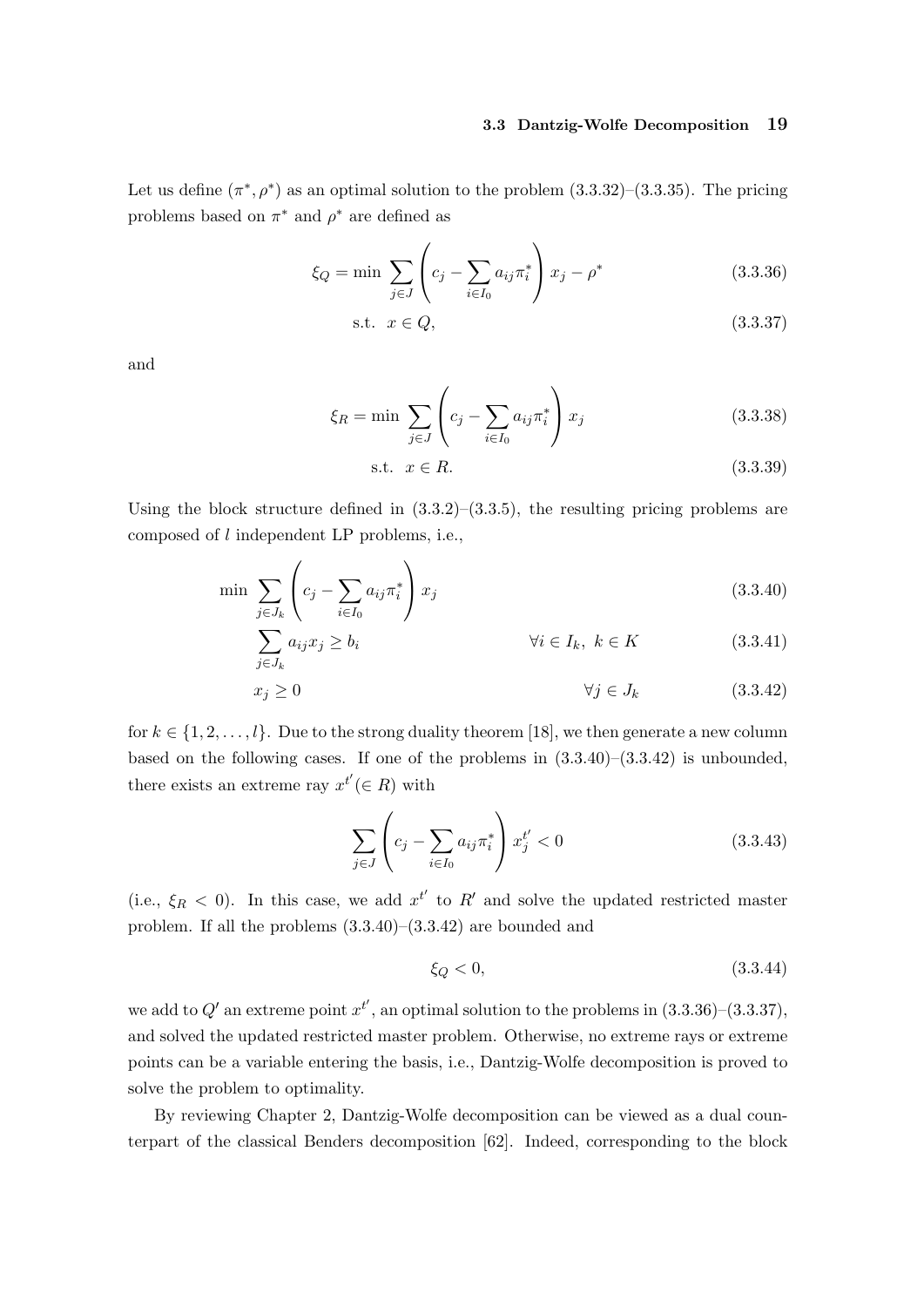# 20 Column Generation

structure depicted in Figure 3.1 for Dantzig-Wolfe Decomposition, Figure 3.2 shows the constraint matrix in the Benders decomposition for linear programming. However, this observation does not hold for logic-based Benders decomposition in Section 2.3.



Figure 3.2: Block structure in Benders decomposition for LP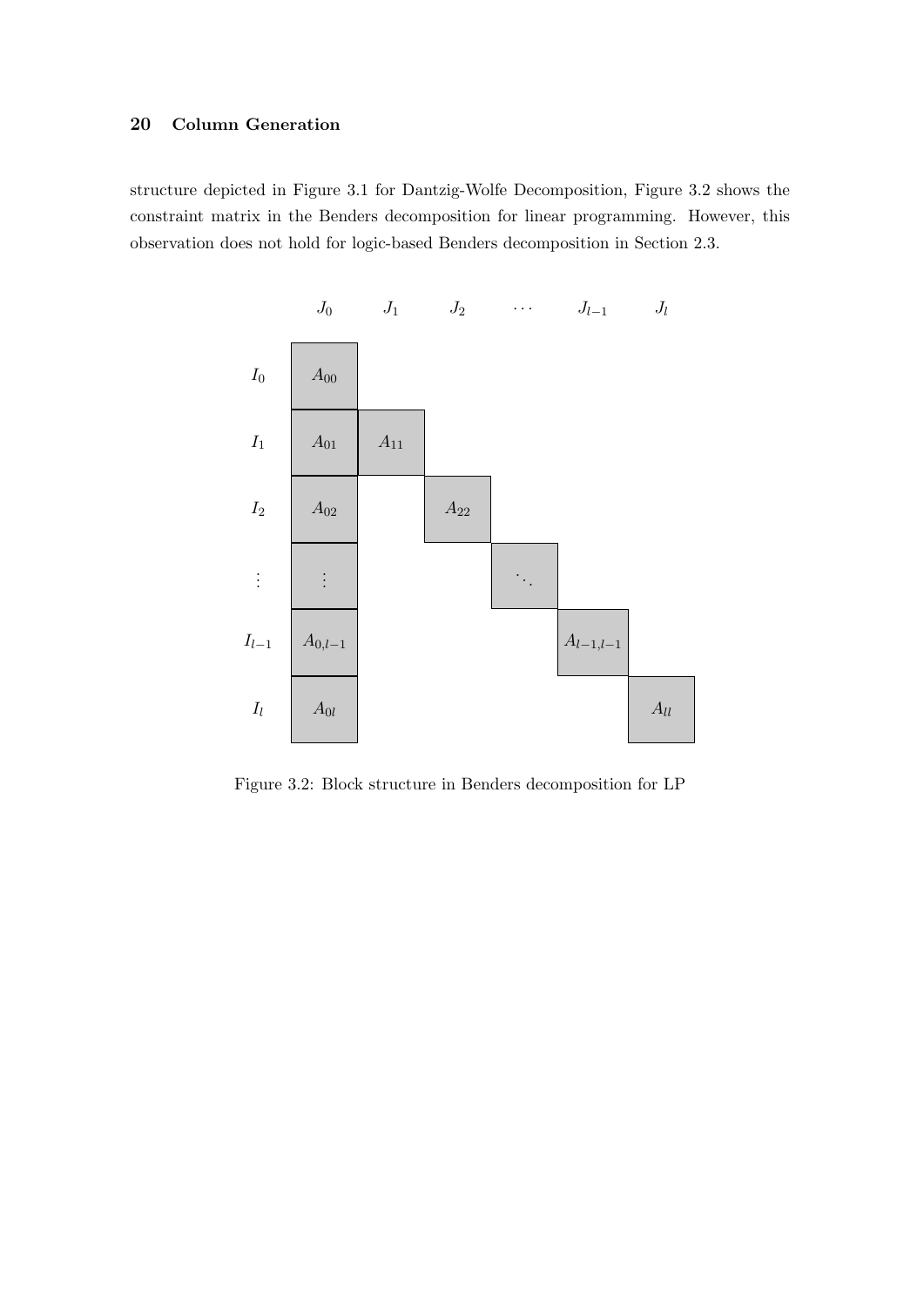# Chapter 4

# Min-Max Regret Generalized Assignment Problem

Row generation using in robust optimization has attracted significant research efforts. In this chapter, we study a variant of the generalized assignment problem with uncertainty in input data. We propose a logic-based Benders decomposition approach, as well as several heuristic and exact algorithms.

Many optimization problems arising in real-world applications do not have accurate estimates of the problem parameters when the optimization decision is taken. Stochastic programming and robust optimization are two common approaches for the solution of optimization problems under uncertainty. The min-max regret criterion is one of the typical approaches for robust optimization. The regret is defined as the difference between the actual cost and the optimal cost that would have been obtained if a different solution had been chosen. The min-max regret approach is to minimize the worst-case regret. This criterion is not as pessimistic as the ordinary min-max approach, which looks for a solution with the best worst-case value across all scenarios.

The min-max regret version of a number of important combinatorial optimization problems has been recently studied, such as the traveling salesman problem [73], the assignment problem [83], the minimum spanning tree problem [24, 108, 110], the scheduling problems [8, 56], the shortest path problem [53], the facility location problem [6], the resource allocation problem [7, 110], the set covering problem [84], and the 0-1 knapsack problem [40]. Most of these problems are known to be NP-hard in the strong sense (see, e.g., [1] and [9]). In the literature, the solution of this kind of problems has been tackled with a number of exact and heuristic techniques. Concerning exact algorithms, logic-based Benders decomposition methods iteratively solve a relaxed master problem in which only a subset of scenarios is considered. Cuts corresponding to violated scenarios are computed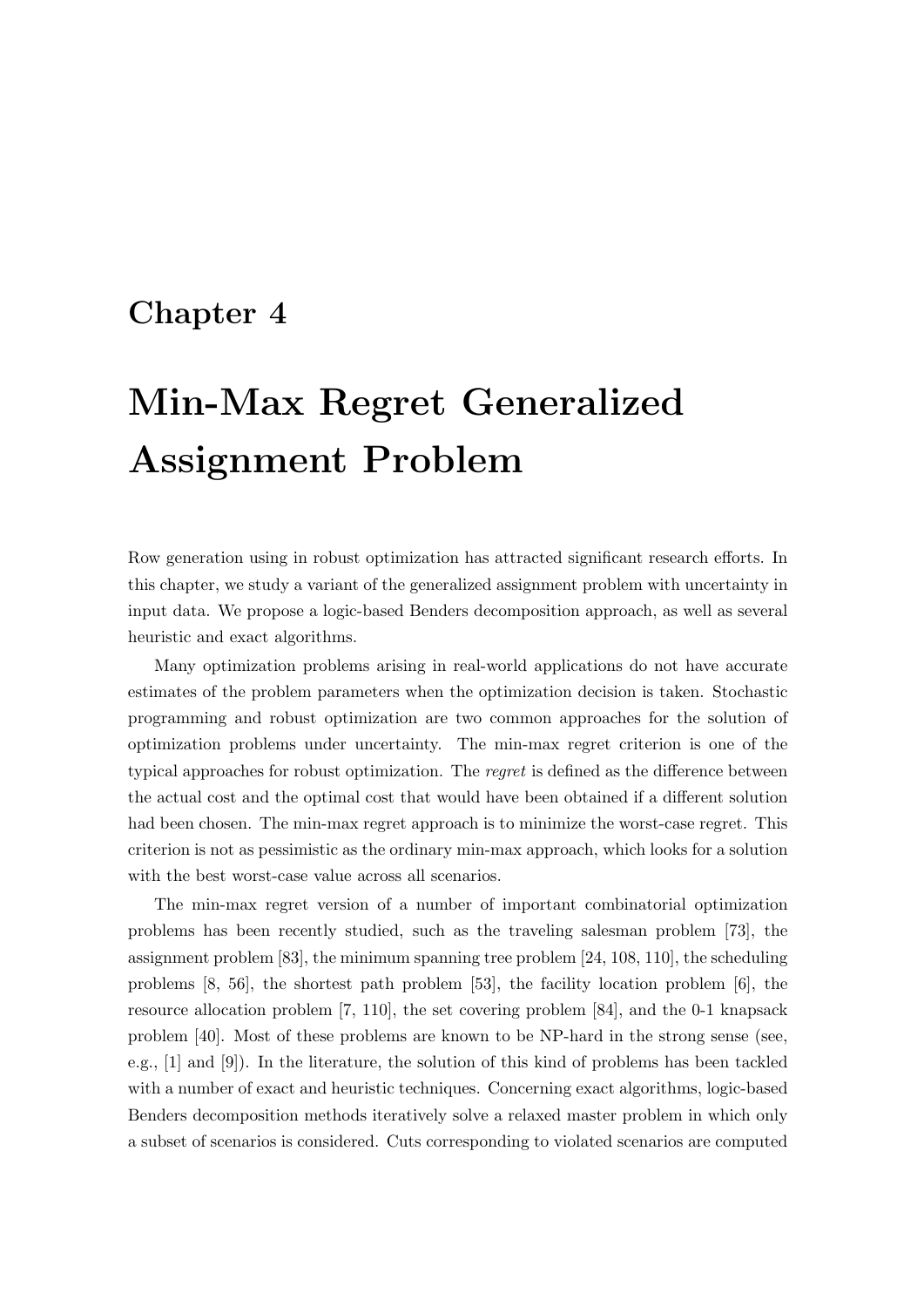by the solution of a slave problem and possibly added to the master problem, until a solution satisfying all scenarios is found (see, e.g., Montemanni [72]). Branch-and-cut methods extend the Logic-based Benders decomposition by including the solution of the slave problem at all nodes of the enumeration tree, and have been applied to several minmax regret problems (see Pereira and Averbakh [84]). Other authors used instead the structure of the min-max regret problem at hand to devise tailored combinatorial branchand-bound algorithms, such as the one by Montemanni and Gambardella [74]. Concerning heuristic methods, several attempts have been made, including constructive heuristics based on the solution of a fixed scenario (Kasperski and Zielinski [56]) or on the inclusion of a dual relaxation component (Furini et al. [40]), as well as more elaborated metaheuristics such as genetic algorithms and filter-and-fan methods (Pereira and Averbakh [84]). For a deeper analysis of the existing literature, we refer the interested reader to Kouvelis and Yu [60], Kasperski [55], Aissi, Bazgan and Vanderpooten [2], and Candia-Véjar, Álvarez-Miranda, and Maculan [19].

In this chapter we consider the generalized assignment problem (GAP) with min-max regret criterion under interval costs. The classical GAP is an NP-hard combinatorial optimization problem [91] having many applications (see [38], [70], and [89]). The *interval* min-max regret generalized assignment problem (MMR-GAP) is a generalization of the GAP to the case where the cost coefficients are uncertain. We assume that every cost coefficient can take any value in a corresponding given interval, regardless of the values taken by the other cost coefficients. The problem requires to find a robust solution that minimizes the maximum regret. We prove that the decision version of the problem is  $\Sigma_2^p$  $\frac{p}{2}$ -complete. We computationally evaluate a heuristic algorithm for the MMR-GAP that solves the underlying GAP to optimality under a fixed scenario. We consider three scenarios: lowest cost, highest cost, and median cost. The median cost scenario leads to a solution of the MMR-GAP whose objective function value is within twice the optimal value. We also computationally evaluate a dual substitution heuristic based on a mixed integer programming (MIP) model obtained by replacing some constraints with the dual of their continuous relaxation.

We also examine three exact algorithmic approaches that iteratively solve the problem by only including a subset of scenarios. The first approach is based on logic-based Benders decomposition: it solves a MIP with incomplete scenarios and iteratively supplements the scenarios corresponding to violated constraints. The second approach is a basic branch-and-cut algorithm, in which the violated constraints are added at the nodes of a MIP enumeration tree. We then introduce a new Lagrangean-based branch-and-cut algorithm and enhance it through: (i) effective Lagrangian relaxations, to provide tighter lower bounds than those produced by the linear programming relaxation; (ii) an efficient vari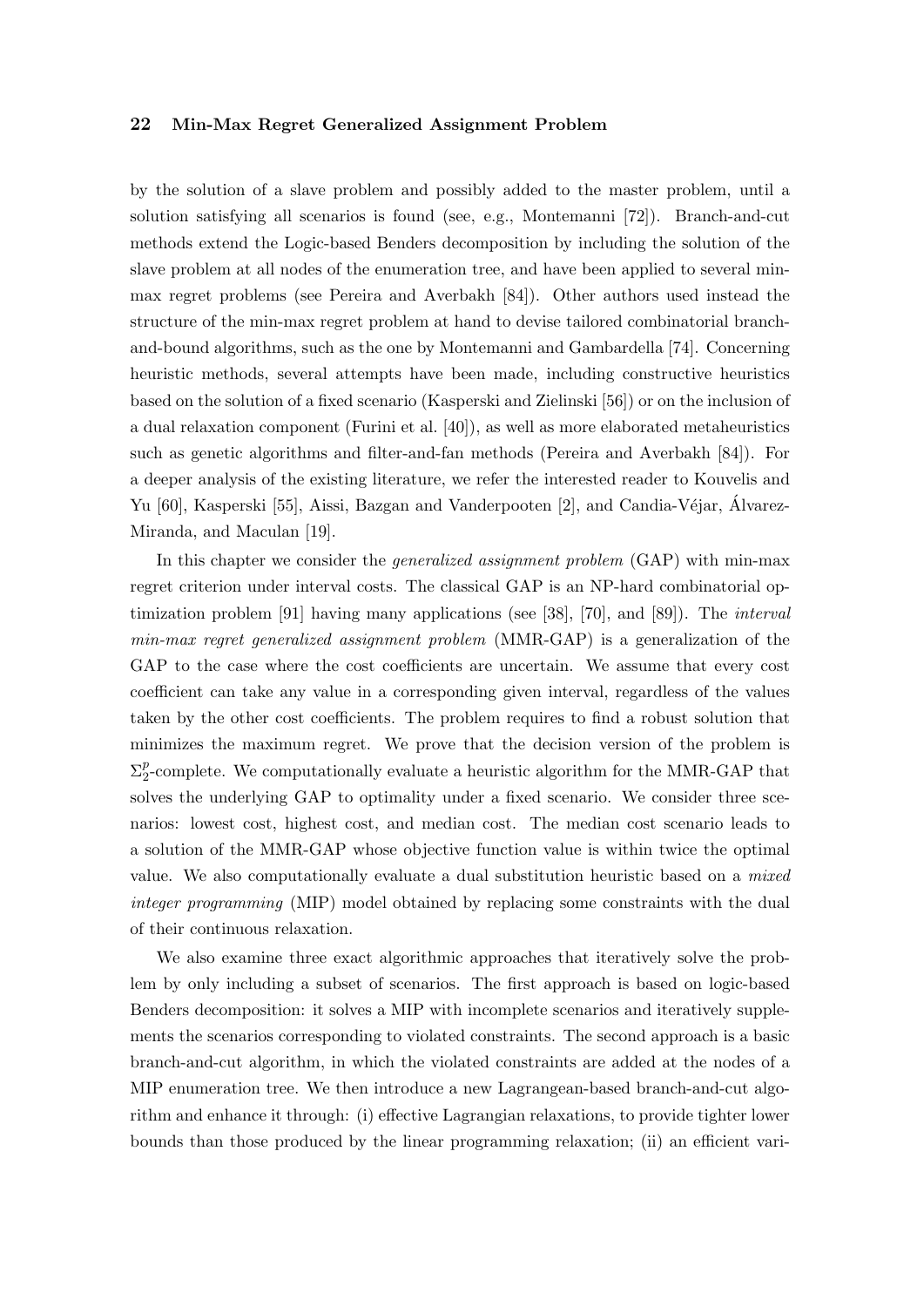able fixing technique; (iii) a two-direction dynamic programming approach to effectively solve the Lagrangian subproblems. We evaluate the algorithms through computational experiments on different benchmarks.

# 4.1 Problem Description

# 4.1.1 Generalized Assignment Problem

The *generalized assignment problem*  $(GAP)$  is defined as follows. Given a set of n jobs  $J = \{1, \ldots, n\}$  and a set of m agents  $I = \{1, \ldots, m\}$ , we look for a minimum cost assignment, subject to assigning each job to exactly one agent and satisfying a resource constraint for each agent. Assigning job j to agent i incurs a cost  $c_{ij}$  and consumes an amount  $a_{ij}$  of a resource, whereas the total amount of the resource available at agent i (agent capacity) is  $b_i$ .

A natural formulation of the GAP is defined over a two-dimensional binary variable  $x_{ij}$  indicating that job j is assigned to agent i if and only if  $x_{ij} = 1$ :

$$
\min \sum_{i=1}^{m} \sum_{j=1}^{n} c_{ij} x_{ij} \tag{4.1.1}
$$

$$
\text{s.t. } \sum_{j=1}^{n} a_{ij} x_{ij} \le b_i \qquad \qquad \forall i \in I \tag{4.1.2}
$$

$$
\sum_{i=1}^{m} x_{ij} = 1 \qquad \qquad \forall j \in J \qquad (4.1.3)
$$

$$
x_{ij} \in \{0, 1\} \qquad \forall i \in I, \ \forall j \in J. \tag{4.1.4}
$$

For convenience, we define  $X_0$  to be the set of all feasible solutions of the GAP, i.e.,

$$
X_0 = \{x \mid x \text{ satisfies constraints } (4.1.2) - (4.1.4)\}. \tag{4.1.5}
$$

# 4.1.2 Interval Min-Max Regret Generalized Assignment Problem

In this chapter we assume that the cost  $c_{ij}$  can take any value within a given range  $[c_{ij}^-, c_{ij}^+]$ . An array of costs  $c_{ij}^s$  satisfying  $c_{ij}^s \in [c_{ij}^-, c_{ij}^+]$   $\forall i \in I, j \in J$ , is called a *scenario* and is denoted by s. We define  $z<sup>s</sup>(x)$  to be the objective function value of solution  $x \in X_0$  under scenario s:

$$
z^{s}(x) = \sum_{i=1}^{m} \sum_{j=1}^{n} c_{ij}^{s} x_{ij}.
$$
\n(4.1.6)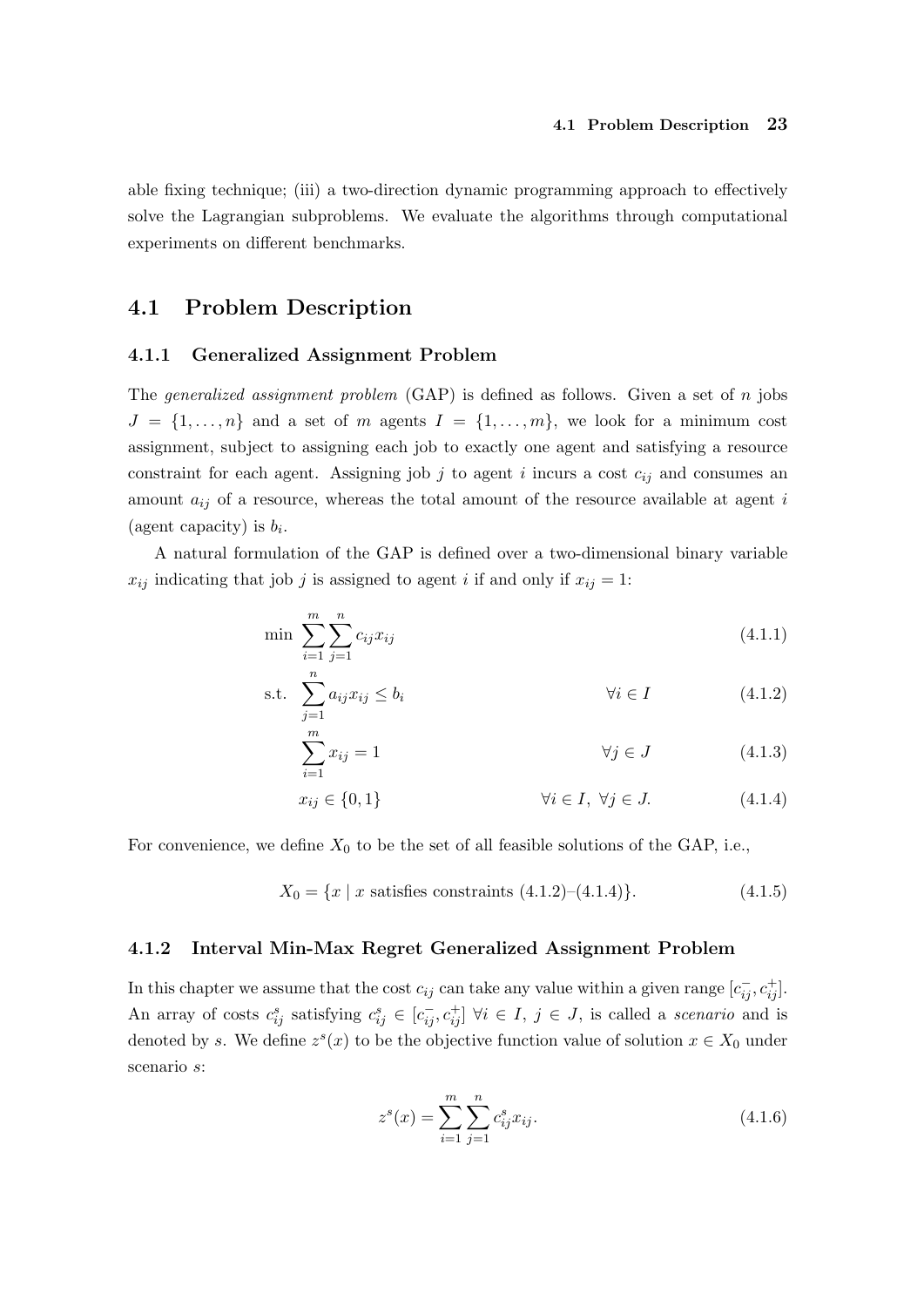We denote by  $z_*^s$  the optimal solution value under scenario s, i.e.,  $z_*^s = \min_{y \in X_0} z^s(y)$ . The regret  $r<sup>s</sup>(x)$  associated with solution x under scenario s is then the difference between these two values:

$$
r^{s}(x) = z^{s}(x) - z^{s}_{*}.
$$
\n(4.1.7)

Let  $S$  denote the set of all possible scenarios, i.e.,

$$
S = \{ s \mid c_{ij}^s \in [c_{ij}^-, c_{ij}^+] \,\,\forall i \in I, j \in J \}.
$$

The maximum regret of a solution x is then the maximum  $r<sup>s</sup>(x)$  value over all scenarios:

$$
r_{\max}(x) = \max_{s \in S} r^s(x). \tag{4.1.8}
$$

The MMR-GAP is to find a feasible solution  $x$  such that the maximum regret is minimized:

$$
\min_{x \in X_0} r_{\max}(x) = \min_{x \in X_0} \max_{s \in S} r^s(x) = \min_{x \in X_0} \max_{y \in X_0} \left\{ \sum_{i=1}^m \sum_{j=1}^n c_{ij}^s x_{ij} - \sum_{i=1}^m \sum_{j=1}^n c_{ij}^s y_{ij} \right\}.
$$
 (4.1.9)

This formulation can be rewritten using the following classical general result that was proposed by Aissi et al. [2] (whose roots are in Yaman et al. [108]), which also applies to many other interval min-max problems.

**Lemma 4.1.1.** The regret of a solution  $x \in X_0$  is maximized under the following scenario  $\sigma(x)$ :

$$
c_{ij}^{\sigma(x)} = \begin{cases} c_{ij}^{+} & \text{if } x_{ij} = 1 \\ c_{ij}^{-} & \text{otherwise} \end{cases} \qquad \forall i \in I, \ \forall j \in J. \tag{4.1.10}
$$

In other words, the value  $r_{\text{max}}(x)$  is achieved by the scenario that gives the worst costs to the job-agent pairs selected by the assignment  $x$ , and the best costs to the non-selected job-agent pairs. Since  $x_{ij}$  is a binary variable,  $c_{ij}^{\sigma(x)}$  can also be written as

$$
c_{ij}^{\sigma(x)} = c_{ij}^- + (c_{ij}^+ - c_{ij}^-)x_{ij} \qquad \forall i \in I, \ \forall j \in J. \tag{4.1.11}
$$

From Lemma 4.1.1, the maximum regret is achieved if we apply the worst scenario  $\sigma(x)$  to s, and, from (4.1.9), the MMR-GAP can be rewritten as

$$
\min_{x \in X_0} r_{\max}(x) = \min_{x \in X_0} \max_{y \in X_0} \left\{ \sum_{i=1}^m \sum_{j=1}^n c_{ij}^s x_{ij} - \sum_{i=1}^m \sum_{j=1}^n c_{ij}^s y_{ij} \right\}
$$
\n
$$
= \min_{x \in X_0} \left\{ \sum_{i=1}^m \sum_{j=1}^n c_{ij}^{\sigma(x)} x_{ij} - \min_{y \in X_0} \sum_{i=1}^m \sum_{j=1}^n c_{ij}^{\sigma(x)} y_{ij} \right\}
$$
\n
$$
= \min_{x \in X_0} \left\{ \sum_{i=1}^m \sum_{j=1}^n c_{ij}^+ x_{ij} - \min_{y \in X_0} \sum_{i=1}^m \sum_{j=1}^n c_{ij}^{\sigma(x)} y_{ij} \right\}.
$$
\n(4.1.12)

We assume in the following that all input data are integers.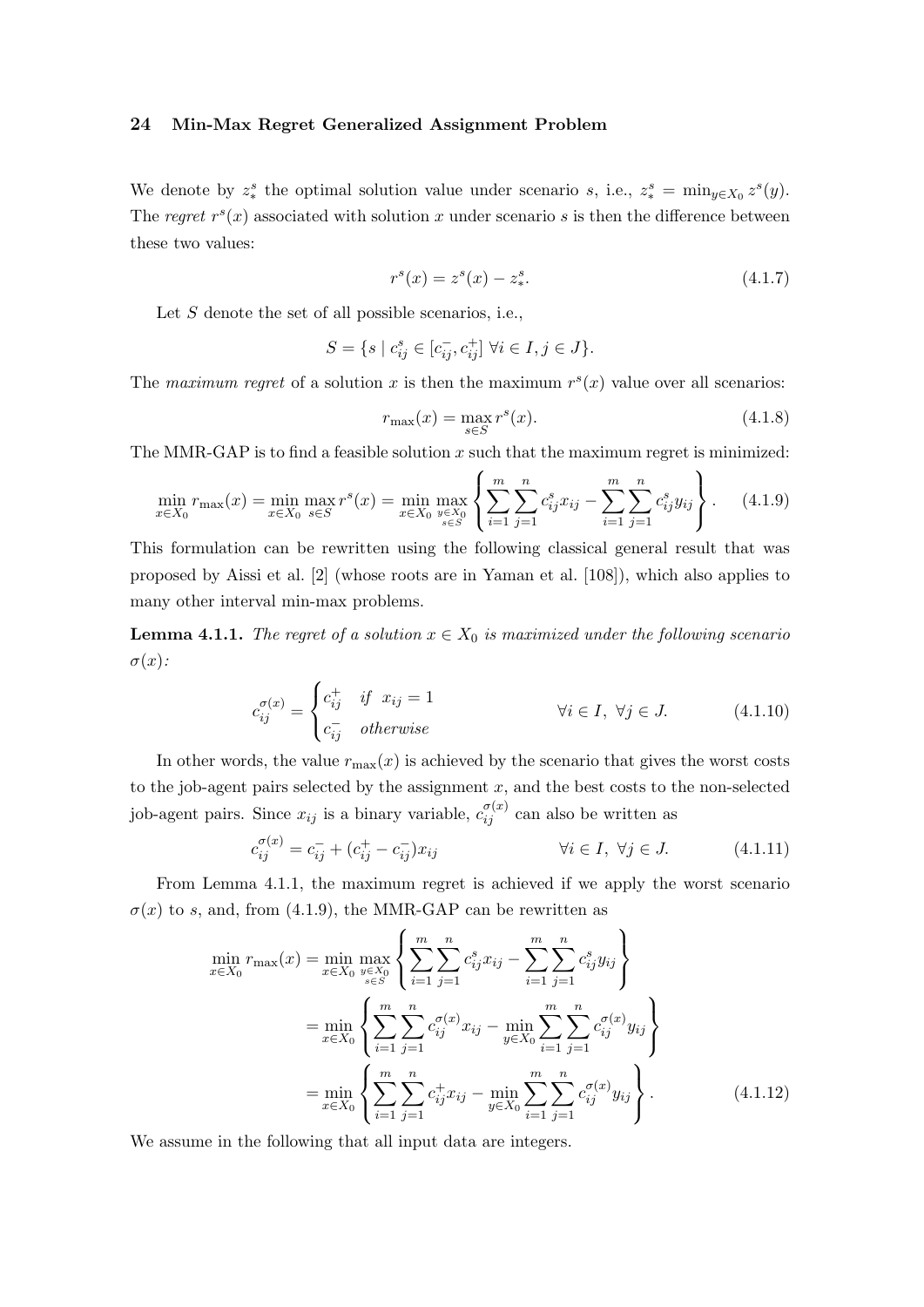# 4.1.3 Complexity of the MMR-GAP

The decision version of the MMR-GAP is the problem of deciding whether there exists a feasible solution x such that the maximum regret of x is less than a given constant. In this section we consider complexity issues of the MMR-GAP and show that the decision version of the MMR-GAP is  $\Sigma_2^p$ -complete, where the class  $\Sigma_2^p$  is defined as follows. We have  $\Sigma_0^p = \text{P}$ ; for  $k \geq 0$ ,  $\Sigma_{k+1}^p = \text{NP}^{\Sigma_k^p}$ , where  $\text{NP}^X$  is the set of decision problems that are solvable in polynomial time by a non-deterministic Turing machine with an oracle for a problem of class X. Hence  $\Sigma_1^p = NP$ , and  $\Sigma_2^p$  is the class of decision problems that are solvable in non-deterministic polynomial time with an oracle for a problem of class NP.

It is not hard to see that the MMR-GAP(0), a special case of the MMR-GAP that requires to find a solution whose maximum regret equals 0, is at least as hard as the classical GAP. Indeed a solution to a special case of the MMR-GAP(0) with  $c_{ij}^+ = c_{ij}^- = c_{ij}$  for all  $i \in$ I and  $j \in J$  gives an optimal solution to the GAP, implying that GAP  $\leq_P$  MMR-GAP(0), where "A  $\leq_P B$ " signifies that problem A is polynomial time reducible to B. It is easy to show that the problem of finding a feasible solution to the GAP is NP-hard in the strong sense, as it can model (as mentioned in [104]), without introducing large numbers, the bin packing problem, which is known to be NP-hard in the strong sense [41]. The same holds for the MMR-GAP, because it has exactly the same feasible region  $X_0$  as the GAP. Moreover, it is not hard to see by a similar reduction from bin packing that even if we restrict our attention to feasible instances, the GAP is still NP-hard in the strong sense, and so is the MMR-GAP $(0)$ . Accordingly, we have the following lemma.

Lemma 4.1.2. The problem of finding a feasible solution to the MMR-GAP is NP-hard in the strong sense, and even if it is assumed that only feasible instances are given as input, the MMR-GAP $(0)$  is still NP-hard in the strong sense.

Since it is NP-hard to find a feasible solution, it is not possible (unless  $P = NP$ ) for the GAP or the MMR-GAP to design a polynomial time approximation algorithm (for which it is required to find a feasible solution in polynomial time), and hence approximation algorithms with performance guarantees have only been proposed for variants of the GAP (see a survey in  $[104]$ ). The fact that the MMR-GAP $(0)$  is NP-hard for feasible instances rules out (under the assumption of  $P \neq NP$ ) the possibility of designing for the MMR-GAP, a polynomial time k-factor approximation algorithm for any finite  $k \geq 1$ ) even if feasible instances are assumed, where a k-factor approximation algorithm for the MMR-GAP guarantees to find a solution  $\hat{x}$  that satisfies  $r_{\text{max}}(\hat{x}) \le kr_{\text{max}}(x)$  for all  $x \in X_0$ . This follows from the fact that if an optimal solution  $x^*$  to the MMR-GAP has the maximum regret of value 0, the solution  $\hat{x}$  obtained by a k-factor approximation algorithm is optimal, because  $r_{\text{max}}(\hat{x}) \le kr_{\text{max}}(x^*) = 0$  holds.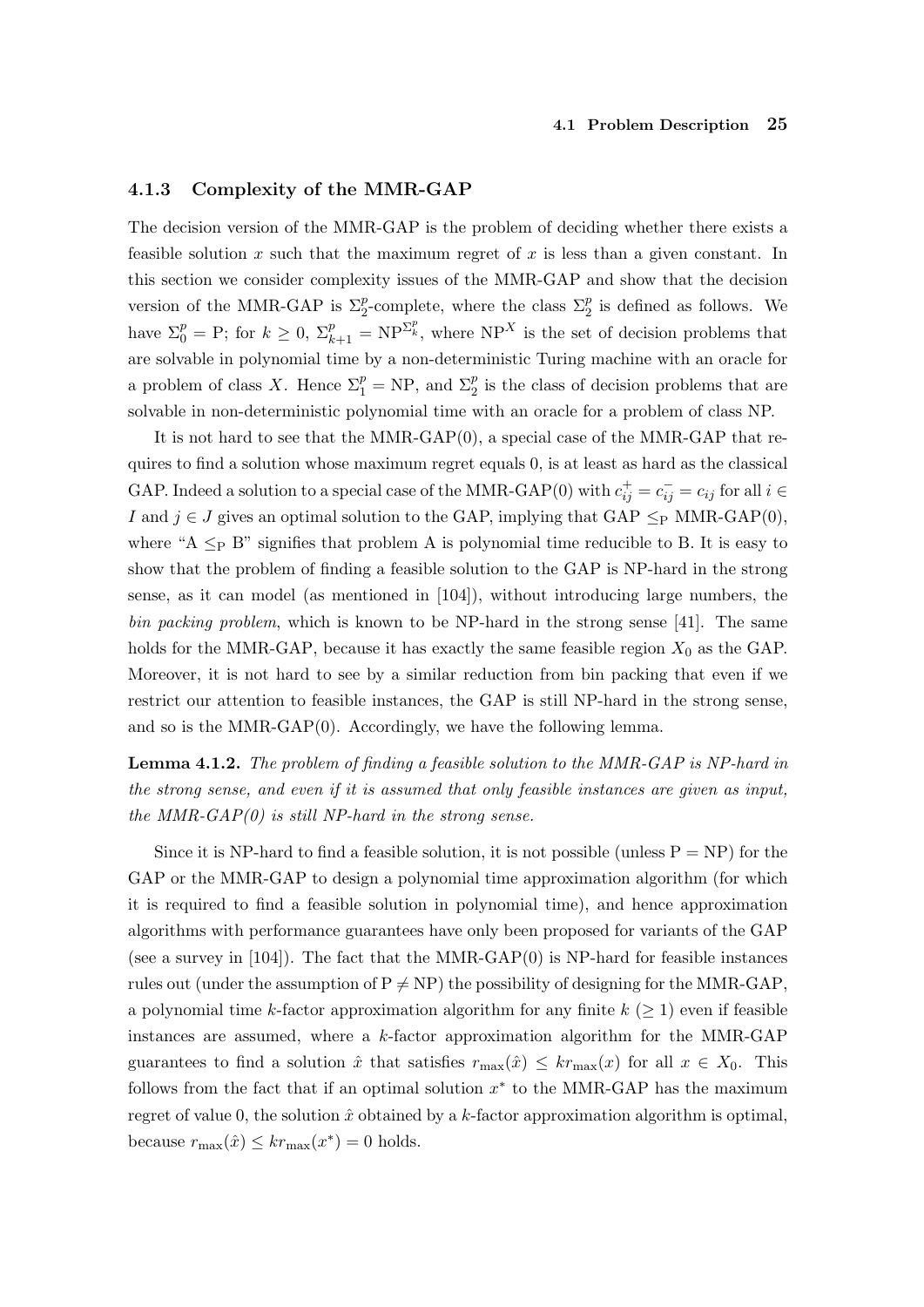In order to clarify the complexity of the MMR-GAP, consider an arbitrary instance of the interval min-max regret knapsack problem (MMR-KP): given a set  $\bar{J}$  of  $\bar{n}$  items with weights  $w_1, \ldots, w_{\bar{n}}$ , profit ranges  $[p_1^-, p_1^+], \ldots, [p_{\bar{n}}^-, p_{\bar{n}}^+]$  and capacity d, find a solution that minimizes the maximum regret. Let  $\bar{S}$  denote the set of all possible scenarios, i.e.,

$$
\bar{S} = \{ s \mid p_j^s \in [p_j^-, p_j^+] \; \forall j \in \bar{J} \},
$$

and  $\bar{x}$  denote binary variables

$$
\bar{x}_j = \begin{cases} 1 & \text{if item } j \text{ is selected} \\ 0 & \text{otherwise} \end{cases} \qquad \qquad \forall j \in \bar{J}. \tag{4.1.13}
$$

The MMR-KP can be formulated as

$$
\max_{\bar{x}\in X_1}\min_{s\in\bar{S}}\left\{\max_{\bar{y}\in X_1}\sum_{j=1}^{\bar{n}}p_j^s\bar{y}_j-\sum_{j=1}^{\bar{n}}p_j^s\bar{x}_j\right\},\,
$$

where

$$
X_1 = \{ \bar{x} \mid \sum_{j=1}^{\bar{n}} w_j \bar{x}_j \le d \text{ and } \bar{x} \in \{0, 1\} \}. \tag{4.1.14}
$$

By using the worst-case lemma, MMR-KP can be written as

$$
\min_{\bar{x}\in X_1} \left\{ \max_{\bar{y}\in X_1} \sum_{j=1}^{\bar{n}} (p_j^+ + (p_j^- - p_j^+) \bar{x}_j) \bar{y}_j - \sum_{j=1}^{\bar{n}} p_j^- \bar{x}_j \right\}.
$$
\n(4.1.15)

Let  $p_{\text{max}}^+$  denote  $\max_{j \in \bar{J}} p_j^+$ . We construct an instance of the MMR-GAP as follows:

$$
m = 2, \quad n = \bar{n}, \tag{4.1.16}
$$

$$
a_{1j} = w_j, \ \ a_{2j} = 1, \qquad \qquad \forall j \in J, \qquad (4.1.17)
$$

$$
b_1=d,\ \ b_2=\bar n,
$$

$$
c_{1j}^{+} = p_{\text{max}}^{+} - p_{j}^{-}, \quad c_{1j}^{-} = p_{\text{max}}^{+} - p_{j}^{+}, \qquad \forall j \in J, \qquad (4.1.18)
$$

$$
c_{2j}^{+} = c_{2j}^{-} = p_{\text{max}}^{+}, \qquad \qquad \forall j \in J. \tag{4.1.19}
$$

Any feasible solution  $\bar{x}$  of this MMR-KP instance can be transformed into a feasible solution  $x$  of the corresponding the MMR-GAP instance by

$$
x_{1j} = \bar{x}_j, \ x_{2j} = 1 - \bar{x}_j, \ \forall j \in J,
$$
\n(4.1.20)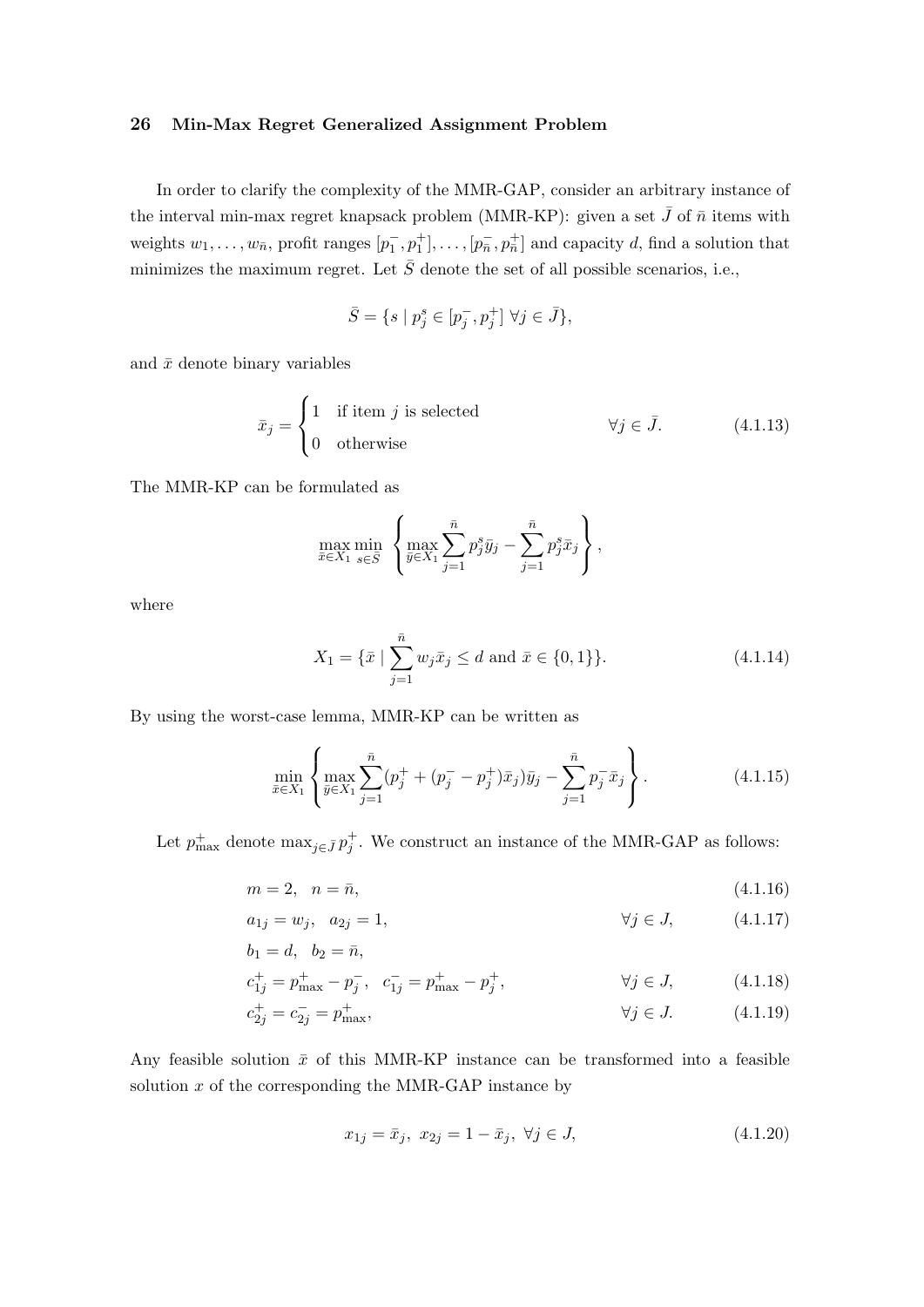#### 4.1 Problem Description 27

and vice versa. From  $(4.1.16)$ – $(4.1.19)$ , for any solutions x and  $\bar{x}$ , and y and  $\bar{y}$  that respectively satisfy  $(4.1.20)$  and for each j, we have

$$
\sum_{i=1}^{2} (c_{ij}^- + (c_{ij}^+ - c_{ij}^-) x_{ij}) y_{ij}
$$
\n
$$
= (p_{\text{max}}^+ - p_j^+ - (p_j^- - p_j^+) x_{1j}) y_{1j} + (p_{\text{max}}^+ + 0 \cdot x_{2j}) y_{2j}
$$
\n
$$
= (p_{\text{max}}^+ - p_j^+ - (p_j^- - p_j^+) \bar{x}_j) \bar{y}_j + p_{\text{max}}^+ (1 - \bar{y}_j)
$$
\n
$$
= p_{\text{max}}^+ - (p_j^+ + (p_j^- - p_j^+) \bar{x}_j) \bar{y}_j,
$$
\n(4.1.21)

$$
\sum_{i=1}^{2} c_{ij}^{+} x_{ij} = (p_{\text{max}}^{+} - p_{j}^{-}) x_{1j} + p_{\text{max}}^{+} x_{2j}
$$
  
=  $(p_{\text{max}}^{+} - p_{j}^{-}) \bar{x}_{j} + p_{\text{max}}^{+} (1 - \bar{x}_{j})$   
=  $p_{\text{max}}^{+} - p_{j}^{-} \bar{x}_{j}.$  (4.1.22)

Then, by applying (4.1.21) and (4.1.22) to (4.1.12), together with the fact that for any two solutions  $\bar{x}$  and x that satisfy (4.1.20),  $\bar{x}$  is feasible to MMR-KP if and only if x is feasible to the corresponding instance of MMR-GAP, the maximum regret of every solution  $x$  to the above MMR-GAP instance is

$$
\sum_{i=1}^{m} \sum_{j=1}^{n} c_{ij}^{+} x_{ij} - \min_{y \in X_0} \sum_{i=1}^{m} \sum_{j=1}^{n} (c_{ij}^{-} + (c_{ij}^{+} - c_{ij}^{-}) x_{ij}) y_{ij}
$$
  
\n
$$
= \bar{n} p_{\text{max}}^{+} - \sum_{j=1}^{\bar{n}} p_{j}^{-} \bar{x}_{j} - \min_{\bar{y} \in X_1} \sum_{j=1}^{\bar{n}} (p_{\text{max}}^{+} - (p_{j}^{+} + (p_{j}^{-} - p_{j}^{+}) \bar{x}_{j}) \bar{y}_{j})
$$
  
\n
$$
= \max_{\bar{y} \in X_1} \sum_{j=1}^{\bar{n}} (p_{j}^{+} + (p_{j}^{-} - p_{j}^{+}) \bar{x}_{i}) \bar{y}_{j} - \sum_{j=1}^{\bar{n}} p_{j}^{-} \bar{x}_{j}, \qquad (4.1.23)
$$

and the optimal value of this instance is

$$
\min_{x \in X_0} \left\{ \sum_{i=1}^m \sum_{j=1}^n c_{ij}^+ x_{ij} - \min_{y \in X_0} \sum_{i=1}^m \sum_{j=1}^n (c_{ij}^- + (c_{ij}^+ - c_{ij}^-) x_{ij}) y_{ij} \right\}
$$
\n
$$
= \min_{\bar{x} \in X_1} \left\{ \max_{\bar{y} \in X_1} \sum_{j=1}^{\bar{n}} (p_j^+ + (p_j^- - p_j^+) \bar{x}_i) \bar{y}_j - \sum_{j=1}^{\bar{n}} p_j^- \bar{x}_j \right\}.
$$
\n(4.1.24)

The formulation in the last line of (4.1.24) is exactly the form of MMR-KP (4.1.15). This ensures that a solution of the MMR-GAP is optimal if and only if its corresponding solution transformed by (4.1.20) is an optimal solution to MMR-KP, and hence the MMR-GAP has the interval MMR-KP as special case. Using this reduction from MMR-KP, which is known to be  $\Sigma_2^p$ -hard [28], we then obtain the following.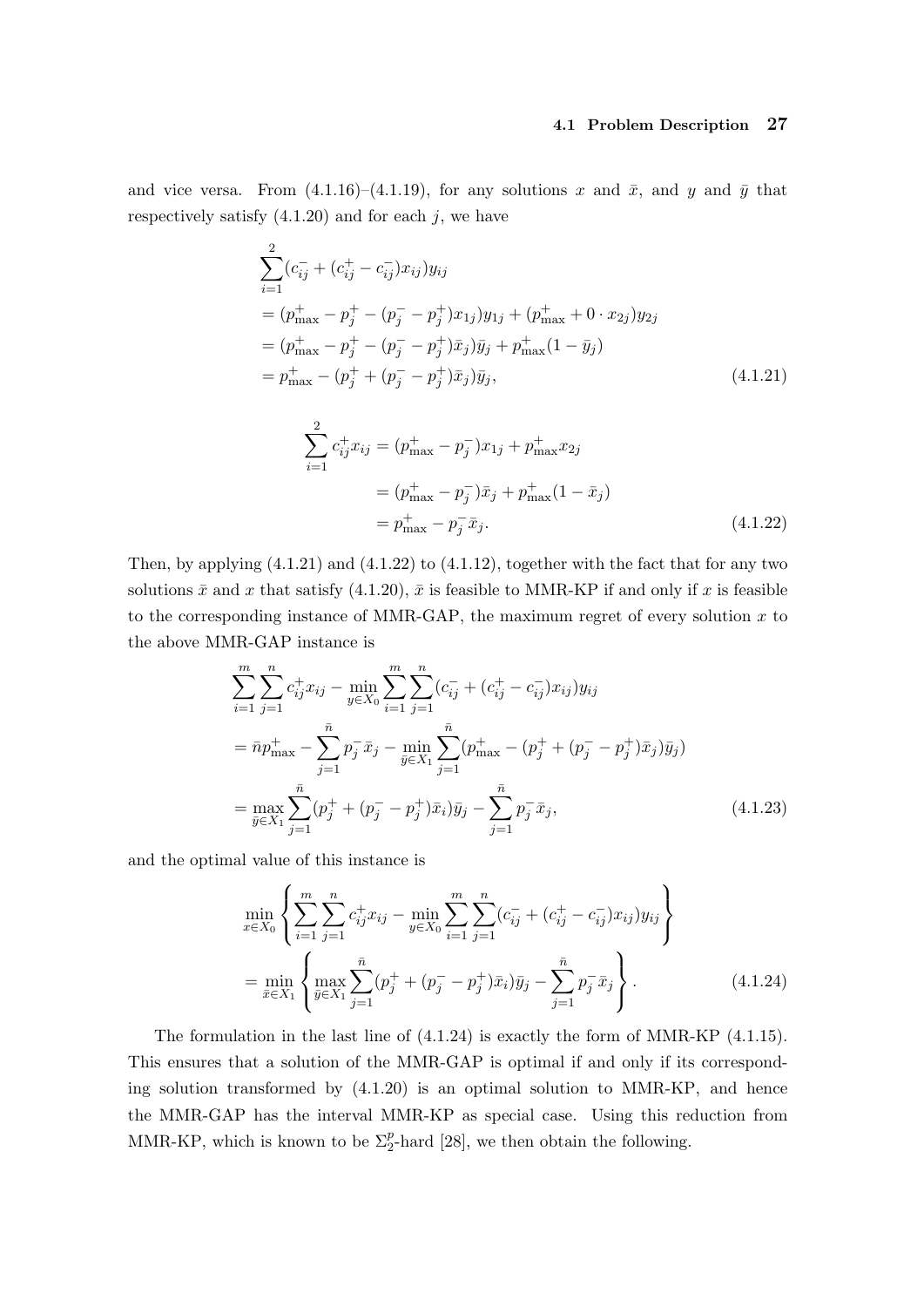**Lemma 4.1.3.** The MMR-GAP is  $\Sigma_2^p$  $_{2}^{p}$ -hard.

The decision version of the MMR-GAP satisfies the condition of Theorem 7.4 in [41] for  $k = 2$ , which implies the following.

**Lemma 4.1.4.** The decision version of the MMR-GAP lies in  $\Sigma_2^p$  $\frac{p}{2}$ .

By combining Lemma 4.1.3 and 4.1.4, we can conclude with the following property.

**Property 4.1.1.** The decision version of the MMR-GAP is  $\Sigma_2^p$  $\frac{p}{2}$ -complete.

# 4.2 Heuristic Algorithms

In this section we present heuristic algorithms that, in view of the considerations of the previous section, are not guaranteed to run in polynomial time.

# 4.2.1 Fixed-Scenario Algorithm

We introduce a heuristic approach based on the observation that a feasible solution to an MMR-GAP instance can be obtained by fixing a scenario, solving the resulting GAP instance to optimality, and evaluating the maximum regret of the obtained solution using (4.1.12). This approach was used for other interval min-max regret problems (see, e.g., [56] and [84]).

We consider three scenarios: the lowest cost  $c_{ij}^s = c_{ij}^-$ , the highest cost  $c_{ij}^s = c_{ij}^+$ , and the median cost  $c_{ij}^s = (c_{ij}^- + c_{ij}^+)/2$ .

For the median-cost scenario, the following result is a special case of a more general result proved in [56].

**Lemma 4.2.1.** Let  $\widetilde{s}$  be the median-cost scenario, i.e.,  $c_{ij}^{\widetilde{s}} = (c_{ij}^- + c_{ij}^+) / 2 \ \forall i \in I, \ \forall j \in J$ , and let  $\tilde{x}$  be an optimal solution to the GAP under  $\tilde{s}$ . Then,  $r_{\max}(\tilde{x}) \leq 2r_{\max}(x)$  holds for all  $x \in X_0$ .

*Proof.* For any two solutions  $x, y \in X_0$  and scenario  $s \in S$ , we have

$$
z^{s}(x) - z^{s}(y) = \sum_{i=1}^{m} \sum_{j=1}^{n} c_{ij}^{s}(x_{ij} - y_{ij})
$$
\n(4.2.25)

from definition  $(4.1.6)$ . Using  $(4.2.25)$  and definitions  $(4.1.7)$  and  $(4.1.8)$ , the following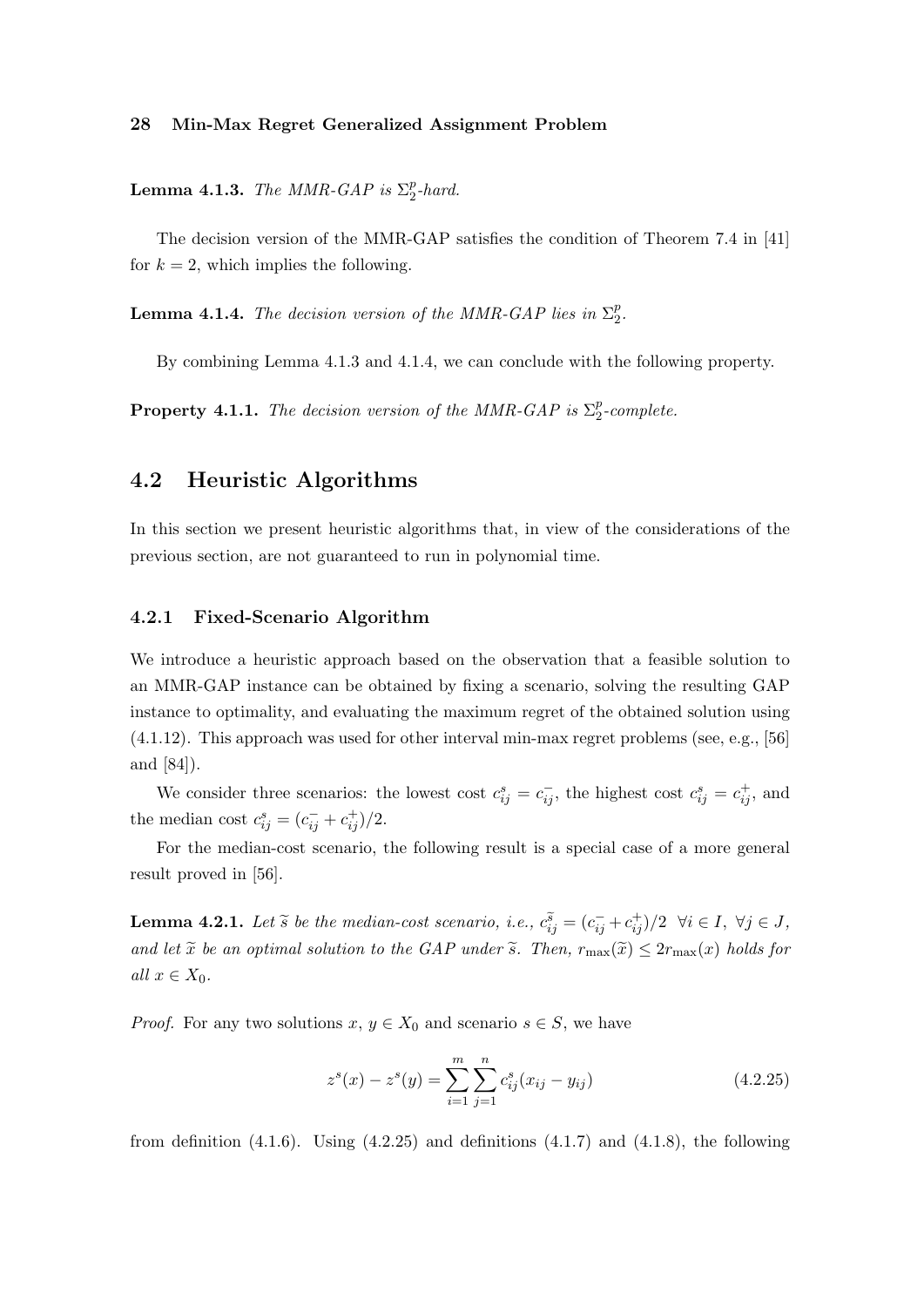# 4.2 Heuristic Algorithms 29

inequality holds:

$$
r_{\max}(y) = \max_{s \in S} \{ z^s(y) - z^s \}
$$
  
\n
$$
\geq \max_{s \in S} \{ z^s(y) - z^s(x) \}
$$
  
\n
$$
= \max_{s \in S} \sum_{i=1}^m \sum_{j=1}^n c_{ij}^s (y_{ij} - x_{ij})
$$
  
\n
$$
= \sum_{(i,j): y_{ij} > x_{ij}} c_{ij}^+(y_{ij} - x_{ij}) + \sum_{(i,j): y_{ij} < x_{ij}} c_{ij}^-(y_{ij} - x_{ij}). \tag{4.2.26}
$$

From (4.2.25), we can also obtain

$$
z^{\sigma(x)}(x) = z^{\sigma(x)}(y) + \sum_{i=1}^{m} \sum_{j=1}^{n} c_{ij}^{\sigma(x)}(x_{ij} - y_{ij})
$$
\n(4.2.27)

$$
= z^{\sigma(x)}(y) + \sum_{(i,j): x_{ij} > y_{ij}} c_{ij}^{+}(x_{ij} - y_{ij}) + \sum_{(i,j): x_{ij} < y_{ij}} c_{ij}^{-}(x_{ij} - y_{ij}),
$$
(4.2.28)

where  $\sigma(x)$  is the worst-case scenario defined by Lemma 4.1.1. Then, by subtracting  $z_*^{\sigma(x)}$ from both sides of (4.2.27), we get

$$
r_{\max}(x) = z^{\sigma(x)}(x) - z_*^{\sigma(x)} \tag{4.2.29}
$$
\n
$$
= z^{\sigma(x)}(y) - z_*^{\sigma(x)} + \sum c_*^+(x_{ii} - y_{ii}) + \sum c_*^-(x_{ii} - y_{ii}). \tag{4.2.30}
$$

$$
= z^{\sigma(x)}(y) - z_*^{\sigma(x)} + \sum_{(i,j): x_{ij} > y_{ij}} c_{ij}^+(x_{ij} - y_{ij}) + \sum_{(i,j): x_{ij} < y_{ij}} c_{ij}^-(x_{ij} - y_{ij}). \tag{4.2.30}
$$

By combining this with  $r_{\text{max}}(y) \geq z^{\sigma(x)}(y) - z_*^{\sigma(x)}$ , we get

$$
r_{\max}(x) \le r_{\max}(y) + \sum_{(i,j): x_{ij} > y_{ij}} c_{ij}^{+}(x_{ij} - y_{ij}) + \sum_{(i,j): x_{ij} < y_{ij}} c_{ij}^{-}(x_{ij} - y_{ij}).
$$
 (4.2.31)

Now we consider the median-cost scenario  $\tilde{s}$ . Since  $\tilde{x}$  is an optimal solution under  $\tilde{s}$ , we have  $z^{\tilde{s}}(\tilde{x}) \leq z^{\tilde{s}}(y)$ , and according to (4.2.25),

$$
\sum_{i=1}^{m} \sum_{j=1}^{n} \frac{1}{2} (c_{ij}^{+} + c_{ij}^{-}) (\tilde{x}_{ij} - y_{ij}) = z^{\tilde{s}} (\tilde{x}) - z^{\tilde{s}} (y) \le 0
$$
\n(4.2.32)

holds, which is is equivalent to

$$
\sum_{(i,j):\,y_{ij} > \tilde{x}_{ij}} c^+_{ij}(y_{ij} - \tilde{x}_{ij}) + \sum_{(i,j):\,y_{ij} < \tilde{x}_{ij}} c^-_{ij}(y_{ij} - \tilde{x}_{ij}) \tag{4.2.33}
$$

$$
\geq \sum_{(i,j):\tilde{x}_{ij} > y_{ij}} c_{ij}^{+}(\tilde{x}_{ij} - y_{ij}) + \sum_{(i,j):\tilde{x}_{ij} < y_{ij}} c_{ij}^{-}(\tilde{x}_{ij} - y_{ij}).
$$
\n(4.2.34)

Then, by applying this to (4.2.26), we obtain

$$
r_{\max}(y) \geq \sum_{(i,j):\widetilde{x}_{ij} > y_{ij}} c_{ij}^{+}(\widetilde{x}_{ij} - y_{ij}) + \sum_{(i,j):\widetilde{x}_{ij} < y_{ij}} c_{ij}^{-}(\widetilde{x}_{ij} - y_{ij}).
$$
\n(4.2.35)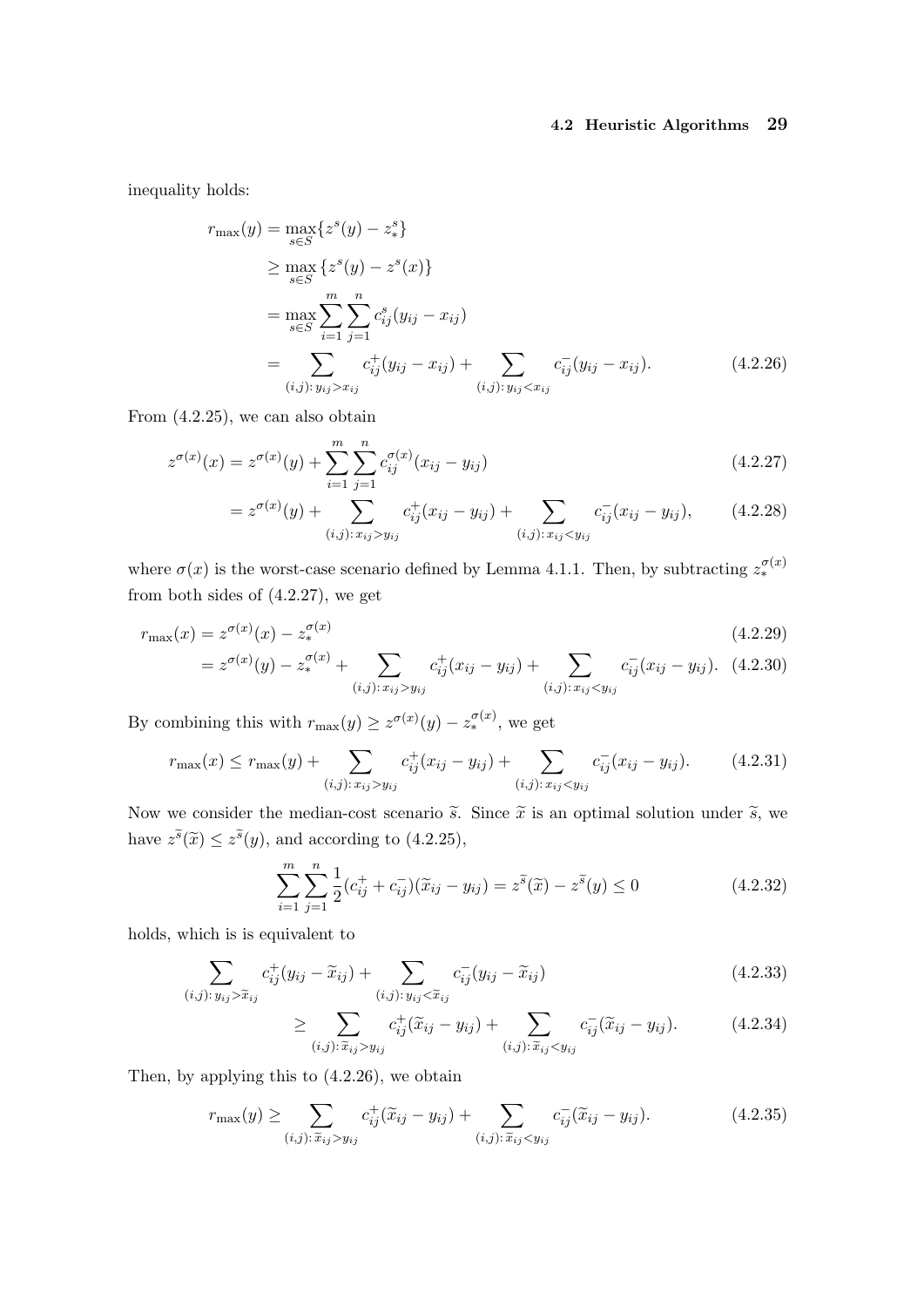By combining (4.2.31) and (4.2.35), we finally obtain

$$
r_{\max}(\tilde{x}) \le 2r_{\max}(y) \qquad \forall y \in X_0. \tag{4.2.36}
$$

 $\Box$ 

We next provide a tight example for the approximation ratio of Lemma 4.2.1.

Lemma 4.2.2. There is an instance of the MMR-GAP for which an optimal solution to GAP under the median-cost scenario  $\tilde{s}$  has a regret twice as large as the optimal regret.

*Proof.* Let  $m = 3$ ,  $n = 1$ ,  $a_{11} = a_{21} = a_{31}$ ,  $b_1 = 1$  with interval costs  $c_{11} \in [1,1]$ ,  $c_{21} \in [0,2], c_{31} \in [0,2].$  Assigning the unique job to any agent gives an optimal solution to GAP under the median-cost scenario, because all median costs have value 1. The optimal MMR-GAP solution assigns the job to agent 1, attaining the maximum regret of value 1, while assigning the job to agent 2 (or 3) gives the maximum regret of value 2.  $\Box$ 

Recall that in Section 4.1.3 we derived Lemma 4.1.2 from the observation that GAP  $\leq_P$  MMR-GAP(0). It might be interesting to note that we can also show the opposite direction MMR-GAP(0)  $\leq_P$  GAP, because Lemma 4.2.1 implies that by solving the GAP under the median-cost scenario, we can obtain an optimal solution to the MMR-GAP(0) (for the reason discussed in the paragraph after Lemma 4.1.2).

# 4.2.2 Dual Substitution Heuristic

The dual substitution heuristic introduced in this section is based on a mixed integer programming (MIP) formulation in which some of the constraints are replaced by their dual counterpart in the linear relaxation of the problem. Kasperski provided a general technique in [55], and similar ideas of using MIP models have been used a number of times to produce exact algorithms for other min-max regret problems having zero duality gap, such as the min-max regret shortest problem [53], the min-max regret spanning tree problem [108]. To our knowledge, it is relatively new to use such ideas to design heuristic algorithms for problems with possibly non-zero duality gaps [40], and not much has been done to apply such ideas to various problems and computationally evaluate the resulting heuristics. In our research, we use it as a heuristic for the MMR-GAP.

The minimization problem over  $y$  in  $(4.1.12)$ ,

$$
\min_{y \in X_0} \sum_{i=1}^m \sum_{j=1}^n c_{ij}^{\sigma(x)} y_{ij},\tag{4.2.37}
$$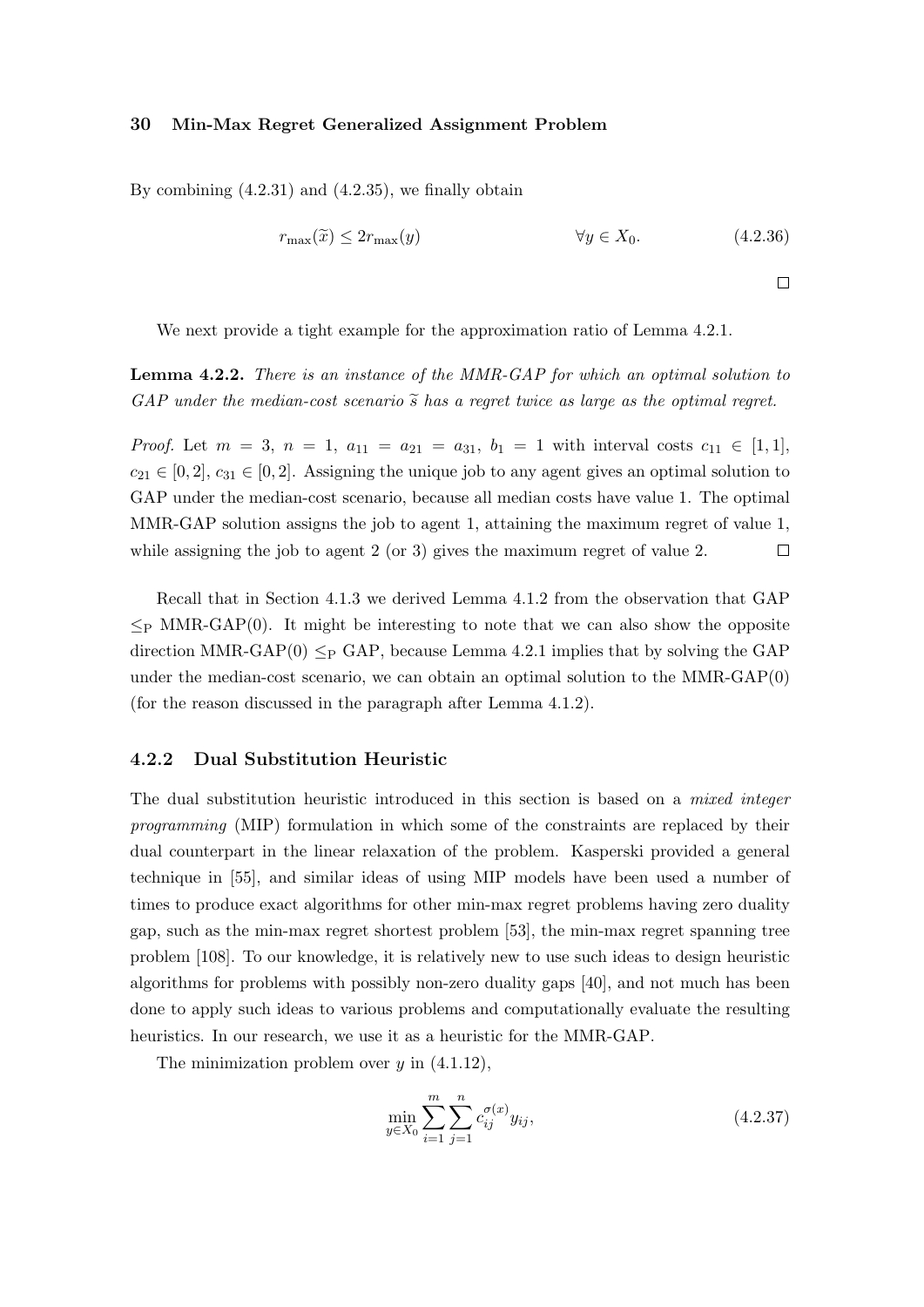# 4.2 Heuristic Algorithms 31

for every fixed  $x$  is an instance of the GAP. We consider the linear program obtained by replacing the integrality constraint  $y_{ij} \in \{0,1\}$  with the weaker requirement  $y_{ij} \geq 0$  for all  $i \in I$  and  $j \in J$ , i.e.,

$$
\min \sum_{i=1}^{m} \sum_{j=1}^{n} c_{ij}^{\sigma(x)} y_{ij}
$$
\n(4.2.38)

$$
\text{s.t. } \sum_{j=1}^{n} a_{ij} y_{ij} \le b_i \qquad \qquad \forall i \in I \tag{4.2.39}
$$

$$
\sum_{i=1}^{m} y_{ij} = 1 \qquad \qquad \forall j \in J \qquad (4.2.40)
$$

$$
y_{ij} \ge 0 \qquad \qquad \forall i \in I, \ \forall j \in J. \tag{4.2.41}
$$

We introduce two types of dual variables:  $\lambda_i$  ( $i \in I$ ) for constraints (4.2.39) and  $\mu_j$  (j ∈ J) for constraints (4.2.40). The dual of (4.2.38)–(4.2.41) is then

$$
\max - \sum_{i=1}^{m} b_i \lambda_i + \sum_{j=1}^{n} \mu_j
$$
\n(4.2.42)

s.t. 
$$
-a_{ij}\lambda_i + \mu_j \leq c_{ij}^{\sigma(x)}
$$
  $\forall i \in I, \forall j \in J$  (4.2.43)

$$
\lambda_i \ge 0 \qquad \qquad \forall i \in I. \tag{4.2.44}
$$

By using  $(4.1.11)$  and embedding  $(4.2.42)$ – $(4.2.44)$  into  $(4.1.12)$ , we obtain the following dual substitution model (D-MMR-GAP):

$$
\min \sum_{i=1}^{m} \sum_{j=1}^{n} c_{ij}^{+} x_{ij} + \sum_{i=1}^{m} b_{i} \lambda_{i} - \sum_{j=1}^{n} \mu_{j}
$$
\n(4.2.45)

s.t. 
$$
-a_{ij}\lambda_i + \mu_j \le c_{ij}^- + (c_{ij}^+ - c_{ij}^-)x_{ij}
$$
  $\forall i \in I, \forall j \in J$  (4.2.46)

$$
\lambda_i \ge 0 \qquad \qquad \forall i \in I \qquad (4.2.47)
$$

$$
x \in X_0. \tag{4.2.48}
$$

Intuitively, the D-MMR-GAP is not easier than the GAP, since it contains all the GAP constraints. In fact, the D-MMR-GAP has the following complexity:

# Property 4.2.1. Problem D-MMR-GAP is NP-hard in the strong sense.

Proof. Given an instance of the classical GAP, we transform it to an instance of the D-MMR-GAP by considering intervals with no gap  $c_{ij}^+ = c_{ij}^- = c_{ij}$ . Then, because the right-hand side of (4.2.46) becomes a constant value  $c_{ij}$ , the resulting D-MMR-GAP de-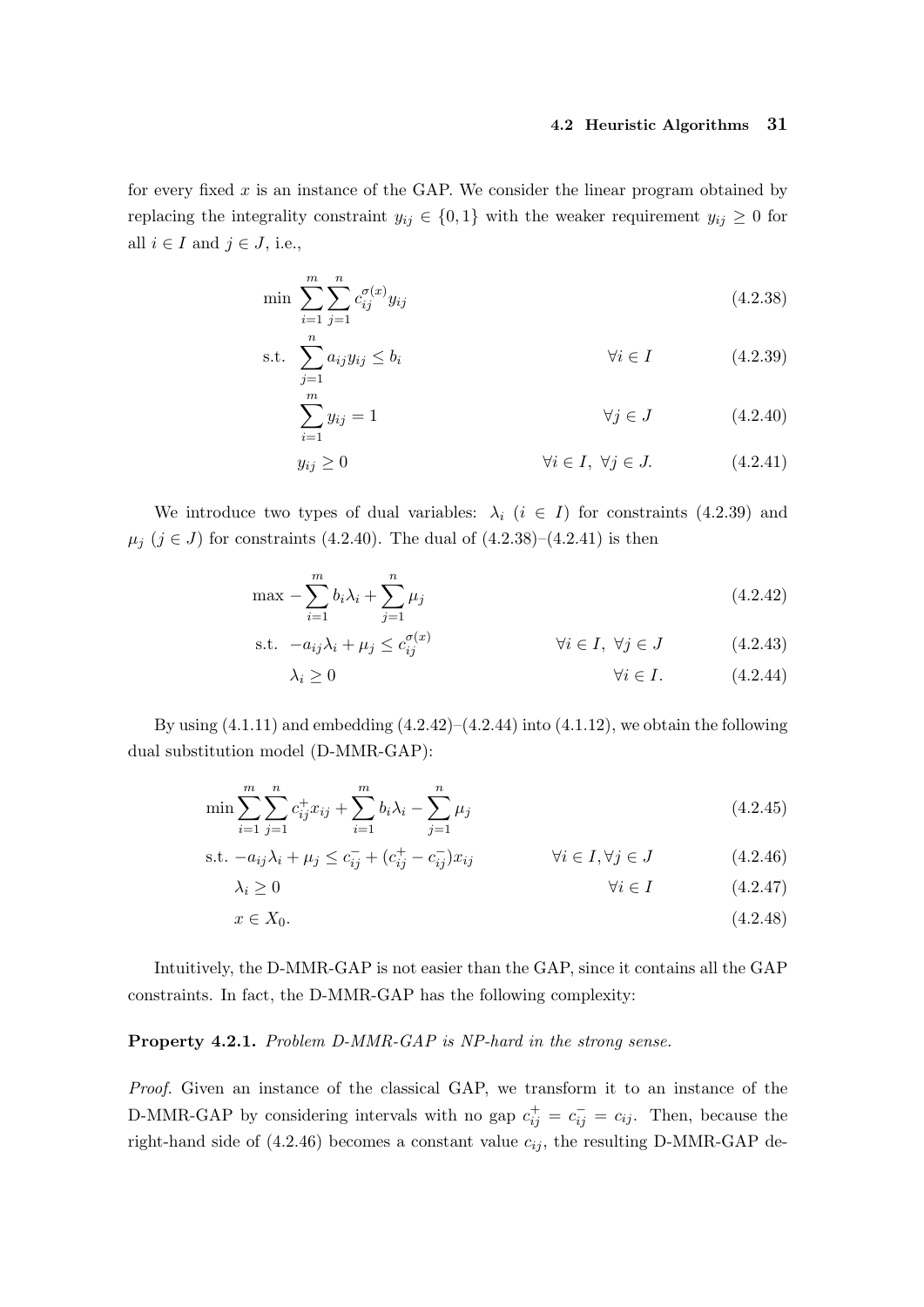composes into two problems:

(i) min 
$$
\sum_{i=1}^{m} \sum_{j=1}^{n} c_{ij} x_{ij}
$$
 (4.2.49)

$$
\text{s.t. } x \in X_0; \tag{4.2.50}
$$

(ii) min 
$$
\sum_{i=1}^{m} b_i \lambda_i - \sum_{j=1}^{n} \mu_j
$$
 (4.2.51)

s.t. 
$$
-a_{ij}\lambda_i + \mu_j \le c_{ij}
$$
  $\forall i \in I, \forall j \in J$  (4.2.52)

$$
\lambda_i \ge 0 \qquad \qquad \forall i \in I. \tag{4.2.53}
$$

Note that these two problems are totally separated and the former problem is exactly the same as the given GAP instance. This implies that the GAP is polynomial-time reducible to the D-MMR-GAP, and in this reduction it is not necessary to introduce large numbers (i.e., the maximum among the absolute values of the coefficients  $c_{ij}^+$ ,  $c_{ij}^-$ ,  $a_{ij}$ , and  $b_i$  of the D-MMR-GAP instance is the same as that of the GAP instance). Since the GAP is known to be NP-hard in the strong sense, the same hods for the D-MMR-GAP.  $\Box$ 

Property 4.2.2. The optimal solution value of the D-MMR-GAP is an upper bound for the MMR-GAP.

*Proof.* Let  $\hat{X}$  denote the set of feasible solutions for the continuous relaxation of the GAP:

$$
\hat{X} = \{y \mid y \text{ satisfies constraints } (4.2.39) - (4.2.41)\}.
$$

From (4.1.5), we have  $X_0 \subseteq \hat{X}$ , and hence

$$
\min_{x \in X_0} \left\{ \sum_{i=1}^m \sum_{j=1}^n c_{ij}^+ x_{ij} - \min_{y \in X_0} \sum_{i=1}^m \sum_{j=1}^n c_{ij}^{\sigma(x)} y_{ij} \right\} \tag{4.2.54}
$$

$$
\leq \min_{x \in X_0} \left\{ \sum_{i=1}^m \sum_{j=1}^n c_{ij}^+ x_{ij} - \min_{y \in \hat{X}} \sum_{i=1}^m \sum_{j=1}^n c_{ij}^{\sigma(x)} y_{ij} \right\}.
$$
 (4.2.55)

Note that, according to (4.1.12), the left side of the above inequality is the optimal value of the MMR-GAP.

Let  $D(x)$  denote the set of feasible solutions of the dual problem in  $(4.2.42)$ – $(4.2.44)$ :

$$
D(x) = \{(u, v) \mid (u, v) \text{ satisfies constraints } (4.2.43) - (4.2.44)\}.
$$

Due to the strong duality theorem, the optimal values of the two problems  $(4.2.38)$ – $(4.2.41)$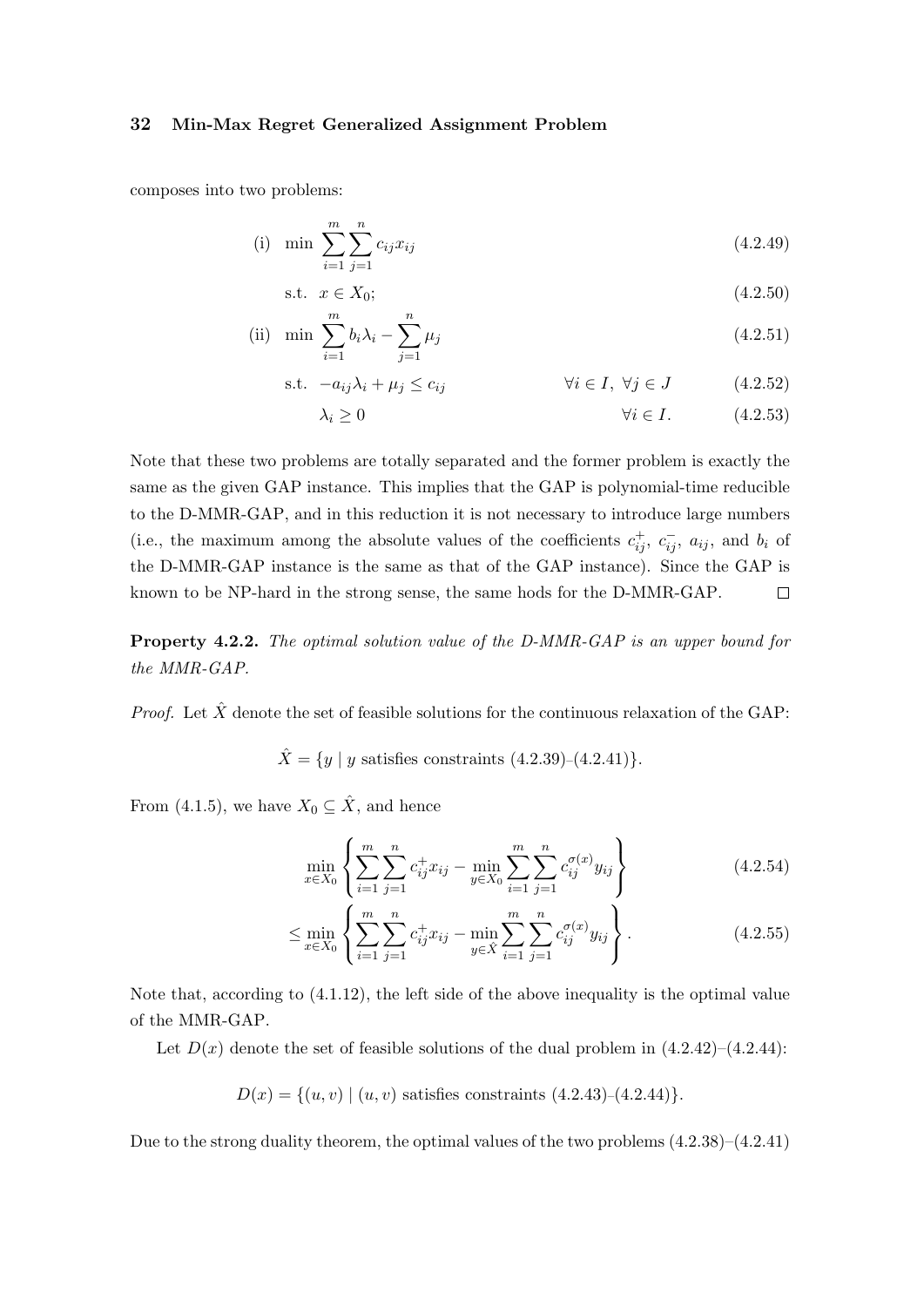and  $(4.2.42)$ – $(4.2.44)$  are the same, and hence

$$
\min_{x \in X_0} \left\{ \sum_{i=1}^m \sum_{j=1}^n c_{ij}^+ x_{ij} - \min_{y \in \hat{X}} \sum_{i=1}^m \sum_{j=1}^n c_{ij}^{\sigma(x)} y_{ij} \right\} \tag{4.2.56}
$$

$$
= \min_{x \in X_0} \left\{ \sum_{i=1}^m \sum_{j=1}^n c_{ij}^+ x_{ij} - \max_{(u,v) \in D(x)} \left\{ -\sum_{i=1}^m b_i \lambda_i + \sum_{j=1}^n \mu_j \right\} \right\}.
$$
 (4.2.57)

It is not hard to see that the D-MMR-GAP is equivalent to the right-hand side of equality  $(4.2.56)$ . The thesis follows from  $(4.2.54)$  and  $(4.2.56)$ .  $\Box$ 

In addition, it easily follows that a tighter upper bound can be obtained as follows.

Property 4.2.3. The upper bound obtained by evaluating the maximum regret of any optimal solution of the D-MMR-GAP is at least as good as the optimal value of the D-MMR-GAP.

We observed in our experiments that the dual substitution heuristic tends to obtain better solutions compared to the fixed-scenario heuristic. However, unlike the fixedscenario algorithm with the median-cost scenario, this algorithm cannot have a guarantee on its solution quality.

**Property 4.2.4.** For any positive K, there exists an instance of the MMR-GAP for which the dual substitution heuristic obtains a solution whose maximum regret is at least K times the optimal value.

*Proof.* Let  $m = 2$ ,  $n = 3$ ,  $a_{11} = a_{21} = 1$ ,  $a_{12} = a_{22} = 4$ ,  $a_{13} = a_{23} = 2$ ,  $b_1 = 5$ ,  $b_2 = 3$ with interval costs  $c_{11} \in [1, K_1]$ ,  $c_{21} \in [1, 2]$ ,  $c_{12} \in [K_2, K_2]$ ,  $c_{22} = c_{13} = c_{23} \in [1, 1]$ , where  $K_1$  and  $K_2$  satisfy  $K_2 \gg K_1 \gg 1$  and  $K_1 \geq K+1$ . Obviously, jobs 2 and 3 have to be assigned to agents 1 and 2, respectively, while job 1 can be assigned to either agent. There are only two feasible solutions: solution  $x$  assigning job 1 to agent 1 with maximum regret  $K_1 - 1$ , and the optimal solution y assigning job 1 to agent 2 with maximum regret 1. On the other hand, since we applied LP relaxation in the D-MMR-GAP, solution  $x$  with maximum regret  $(3/4)(K_2-1)$  is better than y with maximum regret  $(3/4)(K_2-1)+1$ under the formulation  $(4.2.45)$ – $(4.2.48)$ , and hence the dual substitution heuristic outputs solution  $x$ . Therefore, the ratio of the obtained objective value to the optimal value is  $K_1 - 1 \geq K$ , which can be arbitrarily large.  $\Box$ 

# 4.3 Exact Algorithms

The two exact algorithms examined in this section are both rooted from a MIP model of the MMR-GAP. By using Lemma 4.1.1, and introducing a new continuous variable  $\varphi$ ,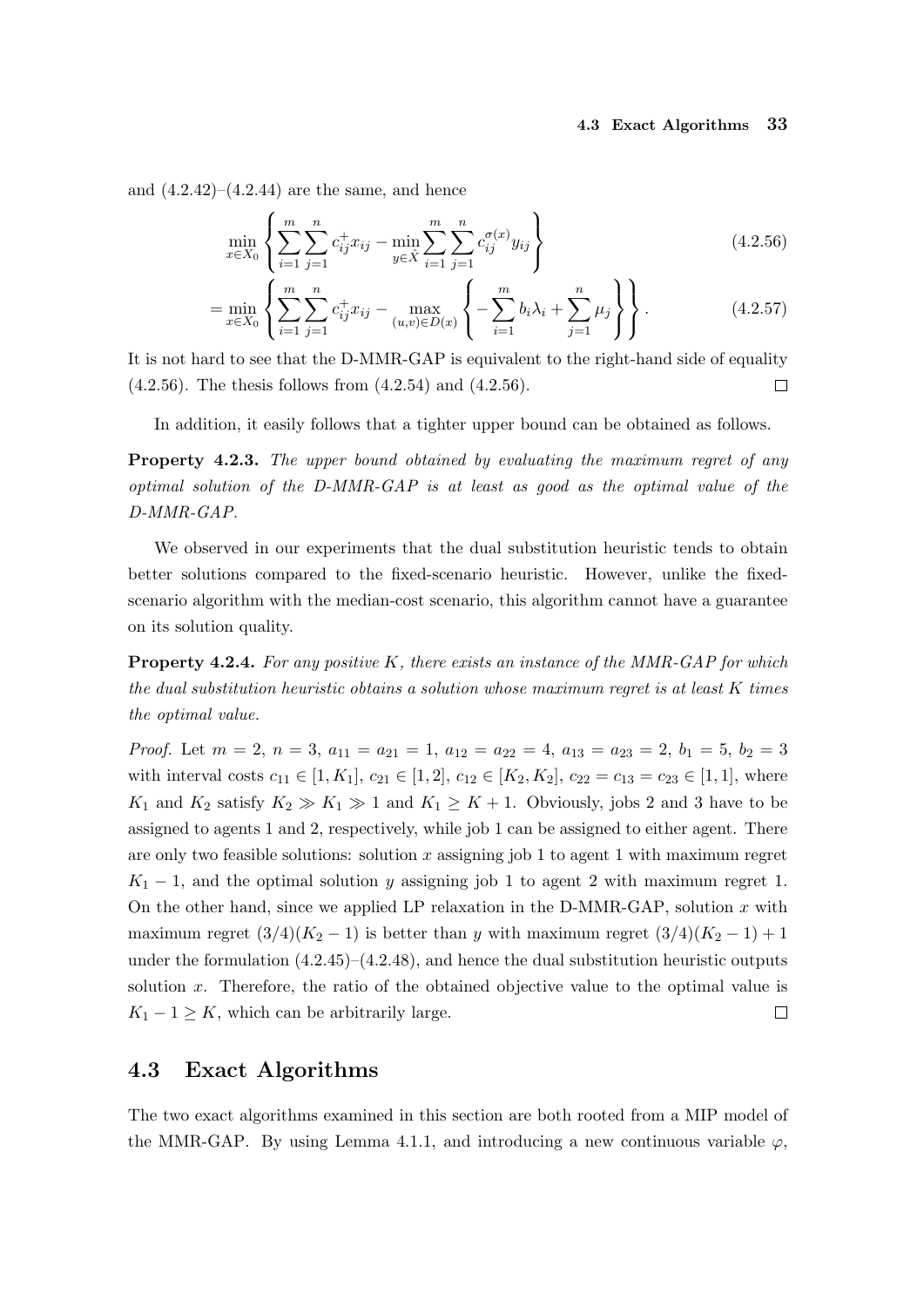along with a constraint that forces  $\varphi$  to satisfy  $\varphi \leq z_*^s \ \forall s \in S$ , the MMR-GAP can be expressed by the following MIP model (MIP-MMR-GAP):

$$
\min \sum_{i=1}^{m} \sum_{j=1}^{n} c_{ij}^{+} x_{ij} - \varphi \tag{4.3.58}
$$

s.t. 
$$
\varphi \le \sum_{i=1}^{m} \sum_{j=1}^{n} (c_{ij}^- + (c_{ij}^+ - c_{ij}^-) x_{ij}) y_{ij}
$$
  $\forall y \in X_0$  (4.3.59)

$$
x \in X_0. \tag{4.3.60}
$$

# 4.3.1 Logic-Based Benders Decomposition

Benders' decomposition was originally proposed in [17]. Logic-based Benders decompositions are standard techniques that have been frequently used for the exact solution of min-max regret problems [40, 37, 72, 75, 73, 84, 97]. We discussed this technique in Section 2.3

Model  $(4.3.58)$ – $(4.3.60)$  is hard to handle due to the exponential number of constraints  $(4.3.59)$ . Let us define a *master problem*  $P(X)$  as the relaxation of the MIP-MMR-GAP in which set  $X_0$  in constraints (4.3.59) is replaced by a subset X of  $X_0$ :

$$
\varphi \le \sum_{i=1}^{m} \sum_{j=1}^{n} (c_{ij}^- + (c_{ij}^+ - c_{ij}^-) x_{ij}) y_{ij} \qquad \forall y \in X.
$$
 (4.3.61)

We name the constraints (4.3.61) Benders' cuts. For an optimal solution  $(x^*,\varphi^*)$  to the current master problem  $P(X)$ , we define a *slave problem*  $Q(x^*)$  as:

$$
\min_{y \in X_0} \sum_{i=1}^m \sum_{j=1}^n (c_{ij}^- + (c_{ij}^+ - c_{ij}^-) x_{ij}^*) y_{ij}.
$$
\n(4.3.62)

Let  $q(y)$  be the objective value of a solution y and let  $y^*$  be an optimal solution to  $Q(x^*)$ . If  $q(y^*) < \varphi^*$  holds, then the specific constraint (4.3.59) induced by  $y^*$  is violated by the current optimal solution  $(x^*, \varphi^*)$  of  $P(X)$ , and it is called a Benders' cut. Whenever such a cut is found, the proposed algorithm adds the solution  $y^*$  to  $X$ , and solves the updated  $P(X)$ . The process is iterated until the algorithm finds a solution  $(x^*,\varphi^*)$  for which no violated constraint exists.

Since  $P(X)$  is a relaxation of the MIP-MMR-GAP, the optimal solution value at each iteration is a valid lower bound on the optimal solution value of the original MMR-GAP, and hence the final solution, which does not violate any constraint (4.3.59), is an optimal solution to the MMR-GAP.

The choice of the Benders' cuts added to  $X$  at each iteration can have a strong influence on the overall performance. We start with set  $X = {\tilde{x}}$ , where  $\tilde{x}$  is the optimal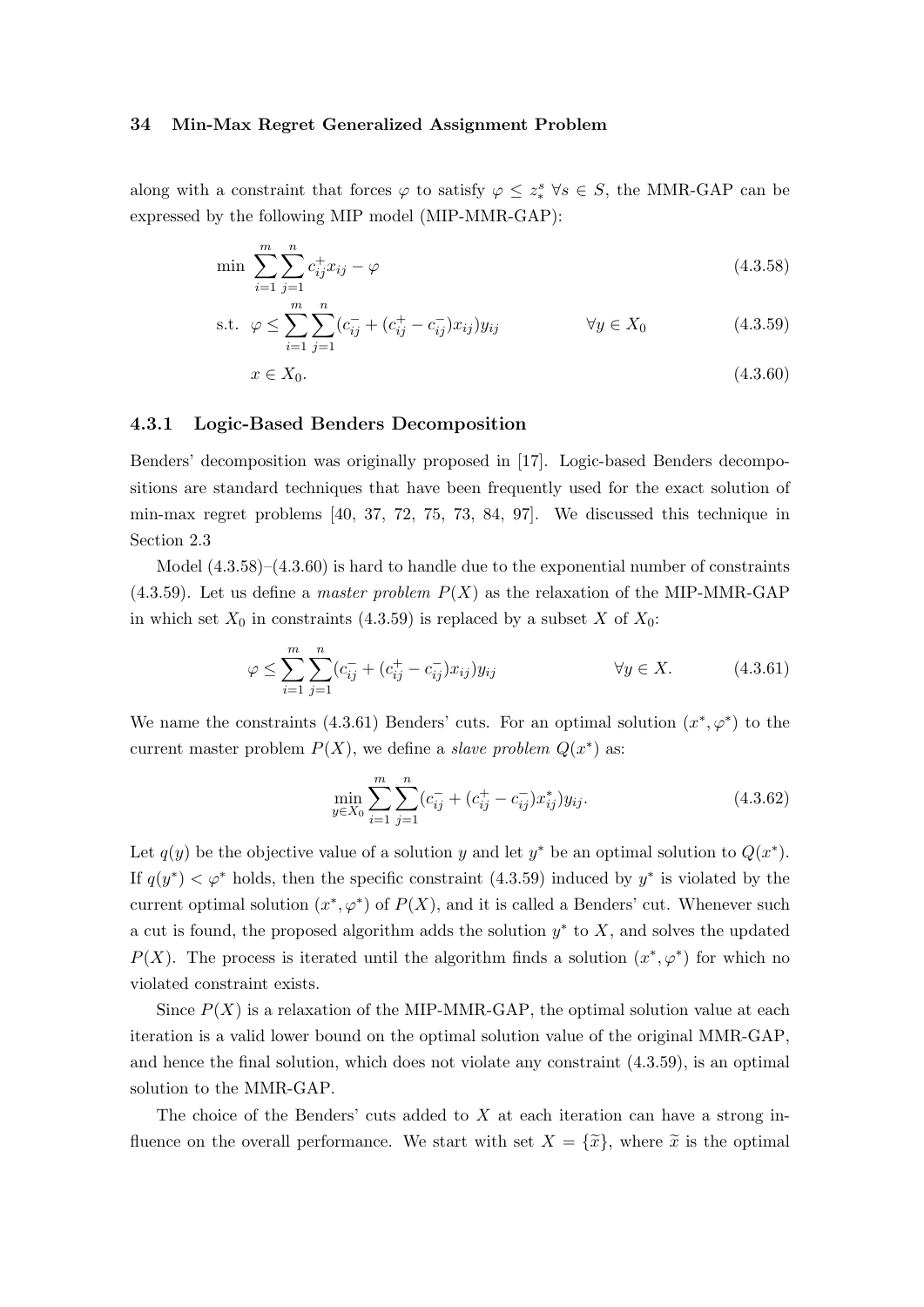solution obtained by the fixed-scenario heuristic under the median-cost scenario. When set X contains exactly one Benders' cut, the optimal solution of  $P(X)$  has the following properties.

**Property 4.3.1.** If  $X = \{y\}$  for any  $y \in X_0$ , then the optimal value of  $P(X)$  cannot be positive.

*Proof.* In  $P(X)$ ,  $\varphi$  only appears in constraint (4.3.59) and in the objective function, where its value has to be maximized. Hence we have

$$
\varphi = \sum_{i=1}^{m} \sum_{j=1}^{n} (c_{ij}^- + (c_{ij}^+ - c_{ij}^-) x_{ij}) y_{ij}.
$$

Accordingly,  $P(X)$  can be written as

$$
\min_{x \in X_0} \left\{ \sum_{i=1}^m \sum_{j=1}^n c_{ij}^+ x_{ij} - \sum_{i=1}^m \sum_{j=1}^n (c_{ij}^- + (c_{ij}^+ - c_{ij}^-) x_{ij}) y_{ij} \right\} \tag{4.3.63}
$$

$$
= \min_{x \in X_0} \left\{ \sum_{(i,j): y_{ij} = 0} c_{ij}^+ x_{ij} + \sum_{(i,j): y_{ij} = 1} c_{ij}^- (x_{ij} - 1) \right\}.
$$
 (4.3.64)

Then, the optimal value cannot be positive, because the objective value becomes zero when  $x = y$ .  $\Box$ 

On the other hand, if set  $X$  consists of an optimal solution  $y$  to the GAP instance with a fixed scenario, we have the following property.

**Property 4.3.2.** If  $X = \{y\}$  for an optimal solution y to the GAP instance obtained by fixing the scenario to any  $s \in S$ , then the optimal value of  $P(X)$  cannot be negative.

Proof. We prove the thesis by contradiction. Assume that the optimal value is negative, and let  $x^*$  be an optimal solution of  $P(X)$ . Then, from (4.3.63), we get

$$
\sum_{\substack{(i,j):\,y_{ij}=0,\\x_{ij}^*=1}}c_{ij}^+ < \sum_{\substack{(i,j):\,y_{ij}=1,\\x_{ij}^*=0}}c_{ij}^-.
$$
\n(4.3.65)

Since  $c_{ij}^- \leq c_{ij}^s \leq c_{ij}^+$  for any i, j and s, we have

$$
\sum_{\substack{(i,j): y_{ij}=0, \ x_{ij}^* = 1}} c_{ij}^s < \sum_{\substack{(i,j): y_{ij}=1, \ x_{ij}^* = 0}} c_{ij}^s & \forall s \in S. \tag{4.3.66}
$$

This inequality indicates that the objective value  $z<sup>s</sup>(x<sup>*</sup>)$  of  $x<sup>*</sup>$  is strictly better than that of y for the GAP instance with scenario s. This contradicts the assumption that  $y$  is an optimal solution to this GAP instance, which completes the proof. $\Box$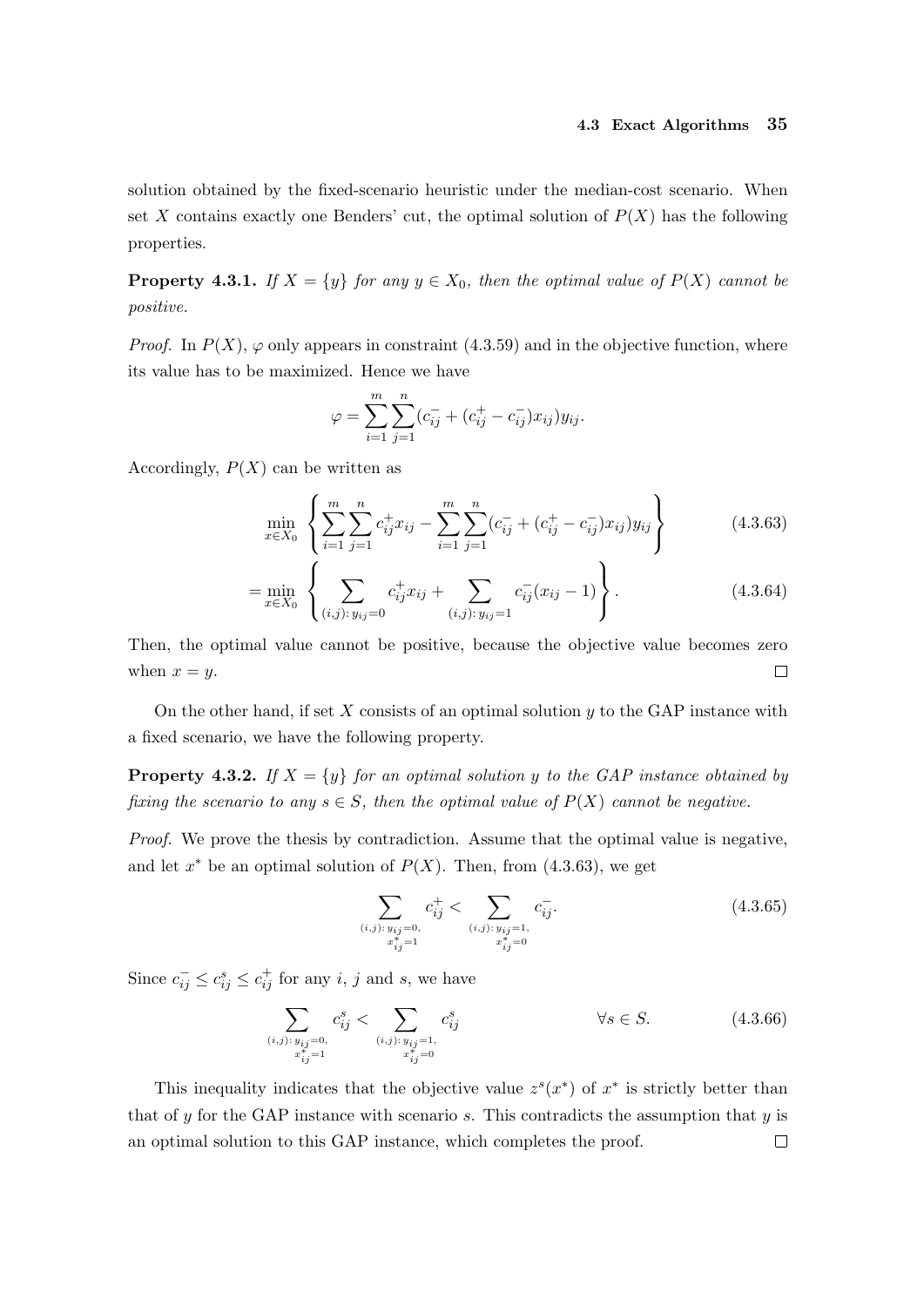In our logic-based Benders decomposition approach, we start with a set  $X$  consisting of the solution  $\tilde{x}$  obtained by the fixed-scenario heuristic with the median-cost scenario. From Properties 4.3.1 and 4.3.2, the optimal value of  $P(X)$  is zero when  $X = {\tilde{x}}$ . The approach is outlined in Algorithm 3.

|  |  |  |  | Algorithm 3 Logic-based Benders Decomposition |
|--|--|--|--|-----------------------------------------------|
|--|--|--|--|-----------------------------------------------|

1: Solve the GAP under the median-cost scenario  $\tilde{s}$ , and let  $\tilde{x}$  be the obtained optimal solution.

```
2: X \leftarrow {\widetilde{x}}.
```
3: repeat

- 4: Solve  $P(X)$  and let  $(x^*, \varphi^*)$  be its optimal solution.
- 5: Solve  $Q(x^*)$  and let  $y^*$  be its optimal solution.
- 6:  $X \leftarrow X \cup \{y^*\}.$
- 7: until  $q(y^*) \geq \varphi^*$
- 8: return  $x^*$ .

# 4.3.2 A Branch-and-Cut Algorithm

Branch-and-cut is another basic approach widely applied as an exact algorithm for interval min-max regret problems [40, 73, 84]. Our second exact algorithm uses Benders' cuts in the context of a basic branch-and-cut framework. We define  $\overline{P}(X)$  as the linear relaxation of  $P(X)$ :

$$
\bar{P}(X) \quad \min \sum_{i=1}^{m} \sum_{j=1}^{n} c_{ij}^{+} x_{ij} - \phi \tag{4.3.67}
$$

s.t. 
$$
\phi \le \sum_{i=1}^{m} \sum_{j=1}^{n} (c_{ij}^- + (c_{ij}^+ - c_{ij}^-) x_{ij}) y_{ij},
$$
  $\forall y \in X$  (4.3.68)

$$
\sum_{j=1}^{n} a_{ij} x_{ij} \le b_i, \qquad \forall i \in I \qquad (4.3.69)
$$

$$
\sum_{i=1}^{m} x_{ij} = 1, \qquad \forall j \in J \qquad (4.3.70)
$$

$$
x_{ij} \ge 0, \qquad \qquad \forall i \in I, \ \forall j \in J. \tag{4.3.71}
$$

We solve it (with respect to the free variables) at each node of the search tree. Its optimal value is a lower bound for the corresponding partial problem. Since the boundaries of the cost intervals  $c^-$  and  $c^+$  for all the instances are integral, we strengthen this bound by rounding it up. If it is not smaller than the incumbent solution value, then we prune the current node. Otherwise, we look for a violated constraint (4.3.59) by solving the slave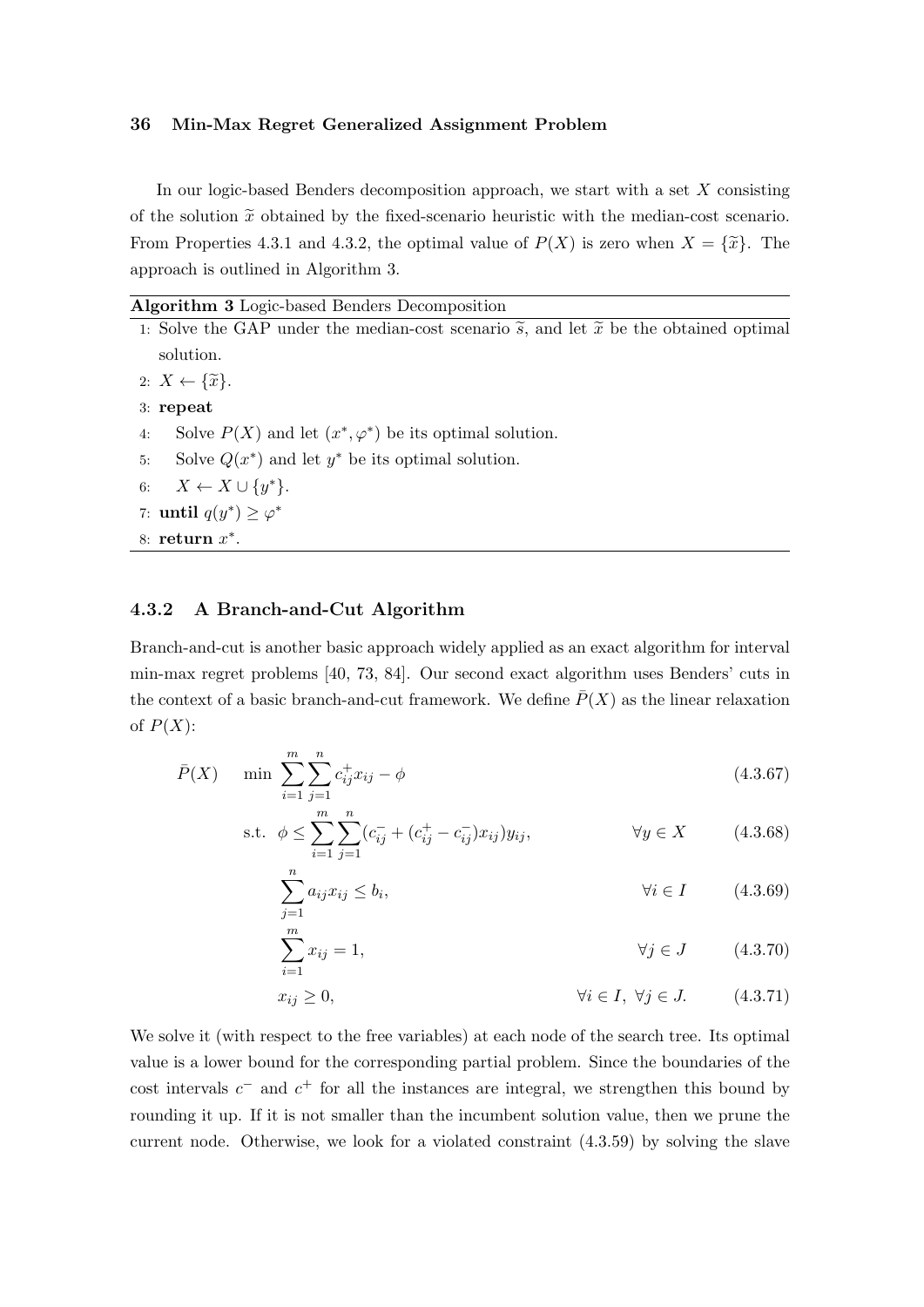problem  $Q(x^*)$  for an optimal solution  $x^*$  of the current  $\overline{P}(X)$ . If such a violation is found, we add an optimal solution  $y^*$  for  $Q(x^*)$  to the current set X, and solve the updated  $\bar{P}(X)$ . The process continues until no violated constraint (4.3.59) exists. When this occurs, if the current optimal solution  $x^*$  to  $\overline{P}(X)$  is integral, we update the incumbent solution and terminate the current node. If instead it is fractional, a branching follows.

The general framework of branch-and-cut can be implemented in various ways. We maintain the set  $X$  for constraints  $(4.3.61)$  as follows. The search starts with the set  $X$  that only contains an optimal solution  $\tilde{x}$  to the GAP instance with the median-cost scenario  $\tilde{s}$ . The cuts added to  $X$  at each active node are used throughout the entire computation of the branch-and-cut algorithm, i.e., they contribute to all other active nodes.

In the branching step, we branch on the most fractional variable, i.e., the one closest to 0.5, and we adopt a depth-first search strategy that chooses, as the next node to search, an active node at the maximum depth in the search tree. This tends to allow the upper bound to be improved quickly in the early phases of the algorithm.

This method is outlined in Algorithm 4, where U denotes the incumbent solution value. The logic-based Benders decomposition approach of the previous section cannot provide a feasible solution until it terminates, while the branch-and-cut algorithm usually obtains feasible solutions before reaching optimality. Hence, branch-and-cut algorithms can also serve as heuristics by prematurely halting them.

# 4.4 Lagrangian-Based Branch-and-Cut Algorithm

To improve the performance of the basic branch-and-cut algorithm of the previous section, we introduce a Lagrangian-based branch-and-cut algorithm. A similar approach has been used in [40], but we make use of many new techniques tailored for the MMR-GAP. In particular, we propose a stronger lower bound, an efficient variable fixing method, and an effective solution of the Lagrangian subproblems through dynamic programming.

# 4.4.1 Best-First Search

The algorithm adopts a best-first search strategy. It is known that such strategy, which chooses for the next search an active node with the smallest lower bound, tends to minimize the number of partial problems generated during the search, and to quickly improve the lower bound. However, this often comes at the price of sacrificing a quick improvement of the upper bound. The lack of a good upper bound can also influence the overall efficiency as it may reduce the chance of terminating nodes due to a large optimality gap. In order to overcome this we can compute a good initial upper bound, e.g., by applying the heuristic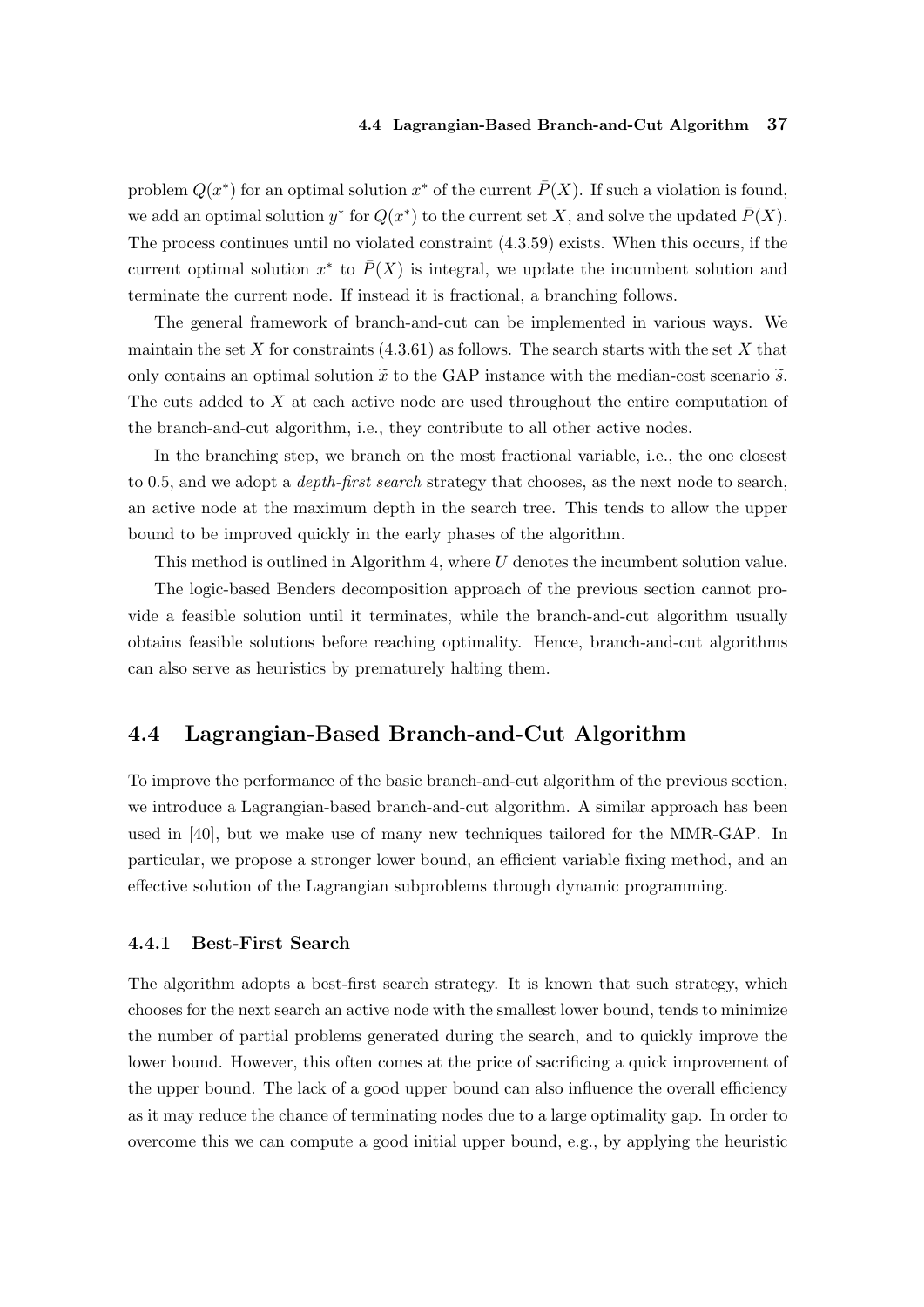# Algorithm 4 Basic Branch-and-Cut Algorithm

|                                    | $\mathbf{H}$ $\mathbf{S}$ $\mathbf{S}$ $\mathbf{H}$ $\mathbf{H}$ $\mathbf{H}$ $\mathbf{H}$ $\mathbf{H}$ $\mathbf{H}$ $\mathbf{H}$ $\mathbf{H}$ $\mathbf{H}$ $\mathbf{H}$ $\mathbf{H}$ $\mathbf{H}$ $\mathbf{H}$ $\mathbf{H}$ $\mathbf{H}$ $\mathbf{H}$ $\mathbf{H}$ $\mathbf{H}$ $\mathbf{H}$ $\mathbf{H}$ $\mathbf{H}$ $\mathbf{$ |
|------------------------------------|------------------------------------------------------------------------------------------------------------------------------------------------------------------------------------------------------------------------------------------------------------------------------------------------------------------------------------|
|                                    | 1: Initialize the global upper bound $U \leftarrow +\infty$ .                                                                                                                                                                                                                                                                      |
|                                    | 2. Solve the GAP under scenario $\tilde{s}$ and obtain an optimal solution $\tilde{x}$ .                                                                                                                                                                                                                                           |
| $3: X \leftarrow {\widetilde{x}}.$ |                                                                                                                                                                                                                                                                                                                                    |
|                                    | 4: Initialize the set A of active nodes (i.e., partial problems) with the root node that                                                                                                                                                                                                                                           |
|                                    | corresponds to the original problem.                                                                                                                                                                                                                                                                                               |
|                                    | 5: while the set $A$ of active nodes is not empty do                                                                                                                                                                                                                                                                               |
| 6:                                 | Select as the current node the active node that was most recently added to $A$ , and                                                                                                                                                                                                                                               |
|                                    | remove it from $A$ .                                                                                                                                                                                                                                                                                                               |
| 7:                                 | repeat                                                                                                                                                                                                                                                                                                                             |
| 8:                                 | Solve the LP relaxation $\overline{P}(X)$ for the partial problem corresponding to the current                                                                                                                                                                                                                                     |
|                                    | node, and obtain an optimal solution $(x^*, \varphi^*)$ .                                                                                                                                                                                                                                                                          |
| 9:                                 | if the optimal value of $P(X) \geq U$ then                                                                                                                                                                                                                                                                                         |
| 10:                                | <b>go to</b> 5 (the current node is terminated).                                                                                                                                                                                                                                                                                   |
| 11:                                | end if                                                                                                                                                                                                                                                                                                                             |
| 12:                                | Solve $Q(x^*)$ to obtain its optimal solution $y^*$ .                                                                                                                                                                                                                                                                              |
| 13:                                | if $q(y^*) < \varphi^*$ then $X \leftarrow X \cup \{y^*\}.$                                                                                                                                                                                                                                                                        |
| 14:                                | until $q(y^*) \geq \varphi^*$                                                                                                                                                                                                                                                                                                      |
| 15:                                | if $x^*$ is integral then                                                                                                                                                                                                                                                                                                          |
| 16:                                | $U \leftarrow$ optimal value of $\overline{P}(X)$ .                                                                                                                                                                                                                                                                                |
| 17:                                | go to 5 (the current node is terminated).                                                                                                                                                                                                                                                                                          |
| end if<br>18:                      |                                                                                                                                                                                                                                                                                                                                    |
| 19:                                | From the partial problem corresponding to the current node, generate two nodes                                                                                                                                                                                                                                                     |
|                                    | corresponding to the partial problems obtained by fixing the most fractional free                                                                                                                                                                                                                                                  |
|                                    | variable $x_{ij}$ to 0 or to 1, respectively, and add them to A.                                                                                                                                                                                                                                                                   |
| 20: end while                      |                                                                                                                                                                                                                                                                                                                                    |
| $21: \; \textbf{return} \; U$      |                                                                                                                                                                                                                                                                                                                                    |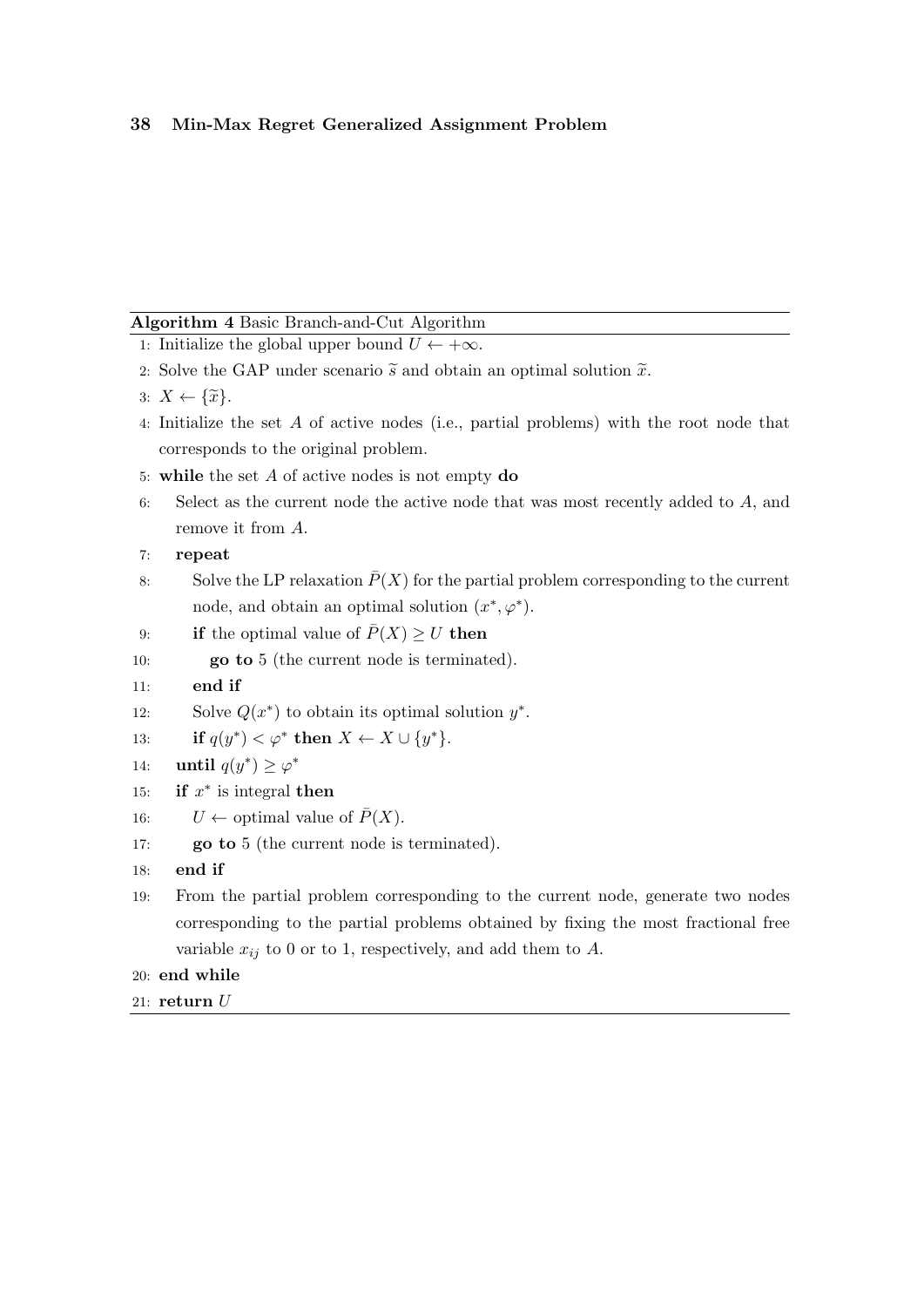#### 4.4 Lagrangian-Based Branch-and-Cut Algorithm 39



Figure 4.1: A branching tree for the MMR-GAP with  $m = 3$ 

algorithms of Sections 4.2.1 and 4.2.2, which can provide good upper bounds for most of the instances, as it will be seen from the computational results in Section 4.5. Our branchand-cut algorithm incorporates both the dual substitution heuristic and the fixed-scenario algorithm under the median-cost scenario. Each heuristic had a time limit of 300 seconds, and the best solution value was selected as the initial upper bound at the root node.

# 4.4.2 Branching Strategy Based on Semi-Assignment Constraints

In this section, we consider a branching strategy that exploits the structure of semiassignment constraints (4.1.3). In the MMR-GAP, fixing a variable  $x_{ij}$  to one requires job j to be assigned to agent i and forbids  $x_{kj}$  to take the value one for all agents  $k \neq i$ . Based on this, we adopted the following branching rule: a partial problem branches to at most m partial problems by fixing the assignment of an unfixed job  $j$  to each possible agent  $i \in I$ , except for those agents i whose remaining capacity is less than  $a_{ij}$  or those for which  $x_{ij}$  has already been fixed by the variable fixing rules described in Section 4.4.4. A branching tree for the case with  $m = 3$  is illustrated in Figure 4.1, in which the branches in dashed lines represent the nodes that are not generated due to earlier variable fixing or violation of capacity constraint.

We choose a job  $j$  for branching by utilizing the information from the lower bound computation. Let  $\mu_j^*$  denote the optimal value of the dual variable associated with the semi-assignment constraints (4.1.3), which is obtained by solving  $P(X)$ , the linear relaxation of the master problem  $P(X)$ , with respect to the free variables. Indeed, solving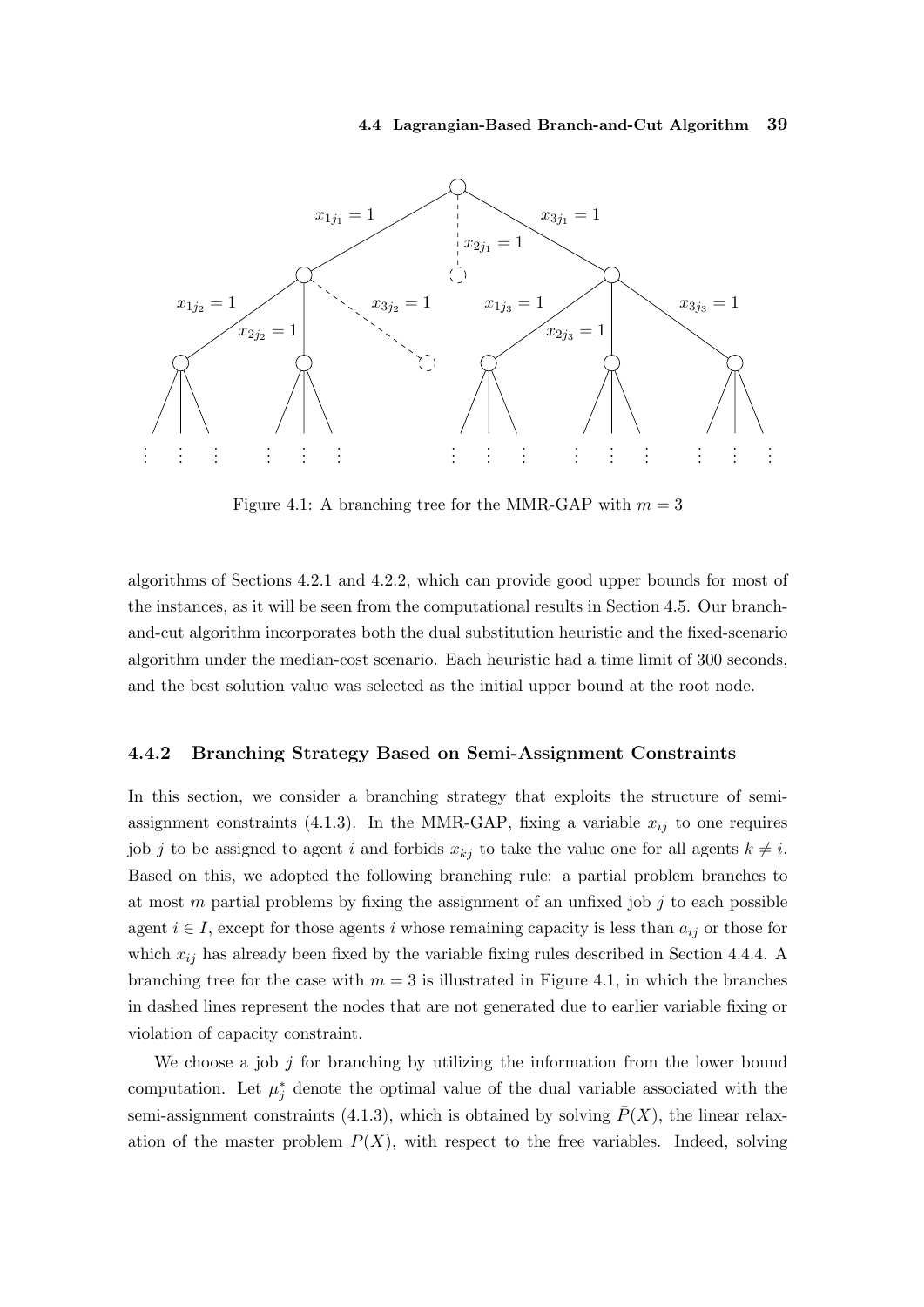$\overline{P}(X)$  also provides an optimal solution to its dual  $\overline{D}(X)$ :

$$
\max \sum_{j=1}^{n} \mu_j - \sum_{i=1}^{m} b_i \lambda_i - \sum_{y^s \in X} \left( \nu^s \sum_{i=1}^{m} \sum_{j=1}^{n} c_{ij}^{-} y_{ij}^s \right)
$$
\n(4.4.72)

s.t. 
$$
\sum_{y^s \in X} \left( c_{ij}^+ - c_{ij}^- \right) y_{ij}^s \nu^s - a_{ij} \lambda_i + \mu_j \le c_{ij}^+ \qquad \forall i \in I, \ \forall j \in J \qquad (4.4.73)
$$

$$
\sum_{y^s \in X} \nu^s = 1 \tag{4.4.74}
$$

$$
\lambda_i \ge 0 \qquad \qquad \forall i \in I \qquad (4.4.75)
$$

$$
\forall y^s \ge 0 \qquad \qquad \forall y^s \in X, \qquad (4.4.76)
$$

where  $\lambda$ ,  $\mu$ , and  $\nu$  are the dual variables associated with the capacity constraints (4.1.2), the semi-assignment constraints (4.1.3), and the Benders' constraints (4.3.59), respectively. For branching, we select the job  $j \in J$  with the highest  $|\mu_j^*|$  among those whose assignment has not been fixed yet. For this job  $j$ , a branch is considered for each agent that has sufficient remaining capacity to receive it, thus creating up to  $m$  child nodes. The highest  $|\mu_j^*|$  value intuitively indicates that the corresponding semi-assignment constraint is critical, and hence it is expected that the LP lower bound of the current node can be strengthened after such fixing.

It is not hard to see that the resulting branching scheme reduces the number of nodes in the entire enumeration tree from  $O(2^{mn})$  of the basic 0-1 branching to  $O(m^n)$ . (Note however that, in our case, the number of nodes that can actually be generated will not be that different, because the rule to choose the most fractional variable prevents the 0-1 branching from generating those nodes in which the semi-assignment constraints are violated.)

# 4.4.3 Lagrangian-Based Lower Bound

In this section we propose an improved lower bound computation based on Lagrangian relaxation. Other studies on min-max regret problems also applied Lagrangian methods (see [34] and [40]). By embedding constraints  $(4.1.3)$  and  $(4.3.61)$  in the objective function (4.3.58) through Lagrangian multipliers  $\mu_j$  and  $\nu^s$ , respectively, we get the following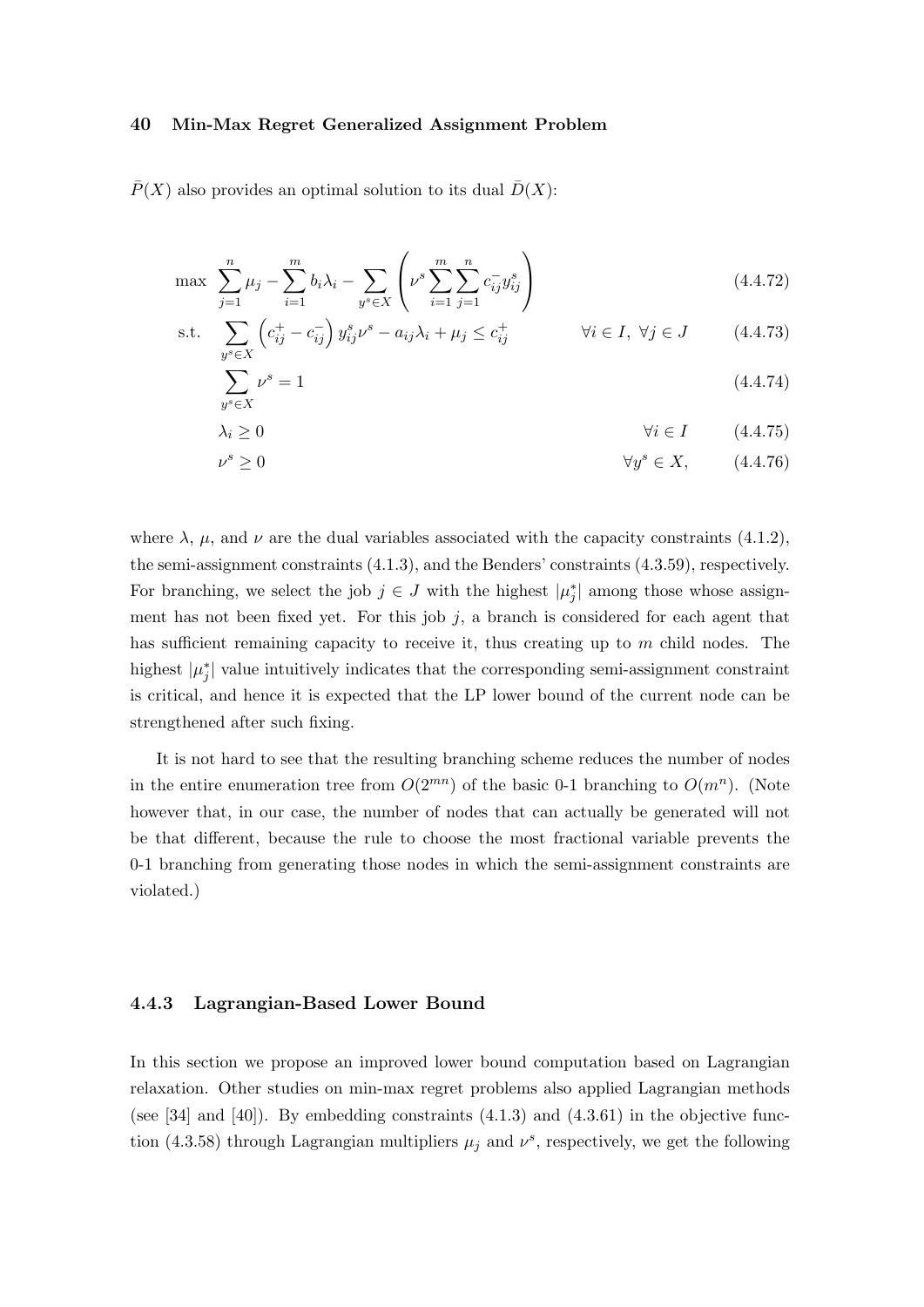#### 4.4 Lagrangian-Based Branch-and-Cut Algorithm 41

Lagrangian relaxation  $L(X, \mu, \nu)$ :

$$
L(X, \mu, \nu) = \min \left\{ \sum_{i=1}^{m} \sum_{j=1}^{n} c_{ij}^{+} x_{ij} - \varphi + \sum_{j=1}^{n} \mu_{j} \left( 1 - \sum_{i=1}^{m} x_{ij} \right) + \sum_{y^{s} \in X} \nu^{s} \left( \varphi - \sum_{i=1}^{m} \sum_{j=1}^{n} (c_{ij}^{-} + (c_{ij}^{+} - c_{ij}^{-}) x_{ij}) y_{ij}^{s} \right) \right\}
$$
\n
$$
s.t. (4.1.2) and (4.1.4).
$$
\n(4.1.2)

We use the values of  $\mu$  and  $\nu$  in an optimal solution to  $\bar{D}(X)$  as the Lagrangian multipliers for (4.4.77). Then we have  $\sum_{y^s \in X} \nu^s = 1$  according to (4.4.74), and hence the objective function (4.4.77) of  $L(X, \mu, \nu)$  can be rewritten as follows:

$$
\min \sum_{i=1}^{m} \sum_{j=1}^{n} \hat{c}_{ij} x_{ij} + \sum_{j=1}^{n} \mu_j - \sum_{y^s \in X} \left( \nu^s \sum_{i=1}^{m} \sum_{j=1}^{n} c_{ij}^{-} y_{ij}^s \right) \tag{4.4.78}
$$

where

$$
\hat{c}_{ij} = c_{ij}^{+} - \mu_j - \sum_{y^s \in X} \left( c_{ij}^{+} - c_{ij}^{-} \right) y_{ij}^s \nu^s.
$$
\n(4.4.79)

Note that  $L(X, \mu, \nu)$  is independent from  $\varphi$ , and its optimal solution can be obtained by solving  $m$  0-1 knapsack problems in the x variables. To solve such knapsack problems, we use a dynamic programming algorithm, introduced in Section 4.4.5.

It is not hard to show that  $L(X, \mu, \nu)$  provides a lower bound at least as good as the LP lower bound of Section 4.3.2 when we use the values of  $\mu$  and  $\nu$  in an optimal solution to the dual  $\bar{D}(X)$  of problem  $\bar{P}(X)$ .

At each active node, we first obtain a lower bound by solving  $\bar{P}(X)$ . If it is lower than the incumbent solution value, then a round of Benders' cut additions is performed. When no violated constraint (4.3.59) exists, we solve  $L(X, \mu, \nu)$  by setting  $\mu$  and  $\nu$  to the values they have in an optimal solution to  $\overline{D}(X)$ . If the resulting lower bound is not smaller than the incumbent solution value, the node is fathomed.

# 4.4.4 Variable Fixing

An advantage of Lagrangian relaxation is that the obtained information can also be used for variable fixing in an efficient way. Let U be the incumbent solution value and  $l^*(X, \mu, \nu)$ the optimal solution value of  $L(X, \mu, \nu)$ . We denote by  $\Delta$ , the optimality gap at the current node:

$$
\Delta = U - l^*(X, \mu, \nu). \tag{4.4.80}
$$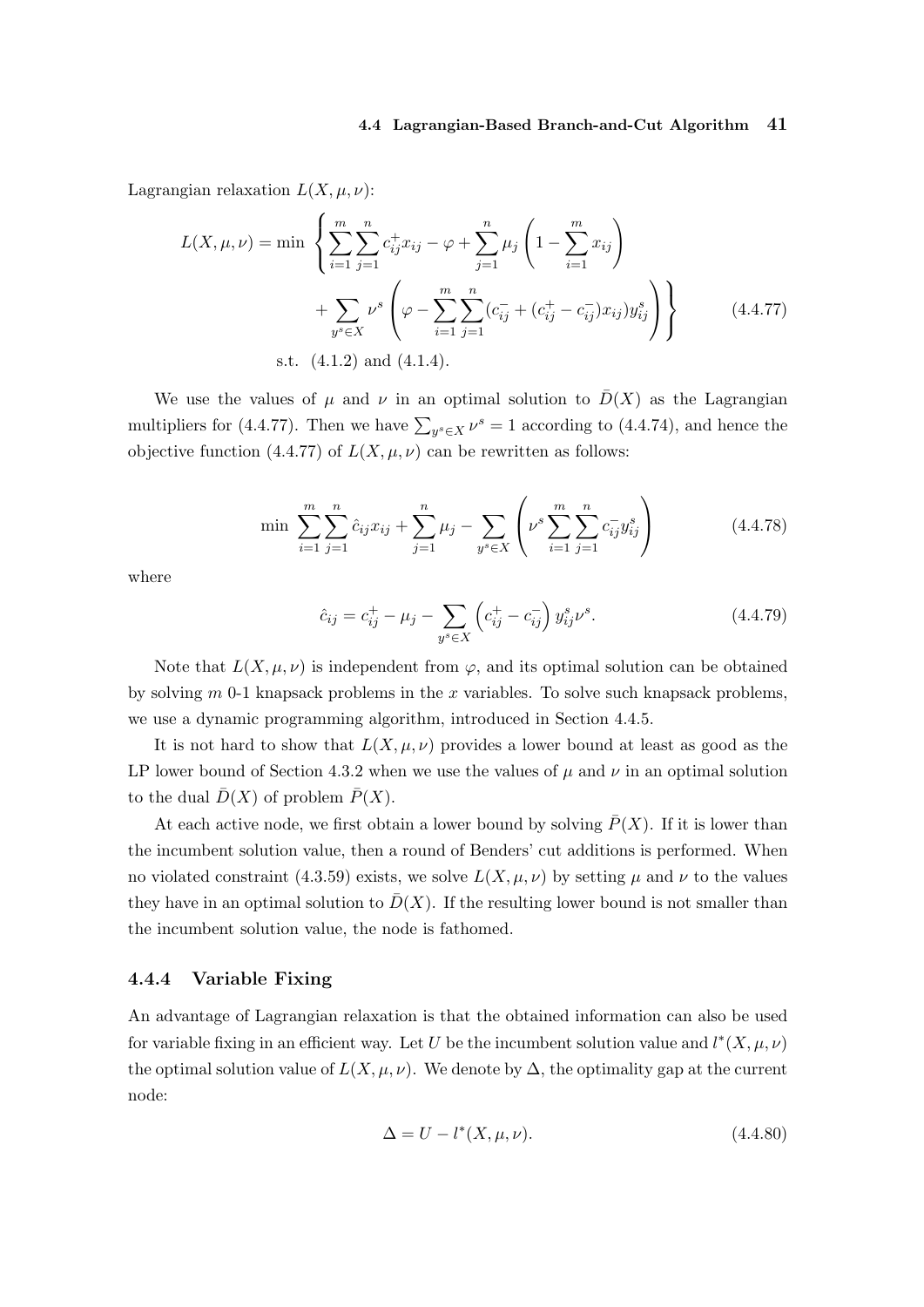For obtaining  $l^*(X, \mu, \nu)$ , recall that the Lagrangian relaxation decomposes into m independent 0-1 knapsack problems, one for each agent  $i \in I$ :

$$
L_i(X, \mu, \nu) \min \sum_{j=1}^n \hat{c}_{ij} x_{ij}
$$
 (4.4.81)

s.t. 
$$
\sum_{j=1}^{n} a_{ij} x_{ij} \le b_i
$$
 (4.4.82)

$$
x_{ij} \in \{0, 1\} \qquad \forall j \in J. \tag{4.4.83}
$$

For a given set of multipliers  $\mu$ ,  $\nu$  and Benders' cut set X, let  $l_i^*(X, \mu, \nu)$  denote the optimal solution value of  $L<sub>i</sub>(X, \mu, \nu)$ . Using (4.4.81)–(4.4.83), the Lagrangian function (4.4.78) can be rewritten as

$$
l^*(X, \mu, \nu) = \sum_{j=1}^n \mu_j - \sum_{y^s \in X} \left( \nu^s \sum_{i=1}^m \sum_{j=1}^n c_{ij}^- y_{ij}^s \right) + \sum_{i=1}^m l_i^*(X, \mu, \nu).
$$
 (4.4.84)

Now, let  $\check{x}$  be an optimal solution of  $L(X, \mu, \nu)$  and  $l_i^*(X, \mu, \nu)_{x_{ij}=1-\check{x}_{ij}}$  be the optimal value of the knapsack problem for agent i in which we force  $x_{ij}$  to take value  $1 - \breve{x}_{ij}$ . The increase  $\Xi_{ij}$  on lower bound  $l^*(X, \mu, \nu)$  can be written as follows when we force  $x_{ij}$  to take value  $1 - \breve{x}_{ij}$ :

$$
\Xi_{ij} = \begin{cases}\n l_i^*(X, \mu, \nu)_{x_{ij}=0} - l_i^*(X, \mu, \nu) & \text{if } \check{x}_{ij} = 1 \\
l_i^*(X, \mu, \nu)_{x_{ij}=1} - l_i^*(X, \mu, \nu) & \text{if } \check{x}_{ij} = 0\n\end{cases} \quad \forall i \in I, \ \forall j \in J.
$$
\n(4.4.85)

With the definitions above, we can consider many variable fixing rules:

- Rule 1: If  $\breve{x}_{ij} = 0$  and  $\Xi_{ij} \geq \Delta$ , then  $x_{ij}$  can be fixed to 0.
- Rule 2: If  $\tilde{x}_{ij} = 1$  and  $\Xi_{ij} \geq \Delta$ , then  $x_{ij}$  can be fixed to 1 and  $x_{kj}$  to 0 for all  $k \neq i$ .
- Rule 3: This is a rule strengthened from Rule 1. Suppose that  $\tilde{x}_{ij} = 0$ . If  $x_{ij}$  took the value 1 in a feasible solution, then all other  $x_{kj}$  would have to take the value 0; therefore if

$$
\Xi_{ij} + \sum_{k:\, \breve{x}_{kj}=1} \Xi_{kj} \geq \Delta,
$$

then  $x_{ij}$  can be fixed to 0.

• Rule 4: Suppose that  $\breve{x}_{ij} = 1$  and  $\breve{x}_{kj} = 0$  for all  $k \neq i$ . If  $x_{ij}$  took the value 0 in a feasible solution, then some  $x_{ki}$  with  $k \neq i$  would have to take value 1; therefore if

$$
\Xi_{ij} + \min\left\{ \Xi_{kj} \mid k \neq i \right\} \geq \Delta,
$$

then  $x_{ij}$  can be fixed to 1 and  $x_{kj}$  can be fixed to 0 for all  $k \neq i$ .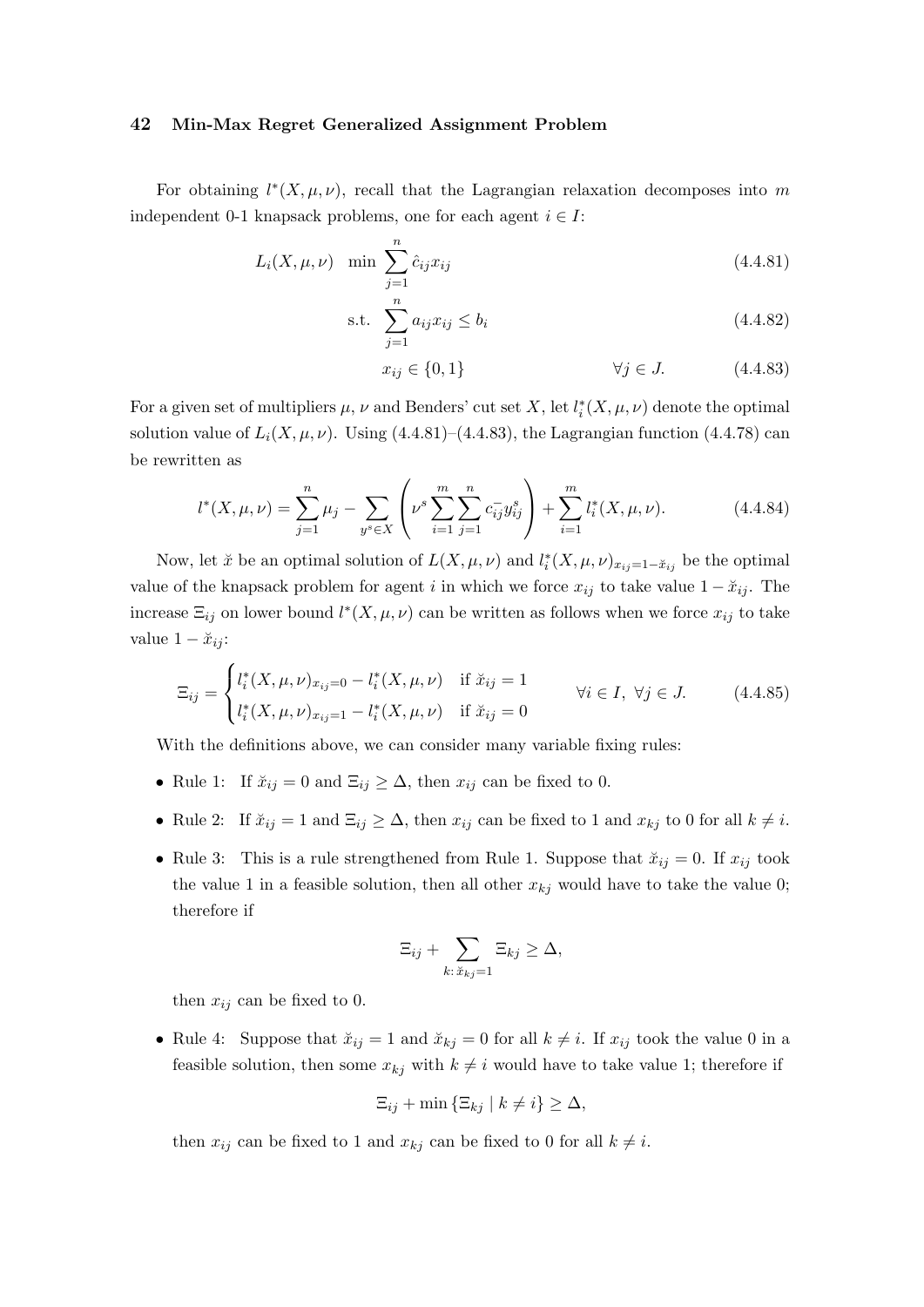- Rule 5: If  $x_{kj}$  is fixed to 0 for all  $k \neq i$  then  $x_{ij}$  must be fixed to 1. Moreover, if  $\breve{x}_{ij} = 0$  and  $\Xi_{ij} \geq \Delta$ , then the current node can be pruned.
- Rule 6: Suppose that  $\sum_{i=1}^{m} x_{ij} = 0$ . At least one unfixed variable  $x_{ij}$  for some  $i \in I$ must take the value 1; therefore if

$$
\min\left\{ \Xi_{ij} \mid i \in I\right\} \geq \Delta,
$$

then the current node can be pruned.

- Rule 7: If  $x_{ij}$  is fixed to 0 for all  $i \in I$  then the current node can be pruned.
- Rule 8: Suppose that  $\breve{x}_{ij} = 1$  for more than one  $i \in I$ . As only one of them can take the value 1, if

$$
\sum_{k:\tilde{x}_{kj}=1} \Xi_{kj} - \max\left\{\Xi_{kj} \mid \tilde{x}_{kj}=1, k \in I\right\} \geq \Delta,
$$

then the current node can be pruned.

Rules 1–7 have been proposed by Posta et al. [85] for the classical GAP. Preliminary computational experiments confirmed that they are also effective for the MMR-GAP, and hence they were incorporated in our variable fixing step.

# 4.4.5 Dynamic Programming Approach

As all input data are integers, the knapsack problems (4.4.81)–(4.4.83), which are needed to compute  $l^*(X, \mu, \nu)$  as in (4.4.84), can be solved through the following two-direction dynamic programming approach, which was first proposed for the classical GAP by Posta et al. [85].

For each agent *i*, we introduce a quantity  $f_i(j, k)$  for  $j = 0, 1, ..., n$  and  $k = 0, 1, ..., b_i$ , where j is the number of jobs and k is an amount of resource. The value  $f_i(j, k)$  gives the minimum cost when only jobs from 1 to j are available, and the resource limit is  $k$  instead of  $b_i$  in (4.1.2). We can compute  $f_i(j,k)$  through the classical dynamic programming recursion

$$
f_i(j,k) = \begin{cases} 0 & \text{if } j = 0; \\ f_i(j-1,k) & \text{if } j \ge 1 \text{ and } k < a_{ij}; \\ \min \{ f_i(j-1,k), f_i(j-1,k-a_{ij}) + \hat{c}_{ij} \} & \text{otherwise.} \end{cases}
$$

The computation can be implemented using an  $(n+1)\times(b_i+1)$  array whose  $(j, k)$ -element contains the value of  $f_i(j, k)$ , and computing their values by increasing j. The value of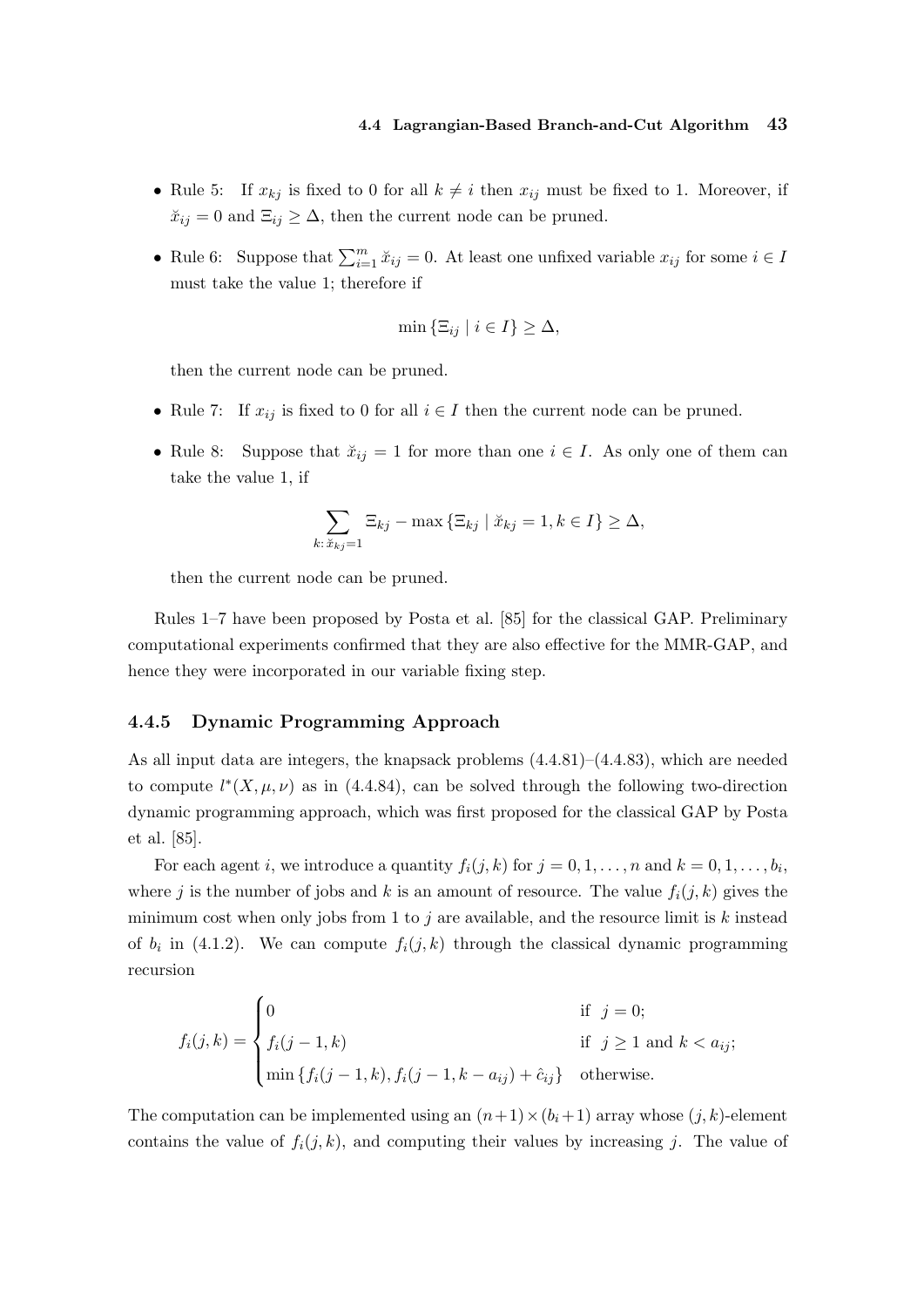$f_i(n, b_i)$  gives the optimal value  $l_i^*(X, \mu, \nu)$ . We call this dynamic programing a head-to-tail approach.

In order to efficiently determine on variable fixing, we additionally use a *tail-to-head* approach for each knapsack problem. For each agent i, we define  $q_i(j, k)$  as the minimum cost when we are only allowed to use jobs from  $j$  to  $n$ , and we have a resource restriction of  $b_i - k$ . Values  $g_i(j, k)$  are computed in a symmetric way, by decreasing j:

$$
g_i(j,k) = \begin{cases} 0 & \text{if } j = n+1; \\ g_i(j+1,k) & \text{if } j \le n \text{ and } k > b_i - a_{ij}; \\ \min\{g_i(j+1,k), g_i(j+1,k+a_{ij}) + \hat{c}_{ij}\} & \text{otherwise.} \end{cases}
$$

Next, we show how this DP approach also provides  $l_i^*(X, \mu, \nu)_{x_{ij}=1-\tilde{x}_{ij}}$  from the two DP tables, i.e., the table of  $f_i(j,k)$  and that of  $g_i(j,k)$ . We compute  $l_i^*(X,\mu,\nu)_{x_{ij}=1-\tilde{x}_{ij}}$ by considering the combination of two partial knapsack problems for each  $k$ : a knapsack problem on jobs from 1 to  $j-1$  with capacity k and another one on jobs from  $j+1$  to *n* with capacity  $b_i - a_{ij}(1 - \tilde{x}_{ij}) - k$ . Formally, when  $n \geq 2$ ,  $l_i^*(X, \mu, \nu)_{x_{ij}=1-\tilde{x}_{ij}}$  can be obtained by

$$
l_i^*(X, \mu, \nu)_{x_{ij}=0} = \min_{0 \le k \le b_i} \begin{cases} g_i(j+1,k) & \text{if } j=1; \\ f_i(j-1,k) & \text{if } j=n; \\ f_i(j-1,k) + g_i(j+1,k) & \text{otherwise} \end{cases}
$$
(4.4.86)

or

$$
l_i^*(X, \mu, \nu)_{x_{ij}=1} = \min_{0 \le k \le b_i - a_{ij}} \begin{cases} \hat{c}_{ij} + g_i(j+1, k+a_{ij}) & \text{if } j = 1; \\ \hat{c}_{ij} + f_i(j-1, k) & \text{if } j = n; \\ \hat{c}_{ij} + f_i(j-1, k) + g_i(j+1, k+a_{ij}) & \text{otherwise.} \end{cases}
$$
(4.4.87)

The computation of  $(4.4.86)$  and  $(4.4.87)$  can be done in  $O(b_i)$  time for each pair  $(i, j)$ , and hence, this two-direction dynamic programming approach has time complexity  $O(nb<sub>i</sub>)$  for each *i*, i.e.,  $O(n \sum_{i=1}^{m} b_i)$  in total to compute  $\Xi_{ij}$  for all *i* and *j*. Figure 4.2 illustrates the case in which we fix  $x_{ij}$  to 1 and the value of  $a_{ij}$  is 1. The upper and lower parts represent the tables for  $f_i(j, k)$  and  $g_i(j, k)$ , and the lines in the jth column connect the two elements in the table corresponding to the two terms in the last line of (4.4.87). Then, the value of  $l_i^*(X, \mu, \nu)_{x_{ij}=1}$  can be obtained by searching for the minimum among the sums of the values at the two ends.

# 4.4.6 Benders' Cuts Management

In our Lagrangian-based branch-and-cut approach, it takes only polynomial or pseudo-polynomial time to solve the LP relaxation  $\overline{P}(X)$  or the Lagrangian relaxation problems, while the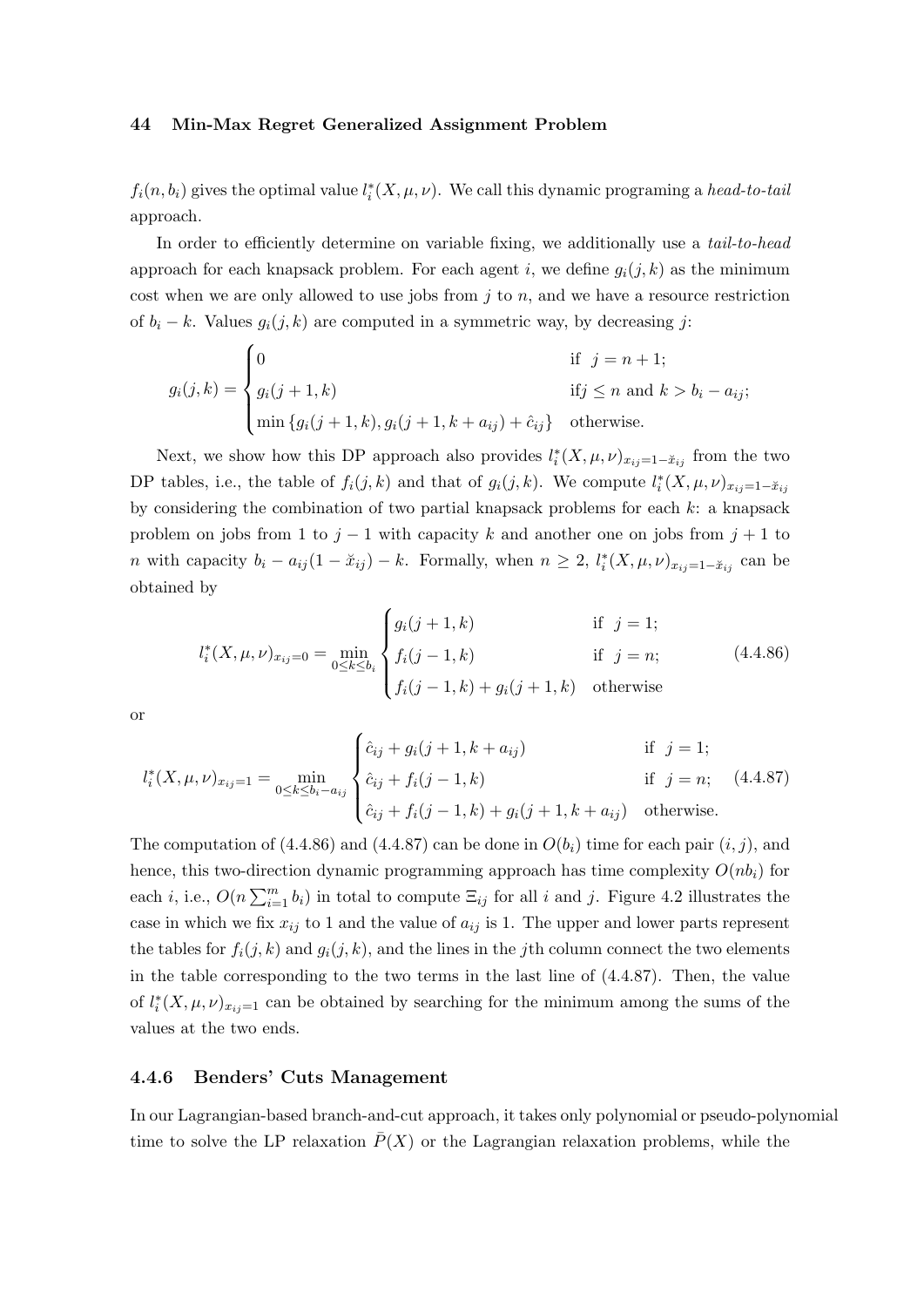# 4.4 Lagrangian-Based Branch-and-Cut Algorithm 45

|              | $\overline{0}$ | $\mathbf{1}$ | $\cdots$<br>$\cdots$                                                         | $b_i-1$         | $b_i$        |
|--------------|----------------|--------------|------------------------------------------------------------------------------|-----------------|--------------|
| $\mathbf{1}$ | f(1,0)         | f(1,1)       | $\sim$ $\sim$ $\sim$<br>$\cdots$                                             | $f(1, b_i - 1)$ | $f(1,b_i)$   |
| 2            | f(2,0)         | f(2,1)       | $\cdots$                                                                     | $f(2, b_i - 1)$ | $f(2,b_i)$   |
|              |                |              |                                                                              |                 |              |
| $j-1$        | $f(j-1,0)$     | $f(j-1,1)$   | $\mathbf{r} \cdot \mathbf{r} = \mathbf{r} \cdot \mathbf{r} \cdot \mathbf{r}$ | $f(j-1,b_i-1)$  | $f(j-1,b_i)$ |
| $\dot{j}$    |                |              |                                                                              |                 |              |
| $j+1$        | $g(j + 1,0)$   | $g(j+1,1)$   | $\sim$ 100 km $^{-1}$ , 100 km s $^{-1}$                                     | $g(j+1,b_i-1)$  | $g(j+1,b_i)$ |
| $\vdots$     |                |              | Politika<br>Politika                                                         |                 |              |
| $n-1$        | $g(n-1,0)$     | $g(n-1,1)$   | $\cdots$                                                                     | $g(n-1,b_i-1)$  | $g(n-1,b_i)$ |
| $\,n$        | g(n,0)         | g(n,1)       | $\cdots$                                                                     | $g(n, b_i-1)$   | $g(n, b_i)$  |

Figure 4.2: Two-direction dynamic programing for fixing  $x_{ij} = 1$ , where  $a_{ij} = 1$ 

slave problem  $Q(\cdot)$  is NP-hard in the strong sense. We handle such difficulty by reducing the computation time needed to solve each  $Q(\cdot)$ , and by limiting the number of times we solve it. We consider the following methods.

# Full-cut

This approach generates, at every node, as many Benders' cuts as possible, and adds them to X.

# Cut-and-branch

At the root node we repeat the process of adding Benders' cuts to X until no such cut can be found. For the other nodes, we solve the LP relaxation  $\bar{P}(X)$  first, and continue our Benders' cut generation only if in the optimal solution  $(x^*,\varphi^*)$  to  $\bar{P}(X)$ ,  $x^*$  is integral. Whenever a new Benders' cut is found, we add it to  $X$  and we solve the updated  $\overline{P}(X)$  again. This process is repeated until the obtained  $x^*$  becomes fractional or we find a solution  $(x^*, \varphi^*)$  for which no constraint is violated. Note that we can terminate an active node if we find an optimal solution  $(x^*, \varphi^*)$  to  $\bar{P}(X)$  such that  $x^*$  is integral and no violated constraint exists, because such a solution is also optimal to problem  $P(X_0)$  (with respect to the free variables at the node). The rule for non-root nodes is adopted for this reason. In this approach, the number of solved  $Q(\cdot)$  is drastically reduced with respect to the full-cut approach.

#### Adaptive generation

We now introduce two techniques to improve the performance of the cut-and-branch method. The cut-and-branch strategy concentrates on lowering the number of times cuts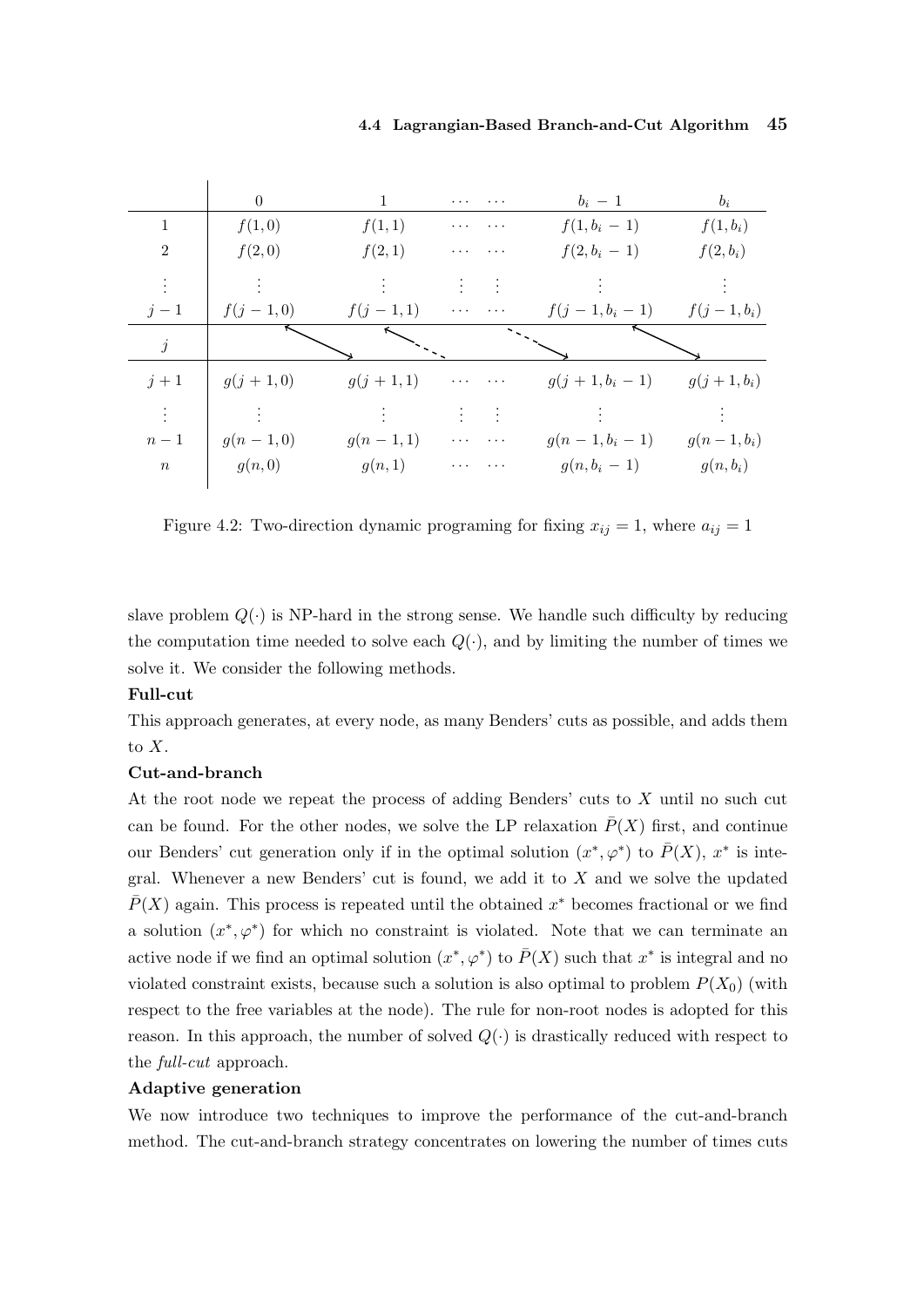are generated, which is shown to be more effective than the full-cut approach by the computational experiments of Section 4.5. However, this comes at the expense of sacrificing the quality of lower bounds due to the lack of effective Benders' cuts. That is, there is a trade-off between the quality of lower bounds and the time to generate Benders' cuts. A simple idea to reduce the time for generating Benders' cuts without sacrificing the quality of the lower bound (i.e., without reducing the number of Benders' cuts) is to shorten the time for solving  $Q(\cdot)$  by using heuristic approaches instead of exact ones. Note that even if we use heuristics to solve  $Q(\cdot)$ , the lower bounds are valid and hence the resulting branch-and-cut algorithm remains exact. It should also be noted, however, that when integral solutions of  $\overline{P}(X)$  are obtained, they are not necessarily feasible with respect to the MIP-MMR-GAP  $(4.3.58)$ – $(4.3.60)$  unless  $Q(\cdot)$  is solved to optimality. Thus, we solve  $Q(\cdot)$  exactly only if integral solutions of  $\overline{P}(X)$  are obtained, and use heuristics otherwise. We tested two heuristics, originally developed for the classical GAP: an ejection chain approach  $[105]$  and a path relinking approach with ejection chains  $[106]$ , with a limit T (a parameter) on the number of calls to EC probe, which is the basic local search component of these heuristic algorithms. If no violated Benders' constraint is found within T iterations, a branching follows. On the basis of preliminary computational experiments, we adopted the ejection chain approach.

The second improvement is the method we use for adding Benders' cuts at non-root nodes. For this approach, we impose an upper limit on the total number of Benders' cuts generated at non-root nodes, and we skip the cut generation once this number was been reached (except for the case where  $x^*$  is integral). The upper limit was set to W times the number of Benders' cuts generated at the root  $(W$  a parameter). Moreover, for each non-root node, we stop the Benders' cut generation process when the ratio

$$
\alpha = \frac{\varphi^* - q(y^*)}{q(y^*)} \times 100
$$

becomes smaller than or equal to a parameter  $\Upsilon$  (except for the case where  $x^*$  is integral), where  $(x^*, \varphi^*)$  is an optimal solution to  $\overline{P}(X)$  and  $y^*$  is a (not necessarily optimal) solution to the slave problem  $Q(x^*)$  defined by  $(4.3.62)$ . This rule is motivated by the phenomena observed in Figure 4.3, in which the y-axis represents the percentage increase  $\Delta_{\text{LB}}$  in the LP lower bound after adding every Benders' cut, and the  $x$ -axis represents the percentage gap between the value of  $\phi^*$  and the optimal value  $q(y^*)$  of the corresponding slave problem. Figure 4.3 shows how  $\Delta_{\text{LB}}$  changes as Benders' cuts are added at an active node of some representative instances, where points corresponding to two consecutive iterations are connected. We can observe that high increments in the lower bound mostly occur at early iterations, when  $\alpha > 2\%$ , while most cuts with  $\alpha \leq 1\%$  only produce a tiny increase of the node lower bound. This suggests that it is possible to save computational effort by halting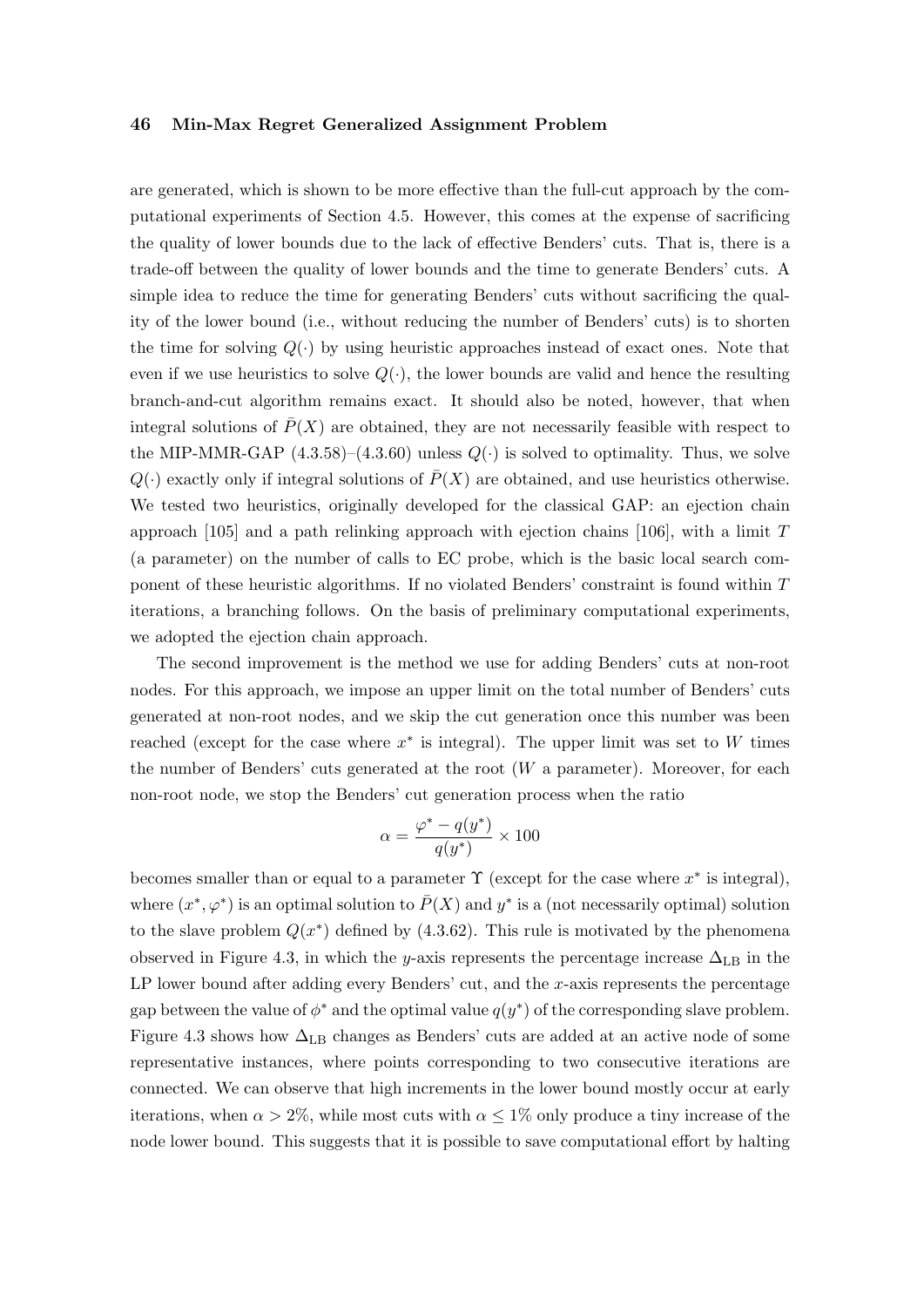the generation of Benders' cuts when  $\alpha$  becomes small. It turned out that the adaptive generation of Benders' cuts performs well with parameter setting  $T = 100, W = 8$ , and  $\Upsilon = 1\%.$ 



Figure 4.3: Increase in lower bound against  $\alpha$ 

# 4.4.7 Overall Algorithmic Framework

In this section we provide the resulting framework of the Lagrangian-based branch-and-cut algorithm under the adaptive cut generation strategy.

Let  $U$  denote the global upper bound, and  $X$  the current set of global Benders' cuts.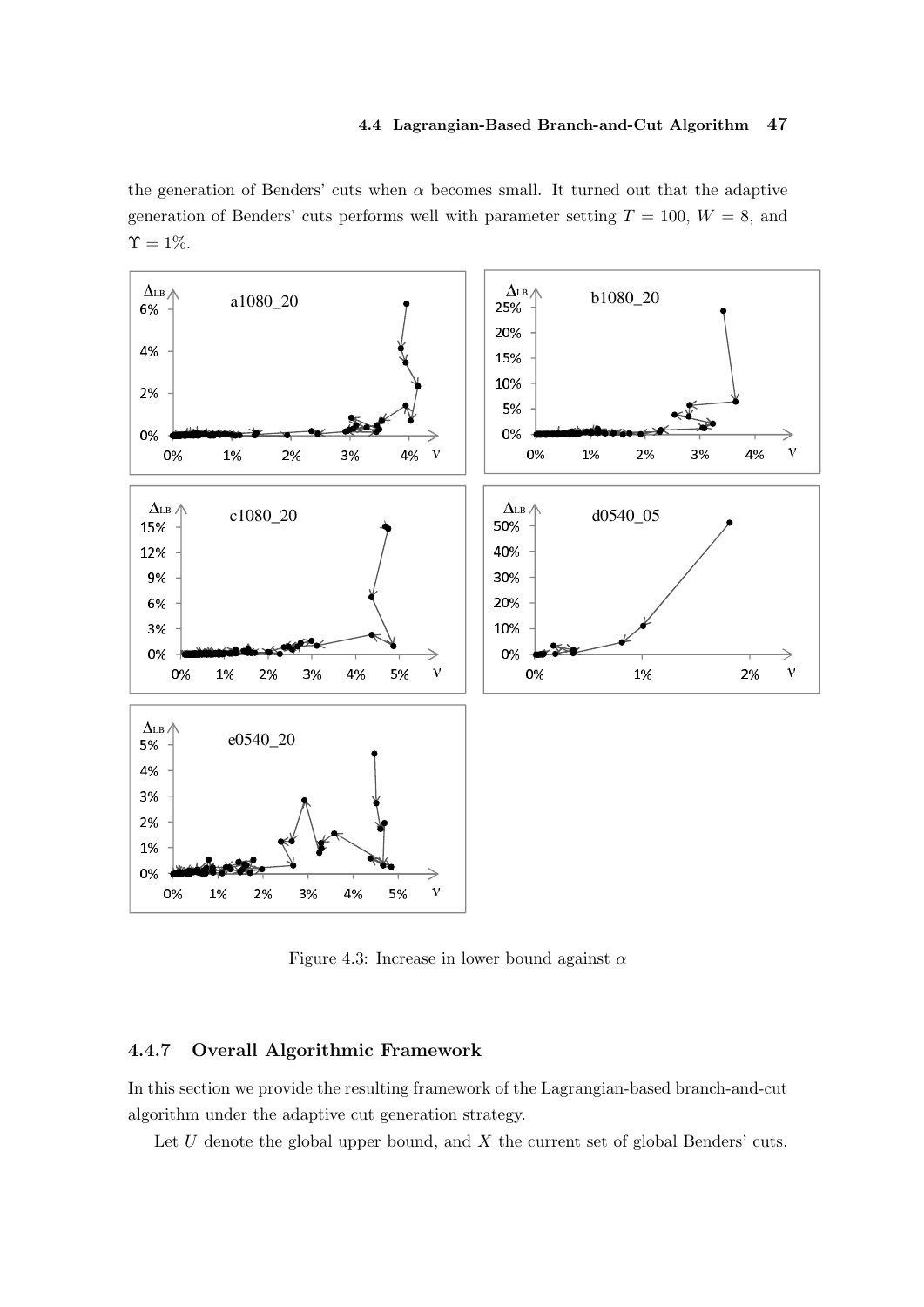We first present the processing of a non-root active node. The process starts by solving the LP relaxation  $\bar{P}(X)$ : we obtain an optimal solution  $(x^*, \varphi^*)$ , and an optimal solution  $(\lambda, \mu, \nu)$  to the dual. If this LP lower bound is not less than U, we terminate the node processing. Otherwise, Benders' cut generation follows if  $x^*$  is integral or if the condition for adaptive cut addition is satisfied. Whenever a new Benders' cut is found, we add it to X and solve the updated  $\overline{P}(X)$  again. This process is repeated until one of the following conditions holds:

- (i) the LP lower bound becomes not less than  $U$ ; or
- (ii) no violated constraint is found for  $(x^*, \varphi^*)$ ; or

(iii)  $x^*$  is fractional and the condition for adaptive cut addition is not satisfied.

After the above Benders' cut generation, if  $x^*$  is integral, we terminate the node processing because the obtained solution  $x^*$  is optimal for the partial problem corresponding to the current node.

The second part of the node processing is based on Lagrangian relaxation. For each agent i, we solve the 0-1 knapsack problem  $L_i(X, \mu, \nu)$ , obtaining an optimal solution  $\ddot{x}_i$ through the algorithm of Section 4.4.5. Then, the Lagrangian lower bound  $l^*(X, \mu, \nu)$  is computed according to  $(4.4.84)$ . If it is not less than U, we terminate the node processing. Otherwise, we compute the values of  $\Xi_{ij}$  through the two-direction DP tables, and apply the variable fixing rules of Section 4.4.4.

The above node processing procedure is summarized in Algorithm 5.

The overall framework of the Lagrangian-based branch-and-cut algorithm is as follows. We initialize the global upper bound  $U$  with the lowest maximum regret between the solution given by the fixed-scenario heuristic under the median-cost scenario and the one given by the dual substitution heuristic. Let  $A$  denote the set of active nodes (i.e., partial problems). We initialize A with the root node that corresponds to the original problem. The processing for the root node is the same as that for the other nodes except for the Benders' cut generation, which is applied until condition (ii) above is satisfied. Let  $l_{Root}$ denote the Lagrangian lower bound at the root node. Let L denote the global lower bound, and initialize L with  $l_{Root}$ . Then we start the branch-and-cut process. We select as the current node an active node  $\eta$  whose corresponding partial problem has the lowest lower bound, i.e.,  $l_n \leq l_{\zeta}$  for all nodes  $\zeta \in A$ , and we remove  $\eta$  from A. We apply a branching operation to the current node  $\eta$ , i.e., we generate the children of  $\eta$  by using the rule given in Section 4.4.2. For each child node  $\mathcal{N}$ , we invoke Algorithm 5. If  $\mathcal{N}$  was not terminated by Algorithm 5, we add it to the set  $A$  of active nodes. The process is iterated until the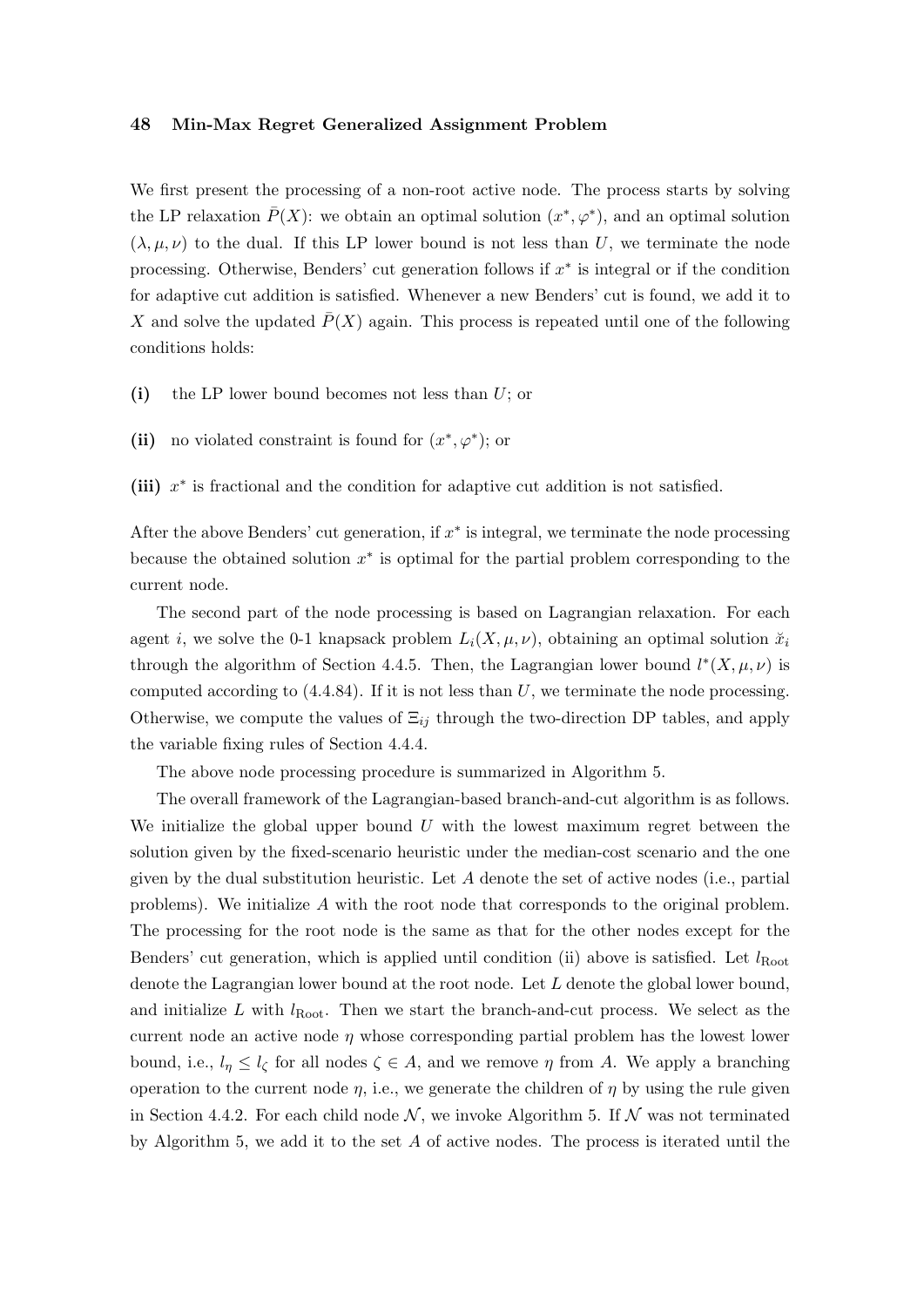```
Algorithm 5 Processing at a non-root active node \mathcal N
```
1: **comment**  $U$  denotes the global upper bound, and  $X$  denotes the set of global Benders' cuts.

```
2: repeat
```
- 3: Solve the LP relaxation  $\overline{P}(X)$  with respect to free variables at N, obtaining an optimal solution  $(x^*, \varphi^*)$  and an optimal solution  $(\lambda, \mu, \nu)$  to the dual.
- 4: if the optimal value of  $\overline{P}(X) \geq U$  then
- 5: terminate node  $N$  and return.
- 6: if  $x^*$  is integral then
- 7: Solve  $Q(x^*)$  exactly and obtain an optimal solution  $y^*$ .
- 8: else
- 9: if the condition for adaptive cut addition of Section 4.4.6 is not satisfied then goto 19
- 10: Solve  $Q(x^*)$  by heuristics and obtain a solution  $y^*$ .
- 11: end if
- 12: if  $q(y^*) < \varphi^*$  then  $X \leftarrow X \cup \{y^*\}.$
- 13: until  $q(y^*) \geq \varphi^*$
- 14: if  $x^*$  is integral then
- 15:  $U \leftarrow$  optimal value of  $\bar{P}(X)$ .
- 16: Terminate node  $N$ .
- 17: return
- 18: end if
- 19: for each agent  $i$  do
- 20: solve the 0-1 knapsack problem  $L_i(X, \mu, \nu)$ , obtaining an optimal solution  $\breve{x}_i$ .
- 21: end for
- 22: Compute  $l^*(X, \mu, \nu)$  according to (4.4.84).
- 23: if  $l^*(X, \mu, \nu) \geq U$  then terminate node N and return.
- 24: for each agent i and each job  $j$  do
- 25: compute  $l_i^*(X, \mu, \nu)_{x_{ij}=1-\tilde{x}_{ij}}$  using the algorithm of Section 4.4.5, and then compute  $\Xi_{ij}$  through (4.4.85).
- 26: end for
- 27: Apply the variable fixing rules of Section 4.4.4 using the values of  $\Xi_{ii}$ .
- 28: return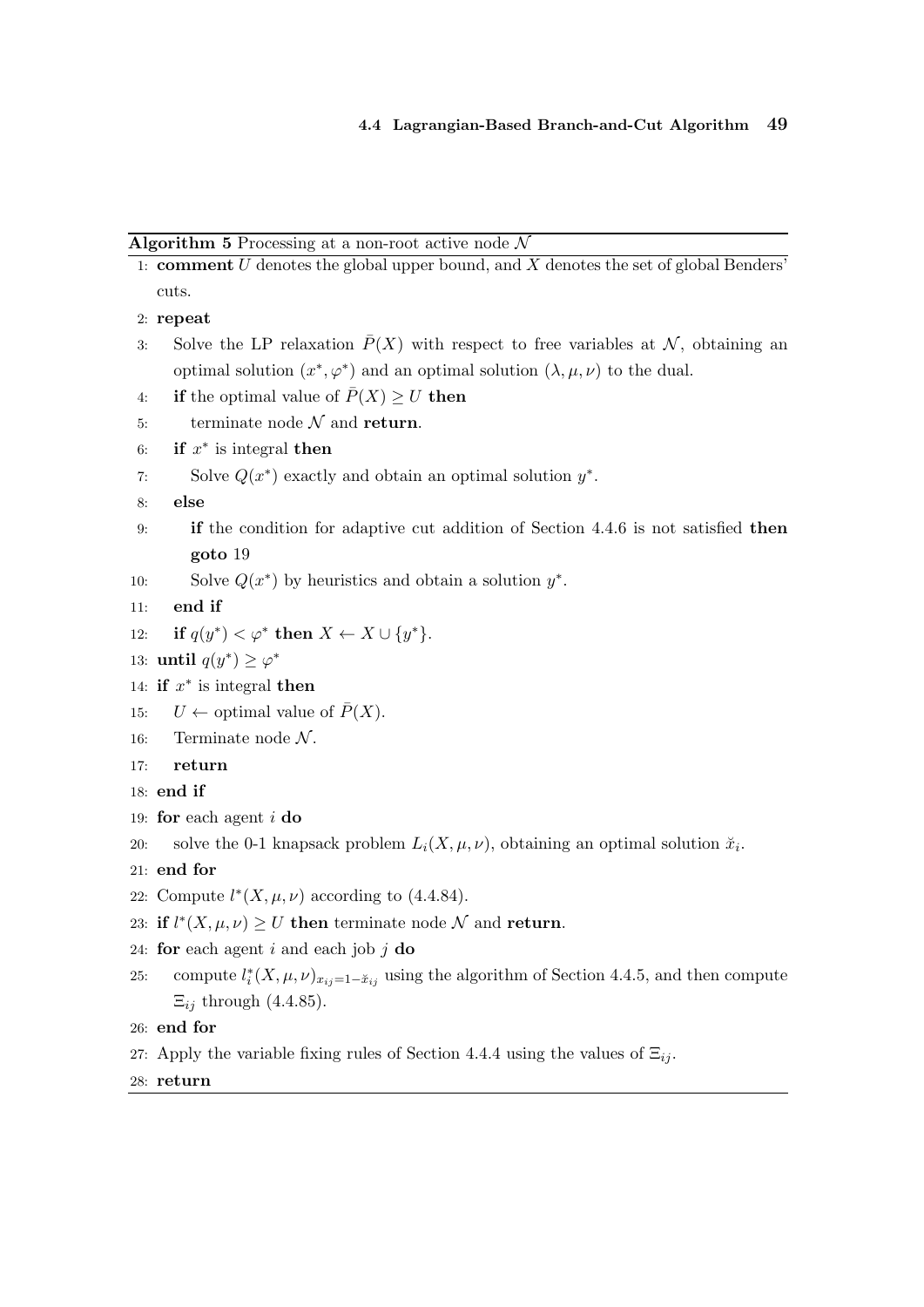set A of active nodes becomes empty or the global lower bound  $L$  meets the global upper bound  $U$ .

The overall framework of our Lagrangian-based branch-and-cut is provided in Algorithm 6.

| Algorithm 6 Lagrangian-Based Branch-and-Cut Approach |
|------------------------------------------------------|
|------------------------------------------------------|

- 1: Solve: (i) the classical GAP under the median-cost scenario, and (ii) the D-MMR-GAP. Initialize the global upper bound  $U$  to the lower maximum regret obtained.
- 2: Initialize the set A of active nodes to the root node.
- 3: For the root node, apply Benders' cut generation as much as possible, compute the Lagrangian lower bound  $l_{Root}$  and apply the variable fixing.
- 4: Initialize the global lower bound as  $L \leftarrow l_{Root}$ .
- 5: while set A is not empty and  $L < U$  do
- 6: select as the current node an active node  $\eta$  whose corresponding partial problem has the lowest lower bound among the nodes of A, and remove  $\eta$  from A.
- 7: Generate the children of  $\eta$  using the rule of Section 4.4.2.
- 8: **for** each child node  $N$  created from node  $\eta$  do
- 9: invoke Algorithm 5 to process node  $\mathcal N$ .
- 10: **if** N was not terminated **then** add N to A.
- 11: end for
- 12:  $L \leftarrow \min\{l_{\zeta} \mid \zeta \in A\}.$
- 13: end while
- 14:  $return U$

# 4.5 Computational Experiments

# 4.5.1 Instance Generation

To the best of our knowledge, this is the first research on the MMR-GAP. In order to test our approaches, we generated MMR-GAP instances from the following well-known (see [23] and  $[61]$ ) GAP benchmark instances known as Types A, B, C, D, and E (u.d.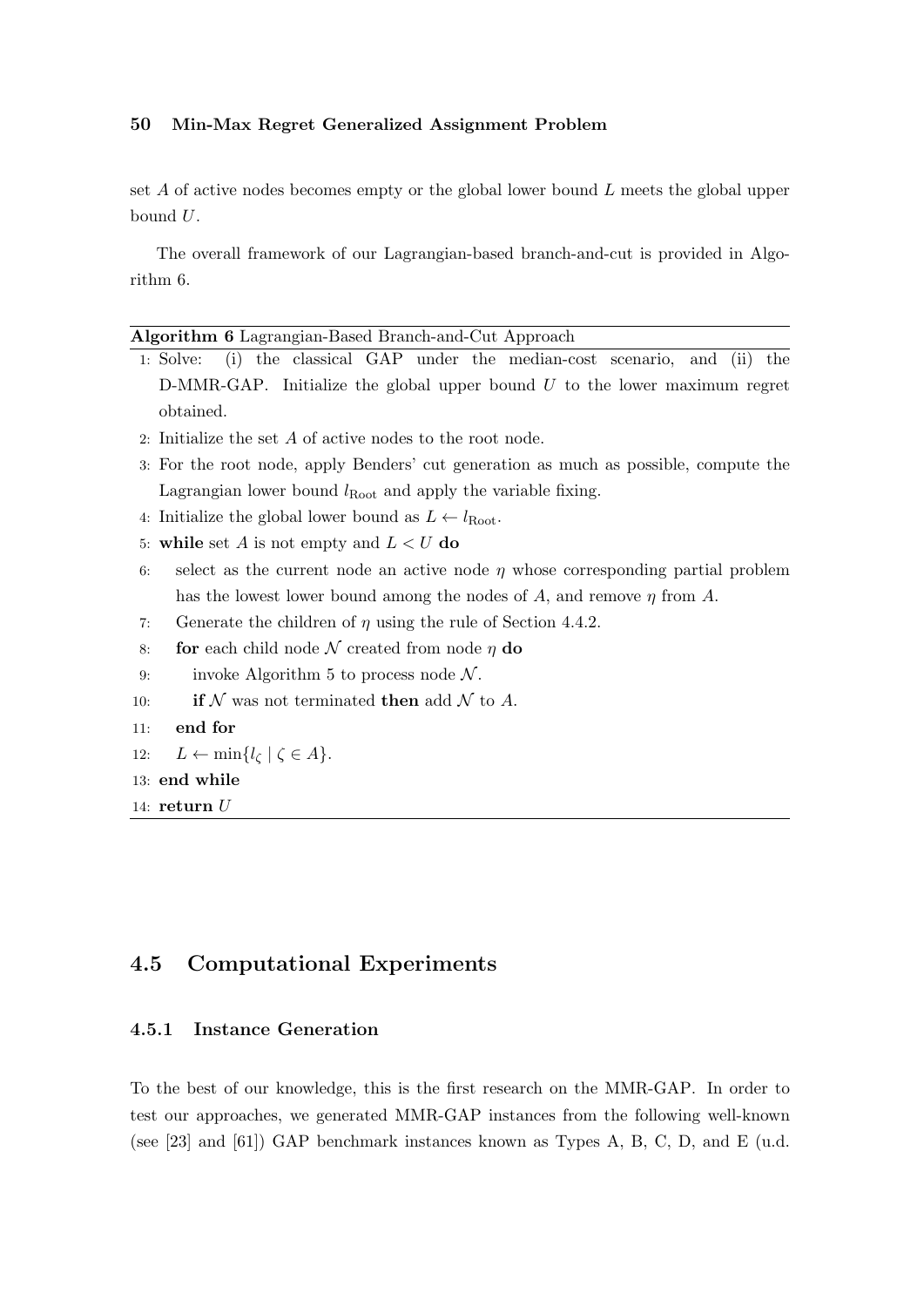# 4.5 Computational Experiments 51

stands for "uniformly distributed"):

- A:  $\forall i, j, a_{ij}$  is a random integer u.d. in [5, 25],  $c_{ij}$  is a random integer u.d. in [10, 50];  $b_i = 0.6(n/m)15 + 0.4\gamma$ , where  $\gamma = \max_{i \in I} \sum_{j \in J, \theta_j = i} a_{ij}$ and  $\theta_j = \min\{i \mid c_{ij} \leq c_{kj}, \forall k \in I\}.$
- **B:**  $a_{ij}$  and  $c_{ij}$  as for Type A;  $b_i$  is set to 70% of the value in Type A.
- C:  $a_{ij}$  and  $c_{ij}$  as for Type A;  $b_i = 0.8 \sum_{j=1}^n a_{ij}/m$ .
- D:  $\forall i, j, a_{ij}$  is a random integer u.d. in [1,100] and  $c_{ij} = 111 a_{ij} + e_1$ (e<sub>1</sub> a random integer u.d. in [-10, 10]);  $b_i = 0.8 \sum_{j=1}^n a_{ij}/m$ .
- E:  $\forall i, j, a_{ij} = 1 10 \ln e_2$  (e<sub>2</sub> a random number u.d. in (0, 1]),  $c_{ij}$  = 1000/ $a_{ij}$  - 10 $e_3$  ( $e_3$  a random number u.d. in [0,1]);  $b_i$  =  $0.8 \sum_{j=1}^{n} a_{ij}/m$ .

For each type, we generated GAP instances with  $m \in \{5, 10\}$  and  $n \in \{40, 80\}$ . We then obtained MMR-GAP instances by setting the extremes of the cost intervals,  $c_{ij}^$ and  $c_{ij}^+$ , to random integers u.d. in  $[(1 - \delta)c_{ij}, c_{ij}]$  and  $[c_{ij}, (1 + \delta)c_{ij}]$ , respectively, with  $\delta \in \{0.10, 0.25, 0.50\}$ . We randomly generated 5 instances for each  $\delta$ , thus obtaining 15 MMR-GAP instances by using each original GAP instance as a seed. As a result, we generated 300 MMR-GAP instances in total, which are available at http: //www.co.cm.is.nagoya-u.ac.jp/~goi/mmr-gap/.

# 4.5.2 Implementation Details

The heuristic algorithms proposed for the GAP in [105] and [106] were coded in C, while the algorithms proposed in this chapter were all coded in C++. All codes were built and compiled under Microsoft Visual Studio 2010. We used IBM ILOG CPLEX, version 12.4, for solving linear programming and mixed integer linear programming problems. The CPLEX solver was also used to exactly solve the classical GAP, the Benders' master problems  $P(X)$  and  $\overline{P}(X)$ , and problem D-MMR-GAP for the dual substitution heuristic. All experiments were carried out on a PC with two cores i7-5820K at 3.30 GHz and 32 GB RAM memory under Windows 10 operating system, where the computation was always conducted on a single core.

#### 4.5.3 Heuristic Algorithms

We compared two heuristic algorithms, the fixed-scenario algorithm of Section 4.2.1 and the dual substitution heuristic of Section 4.2.2.

Table 4.1 shows the upper bounds computed by these algorithms for all instances. The GAP instances are denoted as  $Xyyzz$ , where  $X =$  type,  $yy = m$  and  $zz = n$ . For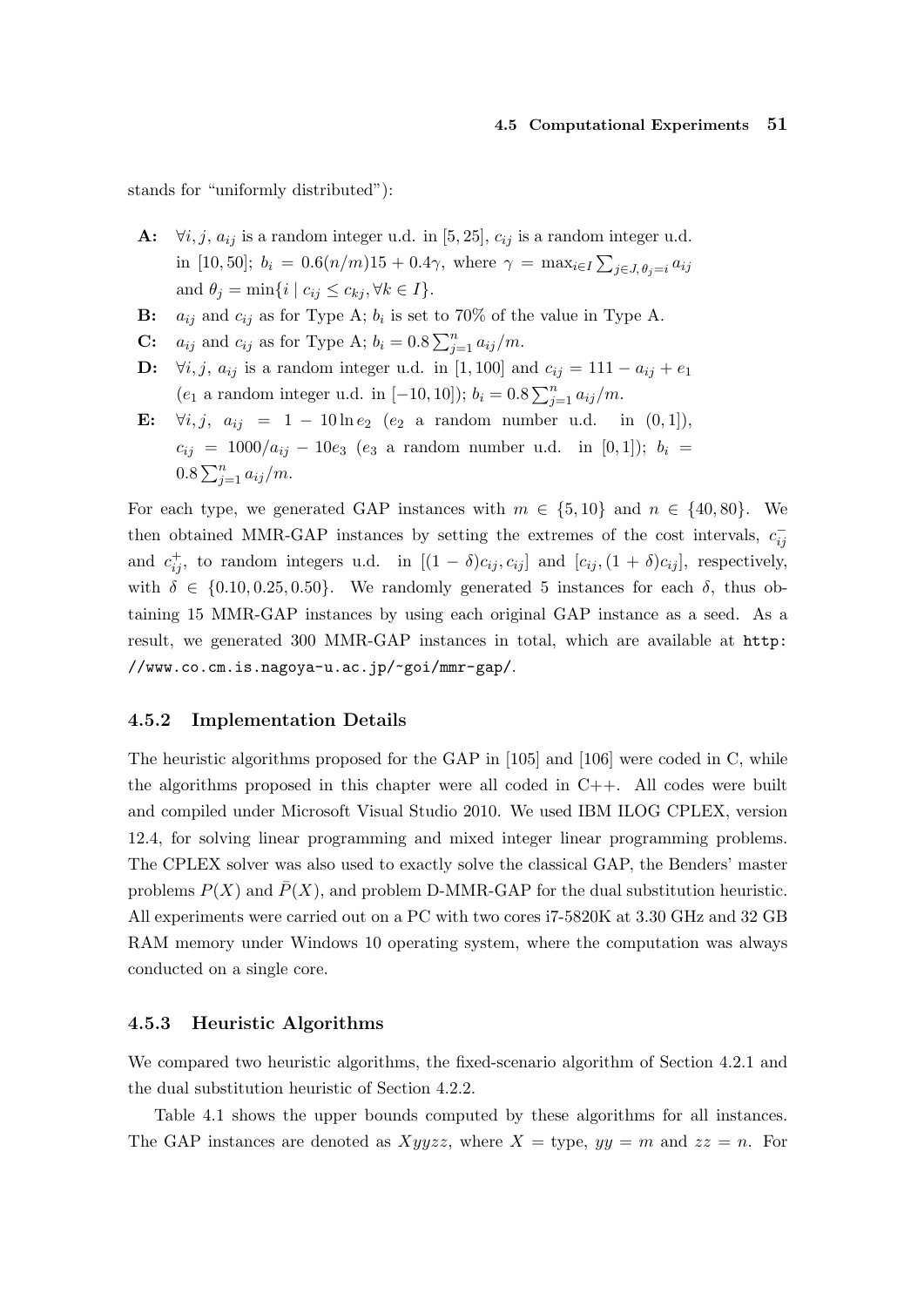each GAP instance, we give the results for the three values of  $\delta$ . For every 5 random instances under the same  $\delta$ , the entries give the average CPU time in seconds spent by the algorithm ("time"), the average optimality gap ("gap"), and the total number of failures  $(*#f$ "), i.e., the total number of instances not solved exactly within the time limit. Both the average CPU times and the average optimality gaps were taken for those instances whose optimal solutions were found within the time limit. The optimality gap of solution x is the quantity  $(r_{\text{max}}(x)-\text{OPT})/\text{OPT}$ , where OPT is the optimal value obtained by the exact algorithms.

We used CPLEX to exactly solve the classical GAP for evaluating the maximum regret of the obtained solutions through Lemma 4.1.1. A time limit of 3600 seconds was assigned to each algorithm. Notation "t.l." indicates that the algorithm was not able to exactly solve even one of the five instances within the time and memory limit. Columns "DS" refer to the dual substitution algorithm. An empty entry indicates that no optimal value was available for calculating the optimality gap.

Among the fixed-scenario approaches, the median-cost scenario  $(c^+ + c^-)/2$  obtains the best solutions for most of the instances. The dual substitution algorithm provides better solutions with objective values very close to the optimal values. However, for Types D and E, the computation of the dual substitution algorithm becomes very expensive.

|                   |          |      |                |                | Fixed Scenario  |                |               |      |                  |                |           |                |               |
|-------------------|----------|------|----------------|----------------|-----------------|----------------|---------------|------|------------------|----------------|-----------|----------------|---------------|
|                   |          |      | $c^-$          |                | $(c^+ + c^-)/2$ |                |               |      | $c^+$            |                |           | DS             |               |
| instance          | $\delta$ | time | #f             | gap            | time $#f$       |                | gap           | time | #f               | gap            | time $#f$ |                | gap           |
| A0540             | 0.10     | 0.03 | $\theta$       | $4.3\%$        | 0.08            |                | $0\;1.5\%$    | 0.01 | $\overline{0}$   | $7.6\%$        | 0.06      |                | $0.0\%$       |
|                   | 0.25     | 0.02 | $\Omega$       | 15.2%          | 0.22            |                | $0\;\;1.4\%$  | 0.01 | $\Omega$         | $3.6\%$        | 0.50      |                | $0.7\%$       |
|                   | 0.50     | 0.02 | $\theta$       |                | 0.05            | $\overline{0}$ |               | 0.01 | $\overline{0}$   |                | 0.60      | $\overline{0}$ |               |
| A0580             | 0.10     | 0.03 |                | $0\quad16.3\%$ | $\rm 0.02$      |                | $0\quad1.7\%$ | 0.03 | $\overline{0}$   | 8.0%           | 0.19      |                | $0\quad1.0\%$ |
|                   | 0.25     | 0.01 | $\Omega$       |                | 0.01            | $\Omega$       |               | 0.01 | $\Omega$         |                | 0.67      | $\Omega$       |               |
|                   | 0.50     | 0.02 | $\overline{0}$ |                | 0.01            | $\overline{0}$ |               | 0.03 | $\overline{0}$   |                | 6.45      | $\overline{0}$ |               |
| A <sub>1040</sub> | 0.10     | 0.02 |                | $0\quad17.5\%$ | 0.02            |                | $0\;\;4.9\%$  | 0.02 |                  | $0\quad19.4\%$ | 0.21      |                | $0.0\%$       |
|                   | 0.25     | 0.03 | $\Omega$       | $9.6\%$        | 0.03            |                | $0\;\;1.7\%$  | 0.04 | $\overline{0}$   | $9.9\%$        | 0.42      |                | $0.5\%$       |
|                   | $0.50\,$ | 0.05 | $\Omega$       |                | 0.03            | $\overline{0}$ |               | 0.01 | $\overline{0}$   |                | 1.17      | $\overline{0}$ |               |
| A1080             | 0.10     | 0.04 |                | $0.15.6\%$     | 0.03            |                | $0\;1.1\%$    | 0.02 | $\Omega$         | $6.7\%$        | 0.68      |                | $0.0\%$       |
|                   | 0.25     | 0.02 | $\Omega$       |                | 0.03            | $\Omega$       |               | 0.01 | $\Omega$         |                | 1.43      | $\Omega$       |               |
|                   | 0.50     | 0.05 | $\overline{0}$ |                | 0.02            | $\overline{0}$ |               | 0.03 | $\overline{0}$   |                | 15.83     | $\overline{0}$ |               |
| <b>B0540</b>      | 0.10     | 0.31 | $\Omega$       | 4.6%           | 0.15            |                | $0.9.7\%$     | 0.22 |                  | $0\quad12.7\%$ | 0.42      |                | $08.0\%$      |
|                   | 0.25     | 0.18 | $\Omega$       | 11.6\%         | 0.34            |                | $0\;\;3.1\%$  | 0.16 | $\overline{0}$   | $9.9\%$        | 1.05      |                | $0.6\%$       |
|                   | 0.50     | 0.37 | $\Omega$       | $16.9\%$       | 0.20            |                | $0\;1.2\%$    | 0.16 | $\Omega$         | $3.8\%$        | 1.89      |                | $0.0\%$       |
| <b>B0580</b>      | 0.10     | 0.55 |                | $0\quad15.2\%$ | 0.41            |                | $02.1\%$      | 0.41 | $\Omega$         | $1.1\%$        | 2.70      |                | $0.0\%$       |
|                   | 0.25     | 0.57 | $\Omega$       |                | 0.90            | $\Omega$       |               | 0.28 | $\Omega$         |                | 19.35     | $\Omega$       |               |
|                   | 0.50     | 0.57 | $\Omega$       |                | 0.35            | $\overline{0}$ |               | 0.73 | $\boldsymbol{0}$ |                | 80.03     | $\theta$       |               |

Table 4.1: Results of heuristic algorithms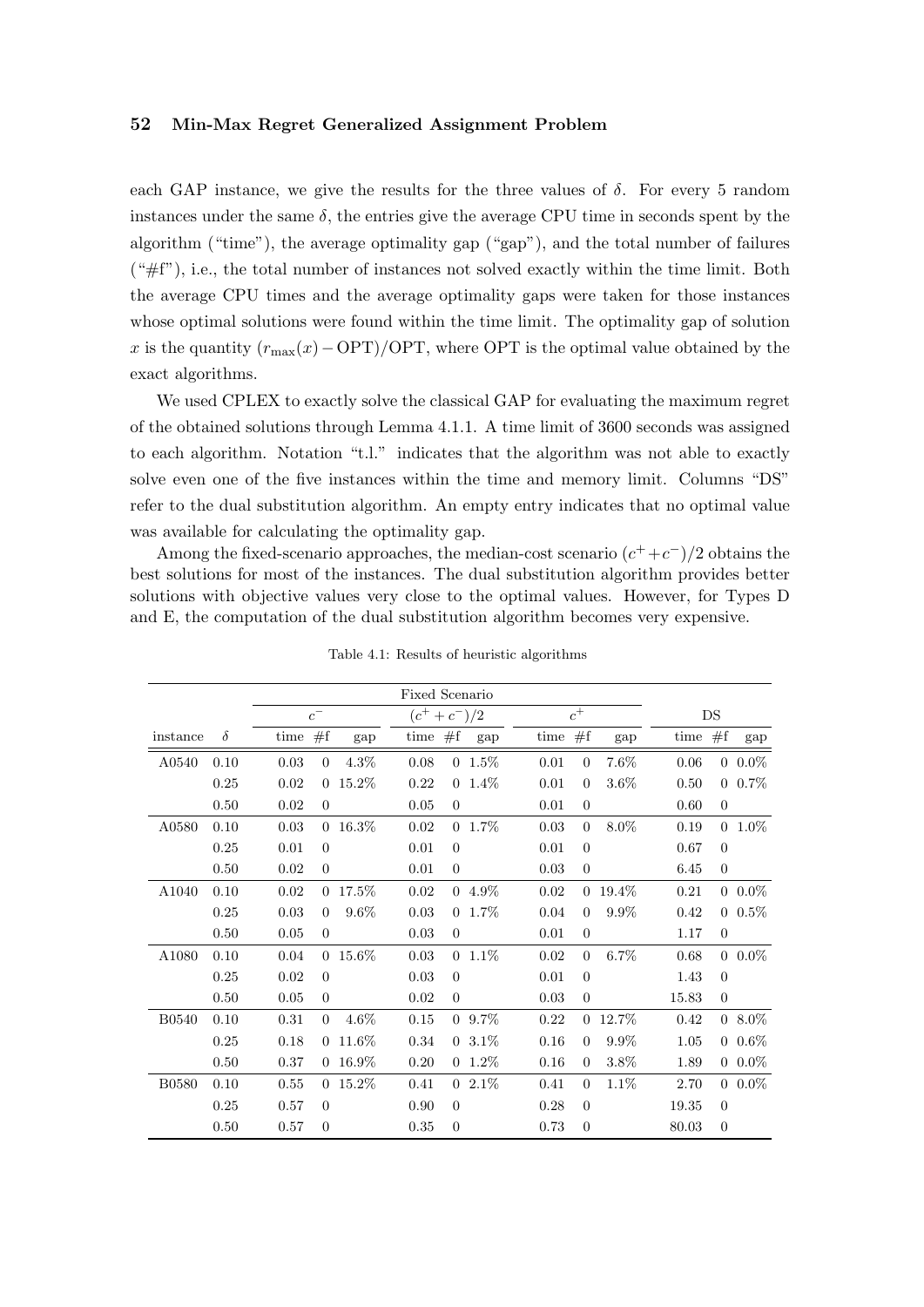| Fixed Scenario    |      |            |                                                |               |           |                  |                      |            |                  |                 |            |                  |                   |
|-------------------|------|------------|------------------------------------------------|---------------|-----------|------------------|----------------------|------------|------------------|-----------------|------------|------------------|-------------------|
|                   |      |            | $\overline{c^+}$<br>$(c^+ + c^-)/2$<br>$c^{-}$ |               |           |                  | DS                   |            |                  |                 |            |                  |                   |
| instance          | δ    | time $#f$  |                                                | gap           | time $#f$ |                  | gap                  | time $#f$  |                  | gap             | time $#f$  |                  | gap               |
| <b>B1040</b>      | 0.10 | $\rm 0.34$ |                                                | $0\ 11.6\%$   | $0.16\,$  |                  | $0\hphantom{1}0.9\%$ | $0.12\,$   | $\overline{0}$   | $2.5\%$         | $\rm 0.52$ |                  | $0 6.7\%$         |
|                   | 0.25 | 0.22       | $\overline{0}$                                 | $5.6\%$       | 0.24      |                  | $0.3.0\%$            | 0.17       |                  | $0\; 11.3\%$    | 4.09       |                  | $0\,3.5\%$        |
|                   | 0.50 | 0.23       | $\overline{0}$                                 | 24.4%         | 0.19      |                  | $04.5\%$             | 0.14       | $\theta$         | 8.7%            | 14.07      |                  | $0~0.0\%$         |
| <b>B1080</b>      | 0.10 | 0.90       | $\overline{0}$                                 | 18.0%         | 0.98      |                  | $0 5.8\%$            | 0.58       |                  | $0\quad 13.2\%$ | 6.31       |                  | $02.2\%$          |
|                   | 0.25 | 0.63       | $\theta$                                       |               | 0.56      | $\overline{0}$   |                      | 0.45       | $\overline{0}$   |                 | 168.19     | $\overline{0}$   |                   |
|                   | 0.50 | 1.16       | $\overline{0}$                                 |               | 0.78      | $\overline{0}$   |                      | 0.87       | $\mathbf{0}$     |                 | 2052.81    | 1                |                   |
| C0540             | 0.10 | 0.40       | $\overline{0}$                                 | $4.0\%$       | $0.26\,$  |                  | $0.0\%$              | 0.27       | $\overline{0}$   | $6.7\%$         | 0.55       |                  | $0\text{--}0.0\%$ |
|                   | 0.25 | 0.48       |                                                | $0 11.0\%$    | 0.22      |                  | $0\;\; 1.7\%$        | 0.38       | $\overline{0}$   | $6.4\%$         | 1.26       |                  | $0.0\%$           |
|                   | 0.50 | 0.38       |                                                | $0\ 12.8\%$   | 0.45      |                  | $0\;\;3.2\%$         | 0.24       | $\overline{0}$   | 4.2%            | 5.82       |                  | $0.0\%$           |
| C0580             | 0.10 | 0.42       | $\overline{0}$                                 | 11.2%         | $0.69\,$  |                  | $0\text{--}0.0\%$    | 0.58       | $\overline{0}$   | 7.1%            | 3.11       |                  | $0.0\%$           |
|                   | 0.25 | 0.74       | $\overline{0}$                                 |               | 0.70      | $\boldsymbol{0}$ |                      | 0.38       | $\overline{0}$   |                 | 13.24      | $\boldsymbol{0}$ |                   |
|                   | 0.50 | 0.51       | $\overline{0}$                                 |               | 0.44      | $\overline{0}$   |                      | 0.53       | $\mathbf{0}$     |                 | 677.74     | $\mathbf{0}$     |                   |
| C <sub>1040</sub> | 0.10 | 0.44       | $\theta$                                       | $8.3\%$       | 0.47      |                  | $07.1\%$             | 0.28       | $\overline{0}$   | $7.4\%$         | 1.08       |                  | $0\ \ 3.8\%$      |
|                   | 0.25 | 0.40       |                                                | $0 16.6\%$    | $0.31\,$  |                  | $0.5.7\%$            | 0.24       | $\overline{0}$   | $7.0\%$         | 1.68       |                  | $02.1\%$          |
|                   | 0.50 | 0.85       |                                                | $021.4\%$     | 0.28      |                  | $0.0\%$              | 0.40       | $\overline{0}$   | $0.0\%$         | 14.00      |                  | $0\text{--}0.0\%$ |
| C1080             | 0.10 | 2.09       | $\overline{0}$                                 | $20.0\%$      | 0.88      |                  | $0\;\; 3.5\%$        | 0.63       | $\overline{0}$   | $7.5\%$         | 12.38      |                  | $0\ \ 3.9\%$      |
|                   | 0.25 | 0.93       | $\boldsymbol{0}$                               |               | 1.48      | $\boldsymbol{0}$ |                      | 1.00       | $\boldsymbol{0}$ |                 | 75.95      | $\boldsymbol{0}$ |                   |
|                   | 0.50 | 1.66       | $\theta$                                       |               | 1.24      | 0                |                      | 0.70       | 0                |                 | 1033.34    | 1                |                   |
| D0540             | 0.10 | 10.83      | $\overline{0}$                                 |               | 11.89     | $\overline{0}$   |                      | 21.71      | $\overline{0}$   |                 | 121.95     | $\overline{0}$   |                   |
|                   | 0.25 | 7.77       | $\overline{0}$                                 |               | 4.89      | $\boldsymbol{0}$ |                      | 7.53       | $\boldsymbol{0}$ |                 | 931.42     | $\overline{0}$   |                   |
|                   | 0.50 | 2.46       | $\theta$                                       |               | 6.74      | 0                |                      | 9.30       | $\boldsymbol{0}$ |                 | 574.27     | $\boldsymbol{0}$ |                   |
| D0580             | 0.10 | 169.32     | $\boldsymbol{0}$                               |               | 166.96    | $\boldsymbol{0}$ |                      | 89.29      | $\overline{0}$   |                 | t.l.       | $\overline{5}$   |                   |
|                   | 0.25 | 98.41      | $\overline{0}$                                 |               | 178.03    | $\boldsymbol{0}$ |                      | 214.99     | $\overline{0}$   |                 | t.l.       | $\overline{5}$   |                   |
|                   | 0.50 | 26.71      | $\overline{0}$                                 |               | 136.86    | $\boldsymbol{0}$ |                      | 60.81      | $\boldsymbol{0}$ |                 | t.l.       | $\bf 5$          |                   |
| D1040             | 0.10 | 26.89      | $\overline{0}$                                 |               | 37.98     | $\boldsymbol{0}$ |                      | 37.59      | $\overline{0}$   |                 | 518.40     | $\overline{0}$   |                   |
|                   | 0.25 | 6.94       | $\overline{0}$                                 |               | 58.14     | $\boldsymbol{0}$ |                      | 19.59      | $\boldsymbol{0}$ |                 | 1301.18    | $\overline{0}$   |                   |
|                   | 0.50 | $3.14\,$   | $\theta$                                       |               | 16.02     | $\boldsymbol{0}$ |                      | 4.09       | $\boldsymbol{0}$ |                 | $387.35\,$ | $\boldsymbol{0}$ |                   |
| D <sub>1080</sub> | 0.10 | 1652.03    | 4                                              |               | 739.86    | $\sqrt{3}$       |                      | t.l.       | $\bf 5$          |                 | t.l.       | $\bf 5$          |                   |
|                   | 0.25 | 1422.67    | $\overline{0}$                                 |               | t.l.      | $\overline{5}$   |                      | 1927.13    | $\,4\,$          |                 | t.l.       | $\bf 5$          |                   |
|                   | 0.50 | 260.87     | $\overline{0}$                                 |               | 849.46    | 3                |                      | 1668.17    | 3                |                 | t.l.       | $\overline{5}$   |                   |
| E0540             | 0.10 | 0.64       | 0                                              | $9.5\%$       | $0.51\,$  |                  | $02.5\%$             | 0.48       | 0                | 5.5%            | 3.05       |                  | $0\;\;0.4\%$      |
|                   | 0.25 | $0.26\,$   | $\overline{0}$                                 | $10.8\%$      | 0.68      |                  | $02.5\%$             | $\,0.61\,$ | 0                | $4.6\%$         | 16.31      |                  | $0~0.0\%$         |
|                   | 0.50 | 0.63       | $\theta$                                       |               | 0.68      | $\overline{0}$   |                      | 0.44       | $\mathbf{0}$     |                 | 47.27      | $\mathbf{0}$     |                   |
| E0580             | 0.10 | 1.06       | $\overline{0}$                                 | $9.9\%$       | 1.73      |                  | $02.6\%$             | 0.99       | $\overline{0}$   | $4.3\%$         | $94.13\,$  |                  | $0~0.0\%$         |
|                   | 0.25 | 1.84       | $\overline{0}$                                 |               | 1.02      | $\overline{0}$   |                      | 1.18       | $\mathbf{0}$     |                 | 246.46     | $\mathbf{0}$     |                   |
|                   | 0.50 | 0.95       | $\theta$                                       |               | 1.59      | $\overline{0}$   |                      | 1.09       | $\theta$         |                 | 502.27     | 1                |                   |
| E1040             | 0.10 | $4.03\,$   |                                                | $0\ \ 10.6\%$ | $2.98\,$  |                  | $0\text{--}5.6\%$    | $3.31\,$   |                  | $0\ 11.6\%$     | 64.45      |                  | $0\ 9.1\%$        |
|                   | 0.25 | $2.46\,$   | $\overline{0}$                                 |               | 2.25      | $\overline{0}$   |                      | $2.62\,$   | $\mathbf{0}$     |                 | 436.48     | $\mathbf{0}$     |                   |
|                   | 0.50 | 2.65       | $\theta$                                       |               | 2.44      | $\theta$         |                      | 1.65       | $\theta$         |                 | 1185.87    | $\mathbf{0}$     |                   |
| E1080             | 0.10 | 8.72       | $\theta$                                       |               | 7.11      | $\overline{0}$   |                      | 5.43       | $\overline{0}$   |                 | 1477.02    | $\overline{4}$   |                   |
|                   | 0.25 | 8.76       | $\boldsymbol{0}$                               |               | $5.14\,$  | $\boldsymbol{0}$ |                      | 7.70       | $\boldsymbol{0}$ |                 |            | $\overline{5}$   |                   |

Table 4.1: continued from previous page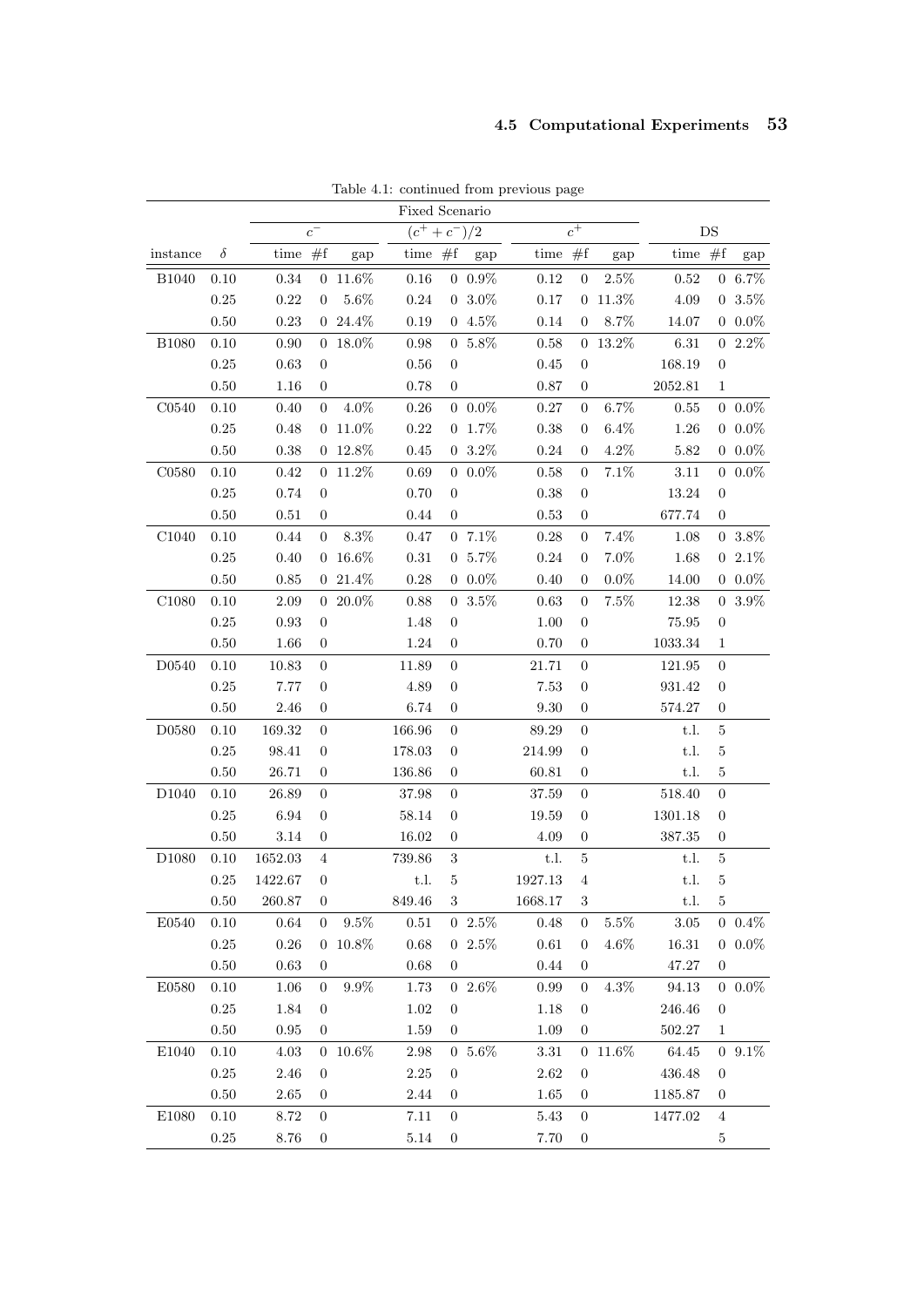| Table 4.1: continued from previous page |                                                       |               |                  |                  |  |  |  |  |
|-----------------------------------------|-------------------------------------------------------|---------------|------------------|------------------|--|--|--|--|
|                                         |                                                       |               |                  |                  |  |  |  |  |
|                                         | $(c^+ + c^-)/2$<br>$\mathcal{C}^{\top}$<br>$\epsilon$ |               | DS               |                  |  |  |  |  |
| instance<br>$\partial$                  | time $#f$<br>gap                                      | time $#f$ gap | time $#f$<br>gap | time $#f$<br>gap |  |  |  |  |
| 0.50                                    | 3.69                                                  | 9.87          | 8.57<br>$\Omega$ |                  |  |  |  |  |

The average gaps from the known optimal values for Types A, B, C, and E are reported in Table 4.2. The dual substitution heuristic obtained better upper bounds than the fixedscenario heuristic for the instances of all types.

|               |         | $\alpha$        |         |         |
|---------------|---------|-----------------|---------|---------|
|               |         |                 |         |         |
| Type          | $c^{-}$ | $(c^+ + c^-)/2$ | $c^{+}$ | DS      |
| A             | 13.0%   | $2.1\%$ $9.3\%$ |         | $0.4\%$ |
| B             | 12.5%   | 3.7\% 7.7\%     |         | 2.9%    |
| $\mathcal{C}$ | 12.5%   | $2.9\%$ 6.3%    |         | 1.4%    |
| F,            | 10.2%   | $3.2\%$         | $6.4\%$ | 2.1%    |

Table 4.2: Average optimality gap of heuristic algorithms

# 4.5.4 Exact Algorithms

We tested the exact algorithms of Section 4.3 on all instances. Recall that, for the logicbased Benders decomposition, when it is halted with a time limit, the objective value of the obtained solution is a valid lower bound, although it is usually an infeasible solution (see Section 4.3.1). On the other hand, the solution value obtained by the branch-and-cut framework provides a valid upper bound on the optimal regret when it terminates with a time limit. Each pair of entries in Table 4.3 shows the average CPU time in seconds spent by the algorithm (computed for those instances whose optimal solutions were found within the time limit), the average optimality gap from the optimal value or from a lower bound (taken for those instances whose optimal solutions or valid lower bounds were found within the time limit), and the number of instances where an optimal solution was found (in column " $\#$ opt") within the time limit. We calculated the optimality gap of solution x in the same way as described in Section 4.5.3, where for those instances whose optimal values are not known, the valid lower bounds obtained by logic-based Benders decomposition are used instead. An instance was not included into the average calculation if no feasible solution was obtained by the corresponding algorithm. We use B&C and C&B to denote branch-and-cut and cut-and-branch, respectively. "Benders" is the logic-based Benders decomposition approach of Section 4.3.1, while "basic B&C" is the basic branch-and-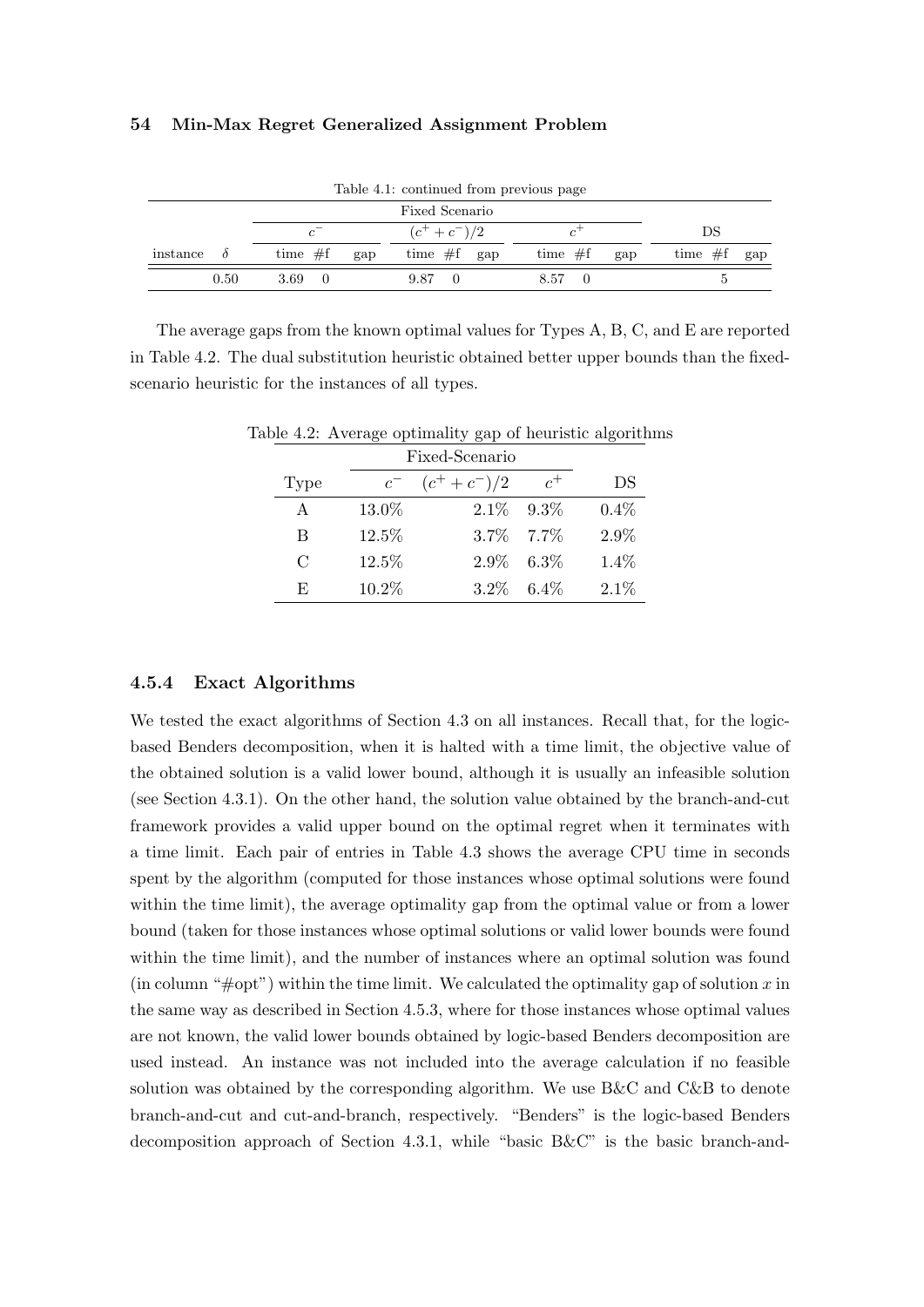#### 4.5 Computational Experiments 55

cut algorithm discussed in Section 4.3.2. Columns "Lagrangian-based B&C" refer to the approach proposed in Section 4.4: "full-cut," "C&B" and "adaptive" represent the three cut management approaches discussed in Section 4.4.6. A time limit of 3600 seconds was assigned to each algorithm. For the Lagrangian-based branch-and-cut algorithms, the time limit for solving the D-MMR-GAP to obtain an initial upper bound was set to 300 seconds. Notation "t.l.," has the same meaning as in Table 4.1.

The adaptive cut generation introduced in Section 4.4.6 is the most efficient among Lagrangian-based branch-and-cut algorithms.

With respect to logic-based Benders decomposition, the Lagrangian-based branch-andcut algorithm with adaptive cut generation has on average shorter CPU times for Types A and E, while for Types B and C there is no clear winner. For Type D (the most difficult one), we omit the results since none of the algorithms was able to obtain optimal solutions, and there is a large gap between the lower bound obtained by the logic-based Benders decomposition approach and the upper bound obtained by the branch-and-cut algorithms.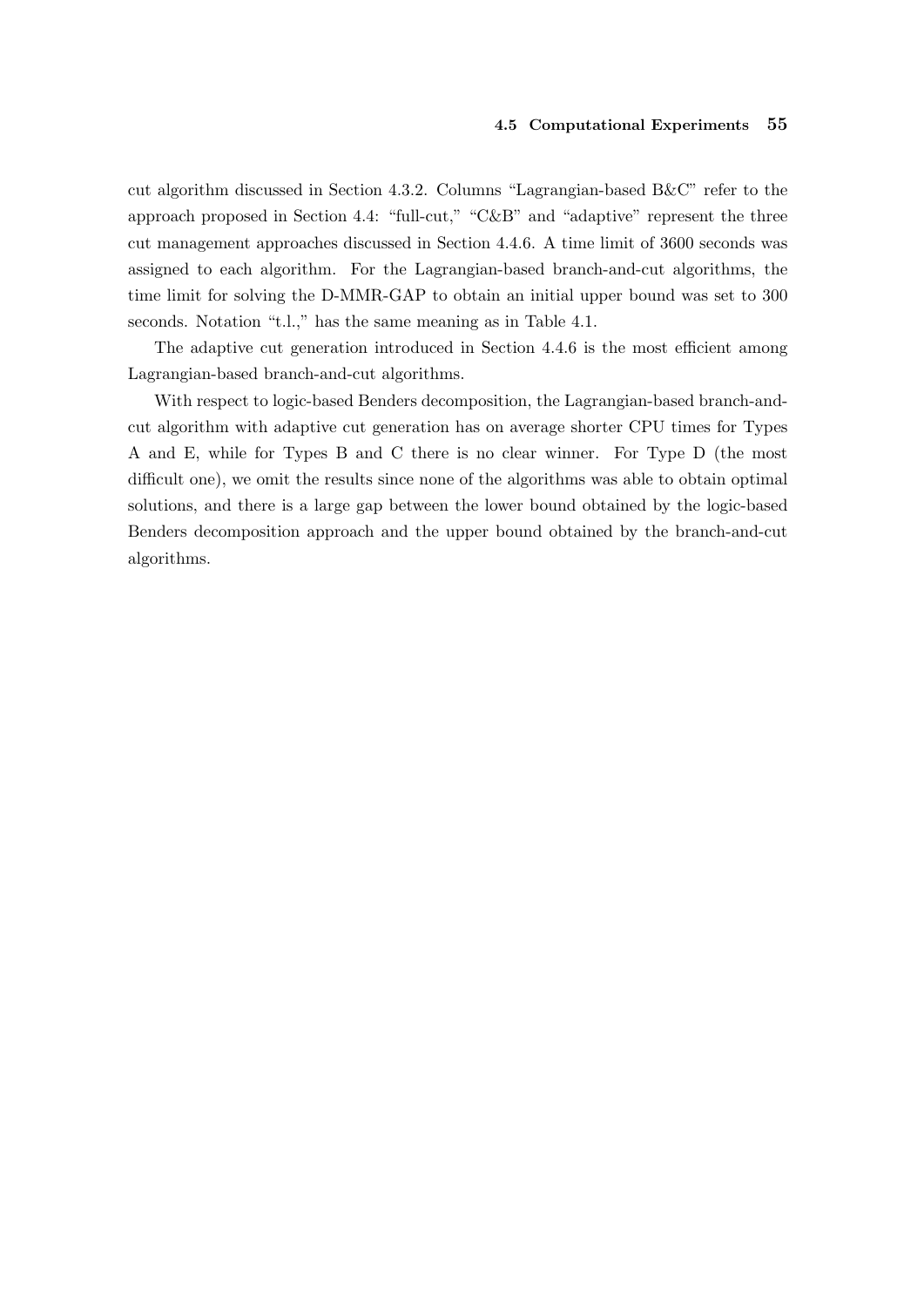| S<br>S<br>.<br>?<br>?           |
|---------------------------------|
| <b>DRXC</b>                     |
| ۲<br>$\frac{1}{2}$              |
| ſ<br>$\vdots$<br>$\mathfrak{c}$ |
| $\frac{1}{\sqrt{2}}$<br>J       |

|          |          |                          |     |                      |           |          |            |                   |            | Lagrangian-based B&C     |                          |            |                          |                          |         |
|----------|----------|--------------------------|-----|----------------------|-----------|----------|------------|-------------------|------------|--------------------------|--------------------------|------------|--------------------------|--------------------------|---------|
|          |          | <b>Benders</b>           |     |                      | basic B&C |          |            | full-cut          |            |                          | $C\&B$                   |            |                          | adaptive                 |         |
| instance | ç        | #<br>time                | opt | time                 | #opt      | gap      | time       | #opt              | gap        | time                     | #opt                     | gap        | time                     | #opt                     | gap     |
| A0540    | 0.10     | 1.2                      | IJ  | $\frac{1}{1}$        | IJ        | $0.0\%$  | 2.3        | LO                | $0.0\%$    | 0.8                      | LO                       | $0.0\%$    | $0.\overline{3}$         | Ľ                        | $0.0\%$ |
|          | 0.25     | 484.0                    | Ľ   | 59.4                 | ທ         | $0.0\%$  | 420.1      |                   | $0.5\%$    | 86.7                     | ١O                       | $0.0\%$    | 50.8                     | Ľ                        | $0.0\%$ |
|          | 0.50     | $\exists$                | 0   | $\frac{1}{\sqrt{2}}$ | ⊂         | 11.3%    | $\exists$  |                   | 9.3%       | $\frac{1}{4}$            |                          | $9.3\%$    | $\exists$                | ⊂                        | 9.3%    |
| A0580    | $0.10\,$ | 205.5                    | Ľ   | $10.8\,$             | Ľ         | $0.0\%$  | 114.6      | Ľ                 | $0.0\%$    | 35.9                     | Ľ                        | $0.0\%$    | 16.7                     | LO                       | $0.0\%$ |
|          | 0.25     | $\overline{\phantom{a}}$ |     | $\pm \,$             |           | $20.1\%$ | $\div$     |                   | $11.6\%$   | $\exists$                |                          | $11.6\%$   | ₹                        | $\circ$                  | 11.6%   |
|          | 0.50     | だ                        | ⊂   | $\pm$                |           | 58.4%    | $\exists$  | $\subset$         | 35.8%      | $\exists$                | $\overline{\phantom{0}}$ | 35.8%      | $\exists$                | $\overline{\phantom{a}}$ | 35.8%   |
| A1040    | $0.10\,$ | 2.8                      | IJ  | $3.\overline{3}$     | LC.       | $0.0\%$  | 12.3       | LQ.               | $0.0\%$    | $\frac{5}{2}$            | LQ                       | $0.0\%$    | 1.0                      | LQ.                      | $0.0\%$ |
|          | 0.25     | 1668.2                   | ಣ   | 1192.3               |           | $0.3\%$  | 196.8      | $\mathcal{C}$     | $0.5\%$    | 1122.5                   | 4                        | $0.0\%$    | 926.6                    | Ľ                        | $0.0\%$ |
|          | 0.50     | $\frac{1}{2}$            | ⊂   | $\exists$            | ▭         | $18.8\%$ | $\exists$  | $\circ$           | 11.9%      | $\exists$                | $\circ$                  | $11.9\%$   | $\exists$                | $\circ$                  | 11.9%   |
| A1080    | $0.10\,$ | 1523.2                   | S   | 1379.7               | ↤         | $1.7\%$  | 184.7      | S                 | $1.7\%$    | 1531.7                   | က                        | $1.7\%$    | 1470.3                   | က                        | $1.7\%$ |
|          | 0.25     | $\exists$                |     | $\pm 1$              |           | $31.3\%$ | $\exists$  |                   | $0.17.0\%$ | $\exists$                |                          | $0.17.0\%$ | $\exists$                | $\circ$                  | 17.0%   |
|          | 0.50     | $\frac{1}{2}$            | 0   | $\exists$            |           | $71.2\%$ | $\exists$  | $\subset$         | 41.5%      | $\exists$                | $\overline{C}$           | $41.5\%$   | $\overline{\phantom{a}}$ | $\subset$                | 41.5%   |
| B0540    | 0.10     | $1.8$                    | LC. | 29.6                 | LC.       | $0.0\%$  | 213.8      | LC.               | $0.0\%$    | 5.5                      | Ľ                        | $0.0\%$    | 6.5                      | LC.                      | $0.0\%$ |
|          | 0.25     | 49.0                     | Ľ   | 167.1                | r         | $0.0\%$  | 1580.9     |                   | $0.0\%$    | 47.5                     | مد                       | $0.0\%$    | 14.0                     | Ľ                        | $0.0\%$ |
|          | 0.50     | 2169.1                   |     | 2152.7               | ಌ         | $4.3\%$  | 757.2      |                   | $0.0\%$    | 1598.0                   | 4                        | $0.0\%$    | 804.8                    | Ľ                        | $0.0\%$ |
| B0580    | 0.10     | 131.5                    | LC. | 946.7                | ↤         | $0.0\%$  | 1286.1     | $\mathbf{\Omega}$ | $0.0\%$    | 212.0                    | LC.                      | $0.0\%$    | 80.6                     | LC.                      | $0.0\%$ |
|          | 0.25     | $\frac{1}{2}$            |     | $\div$               |           | 40.9%    | $\ddot{=}$ |                   | $0.14.8\%$ | $\overline{\phantom{a}}$ |                          | $0.14.8\%$ | $\exists$                | $\circ$                  | 14.8%   |
|          | 0.50     | $\Xi$                    | ○   | $\frac{1}{1}$        |           | $81.0\%$ | $\exists$  |                   | $40.5\%$   | $\exists$                |                          | $40.5\%$   | $\exists$                | $\circ$                  | 40.5%   |
| B1040    | 0.10     | 0.7                      | LΩ  | 428.2                | LC.       | $0.0\%$  | 228.7      | 4                 | $0.0\%$    | 15.4                     | LО                       | $0.0\%$    | 0.7                      | LО                       | $0.0\%$ |

# 56 Min-Max Regret Generalized Assignment Problem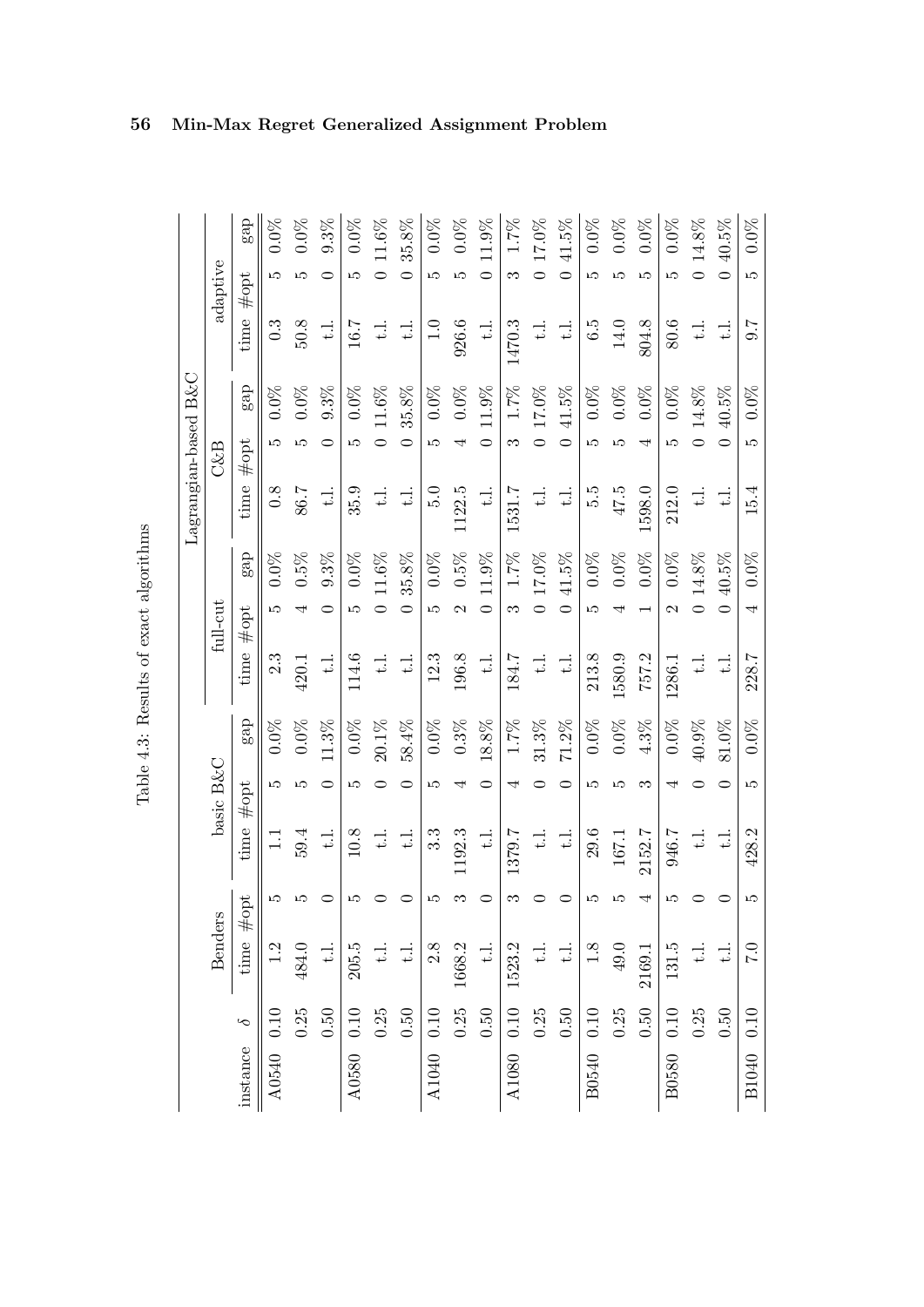|              |          |                          |               |                          |                       |           |                      |                          |          | Lagrangian-based B&C |                          |          |           |                          |          |
|--------------|----------|--------------------------|---------------|--------------------------|-----------------------|-----------|----------------------|--------------------------|----------|----------------------|--------------------------|----------|-----------|--------------------------|----------|
|              |          | <b>Benders</b>           |               |                          | basic B&C             |           |                      | $\mbox{full-cut}$        |          |                      | $C\&B$                   |          |           | adaptive                 |          |
| instance     | $\sim$   | time                     | #opt          | time                     | #opt                  | gap       | time                 | #opt                     | gap      | time                 | #opt                     | gap      | time      | $#$ opt                  | gap      |
|              | 0.25     | 825.5                    | 4             | 1653.4                   | က                     | $4.0\%$   | $\pm$                |                          | 0.9%     | 868.6                | 4                        | $0.6\%$  | 822.1     | 4                        | $0.6\%$  |
|              | 0.50     | 3562.3                   |               | $\frac{1}{1}$            | $\subset$             | $14.4\%$  | $\frac{1}{2}$        | 0                        | $4.0\%$  | $\ddot{=}$           | $\circ$                  | 4.0%     | $\exists$ | 0                        | $4.0\%$  |
| <b>B1080</b> | 0.10     | 464.0                    | ГŰ            | 2688.6                   | $\mathcal{C}$         | 242.4%    | 696.5                |                          | $1.8\%$  | 1706.4               | S                        | $1.0\%$  | 1597.2    | S                        | $1.0\%$  |
|              | 0.25     | $\frac{1}{1}$            |               | $\pm$                    |                       | 93.3%     | $\frac{1}{1}$        |                          | 19.8%    | $\exists$            | $\circ$                  | 19.8%    | $\Xi$     | $\circ$                  | $19.8\%$ |
|              | 0.50     | $\frac{1}{2}$            |               | $\exists$                |                       |           | 0.0                  | $\subset$                | 45.6%    | $\Xi$                | $\subset$                | 45.6%    | $\Xi$     | $\overline{\phantom{0}}$ | $45.6\%$ |
| C0540        | 0.10     | 2.6                      | LC.           | 20.0                     | Ľ                     | $0.0\%$   | 153.9                | Ľ                        | $0.0\%$  | 6.4                  | <b>LC</b>                | $0.0\%$  | 5.4       | Ľ                        | $0.0\%$  |
|              | 0.25     | 63.3                     | ١O            | 217.8                    | ١O                    | $0.0\%$   | 1010.4               |                          | $0.0\%$  | 64.9                 | ທ                        | $0.0\%$  | 22.6      | Ω۵                       | $0.0\%$  |
|              | 0.50     | 2538.4                   | $\mathcal{C}$ | 2412.0                   | $\mathbf{\mathsf{C}}$ | $4.2\%$   | $\exists$            |                          | $2.0\%$  | 2173.8               | ౧                        | $2.0\%$  | 1913.2    |                          | $2.0\%$  |
| C0580        | 0.10     | 95.6                     | S             | 429.7                    | Ľ                     | $0.0\%$   | 928.2                |                          | $0.0\%$  | 205.2                | Ľ                        | $0.0\%$  | 75.6      | JΩ                       | $0.0\%$  |
|              | 0.25     | $\overrightarrow{L}$     |               | $\exists$                | ⊂                     | $33.5\%$  | $\ddot{t}$ .         |                          | $12.7\%$ | $\exists$            | $\circ$                  | $12.7\%$ | $\exists$ | $\overline{\phantom{0}}$ | 12.7%    |
|              | 0.50     | $\overline{\phantom{a}}$ | 0             | $\exists$                |                       | 101.5%    | $\exists$            | 0                        | 45.0%    | $\exists$            | 0                        | 45.0%    | $\exists$ | $\circ$                  | 45.0%    |
| C1040        | 0.10     | 9.6                      | LC.           | 1072.7                   | Ľ                     | $0.0\%$   | 1111.2               | LО                       | $0.0\%$  | 13.8                 | LО                       | $0.0\%$  | 14.7      | LО                       | $0.0\%$  |
|              | 0.25     | 87.0                     |               | 2992.3                   |                       | $11.6\%$  | $\pm$                |                          | $1.4\%$  | 174.8                |                          | $0.0\%$  | 136.7     |                          | $0.0\%$  |
|              | 0.50     | 2883.7                   |               | $\overline{\phantom{a}}$ |                       | 44.1%     | $\frac{1}{1}$        |                          | $4.5\%$  | $\exists$            |                          | $4.5\%$  | $\exists$ | ⊂                        | $4.5\%$  |
| C1080        | 0.10     | 711.6                    | S             | $\overline{\phantom{a}}$ |                       | 451.2%    | $\exists$            |                          | $2.1\%$  | 1721.2               | S                        | $1.5\%$  | 1664.5    | S                        | $1.5\%$  |
|              | 0.25     | $\overline{\phantom{a}}$ |               | $\pm 1$                  |                       | $203.5\%$ | $\overrightarrow{L}$ |                          | 0 16.7%  | $\exists$            |                          | 0 16.7%  | $\exists$ |                          | 0 16.7%  |
|              | 0.50     | $\exists$                | 0             | $\overline{\phantom{a}}$ |                       |           | $\ddot{t}$ .         | $\overline{\phantom{0}}$ | 44.4%    | $\exists$            | $\subset$                | 44.4%    | $\exists$ | $\overline{\phantom{0}}$ | $44.4\%$ |
| E0540        | 0.10     | 54.9                     | ഹ             | 386.9                    | ω                     | $0.0\%$   | 1712.0               | S                        | 0.4%     | 49.5                 | 5                        | $0.0\%$  | 19.5      | S                        | $0.0\%$  |
|              | 0.25     | $\overline{\phantom{a}}$ |               | $\frac{1}{1}$            |                       | $10.9\%$  | $\pm$                |                          | $0.0\%$  | 2507.1               | Ľ                        | $0.0\%$  | 2706.2    | ౧                        | $0.0\%$  |
|              | 0.50     | $\overrightarrow{L}$     | $\circ$       | $\exists$                |                       | 38.7%     | $\exists$            | $\overline{\mathsf{C}}$  | $22.6\%$ | $\pm$                | $\overline{\phantom{0}}$ | $22.6\%$ | $\exists$ | $\overline{\phantom{0}}$ | 22.6%    |
| E0580        | $0.10\,$ | $\overline{\phantom{a}}$ | $\circ$       | $\exists$                | $\circ$               | 74.2%     | ≓                    | $\circ$                  | 22.6%    | 3282.0               |                          | $22.6\%$ | 3121.6    |                          | $22.6\%$ |

Table 4.3: continued from previous page Table 4.3: continued from previous page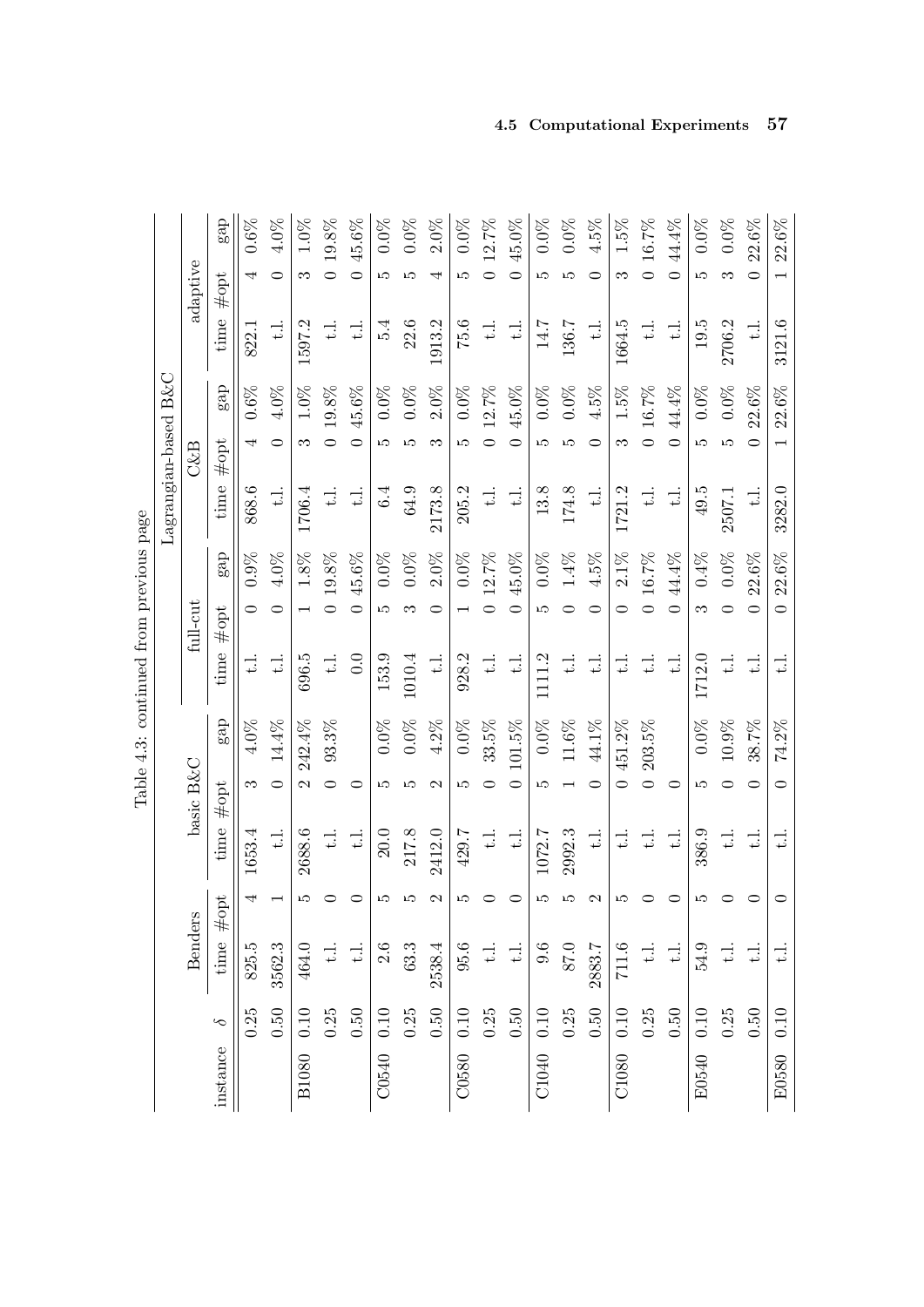|                                         |                         |                | gap                 | 0,53.7%    | $0,63.6\%$  | $5.0\%$           | $0.18.6\%$    | $0.27.0\%$    | $0.47.0\%$ | 0 61.9%       | $0,66.1\%$    |
|-----------------------------------------|-------------------------|----------------|---------------------|------------|-------------|-------------------|---------------|---------------|------------|---------------|---------------|
|                                         |                         | adaptive       |                     |            |             |                   |               |               |            |               |               |
|                                         |                         |                | time $\#\text{opt}$ | ≓          | $\exists$   | 3399.4            | $\exists$     | : بــا        | $\exists$  | $\ddot{ }$    | $\pm$         |
|                                         |                         |                | gap                 | $0,53.7\%$ | 0.63.6%     | $24.6\%$          | 0.18.6%       | $0.27.0\%$    | 047.3%     | 0 61.7%       | $0,65.5\%$    |
|                                         |                         | $C\&B$         | time $#opt$         |            |             |                   |               |               |            |               |               |
|                                         | $Lagrangian-based B\&C$ |                |                     | : با<br>ب  | $\pm$       | 2248.4            | $\exists$     | $\exists$     | $\exists$  | $\frac{1}{1}$ | $\frac{1}{t}$ |
|                                         |                         |                | gap                 | $0,53.7\%$ | 0.63.5%     | $5.7\%$           | 0.18.6%       | $0.27.0\%$    | 0 47.0%    | 0 61.5%       | $0,65.5\%$    |
|                                         |                         | full-cut       | time $#opt$         |            |             |                   |               |               |            |               |               |
|                                         |                         |                |                     |            | $\vdots$    | : با<br>ب         | $\frac{1}{t}$ | $\frac{1}{2}$ | : بــ<br>ب | $\pm$         | $\ddot{ }$    |
| Table 4.3: continued from previous page |                         |                | gap                 | 0.115.4%   | $0.126.6\%$ | $0$ 125.2%        | $0$ 102.7%    | $0.84.0\%$    |            |               |               |
|                                         |                         | basic B&C      |                     |            |             |                   |               |               |            |               |               |
|                                         |                         |                | time #opt           |            | $\exists$   |                   | $\frac{1}{1}$ | $\exists$     | : بــ      | $\pm 1$ .     | : بــ<br>ب    |
|                                         |                         |                | opt                 |            |             |                   |               |               |            |               |               |
|                                         |                         | <b>Benders</b> | time $\#$           |            |             |                   | $\frac{1}{2}$ | $\frac{1}{2}$ |            |               |               |
|                                         |                         |                |                     | 0.25       | 0.50        |                   | 0.25          | $0.50\,$      |            | 0.25          | 0.50          |
|                                         |                         |                | nstance $\delta$    |            |             | E1040 0.10 2110.7 |               |               | E1080 0.10 |               |               |

Table 4.3: continued from previous page

# 58 Min-Max Regret Generalized Assignment Problem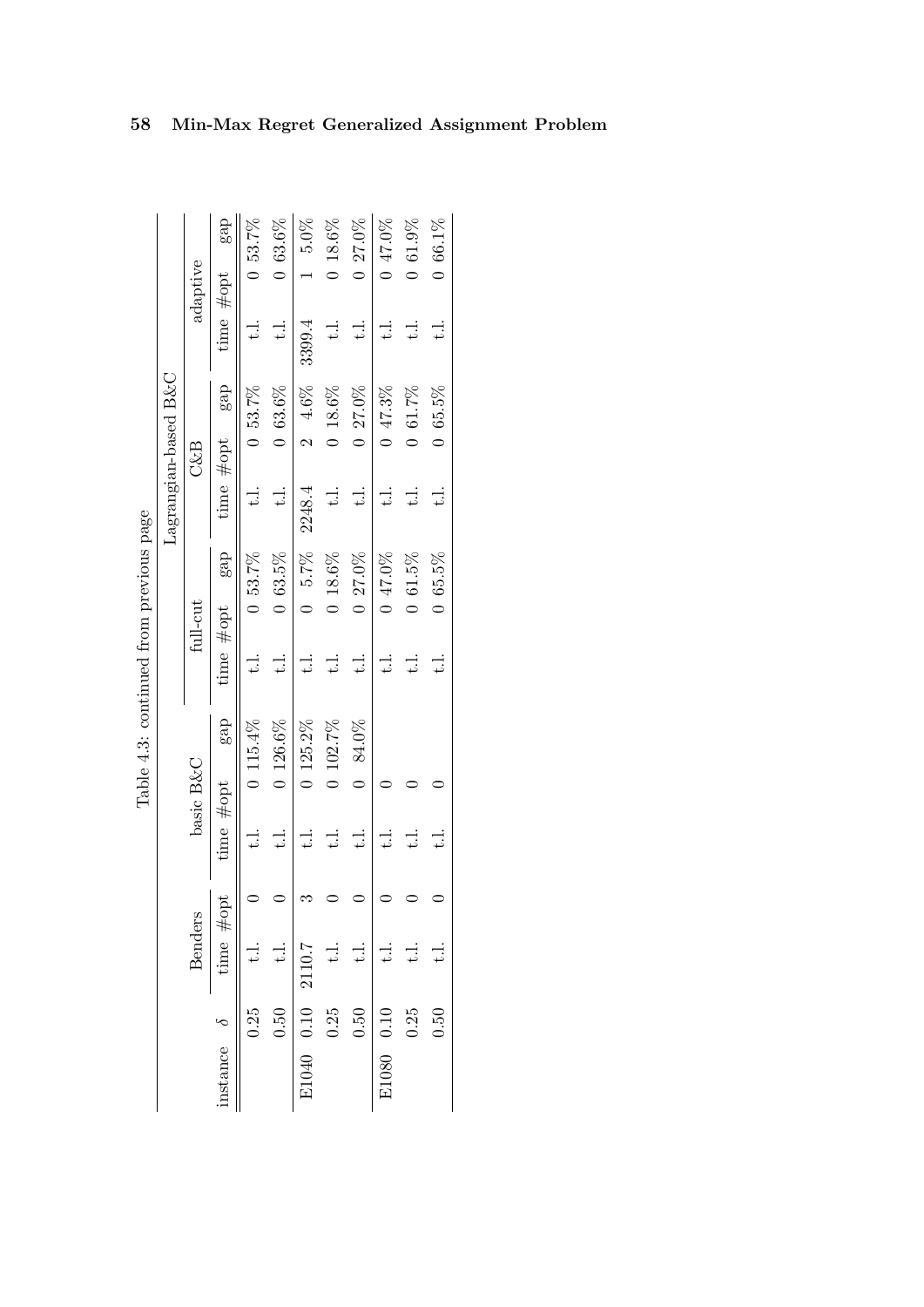Table 4.4 provides the overall results for the introduced exact algorithms. For each algorithm and instance type, the entries provide the number of instances for which the algorithm determined the optimal solution with the least computation time among the three methods. The value in parentheses gives the number of instances solved to optimality within one hour. The Lagrangian-based branch-and-cut algorithm with adaptive cut generation had the best results for the instances of Types A and E. In total, it solved to optimality 102 out of 240 instances of Types A, B, C, and E, in 64 cases with the lowest CPU time.

|               |         |       | Table 4.4: Results of exact algorithms |
|---------------|---------|-------|----------------------------------------|
| Type          | Benders |       | basic B&C Lagrangian-based B&C         |
| А             | 0(26)   | 7(28) | 22(28)                                 |
| В             | 15(34)  | 0(27) | 20(32)                                 |
| $\mathcal{C}$ | 21(34)  | 0(23) | 13(32)                                 |
| E,            | 3(8)    | 0(5)  | 9(10)                                  |

# 4.6 Conclusion of the MMR-GAP

In this chapter, we studied the min-max regret GAP, a robust version of the GAP. We showed that the decision version of this problem is  $\Sigma_2^p$ -complete. Problems of this class are much more difficult than NP-hard problems; indeed it is considered very unlikely that they even belong to NP.

We presented and compared heuristic and exact methods. We computationally examined a fixed-scenario heuristic, for which three scenarios were considered. We also presented a dual substitution heuristic that uses a mixed integer programming formulation obtained by replacing a subproblem with its dual. We observed that this heuristic method in most cases provides better upper bounds than the fixed-scenario heuristic.

We also examined three exact methods: a logic-based Benders decomposition approach, a basic branch-and-cut algorithm, and a Lagrangian-based branch-and-cut algorithm that incorporates several ideas. We used a Lagrangian lower bound that is stronger than the LP lower bound and is obtained by solving  $m$  0-1 knapsack problems through dynamic programming. This computation was further exploited for variable fixing. Compared with logic-based Benders decomposition, the Lagrangian-based branch-and-cut had better performance for instances of Types A and E, and it exactly solved 102 out of 240 instances of Types A, B, C, and E with  $m$  up to 10 and  $n$  up to 80.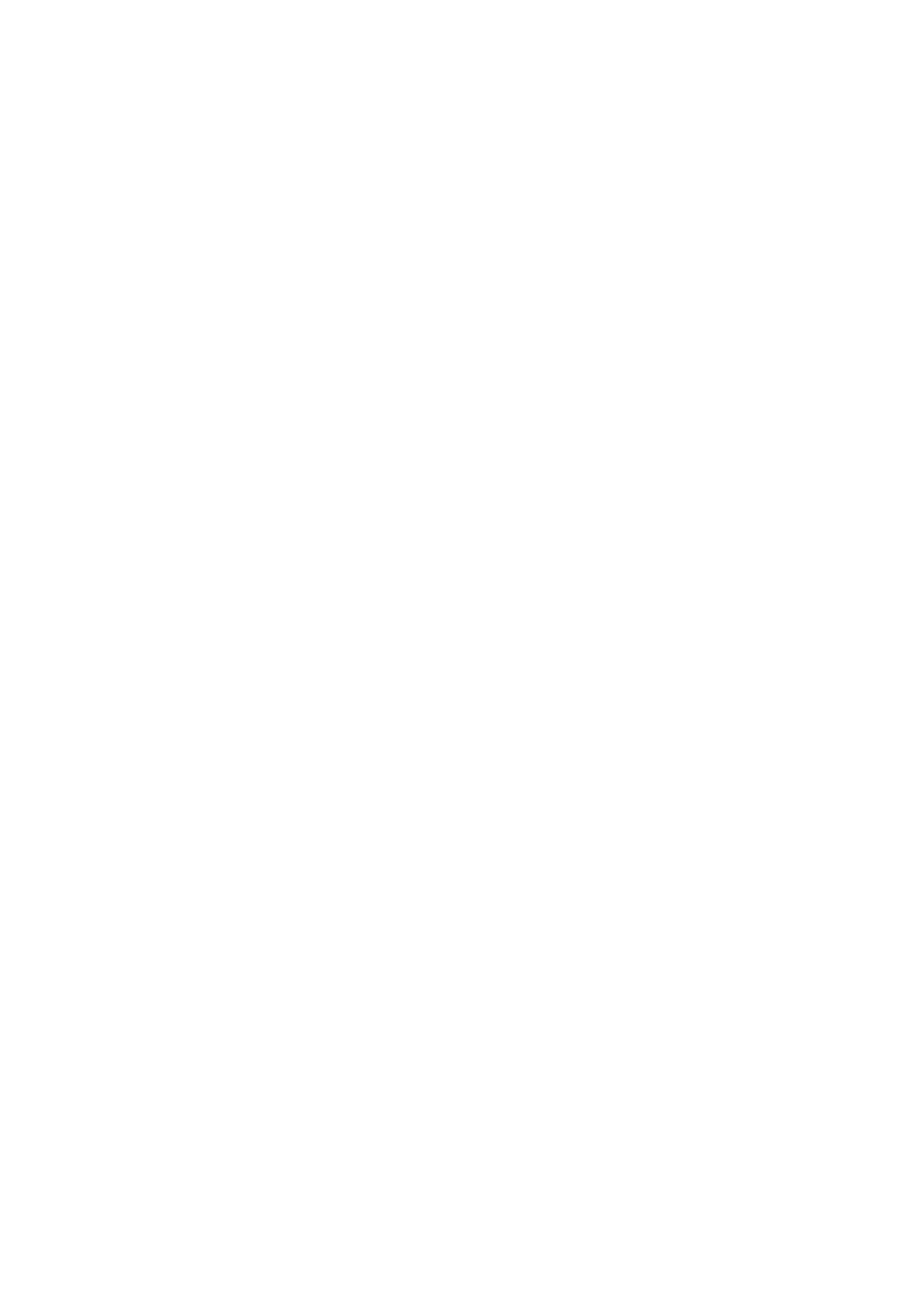# Chapter 5

# Min-Max Regret Multidimensional Knapsack Problem

In this chapter, we continue to study another combinatorial optimization problem with uncertainty. We consider the *multidimensional knapsack problem* (MKP) with min-max regret criterion under interval profits. The classical MKP is a strongly NP-hard combinatorial optimization problem [41] and has been widely studied over many decades due to both theoretical interests and its broad applications in several engineering fields, such as cargo loading, cutting stock, bin-packing, financial and other management issues [99]. The interval min-max regret multidimensional knapsack problem (MMR-MKP) is a generalization of the MKP under the interval profit coefficients, in which all profit coefficients can take any value from a corresponding given interval independently. The MMR-MKP aims to find a robust solution that minimizes the maximum regret.

We examine several heuristic and exact algorithms, such as the fixed-scenario algorithm, the logic-based approach and the basic branch-and-cut for the MMR-MKP, which we introduced in Chapter 4. We further propose an iterative heuristic based on a mixed integer programming (MIP) model obtained by replacing a subproblem with the dual of its continuous relaxation, which we call the iterated dual substitution (IDS) algorithm.

We evaluate the algorithms through computational experiments on a wide set benchmark instances. The proposed IDS algorithm performs best for all of the tested instances.

## 5.1 Problem Description

The multidimensional knapsack problem  $(MKP)$  is defined as follows. Given a set of n items  $J = \{1, \ldots, n\}$  and a set of m types of resource  $I = \{1, \ldots, m\}$ , we want to select a subset of items with maximum total profit, subject to satisfying all resource constraints.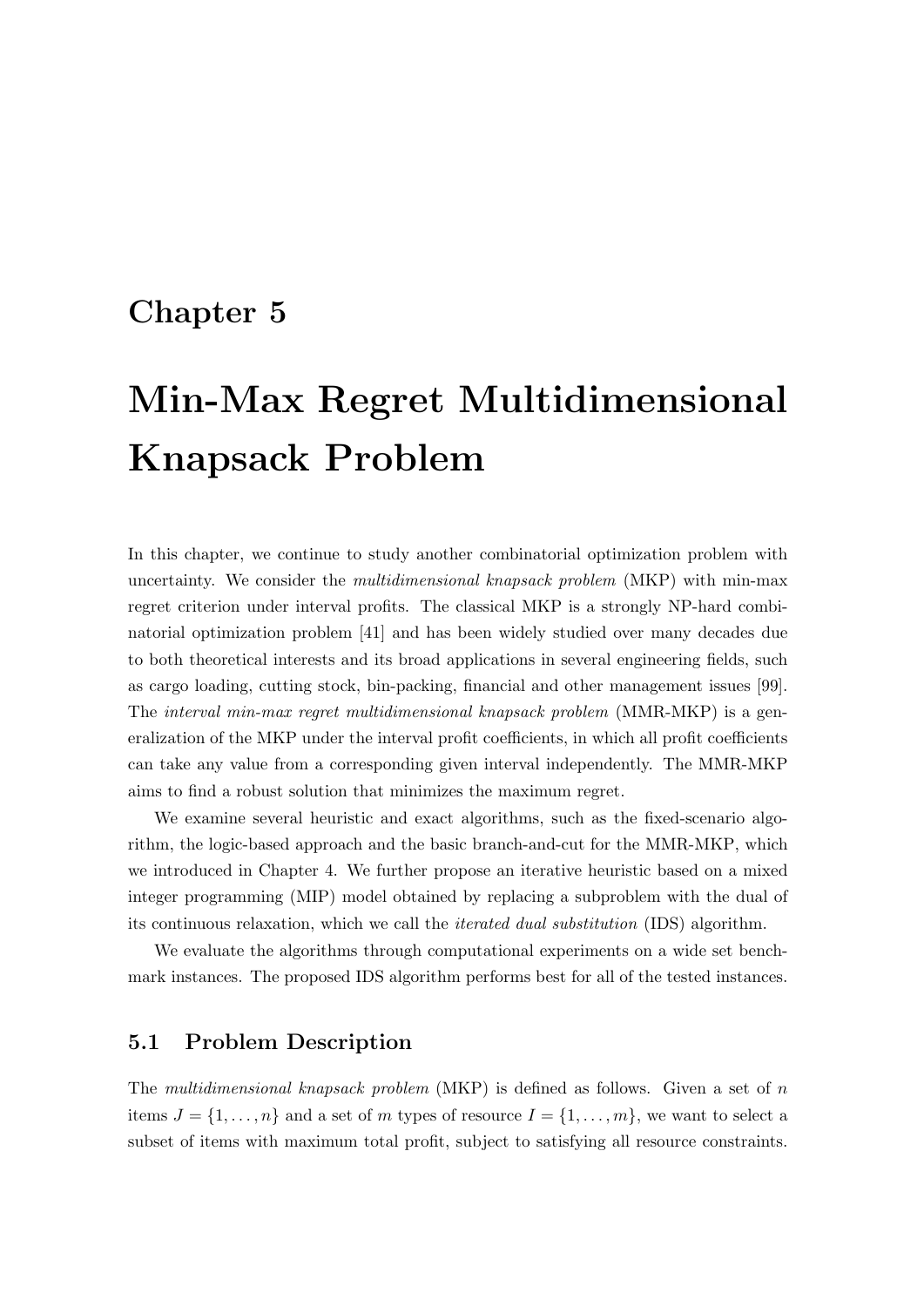#### 62 Min-Max Regret Multidimensional Knapsack Problem

Selecting item j with profit  $p_j$  consumes an amount  $a_{ij}$  of the resource in dimension i, whereas the total amount of the resource available at dimension i (capacity) is  $b_i$ . The MKP can be formulated over binary variables  $x_j$  indicating that item j is chosen if and only if  $x_j = 1$ :

$$
\max \sum_{j=1}^{n} p_j x_j \tag{5.1.1}
$$

$$
\text{s.t.} \quad \sum_{j=1}^{n} a_{ij} x_j \le b_i, \qquad \qquad \forall i \in I \tag{5.1.2}
$$

$$
x_j \in \{0, 1\}, \qquad \forall j \in J. \tag{5.1.3}
$$

For convenience, we define  $X_0$  to be the set of all feasible solutions of MKP:  $X_0 = \{x \mid$ x satisfies constraints  $(5.1.2)$ – $(5.1.3)$ .

In many real-world applications the profit  $p_j$  is affected by a number of factors and may not be an accurate value. In this chapter we assume that every profit  $p_i$  can take any value within a given range  $[p_j^-, p_j^+]$ . A scenario s is defined as an array of profits  $p_j^s$  satisfying  $p_j^s \in [p_j^-, p_j^+]$ ,  $\forall j \in J$ . We denote by  $z^s(x)$  the objective function value of solution  $x$  under scenario  $s$ :

$$
z^{s}(x) = \sum_{j=1}^{n} p_{j}^{s} x_{j}.
$$
\n(5.1.4)

Let  $z_*^s$  be the optimal solution value under scenario  $s$ , i.e.,

$$
z_*^s = \max_{y \in X_0} z^s(y). \tag{5.1.5}
$$

The regret  $r<sup>s</sup>(x)$  corresponding to solution x under scenario s is then the difference between these two values:

$$
r^{s}(x) = z_{*}^{s} - z^{s}(x). \tag{5.1.6}
$$

We define S to be the set of all possible scenarios, i.e.,  $S = \{s \mid p_j^s \in [p_j^-, p_j^+]\}.$  The maximum regret of a solution x is then the maximum  $r<sup>s</sup>(x)$  value over all scenarios:

$$
r_{\max}(x) = \max_{s \in S} r^s(x).
$$
 (5.1.7)

The MMR-MKP requires to find a feasible solution  $x$  such that the maximum regret is minimized:

$$
\min_{x \in X_0} r_{\max}(x) = \min_{x \in X_0} \max_{s \in S} r^s(x)
$$
\n
$$
= \min_{x \in X_0} \max_{\substack{y \in X_0 \\ s \in S}} \left\{ \sum_{j=1}^n p_j^s y_j - \sum_{j=1}^n p_j^s x_j \right\}.
$$
\n(5.1.8)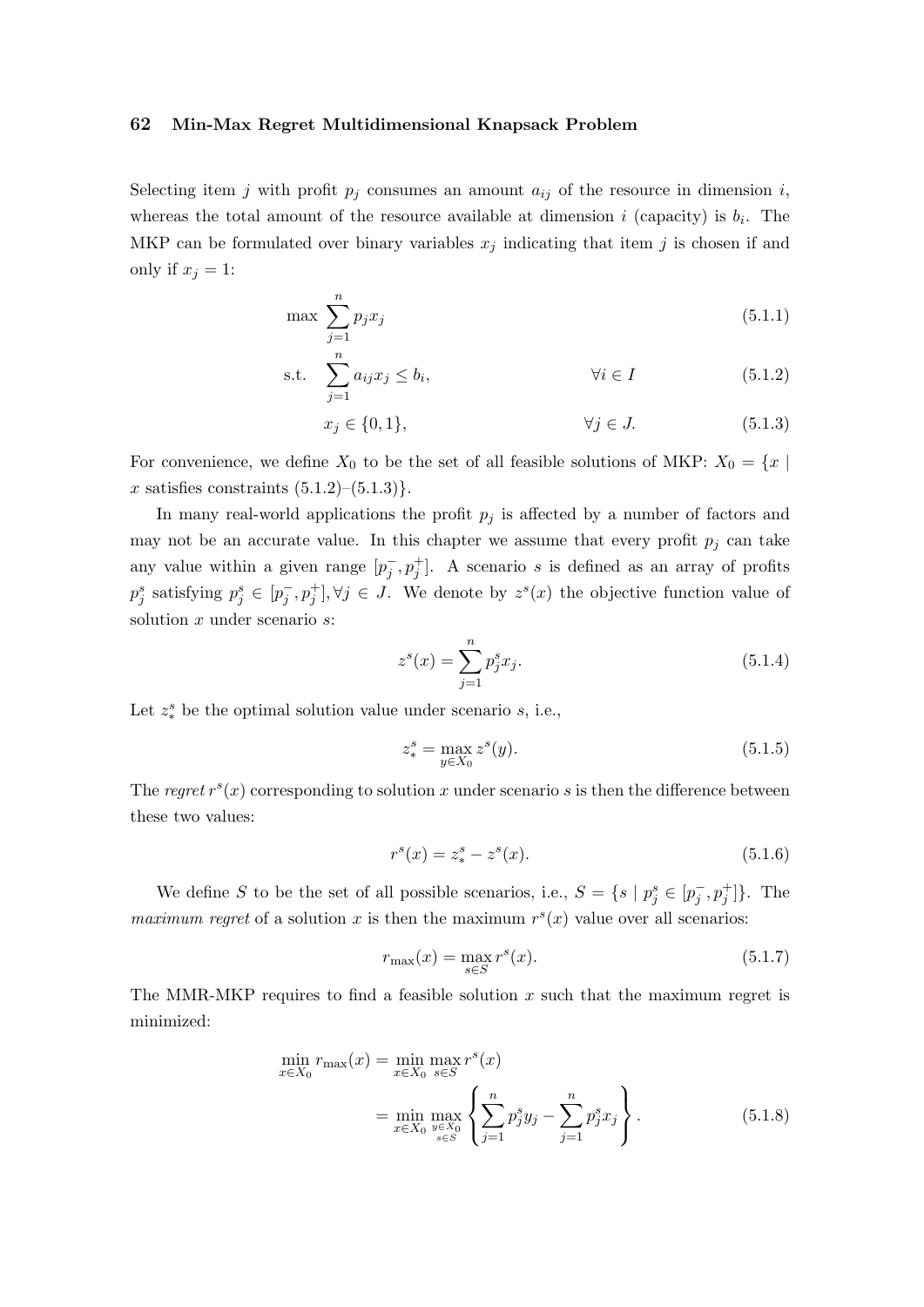#### 5.2 Standard Techniques 63

The following lemma is a classical general result that was proposed by Aissi et al. [2] (whose roots are in Yaman et al. [108]).

**Lemma 5.1.1.** The regret of a solution  $x \in X_0$  is maximized under the following scenario  $\sigma(x)$ :

$$
p_j^{\sigma(x)} = \begin{cases} p_j^- & \text{if } x_j = 1 \\ p_j^+ & \text{otherwise} \end{cases} \qquad \forall j \in J. \tag{5.1.9}
$$

This worst case lemma implies that the value  $r_{\text{max}}(x)$  is achieved by the scenario that gives the worst profits to the selected items, and the best profits to the non-selected items.

From Lemma 5.1.1, the MMR-MKP (5.1.8) can be rewritten as

$$
\min_{x \in X_0} r_{\max}(x) = \n\min_{x \in X_0} \left\{ \max_{y \in X_0} \sum_{j=1}^n (p_j^+ + (p_j^- - p_j^+) x_j) y_j - \sum_{j=1}^n p_j^- x_j \right\}.
$$
\n(5.1.10)

## 5.2 Standard Techniques

#### 5.2.1 Fixed-Scenario Algorithm

We described the same idea in Section 4.2.1, and we now applied it to MMR-MKP. This fixed-scenario algorithm is based on the observation that the feasible region of the MMR-MKP is the same as that of the classical MKP. This implies that we can obtain a feasible solution to an MMR-MKP instance by fixing a scenario, solving the resulting MKP instance to optimality, and evaluating the maximum regret of the obtained solution using (5.1.10).

Among the three types of commonly used scenarios, namely, the lowest profit  $p_j^s = p_j^-$ , the highest profit  $p_j^s = p_j^+$ , and the median profit  $p_j^s = (p_j^- + p_j^+)/2$ , in this chapter we consider the median-profit scenario for which the following general result showed in Lemma 4.2.1 can also be directly applied to the case of MMR-MKP.

**Lemma 5.2.1.** Let  $\tilde{s}$  be the median-profit scenario, i.e.,  $p_j^{\tilde{s}} = (p_j^- + p_j^+)/2$ ,  $\forall j \in J$ , and let  $\tilde{x}$  be an optimal solution to the MKP under  $\tilde{s}$ . Then,  $r_{\text{max}}(\tilde{x}) \leq 2r_{\text{max}}(x)$  holds for all  $x \in X_0$ .

We next provide a tight example for the approximation ratio of Lemma 5.2.1.

Lemma 5.2.2. There is an instance of the MMR-MKP for which an optimal solution to the MKP under the median-profit scenario  $\tilde{s}$  has a regret twice as large as the optimal regret.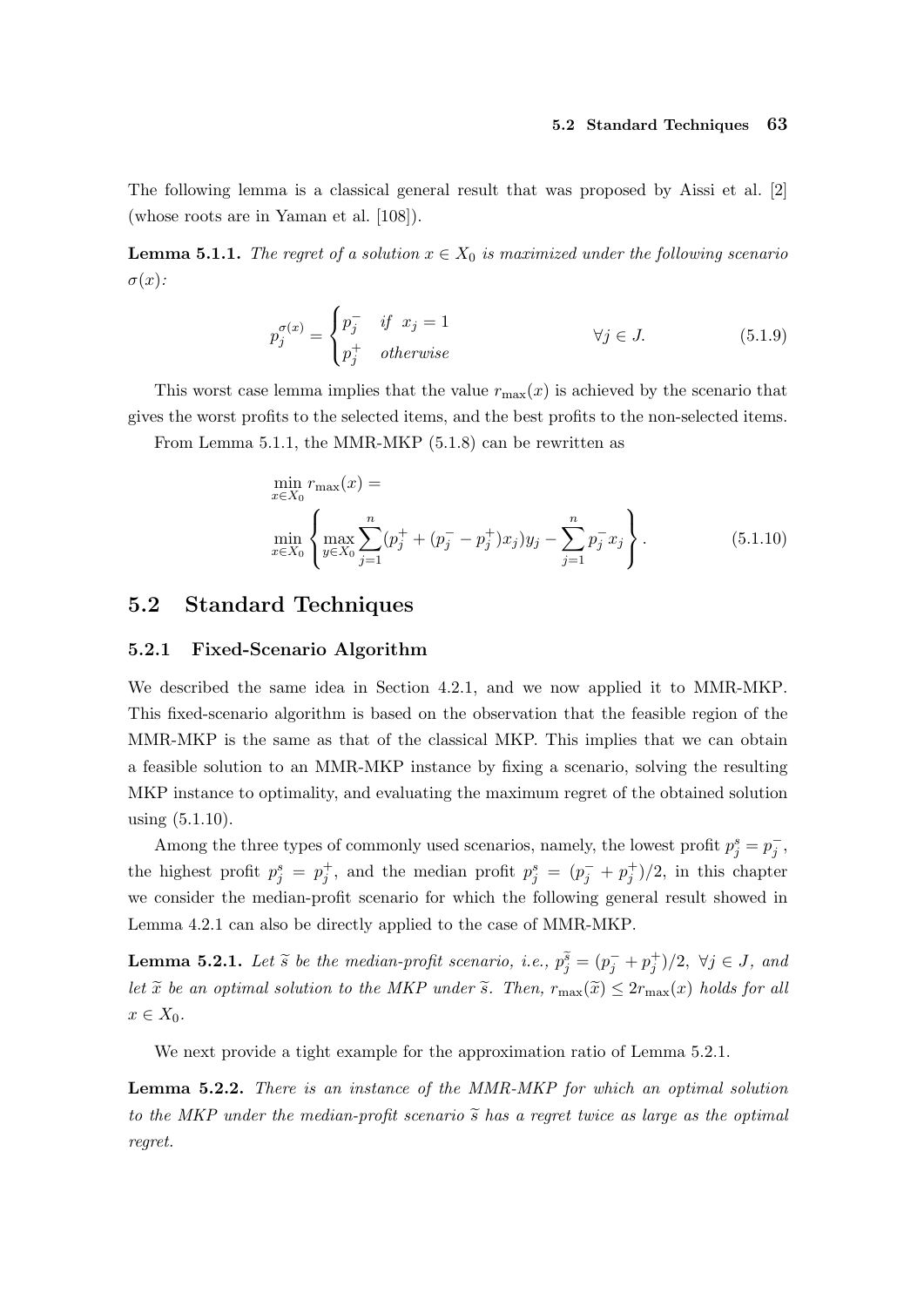#### 64 Min-Max Regret Multidimensional Knapsack Problem

*Proof.* Let  $m = 1$ ,  $n = 3$ ,  $a_{11} = a_{12} = a_{13} = 1$ ,  $b_1 = 1$  with interval profits  $p_1 \in [1, 1]$ ,  $p_2 \in [0,2], p_3 \in [0,2].$  Choosing any item gives an optimal solution to MKP under the median-profit scenario, because all median profits have value 1. The optimal MMR-MKP solution chooses item 1, attaining the maximum regret of value 1, while choosing item 2 (or 3) gives the maximum regret of value 2.  $\Box$ 

#### 5.2.2 Logic-Based Benders Decomposition

We examine the logic-based Benders decomposition to MMR-MKP (see Section 2.3 for details and 4.3.1). This technique is able to solve the MMR-MKP to optimality if sufficient time and memory are available; otherwise, it will provide a lower bound on the optimal solution value. We use this lower bound for calculating the optimality gap for our heuristic algorithms.

This approach is based on a MIP model of the MMR-MKP. By introducing a new continuous variable  $\lambda$ , along with constraints that force  $\lambda$  to satisfy  $\lambda \geq z_*^s$ ,  $\forall s \in S$ , the MMR-MKP can be formulated as the following MIP model (MIP-MMR-MKP):

$$
\min \lambda - \sum_{j=1}^{n} p_j^{-} x_j \tag{5.2.11}
$$

s.t. 
$$
\lambda \ge \sum_{j=1}^{n} (p_j^+ + (p_j^- - p_j^+) x_j) y_j,
$$
  $\forall y \in X_0$  (5.2.12)

$$
x \in X_0. \tag{5.2.13}
$$

This model is still hard due to the exponential number of constraints (5.2.12). We define a master problem  $P(X)$  as the relaxation of the MIP-MMR-MKP in which set  $X_0$ in constraints (5.2.12) is replaced by a subset  $X \subseteq X_0$ :

$$
\lambda \ge \sum_{j=1}^{n} (p_j^+ + (p_j^- - p_j^+) x_j) y_j, \qquad \forall y \in X.
$$
 (5.2.14)

We call the constraints (5.2.14) Benders' cuts. For an optimal solution  $(x^*, \lambda^*)$  to the current master problem  $P(X)$ , we define a *slave problem*  $Q(x^*)$  as

$$
\max_{y \in X_0} \sum_{j=1}^n (p_j^+ + (p_j^- - p_j^+) x_j^*) y_j.
$$
\n(5.2.15)

Let y<sup>\*</sup> be an optimal solution to  $Q(x^*)$  and  $q(y^*)$  be the corresponding objective function value. If  $q(y^*) > \lambda^*$  holds, then the constraint (5.2.12) induced by  $y^*$  is violated by the current optimal solution  $(x^*, \lambda^*)$  of  $P(X)$ . Whenever such a violated constraint is found, we add the solution  $y^*$  to X and solve the updated  $P(X)$ . The process is iterated until the algorithm finds a solution  $(x^*, \lambda^*)$  for which no violated constraints exist.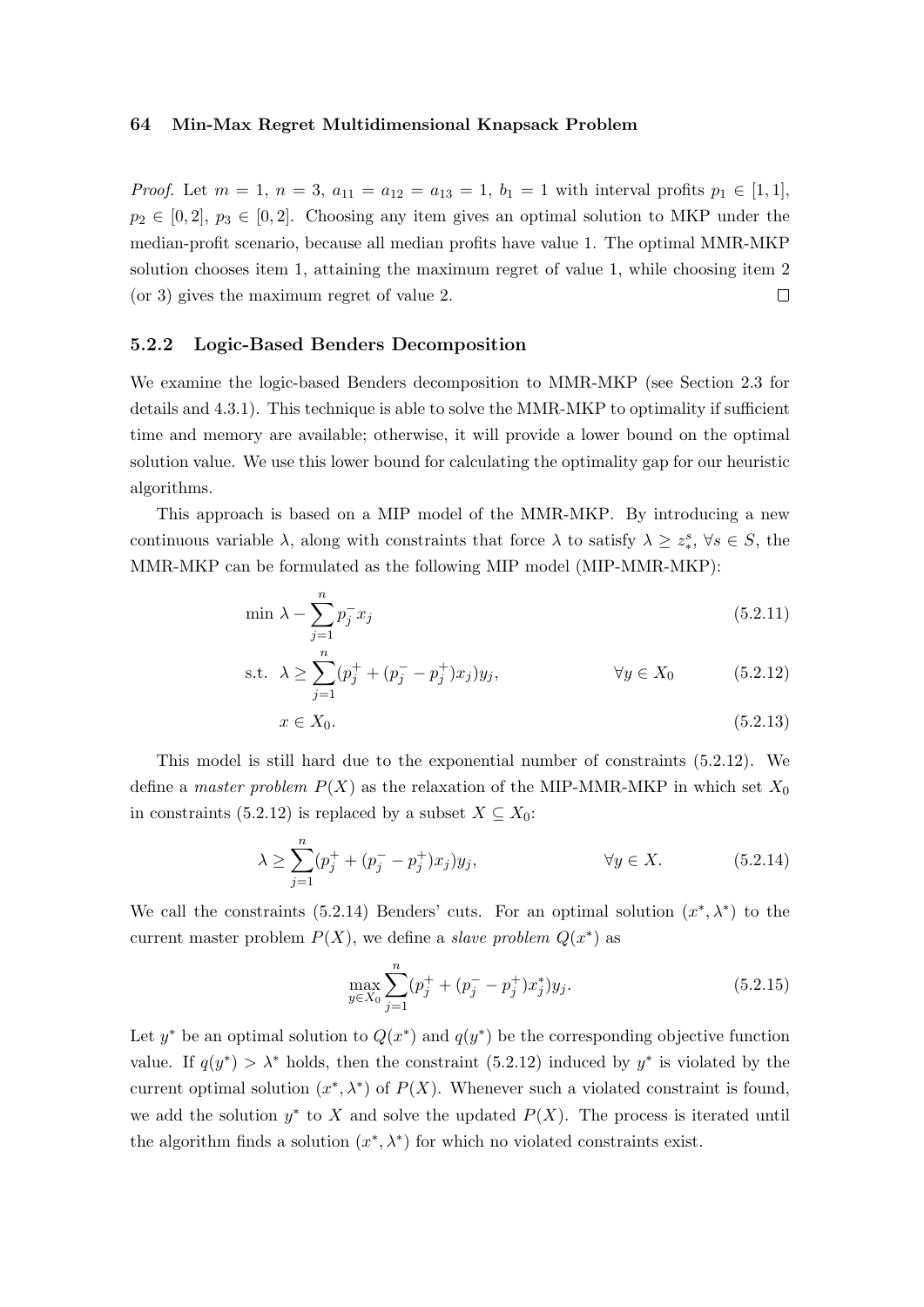When the algorithm terminates with this termination criterion, the obtained solution does not violate any constraint (5.2.12) and is optimal to the original MMR-MKP. Note that  $P(X)$  is a relaxation of the MIP-MMR-MKP, and its optimal solution value at each iteration is a lower bound on the optimal value of the original MMR-MKP.

The iteration starts with set  $X = {\{\tilde{x}\}}$ , where  $\tilde{x}$  is the optimal solution obtained by the fixed-scenario heuristic under the median-profit scenario.

#### 5.2.3 A Branch-and-Cut Algorithm

Branch-and-cut is another standard exact approach widely applied to interval min-max regret problems (see [40, 73] and [84]). We implement this algorithm using Benders' cuts based on a basic branch-and-cut framework. We define  $\overline{P}(X)$  as the continuous relaxation of  $P(X)$ . We solve  $\overline{P}(X)$  (with respect to the free variables) at each node of the search tree. Its optimal value is a lower bound for the corresponding partial problem. If this lower bound is not smaller than the incumbent solution value, then we prune the current node. When an integer-feasible solution candidate  $x^*$  has been identified, we check a violated constraint (5.2.12) by solving the slave problem  $Q(x^*)$ . If such a Benders' cut exists, we add an optimal solution  $y^*$  for  $Q(x^*)$  to the current set X, and solve the updated  $\bar{P}(X)$ . Then, if the updated lower bound exceeds the incumbent solution value, we prune the node. We then check the integrality of the newly obtained  $x^*$ . If it becomes fractional, a branching follows; otherwise, we repeat the above process to check a new violated constraint (5.2.12) until no such constraint exists. When it occurs, we update the incumbent solution and prune the node.

The general framework of branch-and-cut can be implemented in many ways. We maintain the set X for constraints (5.2.14) as follows. To prevent the LP relaxation  $\bar{P}(X)$ at the root node from being unbounded, we start with set  $X = {\tilde{x}}$ , where  $\tilde{x}$  is the optimal solution obtained by the fixed-scenario heuristic under the median-profit scenario. All cuts added to  $X$  at any active node are used throughout the remaining computation, i.e., they contribute to all other active nodes.

The branch-and-cut algorithm usually obtains feasible solutions during the search process. Hence, the branch-and-cut algorithm can also be used as a heuristic by prematurely terminating it.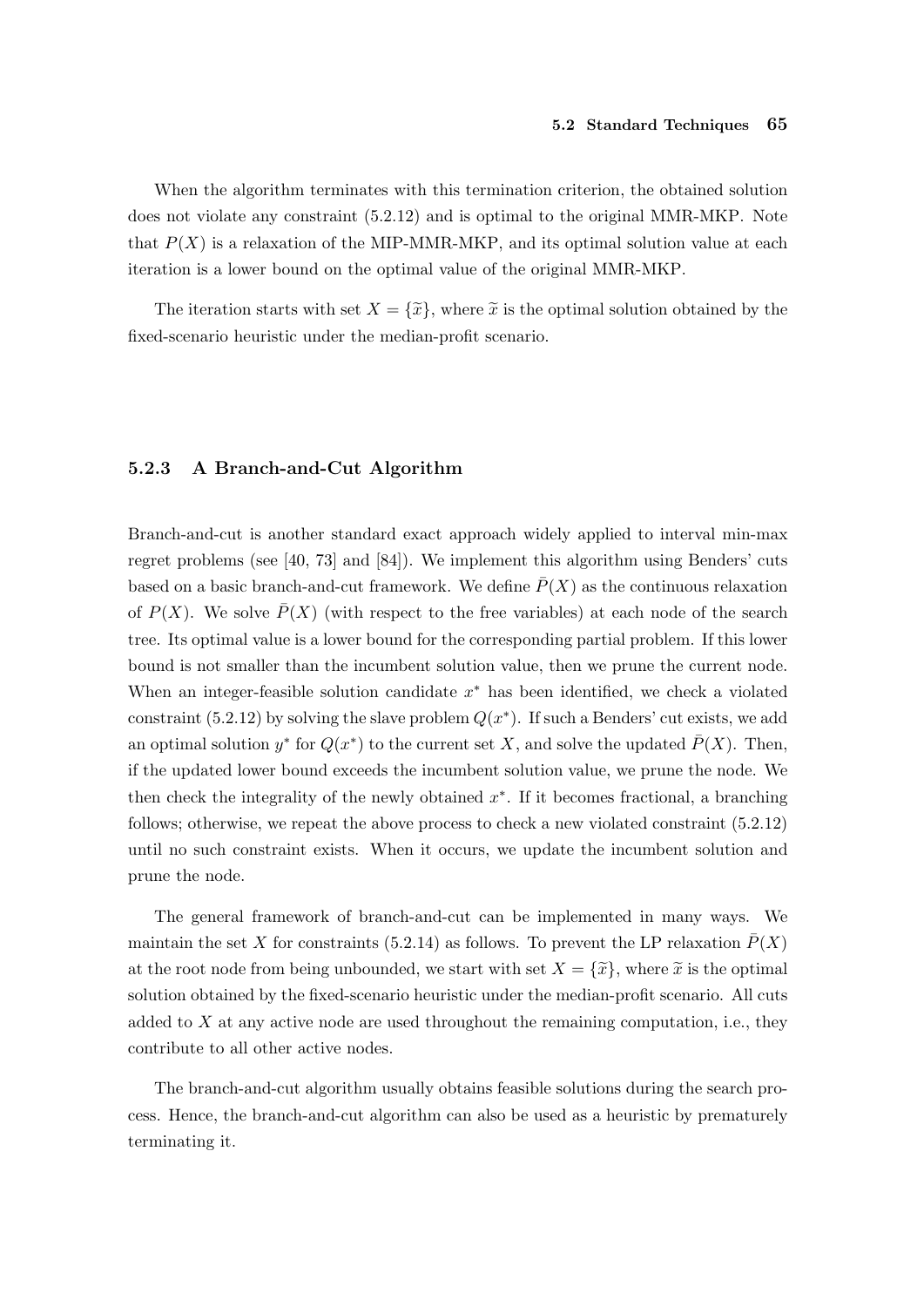#### 66 Min-Max Regret Multidimensional Knapsack Problem

# 5.3 Iterated Dual Substitution Heuristic

#### 5.3.1 Dual Substitution Heuristic

We introduce the dual substitution (DS) heuristic, an algorithm based on a MIP model in which a subproblem is replaced by the dual counterpart of its linear relaxation.

By using  $(5.1.9)$ , the maximization problem over y in  $(5.1.10)$ ,

$$
\max_{y \in X_0} \sum_{j=1}^n (p_j^+ + (p_j^- - p_j^+) x_j) y_j,
$$

for every fixed  $x$  is an MKP that can be expressed as

$$
\max_{y \in X_0} \sum_{j=1}^n p_j^{\sigma(x)} y_j.
$$

We consider the corresponding linear program obtained by replacing the integrality constraint  $y_j \in \{0,1\}$  with a weaker requirement:  $0 \le y_j \le 1$ .

We define two types of dual variables,  $u_i$  ( $i \in I$ ) for constraints (5.1.2) and  $v_j$  ( $j \in J$ ) for constraints  $y_j \leq 1$ . By embedding the dual counterpart into (5.1.10), we obtain the following dual substitution model (D-MMR-MKP):

$$
\min \sum_{i=1}^{m} b_i u_i + \sum_{j=1}^{n} v_j - \sum_{j=1}^{n} p_j^- x_j \tag{5.3.16}
$$

s.t. 
$$
\sum_{i=1}^{m} a_{ij} u_i + v_j \ge p_j^+ + (p_j^- - p_j^+) x_j, \qquad \forall j \in J
$$
 (5.3.17)

$$
u_i \ge 0, \qquad \qquad \forall i \in I \tag{5.3.18}
$$

$$
v_j \ge 0,\t\t \forall j \in J \t\t (5.3.19)
$$

$$
x \in X_0. \tag{5.3.20}
$$

The dual substitution heuristic exactly solves the D-MMR-MKP and outputs the obtained solution. The D-MMR-MKP is not easier than the MKP, since it contains all the MKP constraints.

Property 5.3.1. The optimal solution value of the D-MMR-MKP is an upper bound on the optimal value the MMR-MKP.

In addition, for any instance, a tighter upper bound can be obtained as follows.

Property 5.3.2. The bound obtained by evaluating the maximum regret of any optimal solution of the D-MMR-MKP is at least as good as the optimal value of the D-MMR-MKP.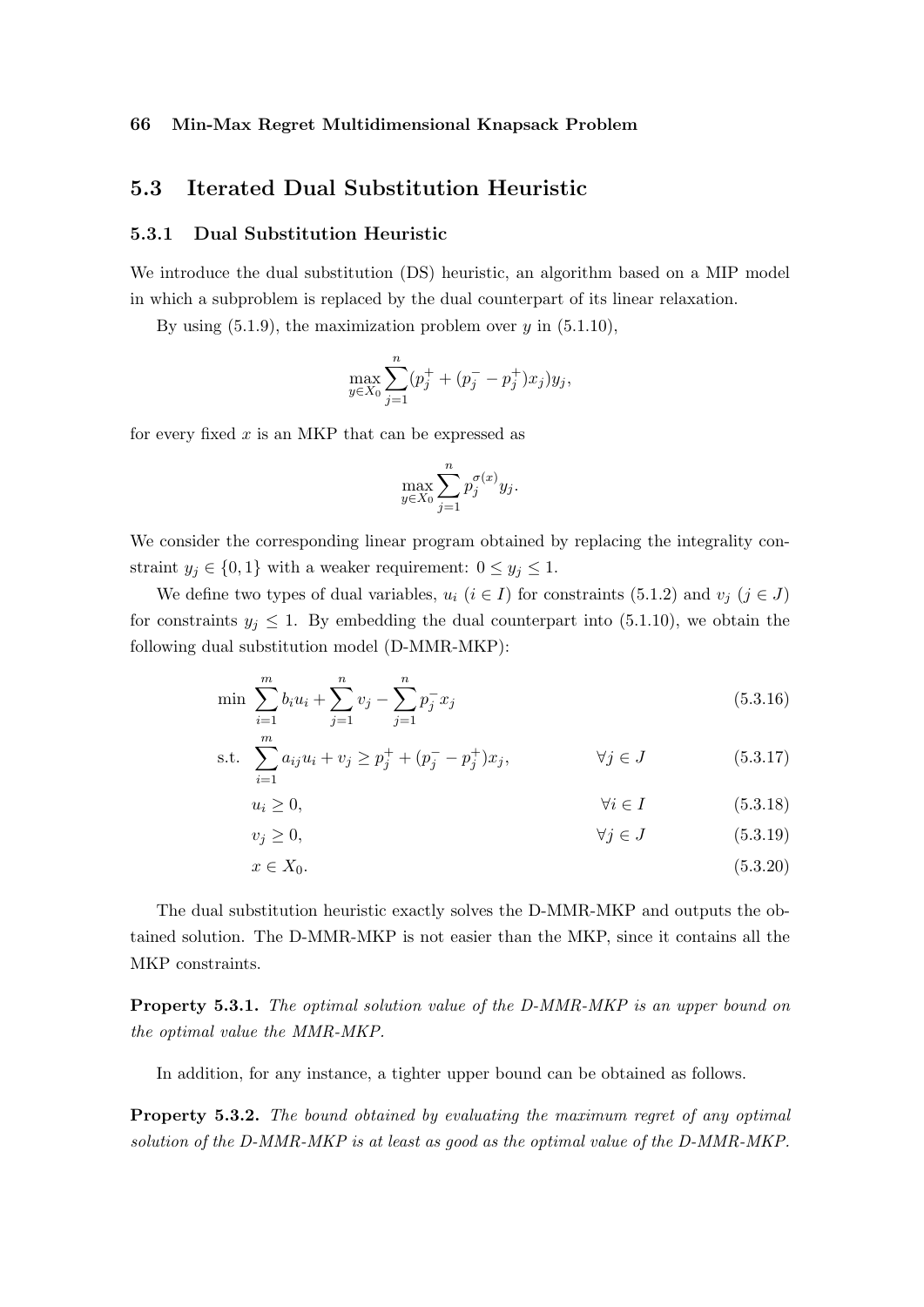We observed through computational experiments that the dual substitution heuristic obtains better solutions compared to the fixed-scenario heuristic for most instances. However, we proved that this algorithm cannot have a guarantee on its solution quality.

**Lemma 5.3.1.** For any positive value  $\epsilon < 1$ , there exists an instance such that the solution value of the dual substitution heuristic is at least  $1/\epsilon$  times the optimal value.

*Proof.* Let  $m = 1$ ,  $n = 2$ ,  $a_{11} = 1$ ,  $a_{12} = K_1$ ,  $b_1 = K_1$  with interval profits  $p_1 \in [1, 2 + \epsilon]$ ,  $p_2 \in [2, 2]$ , where  $0 < \epsilon < 1$  and  $K_1 \gg 1$ . Obviously, we can select at most one item for any feasible solution due to the capacity constraint (5.1.2). The solution selecting item 2 has the maximum regret  $\epsilon$  and is optimal to this instance, while selecting item 1 leads to the maximum regret 1. However, under the formulation  $(5.3.16)$ – $(5.3.20)$ , the solution selecting item 1 with the objective value  $2(K_1-1)/K_1$ , is better than the solution selecting item 2 with the objective value  $2(K_1 - 1)/K_1 + \epsilon$ . Therefore, the ratio of the obtained objective value to the optimal value is  $1/\epsilon$ , which can be arbitrarily large.  $\Box$ 

#### 5.3.2 Iterated Dual Substitution

The dual substitution heuristic performs well compared to the fixed scenario algorithm. However, it can fail in obtaining good solutions as stated in Lemma 5.3.1. Below we propose an iterative method to improve the performance of the dual substitution heuristic by iteratively applying it, excluding from the search space the solutions already checked in the previous iterations.

Recall that any feasible solution  $\hat{x}$  to the D-MMR-MKP is also feasible to the MMR-MKP. For a set  $\hat{X}$  ( $\subseteq X_0$ ) of feasible solutions, we consider the following constraint:

$$
\sum_{j:\hat{x}_j=0} x_j + \sum_{j:\hat{x}_j=1} (1 - x_j) \ge d + 1, \qquad \forall \hat{x} \in \hat{X}, \qquad (5.3.21)
$$

where  $d \geq 0$  is a parameter. Any solution  $x \in X_0$  that satisfies (5.3.21) for a solution  $\hat{x}$ has a Hamming distance larger than d from  $\hat{x}$ . We denote by model D-MMR-MKP( $\hat{X}$ ) the problem obtained by adding constraints  $(5.3.21)$  to  $(5.3.16)$ – $(5.3.20)$ . This is the problem of finding a best solution to D-MMR-MKP under the constraint that the solution must have a distance greater than d to every solution in  $\hat{X}$ . That is, solutions within distance d from a solution in  $\hat{X}$  are removed from the feasible region.

The *iterated dual substitution* (IDS) algorithm starts with an empty set  $\hat{X} = \emptyset$ . It solves the D-MMR-MKP $(\hat{X})$ , obtaining a solution  $\hat{x}$ , and evaluates its maximum regret  $r_{\text{max}}(\hat{x})$ . It then adds  $\hat{x}$  to  $\hat{X}$ , and solves the updated D-MMR-MKP( $\hat{X}$ ). This process is repeated until a termination condition (time limit in this chapter) is satisfied.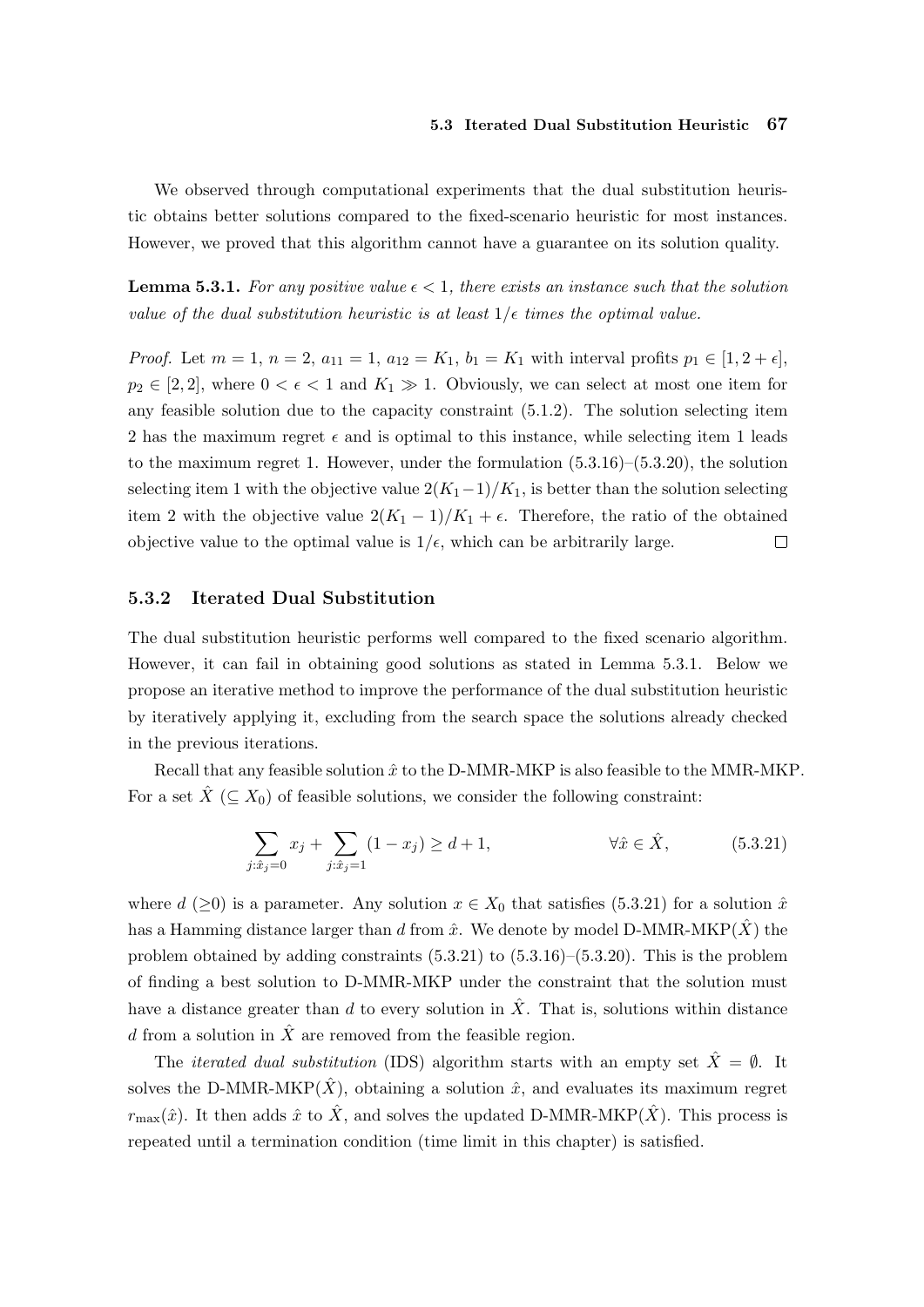#### 68 Min-Max Regret Multidimensional Knapsack Problem

Note that since the IDS algorithm does not use any problem specific knowledge of the MKP, it is a general framework that can also be applicable to other min-max regret problems with interval profits (costs).

#### 5.3.3 Local Exact Subroutine

Note that if we set  $d$  to 0, the IDS approach at every iteration only excludes from the search space, those  $\hat{x}$  that have been checked during the search by then. On the other hand, when  $d \geq 1$ , the IDS approach also removes unchecked solutions around  $\hat{x}$  from the search space. Such an unchecked space around a solution  $\hat{x}$  can be defined by

$$
1 \le \sum_{j:\hat{x}_j=0} x_j + \sum_{j:\hat{x}_j=1} (1 - x_j) \le d. \tag{5.3.22}
$$

When  $d \geq 1$ , we consider an option that exactly solves the MMR-MKP with an additional constraint of (5.3.22), which we call the MMR-MKP( $\hat{x}$ ), whenever a solution  $\hat{x}$ is added to  $\hat{X}$ . If we take this option for  $d \geq 1$  or if d is set to 0, the IDS algorithm is guaranteed to find an exact optimal solution for the MMR-MKP when sufficient computation time and memory space are available so that it runs until the search space of  $D-MMR-MKP(X)$  becomes empty. Both Logic-based Benders decomposition and branchand-cut are applicable for solving MMR-MKP $(\hat{x})$ .

# 5.4 Computational Experiments

To the best of our knowledge, this is the first research on the MMR-MKP. We generated MMR-MKP instances from MKP benchmark instances (see [22]), with  $m \in \{5, 10\}$ ,  $n = 100$ , and tightness ratio  $\alpha = b_i / \sum_{j=1}^n a_{ij} \in \{0.25, 0.50, 0.75\}$ . We then generated MMR-MKP instances by randomly taking the profit intervals,  $p_j^-$  and  $p_j^+$ , from ranges  $[(1 - \delta)p_j, p_j]$  and  $[p_j, (1 + \delta)p_j]$ , respectively, with  $\delta \in \{0.1, 0.3, 0.5\}$ . As a result, we generated 18 MMR-MKP instances in total.

The algorithms proposed in this chapter were all coded in C++. We used IBM ILOG CPLEX, version 12.6, for solving linear programming and mixed integer linear programming problems. The CPLEX solver was also used to exactly solve the classical MKP, the Benders' master problems  $P(X)$  and  $\overline{P}(X)$ , and problem D-MMR-MKP for the dual substitution heuristic. All experiments were carried out on a PC with two Core i7-5820K at 3.30 GHz and 32 GB RAM memory under Windows 10 operating system, by using a single core.

We report in Table 5.1 the results of all the algorithms described in Sections 5.2 and 5.3. Concerning the fixed scenario algorithm, the branch-and-cut, and the dual substitution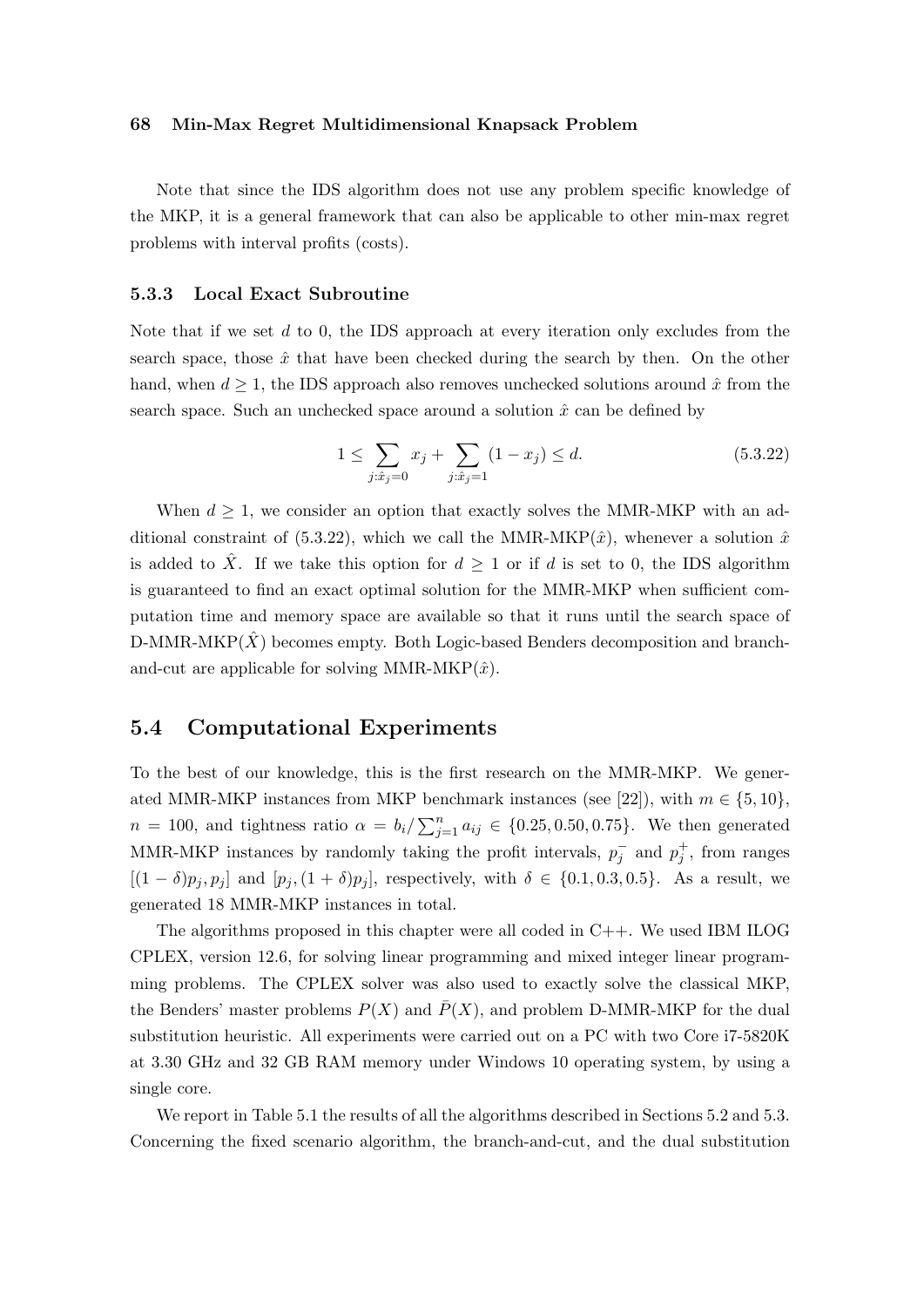method, each pair of entries shows the CPU time in seconds spent by the algorithm ("time") and the optimality gap in  $\%$  ("gap"), i.e., the gap between the solution value from their optimal or lower bound values ("opt (LB)"). The values in the last column inside parentheses mean that, for those instances whose optimal values were not obtained by the proposed exact algorithms, we provide the best known lower bounds that were obtained by running the Logic-based Benders decomposition algorithm for one hour. Concerning Logic-based Benders decomposition, when it is terminated before an optimal solution is found, optimality gap information is not available because a feasible solution cannot be obtained in such cases. Concerning the iterated dual substitution (IDS) approach, we set the value of parameter d to 0. We set a time limit of 1000 seconds for each iteration of IDS to ensure that IDS can iterate at least 3–4 times within an hour; however, each iteration of IDS usually terminates in much shorter time and this time limit is rarely reached. The column "iteration" provides the iteration index during which the algorithm obtained the best solution value along with the total iterations in parentheses. Notation "t.l." indicates that the algorithm was not able to exactly solve the corresponding instances within the time limit (3600 seconds). An asterisk mark signifies that the algorithm(s) obtained the best optimality gap among the tested algorithms.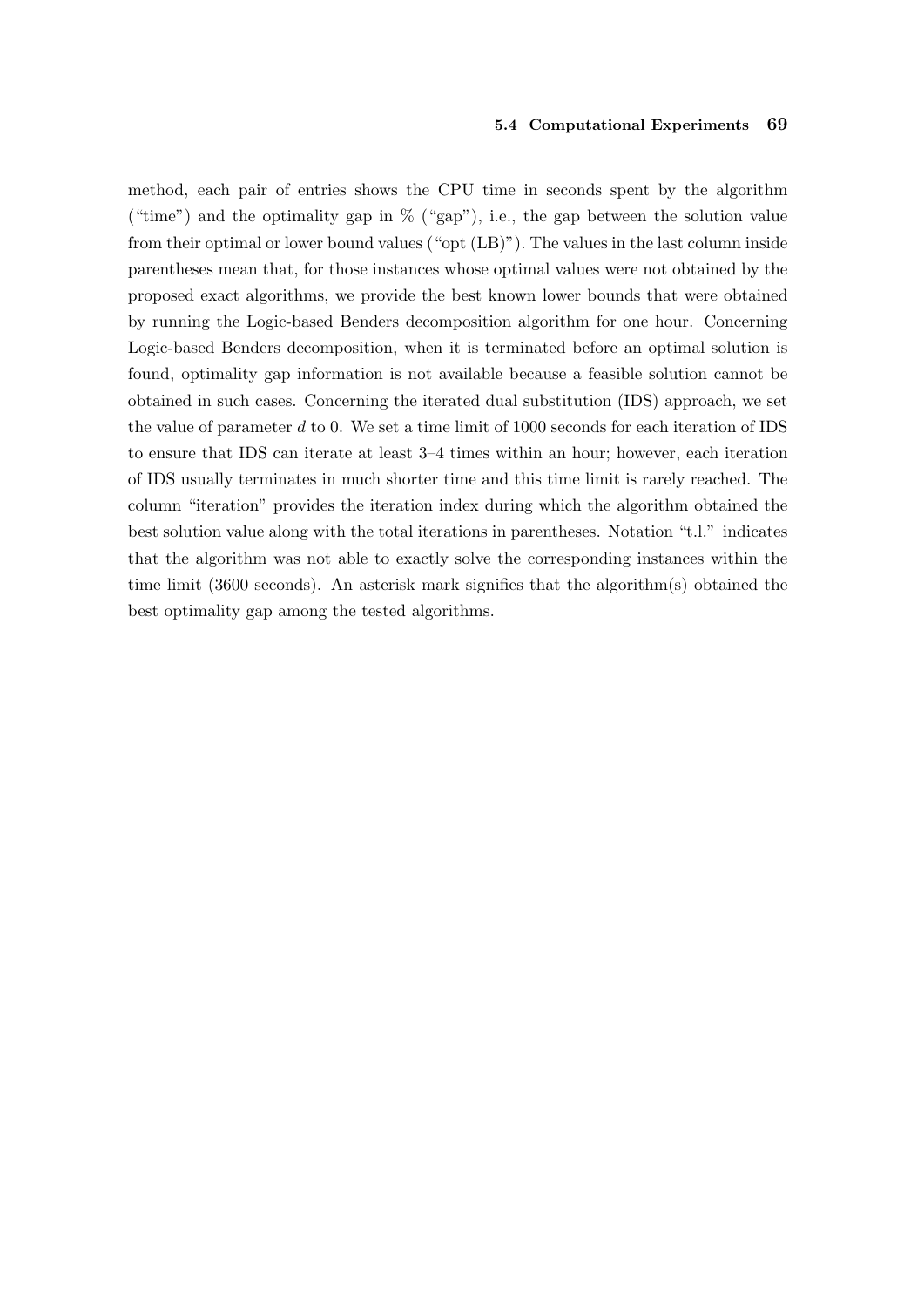|                 |             |                  |                       |               |                |               | Table 5.1: Results of exact and heuristic algorithms |              |           |           |           |           |
|-----------------|-------------|------------------|-----------------------|---------------|----------------|---------------|------------------------------------------------------|--------------|-----------|-----------|-----------|-----------|
|                 |             |                  | <b>Benders</b>        |               | Branch-and-Cut |               | Fixed Scenario                                       |              | BS        | DS        |           |           |
| $\widetilde{n}$ | $\alpha$    | $\sim$           | $\overline{Q}$<br>tim | time          | gap            | time          | gap                                                  | time         | gap       | iteration | gap       | opt (LB)  |
| ມລ              | 0.25        | $\overline{C}$   | LΩ                    | 158           | $*0.0\%$       | 3.7           | $3.8\%$                                              | 20.3         | $*0.0\%$  | $1(56)$   | $*0.0\%$  | 474.18    |
|                 |             | $0.\overline{3}$ |                       | $\pm$         | $0.5\%$        | 3.2           | $0.5\%$                                              | 19.9         | $*0.0\%$  | 1(52)     | $*0.0\%$  | 2436.37   |
|                 |             | $\ddot{0}$ .     |                       | $\exists$     | $45.2\%$       | 1.4           | $*41.5%$                                             | 31.5         | $*41.5\%$ | 1(44)     | $*41.5%$  | (3423.67) |
| LC)             | 0.50        | $\overline{C}$   | $\infty$              | 112.4         | $*0.0\%$       | 1.3           | $*0.0\%$                                             | 2.5          | $*0.0\%$  | 1(63)     | $*0.0\%$  | 450.3     |
|                 |             | $0.\overline{3}$ |                       | 3544.8        | $*0.0\%$       | 4.2           | $*0.0\%$                                             | 13.5         | $4.2\%$   | 2(47)     | $*0.0\%$  | 1907.91   |
|                 |             | $\ddot{0}$       | $\div$                | $\exists$     | $56.4\%$       | 2.9           | $*48.4%$                                             | 37.2         | *48.4%    | 1(44)     | $*48.4%$  | (3219.34) |
| S               | 0.75        | $\overline{0.1}$ | $\mathfrak{S}$<br>೫   | $40.8$        | $*0.0\%$       | 0.9           | $17.8\%$                                             | $\ddot{0}$ . | $17.1\%$  | 3(100)    | $*0.0\%$  | 246.63    |
|                 |             | 0.3              | $\div$                | 1716.8        | $*0.0\%$       | 2.5           | $3.1\%$                                              | 17.2         | $13.5\%$  | 4(73)     | $*0.0\%$  | 1355.55   |
|                 |             | $\ddot{0}$ .     | —∺ ।                  | $\pm$         | $31.3\%$       | $\frac{1}{2}$ | $31.3\%$                                             | 19.5         | 33.8%     | 18(54)    | $*30.6\%$ | (3072.95) |
|                 | 0.25        | $\overline{0}$ . | $\ddot{ }$            | 2090.5        | $*0.0\%$       | 48.8          | $1.9\%$                                              | 106.6        | $7.2\%$   | 5(20)     | $*0.0\%$  | 743.64    |
|                 |             | 0.3              |                       | $\ddot{t}$ .  | $3.8\%$        | 44.8          | $3.8\%$                                              | 64.4         | $*0.0\%$  | 1(24)     | $*0.0\%$  | 2737.28   |
|                 |             | $\ddot{0}$ .     | $\frac{1}{2}$         | $\pm$         | 56.4%          | 27.3          | $*45.2%$                                             | 156.2        | 45.7%     | 2(14)     | $*45.2%$  | (3105.56) |
|                 | $10 \t0.50$ | $\overline{C}$   |                       | $\ddot{=}$    | $30.0\%$       | 75.1          | $13.4\%$                                             | 31.3         | $*0.0\%$  | 1(9)      | $*0.0\%$  | 596.94    |
|                 |             | 0.3              |                       | $\exists$     | $70.1\%$       | 42.4          | $64.8\%$                                             | 493.9        | $*59.0\%$ | 1(5)      | $*59.0\%$ | (1916.15) |
|                 |             | $\ddot{0}$       |                       | $\exists$     | 84.6%          | 48.5          | $79.9\%$                                             | $\exists$    | 77.4%     | 3(3)      | $*76.6\%$ | (3681.01) |
|                 | 10 0.75     | $\overline{0}$   | $\infty$<br>291       | 178.0         | $*0.0\%$       | 3.8           | $*0.0\%$                                             | 0.7          | $*0.0\%$  | 1(43)     | $*0.0\%$  | 302.04    |
|                 |             |                  |                       | $\frac{1}{1}$ | 2.5%           | 3.1           | $*0.0\%$                                             | 22           | $*0.0\%$  | 1(32)     | $*0.0\%$  | 1724.77   |
|                 |             | $0.\overline{5}$ |                       | $\exists$     | $54.2\%$       | 48.7          | $54.5\%$                                             | 701.4        | $56.0\%$  | 5(8)      | $*50.5\%$ | (3286.13) |

70 Min-Max Regret Multidimensional Knapsack Problem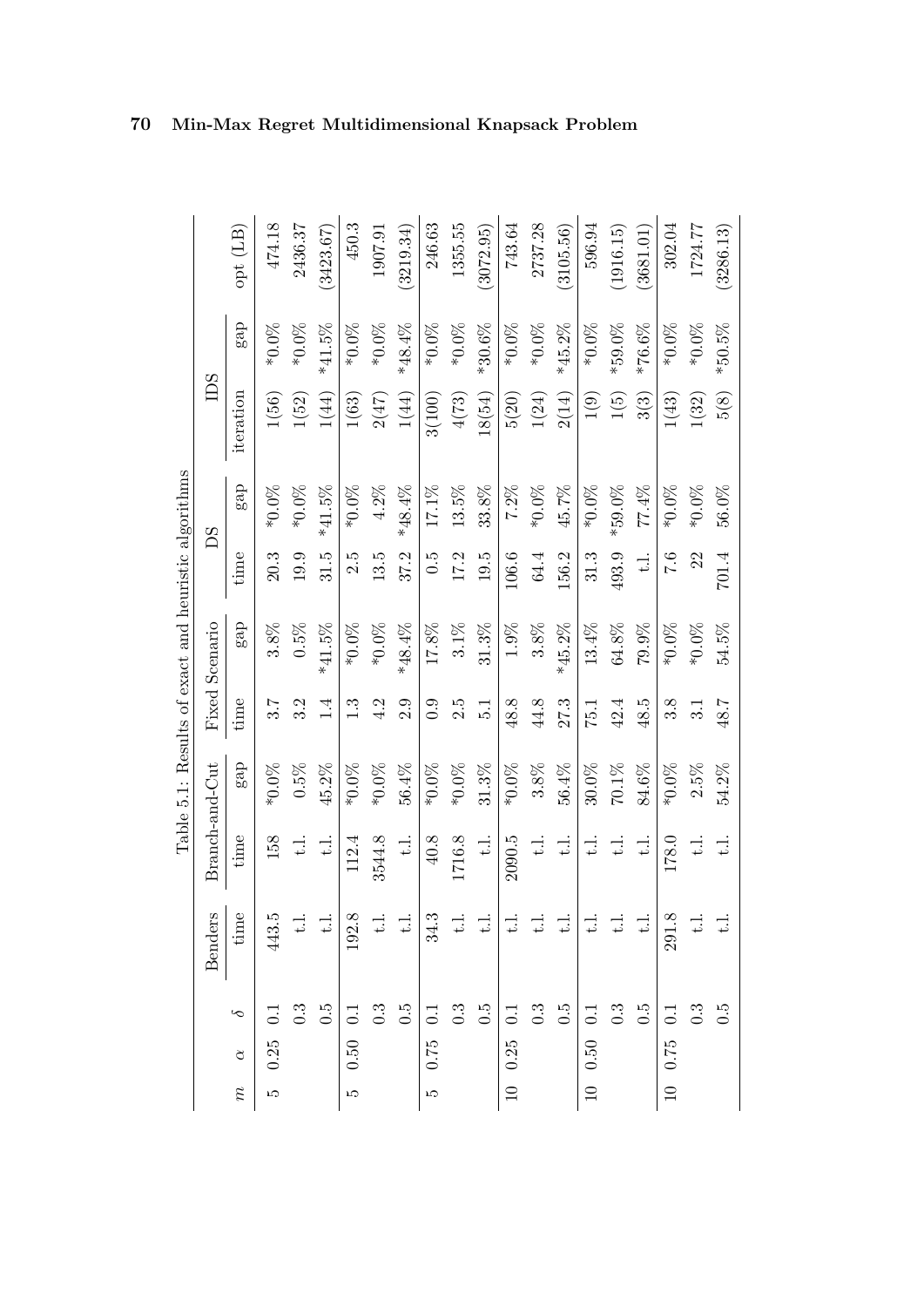#### 5.5 Conclusion of the MMR-MKP 71

Concerning the exact algorithms, for both Logic-based Benders decomposition and branch-and-cut approach, it becomes hard to obtain optimal solutions or even good lower bounds for the instances with large  $\delta$  values, which results in large values in "gap" columns in Table 5.1. The branch-and-cut algorithm dominates the Logic-based Benders algorithm for most instances. In total, these two exact algorithms only solved 7 out of 18 instances to optimality.

Comparing the two constructive heuristics, both the dual substitution heuristic (DS in the table) and the fixed scenario approach under the median-profit scenario provide solutions with objective values quite close to the optimal values. However, for the instances with  $\delta = 0.5$ , the computation of the dual substitution algorithm becomes very expensive.

The proposed IDS algorithm obtained solutions with the best optimality gaps for all of the tested instances. The IDS algorithm provides exact optimal solutions for all the instances whose optimal values are known. We also observe that even when the computation time is insufficient, the IDS algorithm obtains good solutions with a small number of iterations. For the instances that the branch-and-cut algorithm cannot solve to optimality, the IDS algorithm always obtained better upper bounds within the same time limit.

## 5.5 Conclusion of the MMR-MKP

In this chapter, we studied a robust version of the multidimensional knapsack problem (MKP) called the min-max regret MKP.

We examined two exact methods: a Logic-based Benders decomposition approach and a branch-and-cut algorithm. For the Logic-based Benders decomposition, when it is halted with a time limit, the objective value of the obtained solution is a valid lower bound. On the other hand, the solution value obtained by the branch-and-cut framework provides a valid upper bound on the optimal regret when it terminates with a time limit. These two exact algorithms solved to optimality 7 out of 18 instances that we proposed.

We also examined two constructive heuristics: a fixed-scenario heuristic with the median-profit scenario, as well as a dual substitution (DS) heuristic that uses a mixed integer programming formulation obtained by replacing a subproblem with its dual. To improve the performance of the DS method, we proposed a row generation approach in which we call the iterated dual substitution (IDS) heuristic. We observed that the IDS method provided the best upper bounds over all the tested algorithms we examined, obtaining exact optimal solutions to all of the instances whose optimal values are known. All of the best solutions obtained by the IDS algorithm were found at an early stage of the iterations.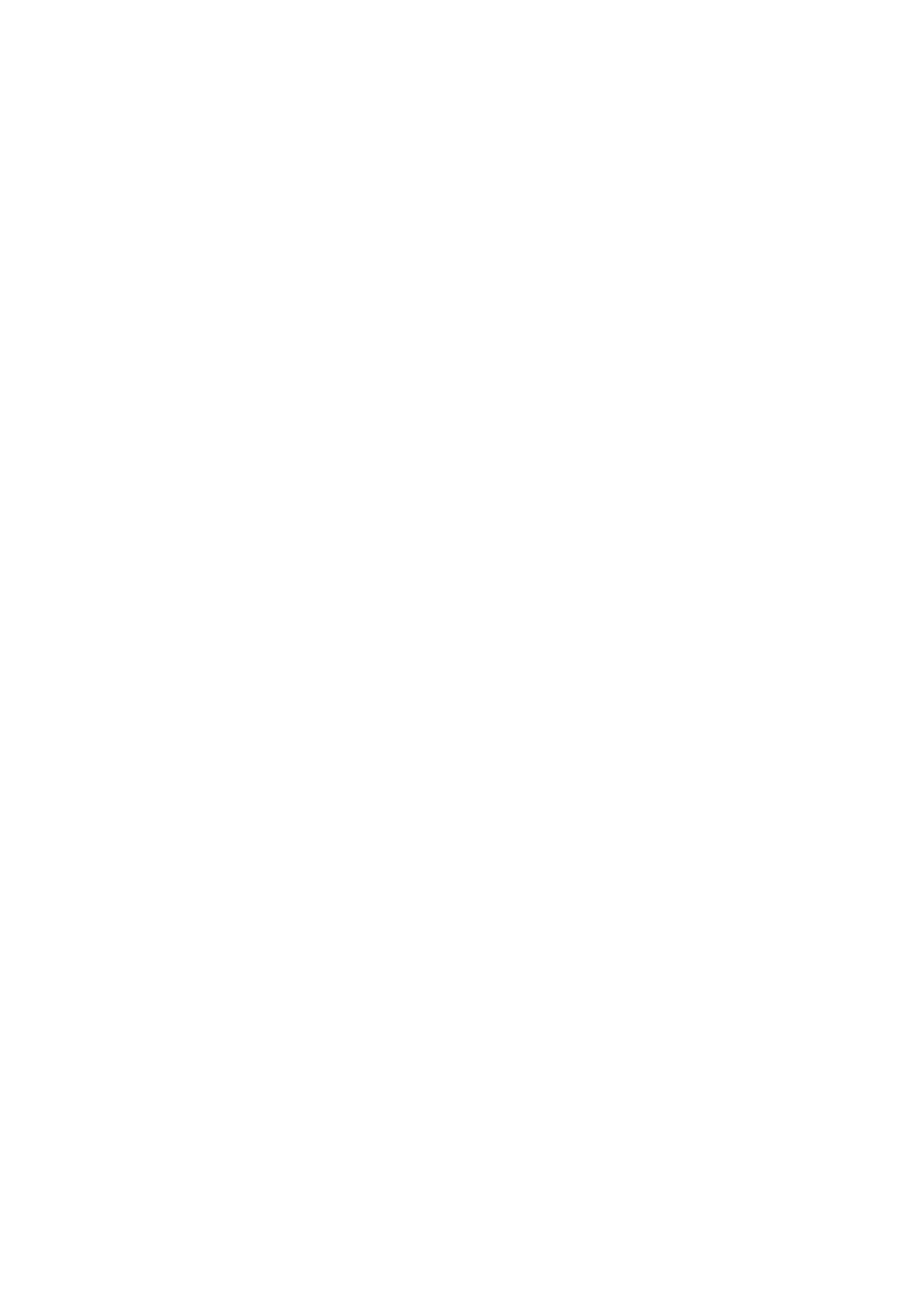# Chapter 6

# Airline Crew Pairing Problem

# 6.1 Introduction

In this chapter, we solve a crew pairing problem by column generation approach.

The crew scheduling problem frequently appears in real-world applications, such as those in bus and rail transit industry. In this chapter, we consider a crew pairing problem in airline scheduling with a series of constraints and conditions particular to this industry. The crew costs constitute a high proportion (up to 20%) of total airline operation costs, and the number of airline flights increases with globalization. For this reason, a small percentage saving amounts to substantial reduction in expenses as mentioned by Anbil et al. [4] and Barutt and Hull [14].

Onodera and Mori raised an example that a Japanese airline company developed a knowledge-based system for crew scheduling in 1990, which cost about \$4 million to build [77]. However, it got paid for itself in direct cost savings only in about 18 months.

Several approaches for the airline crew scheduling problem have been proposed in the literature, including exact algorithms such as tree search by Beasley and Cao (1996), branch-and-cut by Hoffman and Padberg [49], column generation by Barnhart et al. [11], as well as heuristic methods such as simulated annealing by Emden-Weinert and Proksch [35] and genetic algorithms by Levine [63].

In this chapter, we model the problem as a set covering problem with costs of columns defined by the number of person-days, and then we present an efficient method to find promising columns through a graph representation that describes connections between flights, where the size of the graphs is kept small by using the cost structure. To solve the problem of finding a promising column, we propose a branch-and-bound method based upon a resource constrained dynamic programming, which enables the algorithm to solve large-scale instances. Moreover, regularity is exploited to quickly generate many columns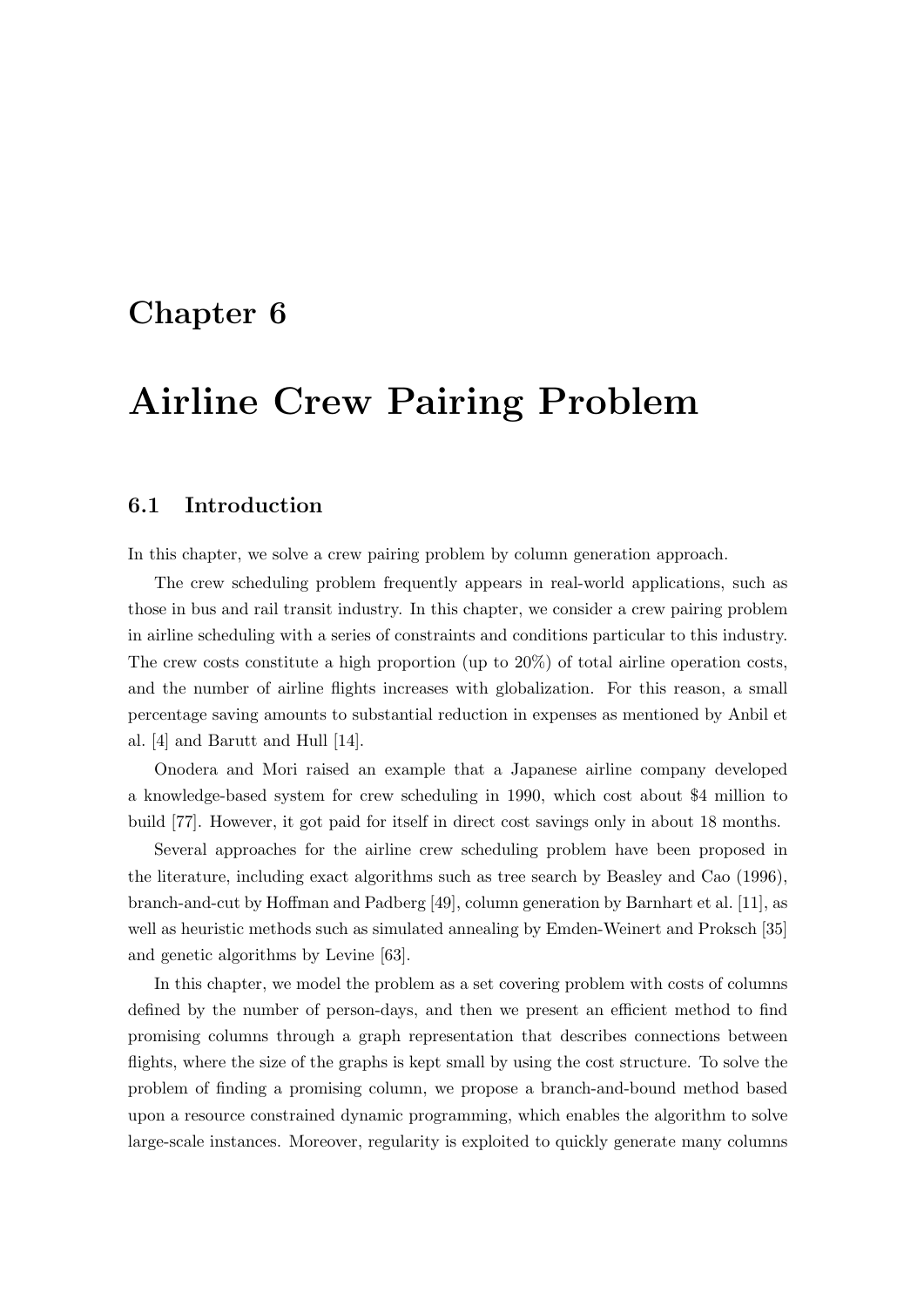just by repeating itineraries. Such repeated itineraries are preferable so that crew members will have a low risk of making mistakes in duty time.

The rest of this chapter is organized as follows: In Section 6.2, we describe the crew scheduling problem in general, and we further present some requirements and constraints that are particular to some specific airline companies. In Section 6.3, we discuss a set covering model for this problem. In Section 6.4, we propose a column generation approach, which utilizes the branch-and-bound framework and dynamic programming. Section 6.4 also proposes some ideas for solving this set covering problem (SCP) efficiently. In Section 6.6, we present our computational results, and finally, we give concluding remarks in Section 6.7.

# 6.2 Problem Description

First we give a few definitions for later description. A *flight leg* (sometimes also called segment) is a single nonstop flight. A pairing is a sequence of flight legs that begins and ends at a crew base city, where the arrival airport of every flight leg in the sequence coincides with the departure airport of the next flight leg. A deadhead (DH) is a special flight leg such that the crew member assigned to it flies as a passenger to transport to the departure airport of another flight leg or to return to the departure city (crew base) at the end of a pairing.

Gopalakrishnan and Johnson described that airline scheduling usually consists of five planning stages. The last two stages among them, crew pairing and rostering, are usually referred to as crew scheduling problems [47].

As the input data of crew scheduling problem, a schedule consisting of all flight legs is provided before the crew pairing stage. A number of constraints also have to be satisfied for each pairing according to requirements from industrial applications. Each pairing has a cost associated with it. In our problem, we define the value of person-days as the cost of a pairing, where in our formulation, this value is defined to be  $q$  for a pairing if it consists of flight legs from q consecutive working days. One unit of person-day represents the amount of work done by one person in one working day. The objective of the crew pairing stage is to find a subset of all feasible pairings with the minimum total cost such that the subset contains every non-DH flight leg at least once (sometimes exactly once depending on the model definition).

In the rostering stage, a monthly (or weekly) schedule that can be operated by the crew is created by using the set of pairings generated at the crew pairing stage. Such a monthly (or weekly) schedule for the crew is called a *roster*. Although the exact number of crew members for the month (or week) becomes clear after crew rostering, this number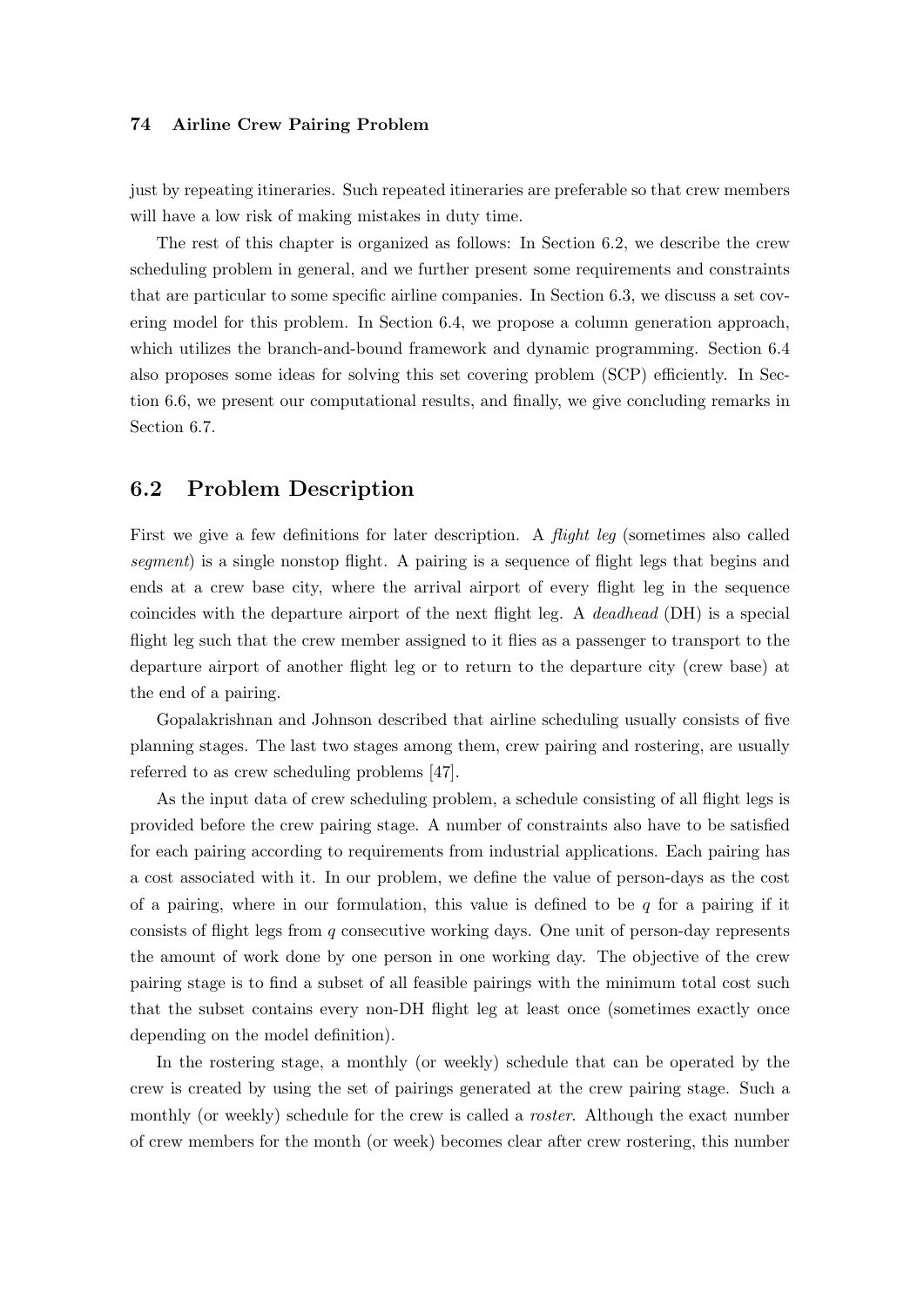is roughly determined after the pairing stage, and hence it is important to find a good solution in the pairing stage.

In this chapter, we concentrate on the approach for the crew pairing stage.

#### 6.2.1 Constraints for Pairing

Each airline company may have several basic and specific constraints for defining feasible pairings. The basic constraints are listed as follows:

Basic Constraint 1: The first departure city in a pairing has to be the same as the last arrival city. In our problem, we define such a city as Tokyo. It signifies that only the flight legs departing from NRT or HND airport can be the first flight leg in a pairing. Similarly, only the flight legs arriving at NRT or HND airport are allowed to be the last flight leg.

Basic Constraint 2: A specified time is required for a crew member to transfer from a flight leg to the next one. In our formulation, for any flight leg, its departure time has to be at least 30 minutes later than the arrival time of its previous flight.

Basic Constraint 3: The duration of a pairing must not exceed a specified limit on the value of person-days, which is usually 4–6 days. In our model, we assume that each crew member is unable to work more than  $N_{p_{\text{max}}}$  (a given input) days, which means that the maximum value of person-days in a pairing is  $N_{p_{\text{max}}}$ . Recall that in our formulation, the cost of a pairing is defined to be the value of person-days, and hence each pairing has a cost of at most  $N_{p_{\text{max}}}$ . We set  $N_{p_{\text{max}}} = 5$  unless otherwise stated.

As in many papers in the literature, we also have constraints regarding the aircraft types; we restrict our attention to a single aircraft type in our scheduling.

Before explaining specific constraints, we give several definitions. An interval time t is defined as the time between the arrival and departure of two consecutive flight legs in a pairing, and t has to be at least 30 minutes as discussed above. A *break period* is defined as a short interval time satisfying  $30 \le t < 870$ . If an interval time t is above or equals to 870 minutes, it is regarded as a *sleep period*. A *duty period* consists of a sequence of flight legs without sleep periods between them, i.e., sleep periods divide a pairing into duty periods. The flying time of a duty period is the sum of actual flying times of the flights in the duty period except for the flying times in deadhead flights. The maximum flying time  $f_{\text{path}}^k$  of a pairing k is the maximum flying time among all the flying times of the duty periods in pairing k. The working time of a duty period is the total working minutes in the duty period. A break period also contributes to the working time by the duration of the break period when it is less than 330 minutes; otherwise, it is counted as a constant working time of 90 minutes. The time for a crew member to board a deadhead flight is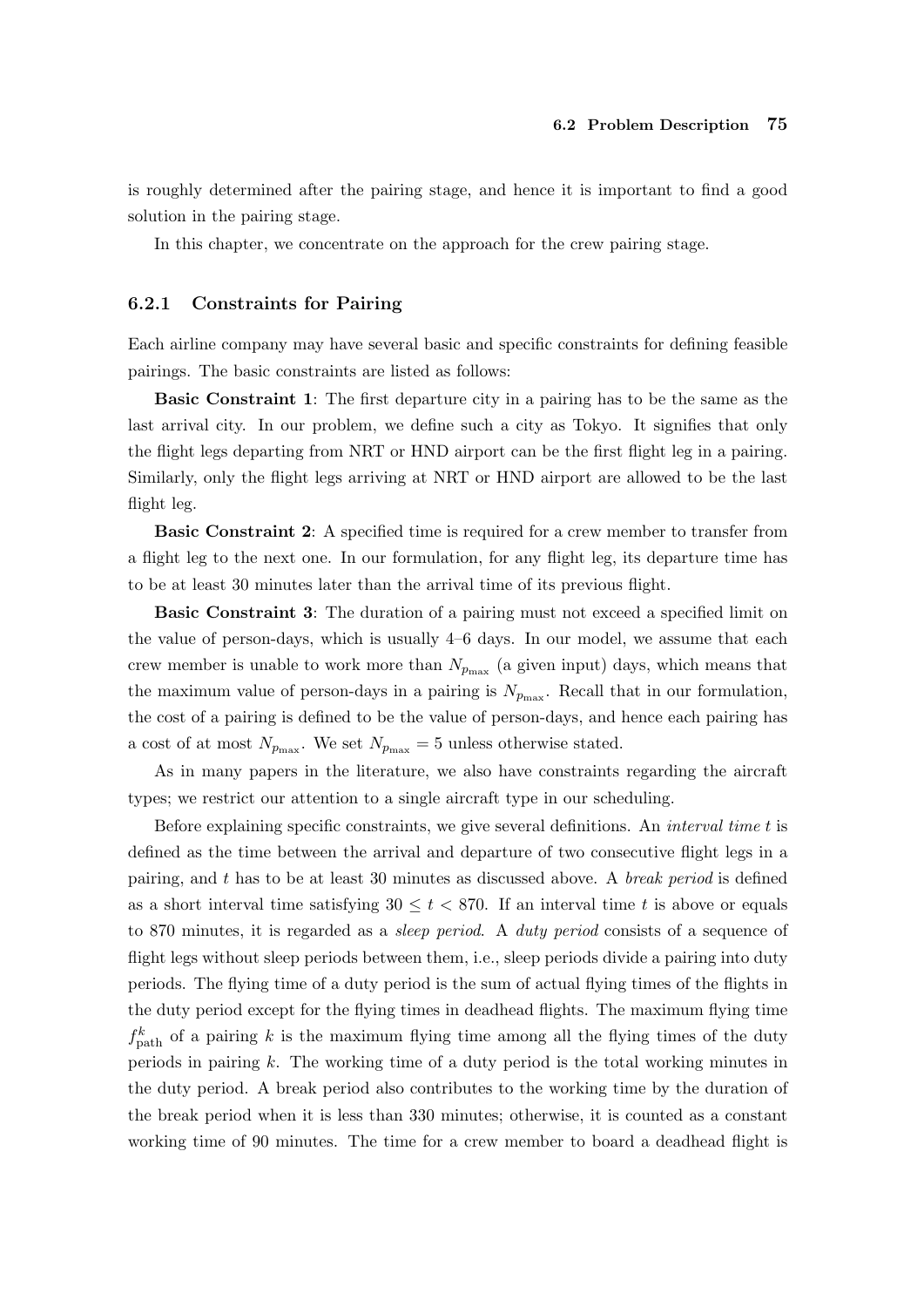also counted as part of working time. The maximum working time  $w_{\text{path}}^k$  of a pairing k is the maximum working time among all the working times of the duty periods in pairing  $k$ . A landing number of a duty period is the total number of landings in the duty period. The maximum landing number  $l_{\text{path}}^k$  of a pairing k is the maximum landing number among all the landing numbers of the duty periods in a pairing  $k$ . For convenience, we define  $P_{all}$  to be the set of all feasible pairings.

We define three additional constraints as follows:

**Specific Constraint 1:**  $f_{\text{path}}^k \leq N_{f_{\text{max}}}$  for all  $k \in P_{\text{all}}$ ; **Specific Constraint 2:**  $w_{\text{path}}^k \leq N_{w_{\text{max}}}$  for all  $k \in P_{\text{all}}$ ;

**Specific Constraint 3:**  $l_{\text{path}}^k \leq N_{l_{\text{max}}}$  for all  $k \in P_{\text{all}}$ ,

where  $N_{f_{\text{max}}}$ ,  $N_{w_{\text{max}}}$  and  $N_{l_{\text{max}}}$  are the given upper bounds on the maximum flying time, the maximum working time and the maximum number of landings, respectively, which are set to  $N_{f_{\text{max}}} = 720$ ,  $N_{w_{\text{max}}} = 810$  and  $N_{l_{\text{max}}} = 5$  in this chapter.

A solution to the crew scheduling problem is considered feasible only when all the pairings selected by the solution satisfy all the above mentioned constraints, and all the non-deadhead flight legs are covered by the selected pairings. Note that even though the model in this section was formulated based on real-world data from a company and is quite complicated, some of the constraints are simplified from real ones and the parameter values are not necessarily the same as those in the real-world applications.

#### 6.2.2 Instances and Experimental Environment

All the computational experiments in this chapter are conducted on four instances, named I, II, III and IV, that were generated based on real-world flight data. For I, II and IV, we aim to solve a weekly airline crew scheduling problem. For convenience, we assume that the time horizon of every instance from I, II and IV consists of 17 days with all the flight legs in the first and the last  $N_{\text{dummy}}$  days specified as deadhead. These deadheads at the beginning and the end help to cover the target flights in the middle core days. Instance III is a monthly flight data that is also sandwiched by  $N_{\text{dummy}}$  days with only deadheads before and after the core period. Since every pairing in any optimal solution includes at least one target flight, it is sufficient to set  $N_{\text{dummy}}$  to  $N_{p_{\text{max}}} - 1$ , where  $N_{p_{\text{max}}}$  is the maximum value of person-days in a pairing. In this chapter, we set  $N_{\text{dummy}}$  to 5, because the largest value of  $N_{p_{\text{max}}}$  we tested in Section 6.6.2 is 6. The information of the instances is shown in Table 6.1. The number of flights including deadhead flights for each instance is shown in column "#Flight."

All experiments in this chapter are carried out on a PC with 3.30 GHz CPU and 32 GB RAM memory, where the computation is executed on a single core. The algorithms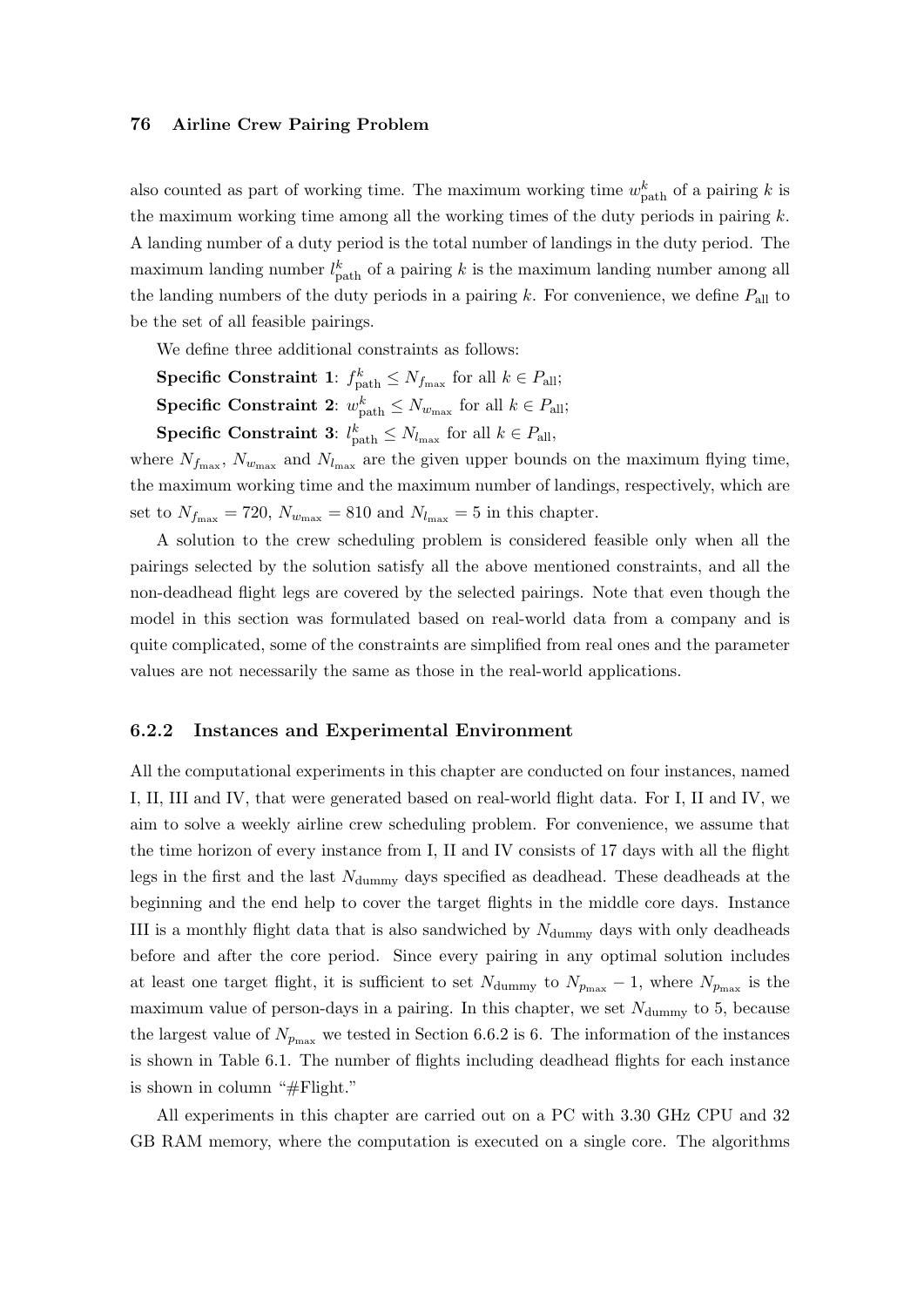|     |    | Instance $#Day$ $#DummyDay$ $#Flight$ $#DH$ |       |      |
|-----|----|---------------------------------------------|-------|------|
| -Е  | 17 | 10                                          | 918   | 540  |
| -11 | 17 | 10                                          | 2201  | 1295 |
| Ш   | 41 | 10                                          | 2214  | 540  |
| TV  | 17 | 10                                          | 11514 | 6777 |

Table 6.1: Instance information

proposed in this chapter are all coded in C++ unless otherwise stated. All of them were built and compiled under Microsoft Visual Studio 2012.

# 6.3 Set Covering Model

Our algorithm solves the crew pairing problem in two steps: the first stage generates feasible pairings, and the second stage selects a good subset of these pairings to cover all the flight legs. In most cases, it is impractical to generate all the feasible pairings in the first stage, since the number of such pairings grows exponentially with the number of flight legs. To deal with this, we propose a column generation approach that is discussed in Section 6.4. The second stage can be modeled as a set covering or set partitioning problem. Since deadheads are allowed in our crew scheduling problem, our objective is to find a set of pairings with minimum cost such that each flight leg is covered by at least one pairing. Let  $a_{ik}$  be a binary value that equals 1 when pairing k covers flight leg i, otherwise,  $a_{ik} = 0$ . The cost  $c_k$  is the value of person-days of pairing k. This problem can be formulated as a set covering problem  $\text{SCP}(P)$  as follows:

minimize  
\nsubject to  
\n
$$
\sum_{k \in P} c_k x_k
$$
\n
$$
\sum_{k \in P} a_{ik} x_k \ge 1,
$$
\n
$$
\forall i \in F_{\text{all}}
$$
\n
$$
x_k \in \{0, 1\},
$$
\n
$$
\forall k \in P,
$$

where  $P$  is a subset of  $P_{\text{all}}$  and  $F_{\text{all}}$  is the set of all non-deadhead flight legs. The binary decision variable  $x_k$  is a 0-1 variable associated with the kth pairing. If the pairing k is selected, then  $x_k = 1$ , and otherwise  $x_k = 0$ . When  $P = P_{all}$  holds, the problem  $SCP(P_{all})$ becomes the original problem of finding an optimal set of pairings.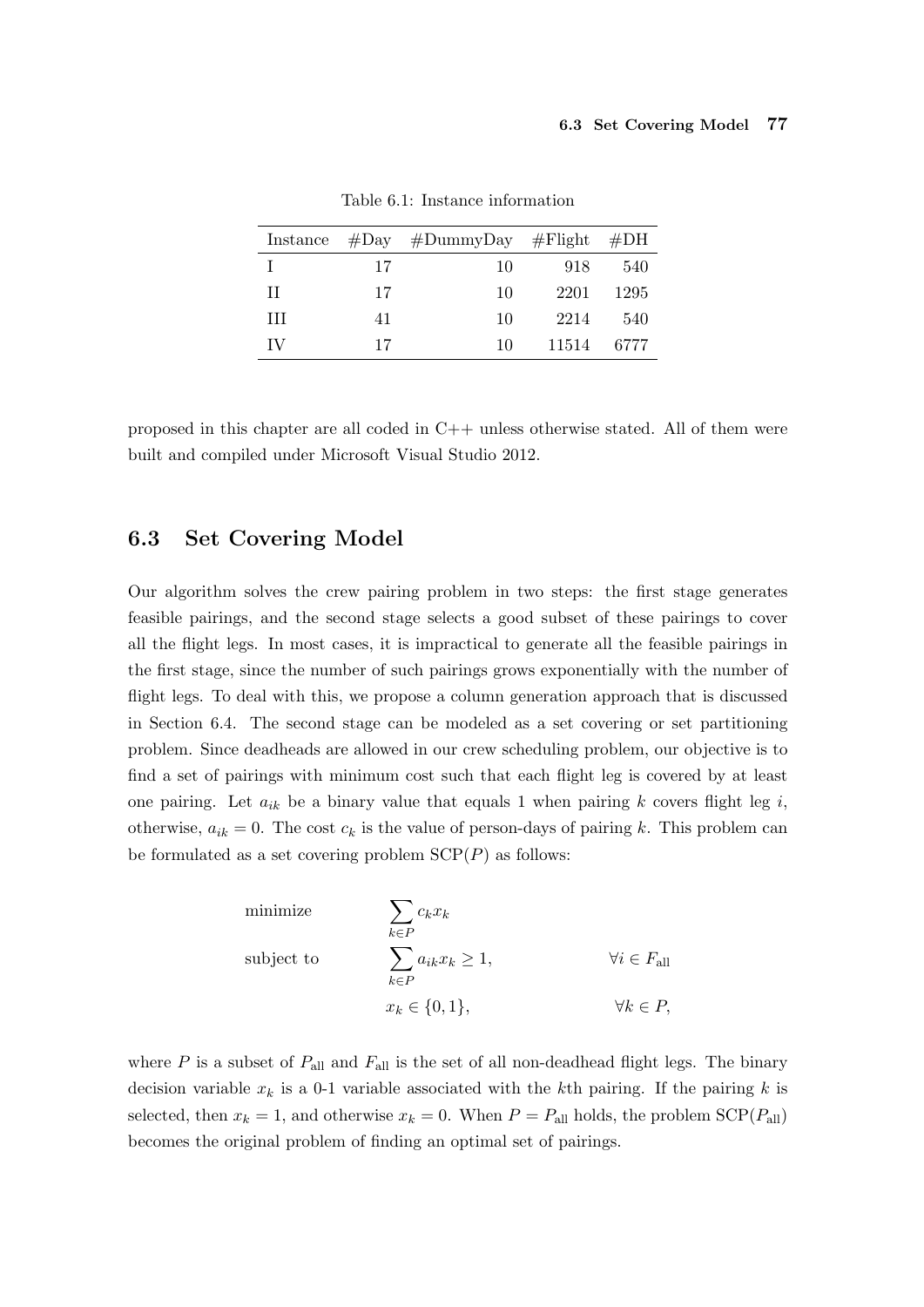# 6.4 Column Generation Approach

Compared with the straightforward method of enumerating all the feasible pairings, a column generation approach has an advantage that it provides an optimal solution to the LP (linear programming) relaxation  $\text{SCP}^*(P_{\text{all}})$  of  $\text{SCP}(P_{\text{all}})$  by iteratively solving  $\text{SCP}^*(P)$  to optimality for subsets P whose sizes are relatively small. We call an  $\text{SCP}^*(P)$ a master problem. For any subset P, the cost of an optimal solution to  $\text{SCP}^*(P)$  can be reduced further by adding good feasible pairings to P. Such pairings can be found by solving a problem called the *pricing problem* that is defined based on an optimal solution to the dual of  $\text{SCP}^*(P)$  for the current subset P. The approach stops when no good pairing can be found to improve the current solution. At this moment, the current solution is proved to be optimal to  $\text{SCP}^*(P_{\text{all}})$ . Furthermore, in view of the experience over the past researches, the solution obtained by solving  $\text{SCP}(P)$  is known to be relatively good to  $\text{SCP}(P_{\text{all}})$ . In this section, we propose an efficient algorithm for finding good pairings. We also focus on the initial pairing generation and regularity.

#### 6.4.1 Column Generation

We consider the LP relaxation problem  $\text{SCP}^*(P)$ :

$$
\text{minimize} \qquad \sum_{k \in P} c_k x_k \tag{6.4.1}
$$

subject to 
$$
\sum_{k \in P} a_{ik} x_k \ge 1, \qquad \forall i \in F_{\text{all}} \qquad (6.4.2)
$$

$$
0 \le x_k \le 1, \qquad \forall k \in P. \tag{6.4.3}
$$

Its dual problem  $DSCP^*(P)$  is formulated as follows:

$$
\sum_{i \in F_{\text{all}}} u_i \tag{6.4.4}
$$

subject to 
$$
\sum_{i \in F_{\text{all}}} a_{ik} u_i \leq c_k, \qquad \forall k \in P \qquad (6.4.5)
$$

$$
u_i \ge 0, \qquad \qquad \forall i \in F_{\text{all}}.\tag{6.4.6}
$$

We iteratively solve this LP problem with its dual problem. Denoting an optimal solution to  $DSCP^*(P)$  as  $u^*$ , the pricing problem  $PRICE(u^*)$  to find a pairing k from  $P_{all}$ to be added to  $P$  can be defined as follows:

$$
\max_{k \in P_{\text{all}}} \frac{1}{c_k} \sum_{i \in F_{\text{all}}} a_{ik} u_i^*.
$$
\n(6.4.7)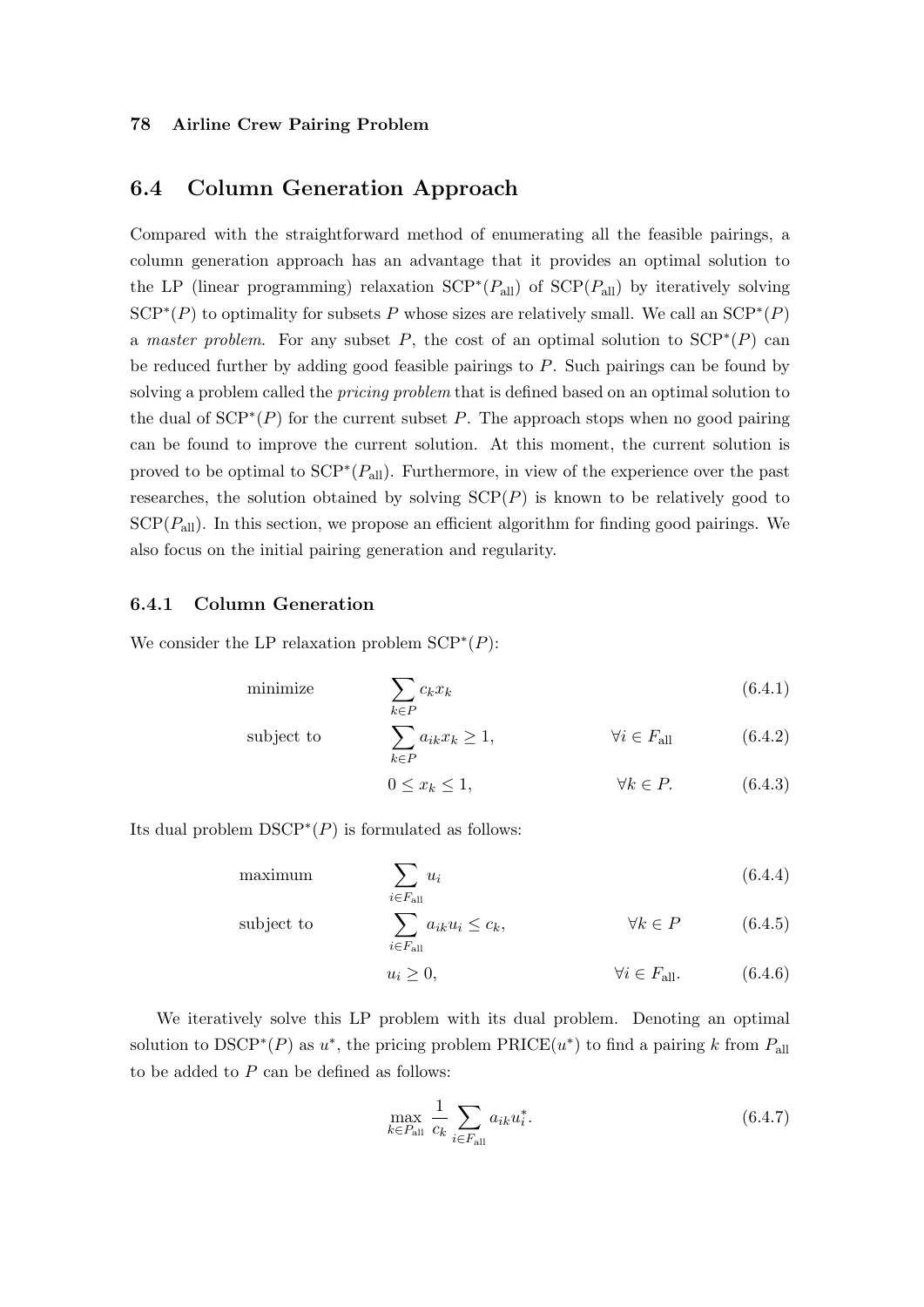#### 6.4 Column Generation Approach 79

Let  $\sigma(u^*)$  be the optimal value of PRICE $(u^*)$  and let  $k^*$  be an optimal solution. If  $\sigma(u^*)$  > 1 holds, then the optimal value of DSCP<sup>\*</sup>(P) can be updated by adding pairing  $k^*$  to P. The process is iterated until  $\sigma(u^*) \leq 1$  holds.

#### 6.4.2 Graph Description

The problem of finding a sequence of flight legs can be formulated as a routing problem in digraphs, where the flight legs are associated to nodes. We link two nodes  $(i, j)$  with a directed edge if the following two conditions are satisfied.

Condition 1: The arrival airport of flight leg i coincides with the departure airport of  $j$ .

**Condition 2:** The departure time of flight leg j is at least 30 minutes later than the arrival time of i.

For verifying the maximum person-day and reducing the computation time in column generation, we generate several subgraphs for one instance. We define  $G(p,q)$  as the subgraph corresponding to the period from the pth day to the  $(p - 1 + q)$ th day for all  $p \in \{1, 2, \ldots, N_d - q + 1\}$  and  $q \in \{1, 2, \ldots, N_{p_{\text{max}}}\}\$ , where  $N_d$  is the total days of the instance. Therefore, each instance has  $(2N_d - N_{p_{\text{max}}} + 1)N_{p_{\text{max}}}/2$  subgraphs. For example, for instance I whose number of days is 17, we first create 17 subgraphs for each day involving only those flight legs whose departure and arrival times are both in this day. Then, for every pair of consecutive two days, we apply a similar rule to generate 16 graphs. Similar rules are applied to the cases of  $3, 4, \ldots, N_{p_{\text{max}}}$  consecutive days. As a result, we obtain 75 subgraphs in total if  $N_{p_{\text{max}}} = 5$ .

For each subgraph, we connect a source node s to the flight legs whose departure is on the first day in Tokyo. A sink node t is linked from the flight legs whose arrival is on the last day in Tokyo. Finally, we remove the nodes that are not reachable from s and those not reachable to t, because such nodes are not necessary.

Note that all the subgraphs are directed acyclic graphs (DAG) and any path from s to t represents a pairing with q person-days. Although such an  $s-t$  path generated from these subgraphs is not necessarily feasible, it must satisfy all the basic constraints.

With these subgraphs, the pricing problem  $\text{PRICE}(u^*)$  can be decomposed into subproblems  $\text{PRICE}(u^*, p, q)$  for all the subgraphs  $G(p, q)$ , where  $\text{PRICE}(u^*, p, q)$  is the pricing problem to find a pairing that maximizes  $(1/c_k) \sum_{i \in F_{all}} a_{ik} u_i^*$  among those that correspond to  $s-t$  paths in  $G(p,q)$ . Because  $c_k$  is the same for all such pairings k (to be more precise,  $c_k = q$  holds for every pairing k that corresponds to an  $s-t$  path in  $G(p,q)$ , this problem becomes a constrained longest path problem in directed acyclic digraphs  $G(p, q)$ . Let  $\sigma(u^*, p, q)$  be the optimal solution value of  $\text{PRICE}(u^*, p, q)$  and  $k^*(u^*, p, q)$  be an op-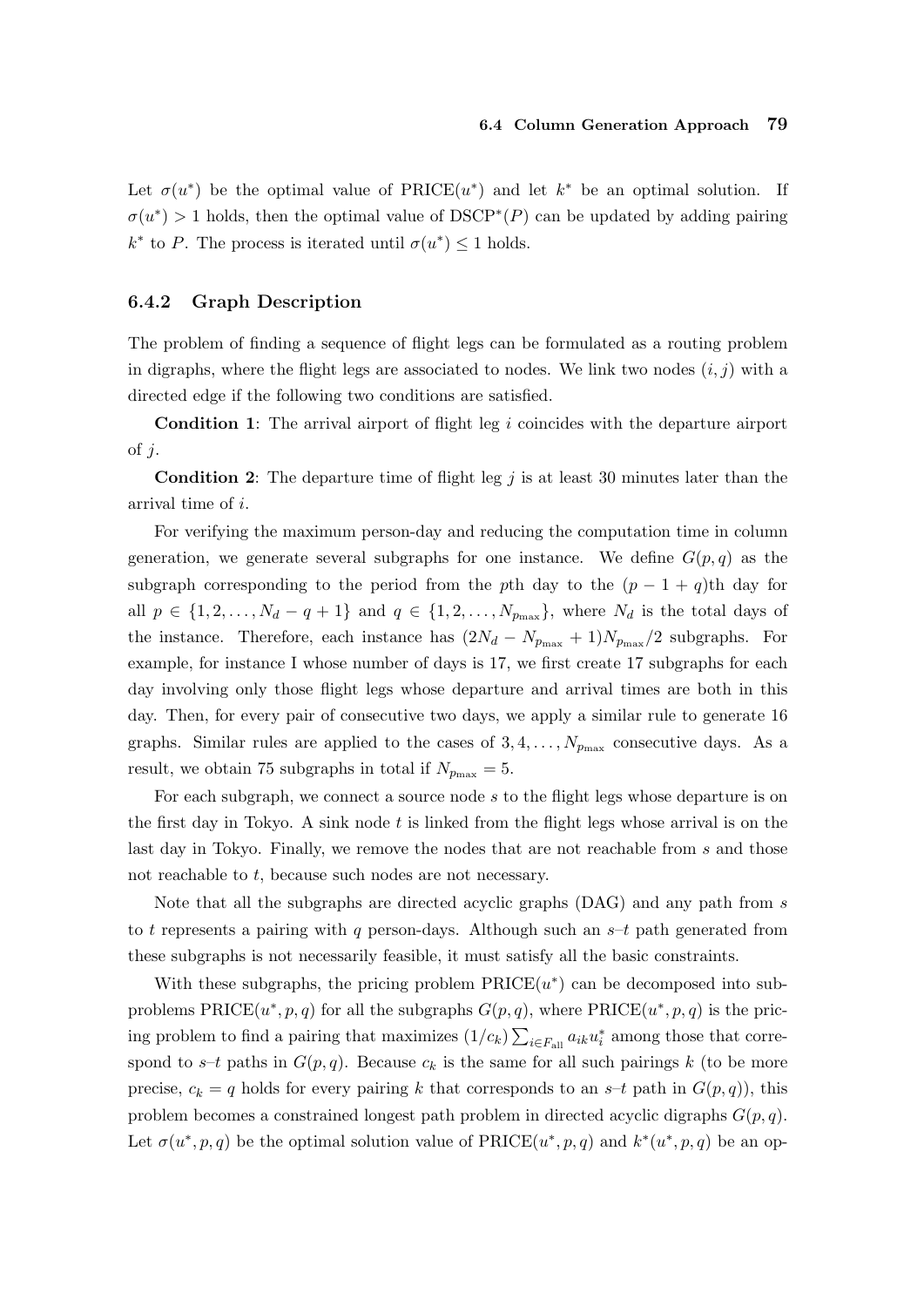timal solution. If there is a graph  $G(p,q)$  that satisfies  $\sigma(u^*,p,q) > 1$ , then the optimal value of DSCP<sup>\*</sup>(P) can be updated by adding pairing  $k^*(u^*, p, q)$  to P. Otherwise, i.e.,

$$
\sigma(u^*, p, q) \le 1\tag{6.4.8}
$$

holds for all the subgraphs  $G(p, q)$ , we terminate the column generation.

In the column generation phase, we adopt the following strategy. We examine subgraphs  $G(p, q)$  one by one for possible pairs of p and q, solving the corresponding pricing problem, and whenever a pairing that violates (6.4.8) is found by solving the pricing problem PRICE $(u^*)$  for a subgraph  $G(p, q)$ , we add such a pairing to P and immediately start a new iteration (i.e, we stop examining the remaining subgraphs and immediately move to the phase of solving  $\text{SCP}^*(P)$  for the updated P).

#### 6.4.3 Initial Pairing Set Generation

The set covering problem  $\text{SCP}(P)$  is feasible only when the initial pairing set P can cover all the non-DH flight legs. Our initial pairing set generation method to generate such a P starts from  $P = \emptyset$  and consists of two steps.

In the first step, we consider an iterative process based on depth first search (DFS). For each subgraph, we define Q as the set of all the nodes directly connected from source node s and execute a DFS from each node in Q. In choosing the next candidate node in DFS, we divide the unvisited nodes that are connected from the current node into two sets: currently uncovered nodes and covered nodes, where a node is covered if there is a pairing in P containing the flight leg corresponding to the node and uncovered otherwise. If the set of uncovered nodes is not empty, we choose from this set the node whose departure time is closest to the arrival time of the current node; otherwise, we choose such a node from the set of covered nodes. Whenever the DFS reaches a node that is connected to the sink t, it checks if the current path from s to t satisfies the pairing constraints explained in Section 6.2.1, and if it does, we add the obtained  $s-t$  path into P, terminate the current DFS, and start a new DFS from another node in Q that has not been used as the starting node of DFS. Whenever we start a DFS from a node in Q, all the nodes are labeled unvisited, i.e., the new DFS can visit those nodes that have been visited by a former DFS. A set of such calls to DFS for a subgraph, which we call a DFS probe, comes to an end when DFS has been executed from every node in  $Q$ . We repeat the process of invoking DFS probes to all subgraphs, where one round consists of DFS probes with a DFS probe to every subgraph, and such rounds are repeated until no more uncovered nodes have become covered in a round. In each round, the time complexity for one graph is  $O(|Q|E_{G(p,q)})$ , where  $E_{G(p,q)}$  denotes the number of edges in graph  $G(p,q)$ .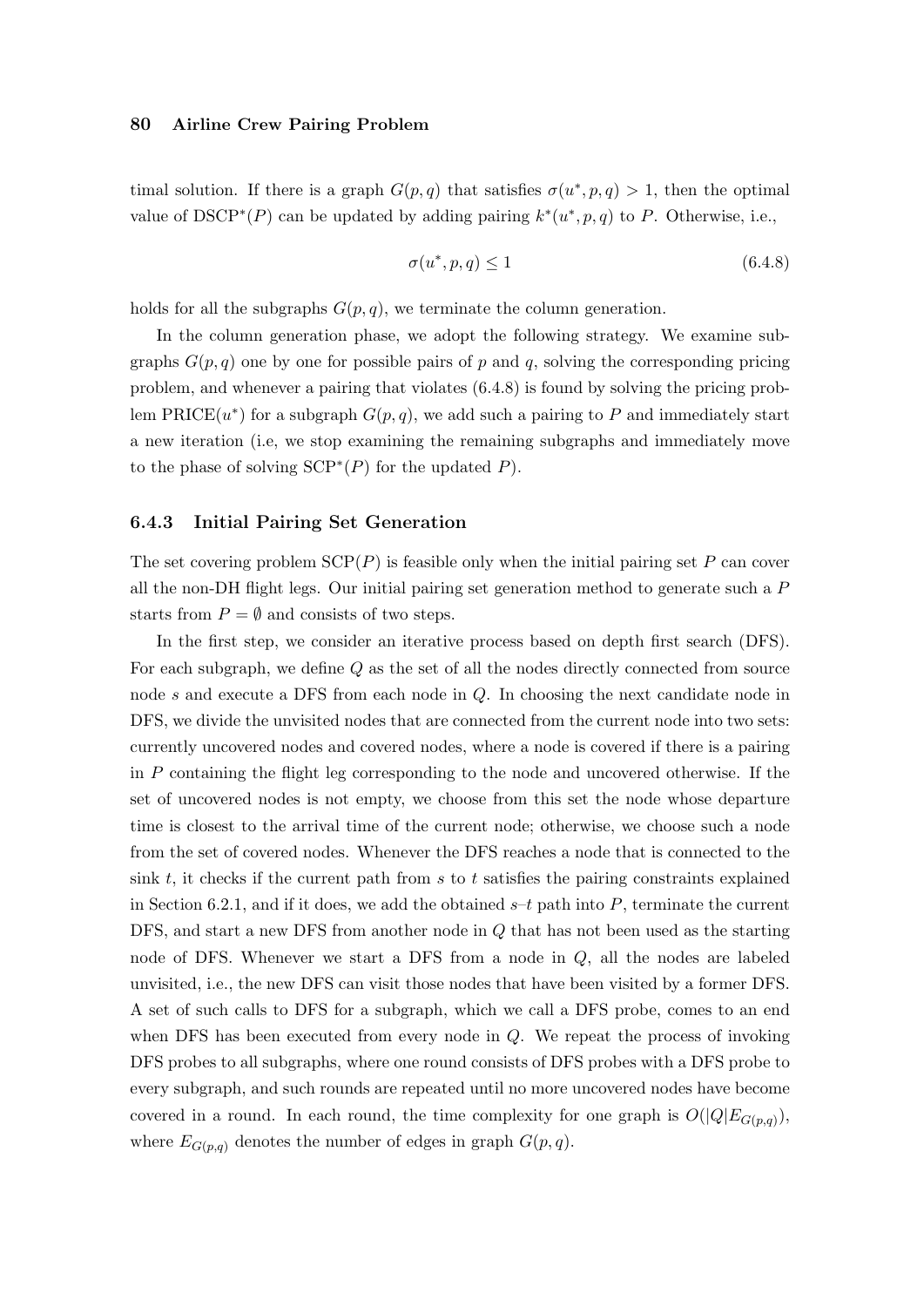#### 6.4 Column Generation Approach 81

Even this simple approach works effectively for the tested instances as shown in Table 6.2. The first and the second columns express the instance name ("Instance") and the number of non-DH nodes ("#Non-DH") for each instance. Each value in the third column ("#Pairing") shows the number of pairings in the obtained set  $P$ , and the fourth column ("#Round") shows the number of rounds executed in the first step. The last two columns represent the number of uncovered nodes ("#Uncovered") after the first step and the coverage (i.e., the ratio of nodes that are covered by the obtained set  $P$ ) for each instance.

| Instance |      |      |   | $\# \text{Non-DH}$ #Pairing #Round #Uncovered Coverage |            |
|----------|------|------|---|--------------------------------------------------------|------------|
|          | 378  | 66   | 3 |                                                        | $100.00\%$ |
| H        | 906  | 251  | 3 | $\mathbf{0}$                                           | 100.00%    |
| Ш        | 1674 | 258  | 4 |                                                        | 99.94\%    |
| IV       | 4737 | 1315 |   |                                                        | 100.00%    |

Table 6.2: Node coverage by the path generation with DFS

For those non-DH nodes that remain uncovered, the second step follows. Assume that node *i* is uncovered after the first step. Let  $V_i^-$  and  $V_i^+$  denote the set of nodes reachable to i and from i, respectively, in the entire graph. For every graph  $G(p,q)$  that contains node *i*, we generate a subgraph  $G_i(p, q)$  induced by the node set  $V_i^{\perp} \cup \{i\} \cup V_i^{\perp}$ . Then, we modify  $G_i(p,q)$  by removing all the edges connecting from a node in  $V_i^-$  to a node in  $V_i^+$ . Recall that all nodes are reachable from s and to t in  $G(p,q)$ , and the same also holds for  $G_i(p,q)$ . This ensures that any s-t path in  $G_i(p,q)$  must contain node i. Furthermore, it is also clear that any  $s-t$  path in  $G_i(p,q)$  satisfies the basic constraints in Section 6.2.1. Hence, our problem reduces to the problem of finding an  $s-t$  path that satisfies all the specific pairing constraints.

We consider a dynamic programming (DP) for solving this problem. For each node h in graph  $G_i(p,q)$ , we maintain a matrix  $(w_{lf})$  where the value  $w_{lf}^h$  of the  $(l, f)$ -element represents the minimum working time in a path among all feasible paths from source node s to h such that (after the latest sleep period if such a period exists) the number of landings is at most  $l$  and the total flying time is at most  $f$ . Note that the matrix size is  $N_{l_{\text{max}}} \times N_{f_{\text{max}}}$  because of Specific Constraint 1 and 3. Denote by  $w_{(jh)}$  the working time during the period between flight leg j and h, and if  $j = s$  or  $h = t$ , let  $w_{(jh)} = 0$ . Similarly, we define  $w_h$  as the working time of flight leg h, and if  $h = s$  or  $h = t$ , let  $w_h = 0$ . Let all the values  $w_{if}^s$  for node s be 0. Then the cells for all other nodes can be computed by a forward programming: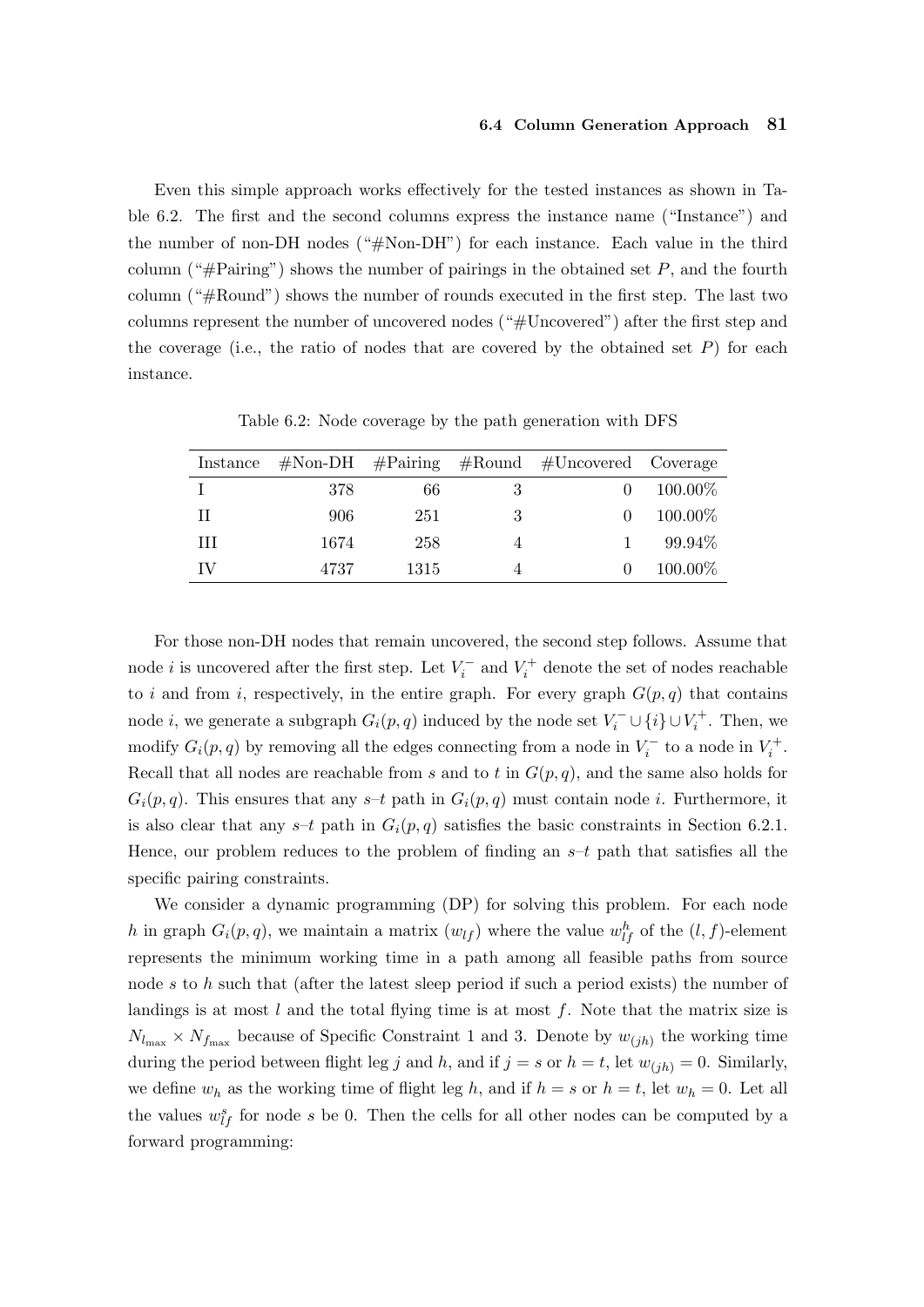$$
w_{lf}^{h} = \begin{cases} \min_{j \in V_{h}^{-}} w_{(l-l_{j}),(f-f_{j})}^{j} + w_{(jh)} + w_{h} & \text{if } \min_{j \in V_{h}^{-}} w_{(l-l_{j}),(f-f_{j})}^{j} \leq N_{w_{\text{max}}} \text{ and } \\ & (j,h) \text{ is not a sleep period} \\ w_{h} & \text{if } \min_{j \in V_{h}^{-}} w_{(l-l_{j}),(f-f_{j})}^{j} \leq N_{w_{\text{max}}} \text{ and } \\ & (j,h) \text{ is a sleep period} \\ N_{w_{\text{max}}+1} & \text{otherwise.} \end{cases}
$$

The value of the  $(N_{l_{\text{max}}}, N_{f_{\text{max}}})$ -element at the sink node t indicates whether a feasible path exists in the current subgraph. If its value is lower than or equals to the maximum working time  $N_{w_{\text{max}}}$ , a feasible path exists, and the target uncovered node i will be covered by such a path. This feasible path can be obtained by tracking back the DP cells through the path starting from the  $(N_{l_{\text{max}}}, N_{f_{\text{max}}})$ -element at the sink node. The path generated with this procedure must be feasible, since this DP approach respects all the constraints.

The time complexity of this DP is  $O(N_{l_{\text{max}}}N_{f_{\text{max}}}N_{G_i(p,q)}E_{G_i(p,q)})$ , where  $N_{G_i(p,q)}$  and  $E_{G_i(p,q)}$  denote the number of nodes and edges in graph  $G_i(p,q)$ . In practice, the computation time can further be reduced if the input values are multiples of an integer. For example, for the tested instances I to IV, all the time-related input, including flying time, is divisible by 5, and  $N_{f_{\text{max}}}$  can be reduced from the original value 720 to 144, which reduces the computational cost to one fifth.

We apply this scheme to every subgraph  $G(p,q)$  until a valid path is found. The instance is proved to be infeasible, if no feasible path is found for a target node  $i$ .

#### 6.4.4 Lower Bound

For large-scale instances, it becomes hard for the column generation approach to continue the search until all the necessary columns are generated, i.e., until the termination condition (6.4.8) is satisfied for all subgraphs  $G(p, q)$ . In this section, we consider a lower bound on the optimal value of  $SCP^*(P_{all})$  that can be obtained by solving the pricing problems  $PRICE(u^*, p, q)$  for all p and q even if the termination condition (6.4.8) is not satisfied in the current iteration.

Recall that P is a subset of  $P_{\text{all}}$ , and  $u^*$  is an optimal solution to DSCP<sup>\*</sup>(P), and moreover,  $\sigma(u^*, p, q)$  denotes the optimal value of PRICE $(u^*, p, q)$ . If  $\sigma(u^*, p, q) \leq 1$ holds for all the subgraphs  $G(p, q)$ ,  $\text{SCP}^*(P_{\text{all}})$  has been exactly solved and the optimal value is  $\sum_{i\in F_{\text{all}}} u_i^*$  due to the duality theorem. Next we consider the situation where the termination condition (6.4.8) is not satisfied, i.e.,

$$
\sigma(u^*, p, q) > 1 \tag{6.4.9}
$$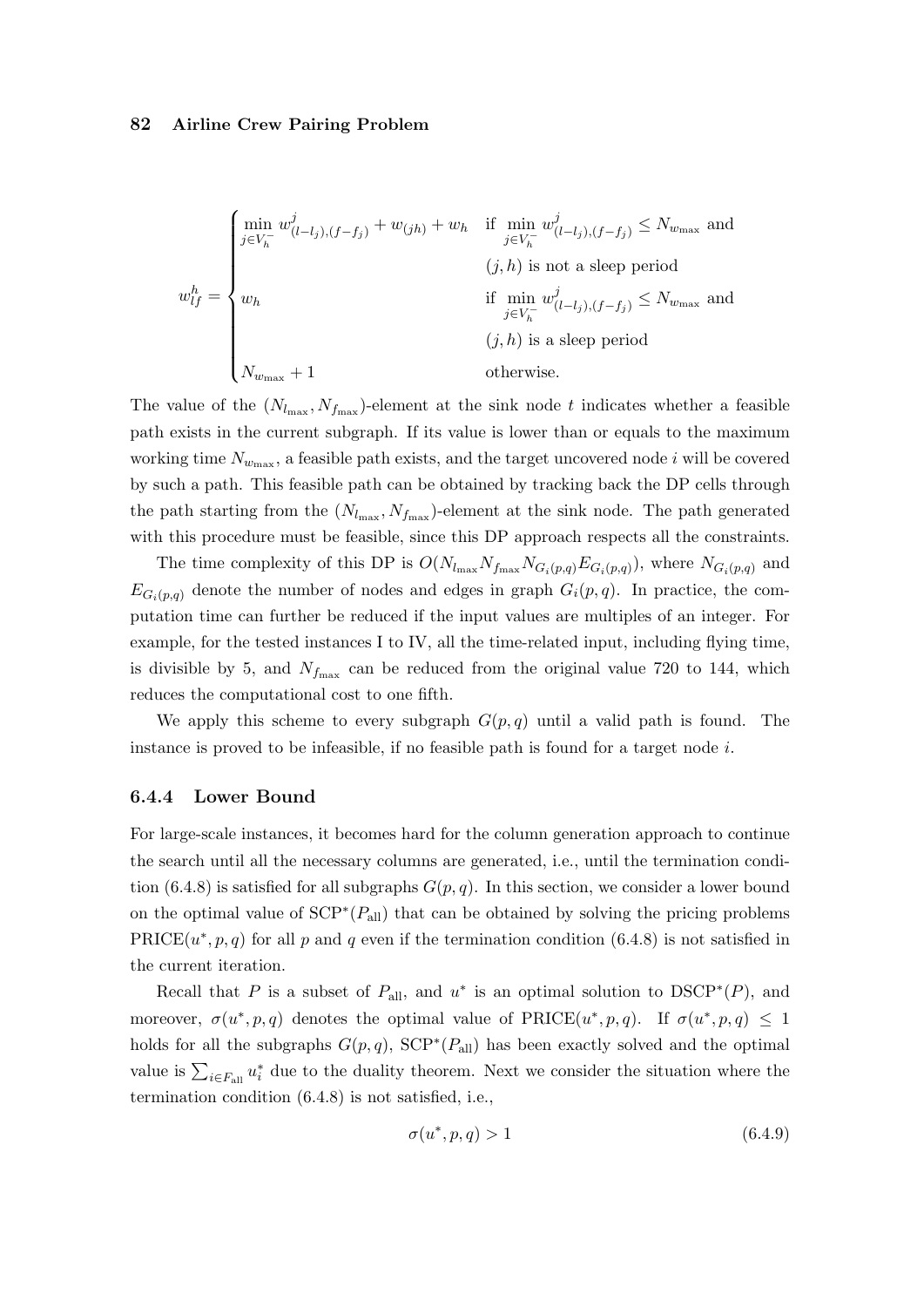#### 6.4 Column Generation Approach 83

holds for some  $G(p, q)$ . Recall that the flight legs are associated to nodes, and let i also denote the node corresponding to flight i. Denote by  $V(p,q)$  the node set of  $G(p,q)$ , and define  $R(i)$  to be the set of subgraphs that contain flight leg i, i.e.,

$$
R(i) = \{ G(p, q) \mid i \in V(p, q) \}.
$$

Let  $\Delta_i$  be defined as follows:

$$
\Delta_i = \min_{G(p,q)\in R(i)} \frac{1}{\sigma(u^*, p, q)}
$$
  $\forall i \in F_{\text{all}}.$ 

We denote by  $P_{\text{all}}^{(p,q)}$  the set of all feasible pairings (s-t paths) in subgraph  $G(p,q)$  and define  $\hat{u}_i = \Delta_i u_i^*$  for each flight leg *i*. Then  $\hat{u}$  is a feasible solution of DSCP<sup>\*</sup>( $P_{\text{all}}$ ) because the following inequality holds for all the subgraphs  $G(p, q)$ :

$$
\sigma(\hat{u}, p, q) = \max_{k \in P_{\text{all}}^{(p,q)}} \frac{1}{c_k} \sum_{i \in F_{\text{all}}} a_{ik} \Delta_i u_i^*
$$
\n(6.4.10)

$$
= \max_{k \in P_{\text{all}}^{(p,q)}} \frac{1}{c_k} \sum_{i \in F_{\text{all}}} \min_{G(p',q') \in R(i)} \frac{1}{\sigma(u^*, p', q')} a_{ik} u_i^* \tag{6.4.11}
$$

$$
\leq \max_{k \in P_{\text{all}}^{(p,q)}} \frac{1}{c_k} \sum_{i \in F_{\text{all}}} \frac{1}{\sigma(u^*, p, q)} a_{ik} u_i^* \tag{6.4.12}
$$

$$
= \frac{1}{\sigma(u^*, p, q)} \max_{k \in P_{\text{all}}^{(p,q)}} \frac{1}{c_k} \sum_{i \in F_{\text{all}}} a_{ik} u_i^* = 1.
$$
 (6.4.13)

The inequality from  $(6.4.11)$  to  $(6.4.12)$  holds for the following reason. For every i and k, if  $a_{ik}$  equals zero, the term corresponding to i and k equals zero both in (6.4.11) and  $(6.4.12)$ . Otherwise (i.e, if  $a_{ik}$  equals one), it means that path k contains node i. Accordingly,  $G(p,q)$  is in set  $R(i)$ , which indicates that the term in  $(6.4.12)$  is a candidate among the minimize function range in  $(6.4.11)$ , and the corresponding term in  $(6.4.11)$  is less than or equals to the one in (6.4.12).

As a result, the objective function value  $\sum_{i \in F_{all}} \hat{u}_i$  gives a lower bound on the optimal value of  $\text{SCP}^*(P_{\text{all}})$  as well as that of  $\text{SCP}(P_{\text{all}})$ .

#### 6.4.5 DP-based Algorithm for Pricing Problem

We solve the pricing problem using a DP-based branch-and-bound algorithm. Before devising this method, we considered a DP approach similar to the one discussed in Section 6.4.3 by extending the matrix at each node to a 3-dimensional table. However, such an additional dimension causes a great increase in both computation time and memory. For this reason, and from preliminary experimental results, we decided to adopt a branchand-bound framework using a relaxation of the above DP for bounding operations. Our method consists of two phases and can be outlined as follows.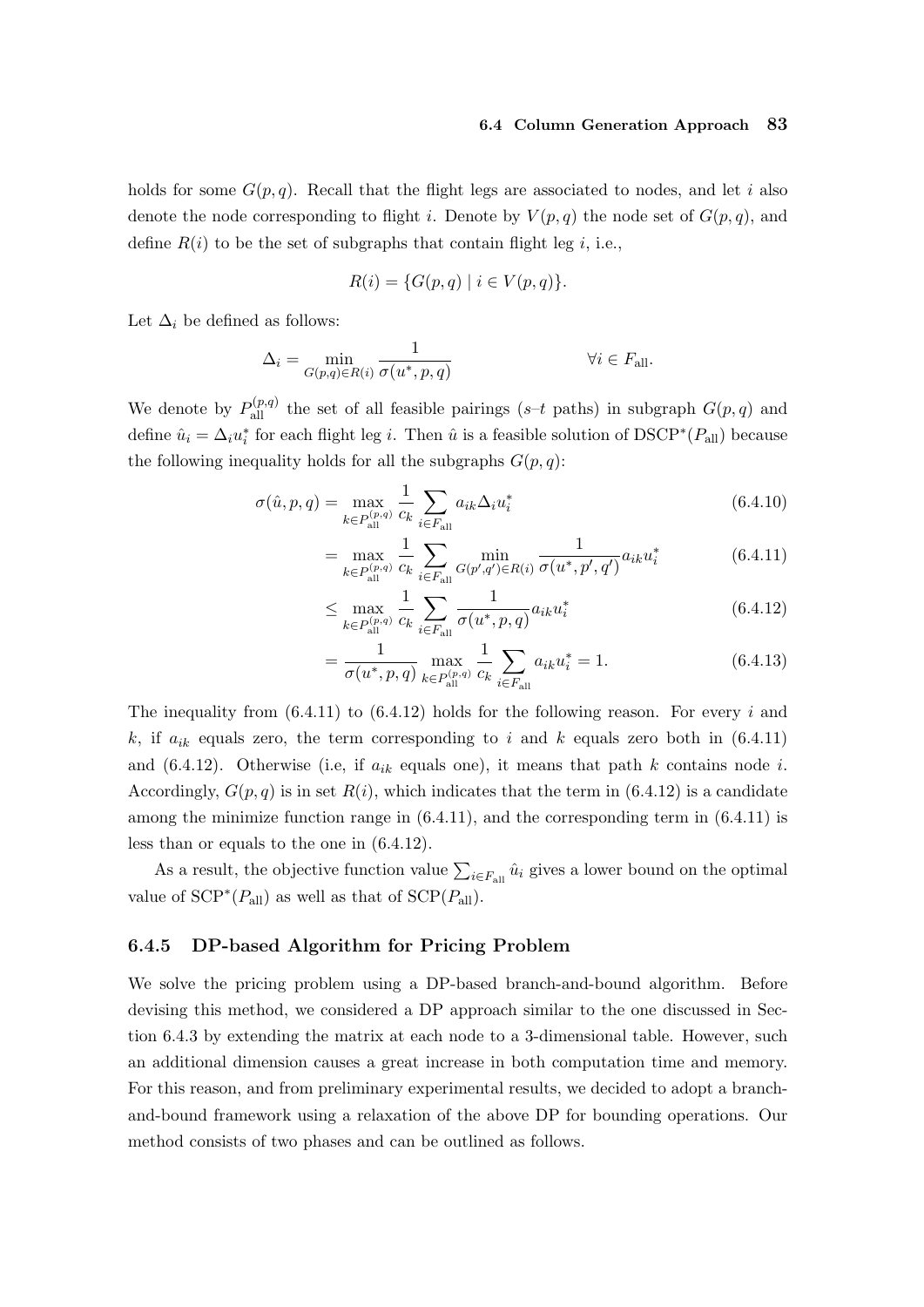In the first phase, it creates three independent DP lists for each node corresponding to the three constraints regarding working time, flying time and landings, respectively. In the DP list of node j with respect to working time, the value  $u_j^w(r)$  of the rth cell represents the maximum obtainable price along a path among all paths from node  $j$  to the sink node such that the total working time (before the first sleep period if such a period exists) is at most r, where the price of a path is the sum of  $u_i^*$  for all nodes i on the path. Similarly, we prepare the DP lists  $u_i^f$  $j^f(j)$  and  $u^l_j(\cdot)$  for both flying time and landings, respectively. Note that by reducing the 3-dimensional table into three independent lists, each value in the DP list only indicates an upper bound, since only the constraint associated with the list is guaranteed, and the path realizing the value in the list may violate one or both of the other two constraints. These kind of DP list cannot provide us with a feasible pairing, but with an upper bound on the price value, which is important for bounding operations.

In the second phase, we use a depth-first branch-and-bound search to generate an optimal path. The algorithm generates partial paths from s by expanding the current path along an edge from the last node of the path or by backtracking whenever the current path becomes infeasible or it is concluded that it does not lead to a desirable path (i.e., a bounding operation). Suppose that the current path  $\hat{k}$  is a partial path from source node s to a node i in a graph  $G(p,q)$ . Denote by  $F(\hat{k})$  the node set of path  $\hat{k}$ , and we define  $f_k^*$ ,  $w_k^*$  and  $l_k^*$  to be the flying time, working time and landing number of path  $\hat{k}$  from the last sleep period to node i, or from s to i if  $\hat{k}$  contains no sleep period. In expanding the current path  $\hat{k}$  by appending a node j at the end of  $\hat{k}$ , we choose a node whose departure time is earliest among those in  $V_i^+$  that have not been examined yet as a candidate to append to the current path  $k$ . If the path expanded by appending such a node  $j$  is feasible, we examine the following three conditions:

$$
\begin{cases} \sum_{i\in F(\hat{k})} u_i^* + u_j^f(N_{f_{\text{max}}}) \leq q & \text{if } (i,j) \text{ is a sleep period} \\ \sum_{i\in F(\hat{k})} u_i^* + u_j^f(N_{f_{\text{max}}} - f_{\hat{k}}^*) \leq q & \text{otherwise;} \end{cases}
$$
  

$$
\begin{cases} \sum_{i\in F(\hat{k})} u_i^* + u_j^w(N_{w_{\text{max}}}) \leq q & \text{if } (i,j) \text{ is a sleep period} \\ \sum_{i\in F(\hat{k})} u_i^* + u_j^w(N_{w_{\text{max}}} - w_{\hat{k}}^* - w_{(ij)}) \leq q & \text{otherwise;} \end{cases}
$$
  

$$
\begin{cases} \sum_{i\in F(\hat{k})} u_i^* + u_j^l(N_{l_{\text{max}}}) \leq q & \text{if } (i,j) \text{ is a sleep period} \\ \sum_{i\in F(\hat{k})} u_i^* + u_j^l(N_{l_{\text{max}}} - l_{\hat{k}}^*) \leq q & \text{otherwise.} \end{cases}
$$

Recall that our objective is to find a path in  $G(p,q)$  that satisfies the inequality (6.4.9), which means that the total of prices  $u_i^*$  on the nodes in the path has to be greater than  $c_k = q$ . If one of the above three conditions is satisfied, we can conclude that no path with total price greater than  $q$  can be generated by further extending from node  $j$  the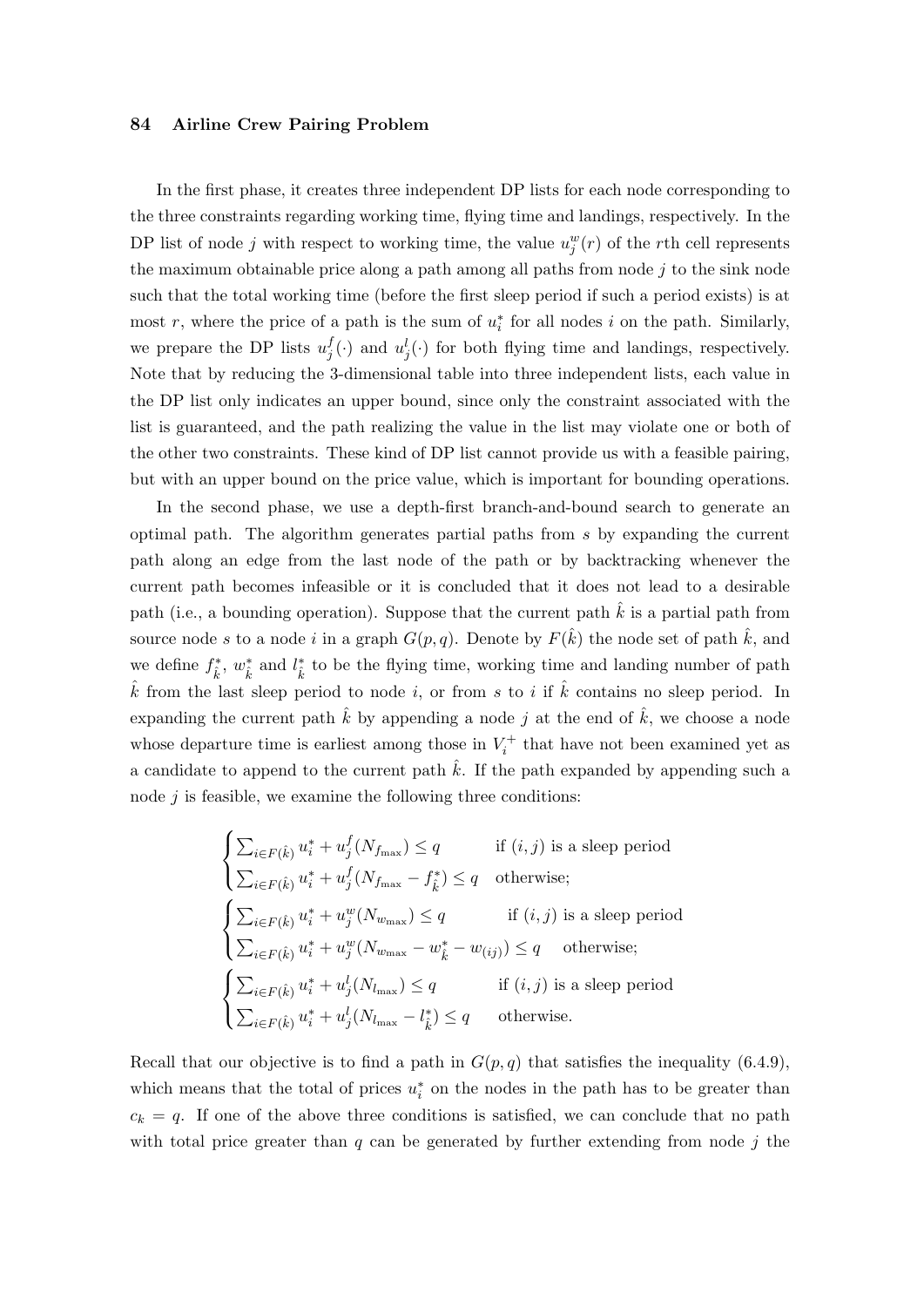current partial path  $(\hat{k} \rightarrow j)$ , i.e., a bounding operation can be applied to node j and a backtracking follows.

The computational results of a simple tree search (that backtracks only if the current path becomes infeasible) and the proposed DP-based branch-and-bound method are shown in Table 6.3. We set the time limit to 7200 seconds for both algorithms. The computation time in seconds for solving the LP relaxation  $\text{SCP}^*(P_{\text{all}})$  by column generation ("Time") and the objective values ("ObjectValue") to  $\text{SCP}^*(P)$  for the set P when the column generation terminated are shown in Table 6.3, where "t.l." signifies that the time limit was reached before the column generation stopped with condition (6.4.8) satisfied for all graphs. The column "#Iteration" expresses the number of LP relaxation problems  $\text{SCP}^*(P)$  that have been solved during the execution.

The branch-and-bound with DP has better performance for all instances.

|          |     | Simple tree search        |      |            | B&B with DP |      |
|----------|-----|---------------------------|------|------------|-------------|------|
| Instance |     | $\#Iteration$ ObjectValue | Time | #Iteration | ObjectValue | Time |
|          | 151 | 228.0                     | t.l. | 3135       | 92.8        | 56   |
| Н        | 342 | 749.0                     | t.l. | 23309      | 247.4       | t.l. |
| Ш        | 273 | 1115.0                    | t.l. | 14688      | 382.4       | t.l. |
| ſV       | 53  | 5769.0                    | t.l. | 3679       | 2433.3      | t.I. |

Table 6.3: The results of simple tree search and DP-based branch-and-bound method

#### 6.4.6 Regularity

Most flight legs are regularly scheduled, e.g., a flight from an airport to another is scheduled with the same departure and arrival times for every weekday. This section considers a method to exploit such regularity. We call two pairings twins if for every corresponding pair of flight legs, the departure and arrival airports are the same, and the departure and arrival times are the same but not on the same day, where the intervals between the two corresponding flight legs are the same for all pairs. When the column generation obtains a valid good pairing to be added to  $P$ , all of its twin pairings are also added to  $P$ .

We compared the computation time of the cases where the method of adding twins is adopted or not. The results for the case without this idea are shown in Table 6.4, and Table 6.5 shows the results when the idea is incorporated.

We can observe from the computational results that this idea improves the speed of column generation for all the instances. This might be because the bottleneck of our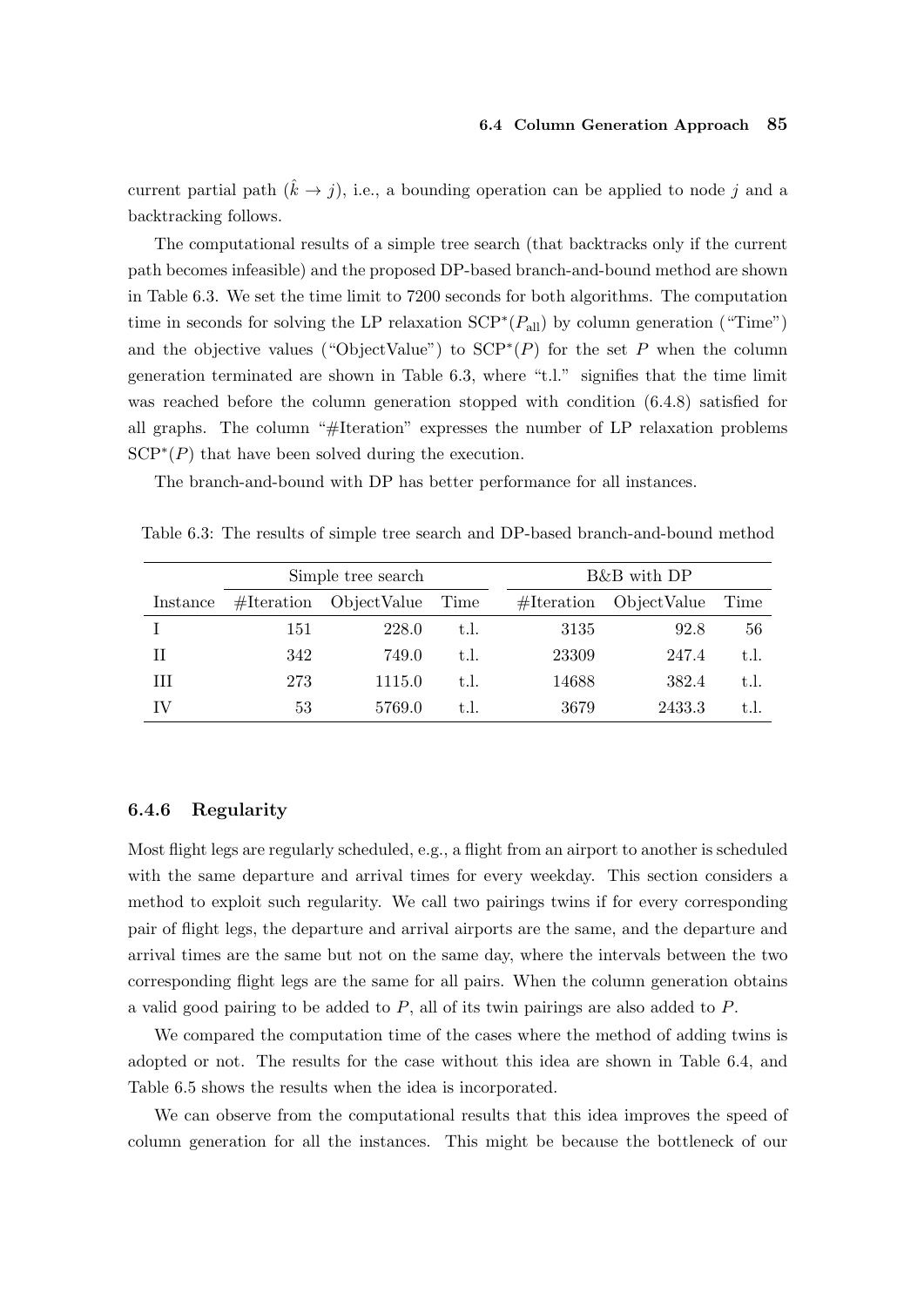| Instance |       |       | $\#Iteration$ $\#Pairing$ ObjectValue | Time |
|----------|-------|-------|---------------------------------------|------|
|          | 3135  | 3201  | 92.8                                  | 56   |
| H        | 23309 | 23560 | 247.4                                 | t.l. |
| Ш        | 14688 | 14947 | 382.4                                 | t.l. |
| IV       | 3679  | 4994  | 2433.3                                | t.I. |

Table 6.4: The results of the algorithm without twins

Table 6.5: The results of the algorithm with twins

| Instance |       |       | $\# \text{Iteration}$ $\# \text{Pairing}$ ObjectValue Time |      |
|----------|-------|-------|------------------------------------------------------------|------|
|          | 878   | 8228  | 92.8                                                       | -37  |
| H        | 10944 | 97582 | 247.2                                                      | 5897 |
| Ш        | 653   | 22064 | 380.8                                                      | 1140 |
| TV       | 821   | 9042  | 2238.1                                                     | t.I. |

approach for these instances is the time to find a good pairing, and it is advantageous to add more than one pairing at each iteration. Note however that more than 20,000 twin pairings were generated only in 653 iterations for instance III, and a different conclusion might be drawn for larger instances if the time horizon becomes much longer.

# 6.5 SCP Heuristic Approach

The column generation approach stops the iteration if no good pairing can be generated to improve the  $\text{SCP}^*(P)$ , and if this stopping criterion is satisfied, the LP relaxation of the original SCP,  $\text{SCP}^*(P_{\text{all}})$ , has been solved to optimality. However, the obtained solution to  $\text{SCP}^*(P)$  can have fractional elements.

As the last step, we solve the SCP in its integer programming (IP) formulation described in Section 6.3. The SCP is known to be NP-hard, and many good exact and heuristic algorithms have been proposed. In this chapter, we consider two approaches: One is to solve this integer programming problem by using an IP solver, IBM ILOG CPLEX, and the other is to solve it with a heuristic approach based on a 3-flip neighborhood local search algorithm (3FNLS) proposed by Yagiura et al. [107]. If sufficient time and memory were available, CPLEX would be able to solve  $\text{SCP}(P)$  to optimality. However, the 3FNLS obtained better results for all instances under a time limit of one hour. Table 6.6 shows the results of solving  $\text{SCP}(P)$  by CPLEX and 3FNLS, where P is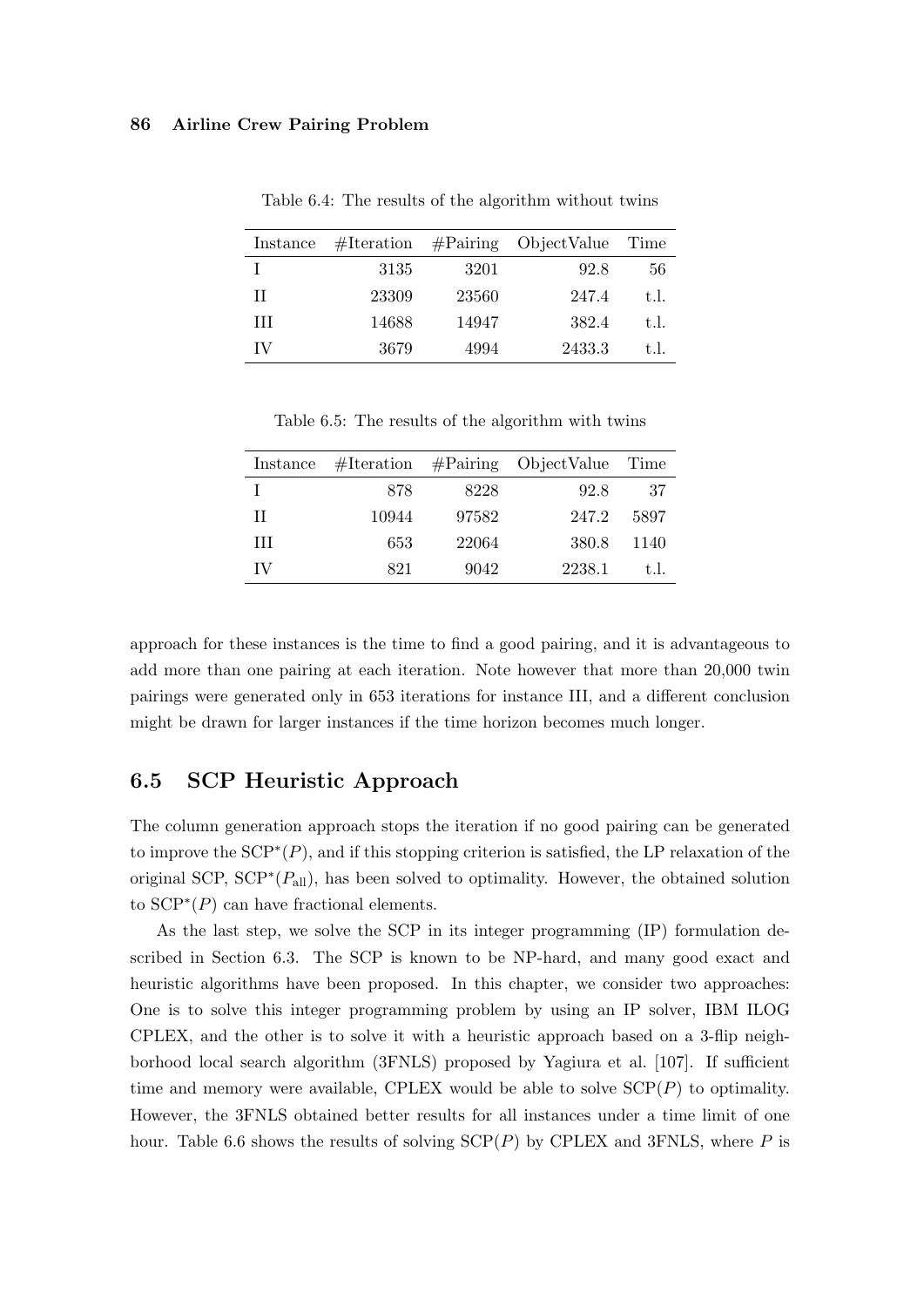obtained by the proposed column generation approach.

Table 6.6: The objective values of  $SCP(P)$  obtained by CPLEX and 3FNLS in one hour

|                       |  | -IV |
|-----------------------|--|-----|
| CPLEX 97 288 454 2533 |  |     |
| 3FNLS 96 255 406 2456 |  |     |

## 6.6 Computational Results

We now present computational results. The heuristic algorithms proposed for SCP by Yagiura et al. [107] were coded in C, and we set a time limit of 3600 seconds.

#### 6.6.1 Results of the Proposed Approach

Table 6.7 shows the results of the proposed column generation approach, where the columns show the number of pairings generated by the algorithm ("#Pairing"), the computation time in seconds for solving the LP relaxation by column generation ("Time (LP)") and the objective values ("Value  $(LP)$ ") to  $SCP^*(P)$ . The objective values obtained by solving the resulting  $\text{SCP}(P)$  by the 3FNLS are listed in the last column ("Value (SCP)"). As discussed in Section 6.4, the rounded up value of the objective value of LP relaxation, when the column generation stops normally with the termination condition  $(6.4.8)$ , gives a lower bound on the optimal value of  $\text{SCP}(P_{\text{all}})$ , which are shown in column "LB" in the table. Note that for instance IV, the column generation was stopped with a time limit of 7200 seconds (denoted "t.l." in the table), and the value in column "LB" shows a lower bound obtained by the method proposed in Section 6.4.4. We can observe that the gap between the objective value of SCP (as IP) and its lower bound is within 10% for all the instances except IV.

Table 6.7: Computation times in seconds of our set covering approach

|      |       |      |            | Instance $\# \text{Pairing}$ Time (LP) Value (LP) LB Value (SCP) |
|------|-------|------|------------|------------------------------------------------------------------|
|      | 8228  | -37  | 92.8 93    | 96                                                               |
| - II | 97582 | 5897 | 247.2 248  | 255                                                              |
| Ш    | 22064 | 1140 | 380.8 381  | 406                                                              |
| TV   | 8899  | t.l. | 2267.5 837 | 2456                                                             |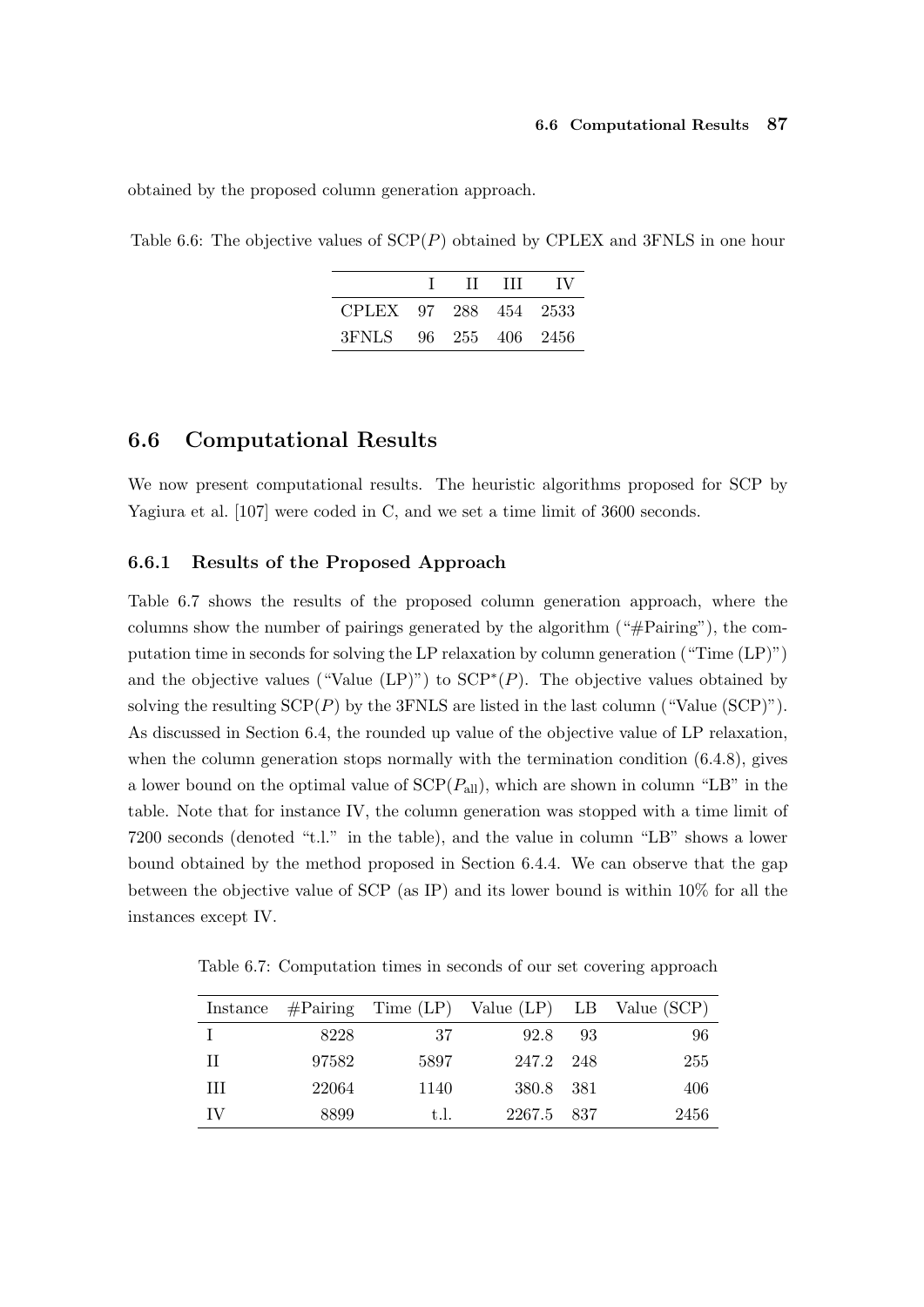We also tested an existing software module developed by a company and designed for solving (almost) the same problem. We applied it to the same instances and analyzed the two approaches from various aspects, including some criteria that are not explicitly considered in our formulation. It was observed that solutions obtained by our approach have less number of total person-days and lower hotel expenses for crew members. On the other hand, the software obtained solutions with smaller number of deadheads and with more regularity.

#### 6.6.2 Maximum Person-Days

Recall that we defined the maximum value of person-days  $N_{p_{\text{max}}}$  in Section 6.2.1. This input parameter restricts the search space  $P_{\text{all}}$  of pricing problem  $\text{PRICE}(u^*)$ . Let  $P_{\text{all}}^{\alpha}$  be the set of all feasible pairings under the condition  $N_{p_{\text{max}}} = \alpha$ . We can easily prove the following lemma from the fact that  $\alpha > \beta$  implies  $P_{\text{all}}^{\beta} \subseteq P_{\text{all}}^{\alpha}$ .

**Lemma 6.6.1.** If  $\alpha > \beta$  holds, the optimal value of SCP<sup>\*</sup>( $P_{\text{all}}^{\alpha}$ ) is not more than that of  $\text{SCP}^*(P_{\text{all}}^{\beta})$ .

The same result also holds for  $\text{SCP}(P_{\text{all}}^{\alpha})$  and  $\text{SCP}(P_{\text{all}}^{\beta})$ .

The parameter  $N_{p_{\text{max}}}$  is usually decided by practical reasons and is given as an input, but from computational point of view, it gives a trade-off between the quality of obtained solutions and computational cost in solving  $\text{SCP}^*(P_{\text{all}})$  by our column generation approach. Intuitively, we might consider that if we use greater  $N_{p_{\text{max}}}$ , a better objective value of  $\text{SCP}(P)$  can be obtained by a set P generated by the proposed column generation provided that it stops normally with the termination condition (6.4.8) (no good pairing can be added to improve the  $SCP^*(P)$ ). However, this is not always the case as observed through the experiments.

Table 6.8: Results of Instance I

| $N_{p_{\max}}$ |       |    |      |    | $\# \text{Pairing}$ Time (LP) Value (LP) LB Value (SCP) |
|----------------|-------|----|------|----|---------------------------------------------------------|
|                |       |    |      |    |                                                         |
| $\overline{2}$ | 1860  |    | 98.1 | 99 | 100                                                     |
| 3              | 5567  | 11 | 93.2 | 94 | 95                                                      |
| 4              | 8063  | 34 | 92.9 | 93 | 95                                                      |
| 5              | 8228  | 37 | 92.8 | 93 | 96                                                      |
| 6              | 11155 | 80 | 92.6 | 93 | 96                                                      |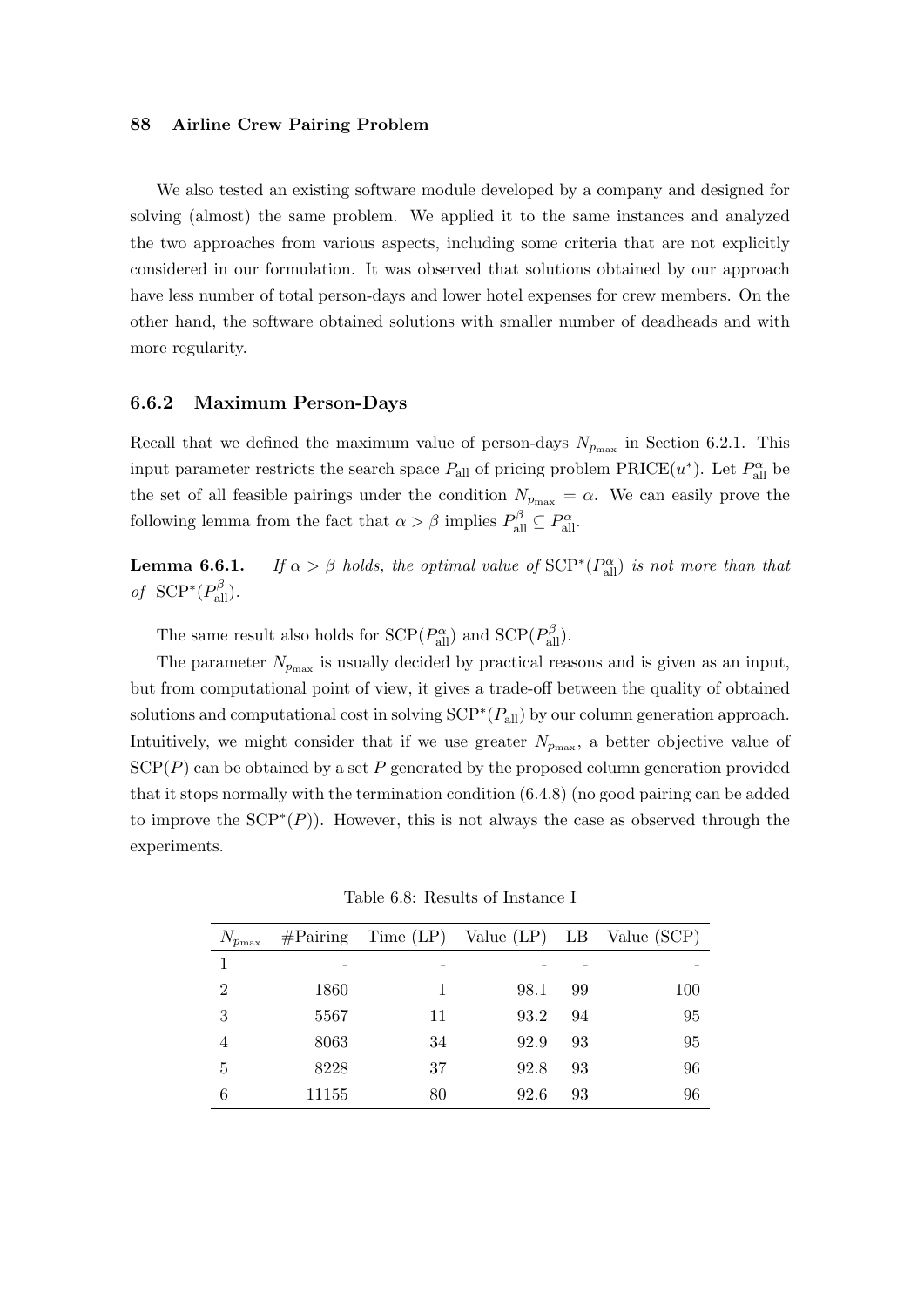| $N_{p_{\max}}$ | $\# \mathrm{Pairing}$ |      |       |       | Time $(LP)$ Value $(LP)$ LB Value $(SCP)$ |
|----------------|-----------------------|------|-------|-------|-------------------------------------------|
| 1              |                       |      |       |       |                                           |
| $\overline{2}$ | -                     |      |       |       |                                           |
| 3              | 33466                 | 1390 | 251.1 | 252   | 260                                       |
| 4              | 69679                 | 3670 | 247.7 | 248   | 256                                       |
| 5              | 97582                 | 5897 | 247.2 | 248   | 255                                       |
| 6              | 98736                 | t.l. | 247.2 | - 248 | 254                                       |

Table 6.9: Results of Instance II

Table 6.10: Results of Instance III

| $N_{p_{\max}}$ | $\#\text{Pairing}$ |      |       |     | Time (LP) Value (LP) LB Value (SCP) |
|----------------|--------------------|------|-------|-----|-------------------------------------|
| 1              |                    |      |       |     |                                     |
| $\overline{2}$ | 7945               | 43   | 407.6 | 408 | 427                                 |
| 3              | 20892              | 535  | 382.6 | 383 | 395                                 |
| $\overline{4}$ | 29303              | 1161 | 381.9 | 382 | 398                                 |
| 5              | 22064              | 1140 | 380.8 | 381 | 406                                 |
| 6              | 27655              | 1712 | 380.6 | 381 | 408                                 |

Table 6.11: Results of Instance IV

| $N_{p_{\max}}$ |       |      |        |     | $\# \text{Pairing}$ Time (LP) Value (LP) LB Value (SCP) |
|----------------|-------|------|--------|-----|---------------------------------------------------------|
|                |       |      |        |     |                                                         |
| $\overline{2}$ |       |      |        |     |                                                         |
| 3              |       |      |        |     |                                                         |
|                |       |      |        |     |                                                         |
| 5              | 8899  | t.l. | 2267.5 | 837 | 2456                                                    |
|                | 10134 | t.l. | 2350.9 | 809 | 2555                                                    |

Table 6.8–6.11 show the computational results for each instance under different  $N_{p_{\max}}$ values. The methods and parameter settings are the same as the experiments shown in Table 6.7, as well as the meaning of each column. The mark "-" signifies that no feasible solution exists under the corresponding value of  $N_{p_{\text{max}}}$ . For all instances, when we only consider crew pairings with up to 2 person-days (i.e., when  $N_{p_{\text{max}}} \leq 2$ ), the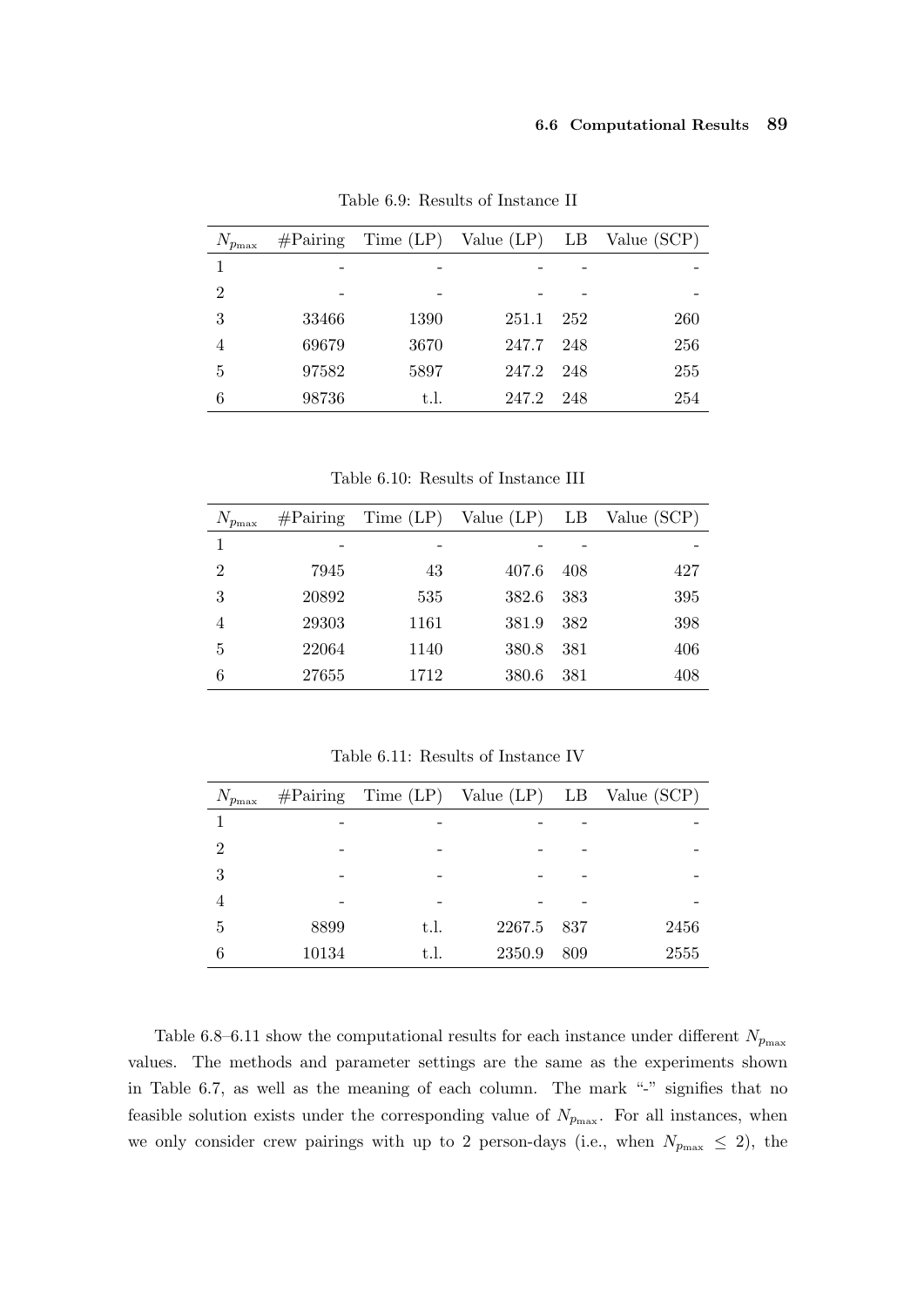problem becomes infeasible or the results are much worse than other cases. The values in columns "Time (LP)" and "Value (LP)" in Table 6.8–6.10 show that there is a tradeoff between the quality of obtained solutions and computational costs during the column generation process. However, the final results in "Value (SCP)" do not always decrease as the values of  $N_{p_{\text{max}}}$  increase for some instances such as Instance I and III, even though its LP relaxation problem  $\text{SCP}^*(P_{\text{all}})$  is solved to optimality by column generation. The results in Table 6.8–6.11 suggest that our column generation heuristic can lead to a better objective value of  $\text{SCP}(P)$  by applying it with a smaller value of  $N_{p_{\text{max}}}$  than its given value. Moreover, although the number of all feasible pairings can exponentially increase with  $N_{p_{\text{max}}}$ , the total computation time does not grow with  $N_{p_{\text{max}}}$  so drastically. Hence, it might be worth trying to invoke the proposed algorithm iteratively with different values of  $N_{p_{\text{max}}}$ , e.g., from 2 to the given maximum value of person-days.

# 6.7 Conclusion of the Airline Crew Pairing Problem

We studied a crew pairing problem in which the objective is to minimize the total persondays subject to some basic and specific constraints. We modeled it as a set covering problem.

We presented a column generation approach that incorporates several ideas. We modeled the problem of finding a desirable pairing, in both initial pairing generation and pricing problem, as a problem of finding a longest path in a graph under some resource constraints. We proposed a two-step method for generating initial pairings, which consists of a depth first search, and a dynamic programming (DP) algorithm for covering target flight legs. We then proposed a DP-based branch-and-bound method in solving the pricing problem. This method outperformed a branch-and-bound algorithm without bounding operations by DP. We also considered regularity based on the fact that most flight legs are regularly scheduled. For large-scale instances, we presented a lower bound that can be obtained even if the column generation approach is stopped before the termination condition is satisfied.

Through computational experiments, we confirmed that the proposed approach successfully obtained good solutions for most of the tested instances with up to 10,000 flights.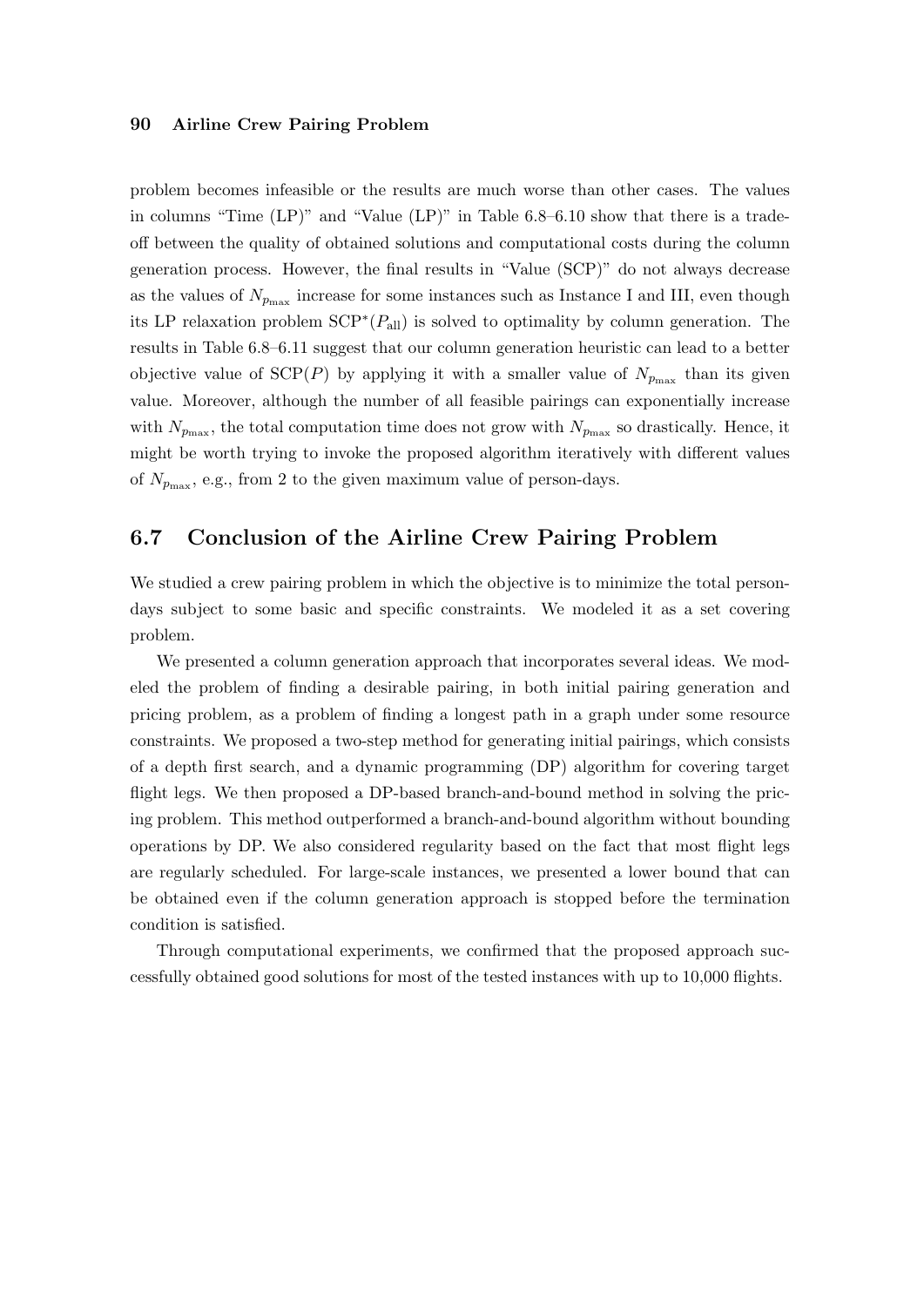### Chapter 7

## Conclusion

Generation methods including row generation and column generation have been two of the hottest topics for combinatorial optimization problems over the past sixty or more years.

In Chapter 2 and 3, we introduced row generation and column generation approaches, respectively. We listed representative historical contributions, provided a standard understanding, and presented a survey with an emphasis on their use in combinatorial optimization problems. For representative milestones of row generation, we described the classical Benders decomposition algorithm for solving the mixed integer programming (MIP) problem, as well as a further extension, known as logic-based Benders decomposition. For column generation, we described Dantzig-Wolfe decomposition. It focuses on utilizing block structure, which can be naturally identified in many problems in real-world applications. The correctness and the convergence of both decomposition algorithms for linear programming (LP) problems are guaranteed by the fact that there is a finite number of extreme points in a convex set. The effectiveness is achieved by considering a restricted problem with a relatively small subset of the rows (or columns), significantly easier to solve. We also discussed the relationship between row and column generation. It should be noted that both generation methods are constructed as iterative procedures to solve combinatorial optimization problems with a huge number of rows or columns, and their combinations with other well-known methods, such as branch-and-bound, often enhance the overall performance of the resulting algorithms for many combinatorial optimization problems.

Throughout this thesis, we discussed how to use the generation algorithms to develop efficient exact and heuristic algorithms for NP-hard problems, for which the best algorithmic strategy may not be obvious. Three problems were studied in Chapter 4, 5 and 6, the min-max regret generalized assignment problem (MMR-GAP), the min-max multidimensional knapsack problem (MMR-GAP), and the crew pairing problem.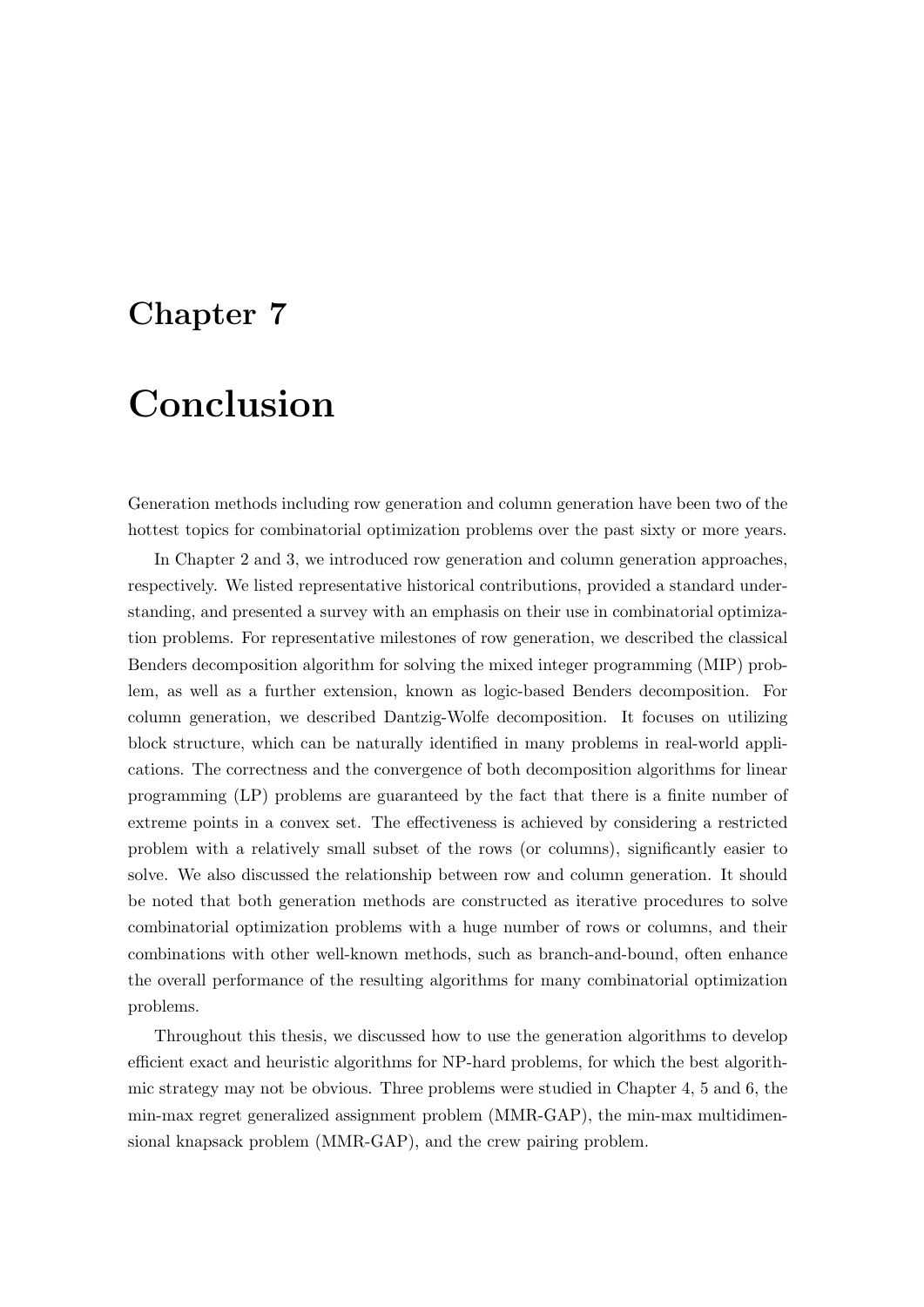### 92 Conclusion

For the MMR-GAP, we proved that the decision version of the MMR-GAP is  $\Sigma_2^p$ -complete. We first examined two heuristics, including a fixed-scenario algorithm and a dual substitute methods. We observed that the dual substitution method obtained better solutions than the fixed-scenario heuristic for the instances in types A, B, and C. However, for the instances in types D and E with a large number of jobs, the dual substitution becomes computationally expensive compared to the fixed-scenario heuristic. Regarding the proposed exact algorithms, we designed a logic-based Benders decomposition, and a branch-and-cut approach with Benders cuts. We further proposed a Lagrangian-based branch-and-cut algorithm, into which we incorporated several ideas. At each node, we used a Lagrangian lower bound that is proven to be stronger than the LP bound. For computing this bound, we considered a technique solving  $m$  0-1 knapsack problems by dynamic programming. This computation is further exploited for variable fixing, for which we showed that by using a two-direction DP table, the time complexity was reduced from  $O(n^2b)$  to  $O(nb)$ , where n is the number of jobs and b is the sum of capacities  $b_i$  for all agents i. Moreover, we discussed and computationally analysed an efficient cut selection criterion for Benders' cuts in the Lagrangian-based branch-and-cut approach. The resulting Lagrangian-based branch-and-cut algorithm performed satisfactorily on benchmark instances.

For the MMR-MKP, we considered a row generation heuristic by using the dual substitution, which we call the iterated dual substitution (IDS) algorithm. This method showed strength in solving the MMR-MKP, and it seems that this strategy is suitable to exploit the structure of the problem: solutions with good objective values are distributed in a diverse area in the feasible region (i.e., they are not close together), which was observed through computational experiments, and intensification approaches, often effective for classical combinatorial optimization problems, will not work for this type of problems. Another contribution is that we proposed a method to generate a linear constraint at every iteration without solving any NP-hard subproblems. We also evaluated several classical techniques that have been proposed for the MMR-GAP, such as a fixed-scenario heuristic, a branch-and-cut approach, and a logic-based Benders decomposition. We observed that the IDS performed best on all of the tested instances, and it exactly solved 7 out of 18 instances to optimality. Furthermore, IDS always found its best solutions at an early iteration.

Finally, we considered a crew pairing problem to minimize the total person-days under some some basic and specific constraints. We modeled it as a set covering problem and applied a standard column generation framework. In the warm start process, we designed a two-step method to generate the initial column set. The first step is a depth first search for solving the problem of finding a longest path in a graph under some resource constraints. It then invokes a dynamic programming (DP) algorithm to cover all the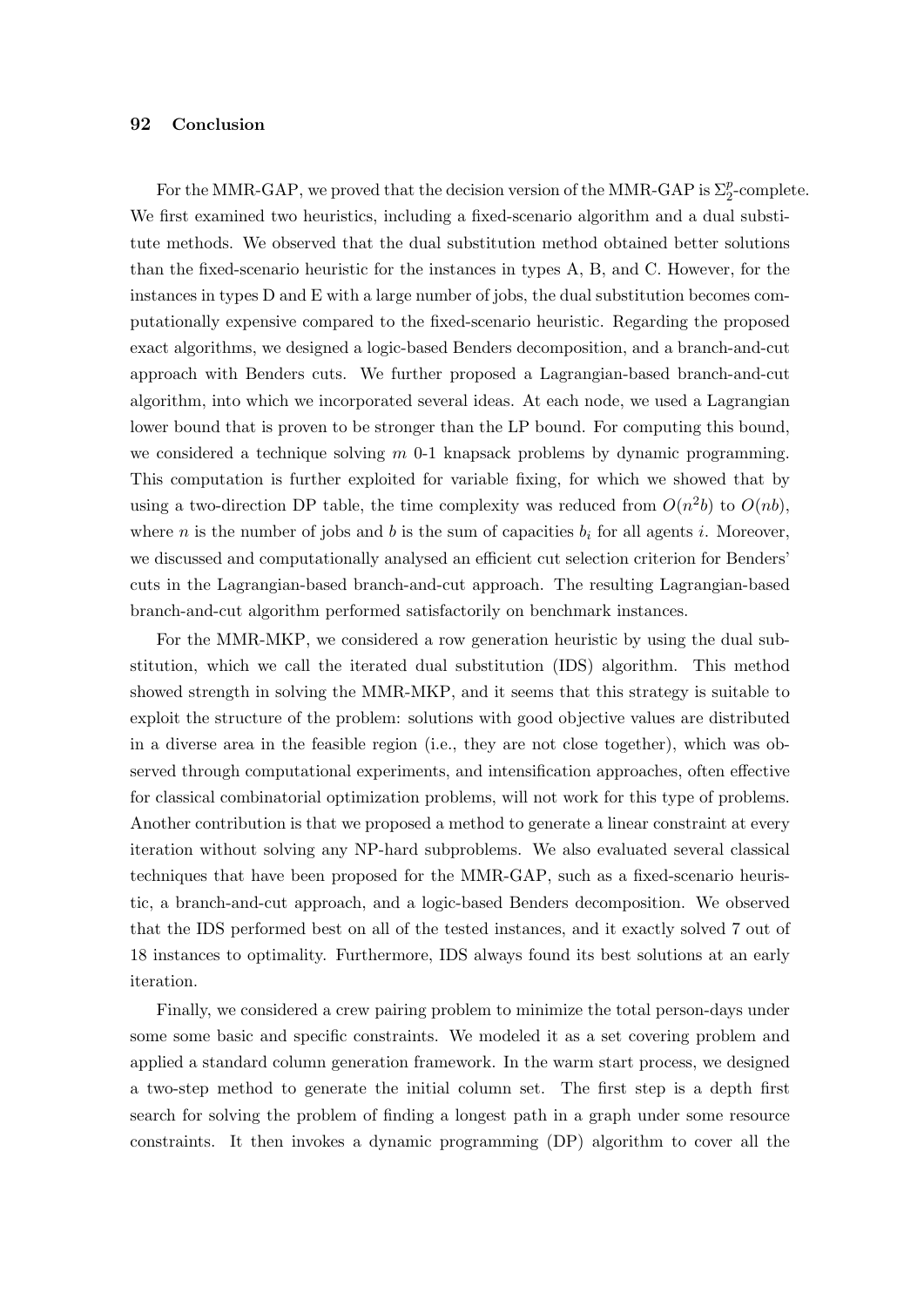uncovered flight legs. For solving the subproblem, we proposed a DP-based branch-andbound method, which outperformed a branch-and-bound algorithm without bounding operations by DP. Moreover, when solving pricing problems, we accelerate this algorithm by considering regularity, exploiting the fact that most flight legs are regularly scheduled. The computational experiments showed that the proposed algorithm had a good overall performance for most of the tested instances and obtained good solutions even for the instances with up to 10,000 flights.

In summary, we have demonstrated that row generation and column generation approaches are two important practical techniques in solving large-scale optimization problems. We hope that the techniques discussed in this thesis can be helpful for solving large-scale combinatorial optimization problems.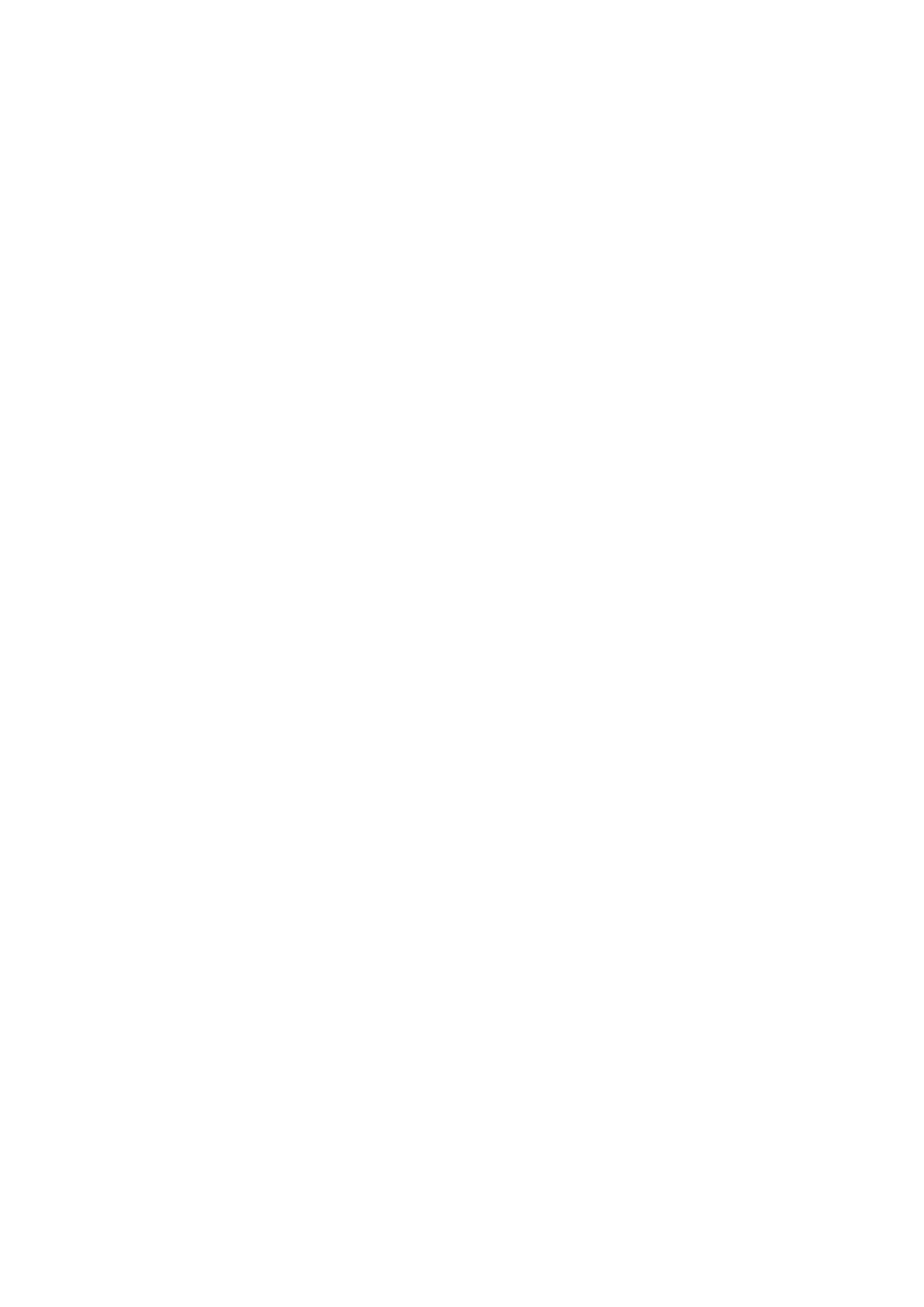# Bibliography

- [1] H. Aissi, C. Bazgan, and D. Vanderpooten. Complexity of the min-max and min-max regret assignment problem. Operations Research Letters, 33:634–640, 2005.
- [2] H. Aissi, C. Bazgan, and D. Vanderpooten. Minmax and minmax regret versions of combinatorial optimization problems: A survey. European Journal of Operational Research, 197:427–438, 2009.
- [3] C. Alves and J. Carvalho. A stabilized branch-and-price-and-cut algorithm for the multiple length cutting stock problem. Computers  $\mathcal C$  Operations Research, 35:1315– 1328, 2008.
- [4] R. Anbil, R. Tanga, and E. Johnson. A global approach to crew pairing optimization. IBM Systems Journal, 31:71–78, 1992.
- [5] C. Archetti, N. Bianchessi, and M. Speranza. A column generation approach for the split delivery vehicle routing problem. Networks, 58:241–254, 2011.
- [6] T. Assavapokee, J. Realff, and J. Ammons. Min-max regret robust optimization approach on interval data uncertainty. Journal of Optimization Theory and Applications, 137:297–316, 2008.
- [7] I. Averbakh. Minmax regret linear resource allocation problems. Operations Research Letters, 32:174–180, 2004.
- [8] I. Averbakh. The minmax regret permutation flow-shop problem with two jobs. European Journal of Operational Research, 169:761–766, 2006.
- [9] I. Averbakh and V. Lebedev. Interval data minmax regret network optimization problems. Discrete Applied Mathematics, 138:289–301, 2004.
- [10] E. Balas, S. Ceria, G. Cornuéjols, and N. Natraj. Gomory cuts revisited. *Operations* Research Letters, 19:1–9, 1996.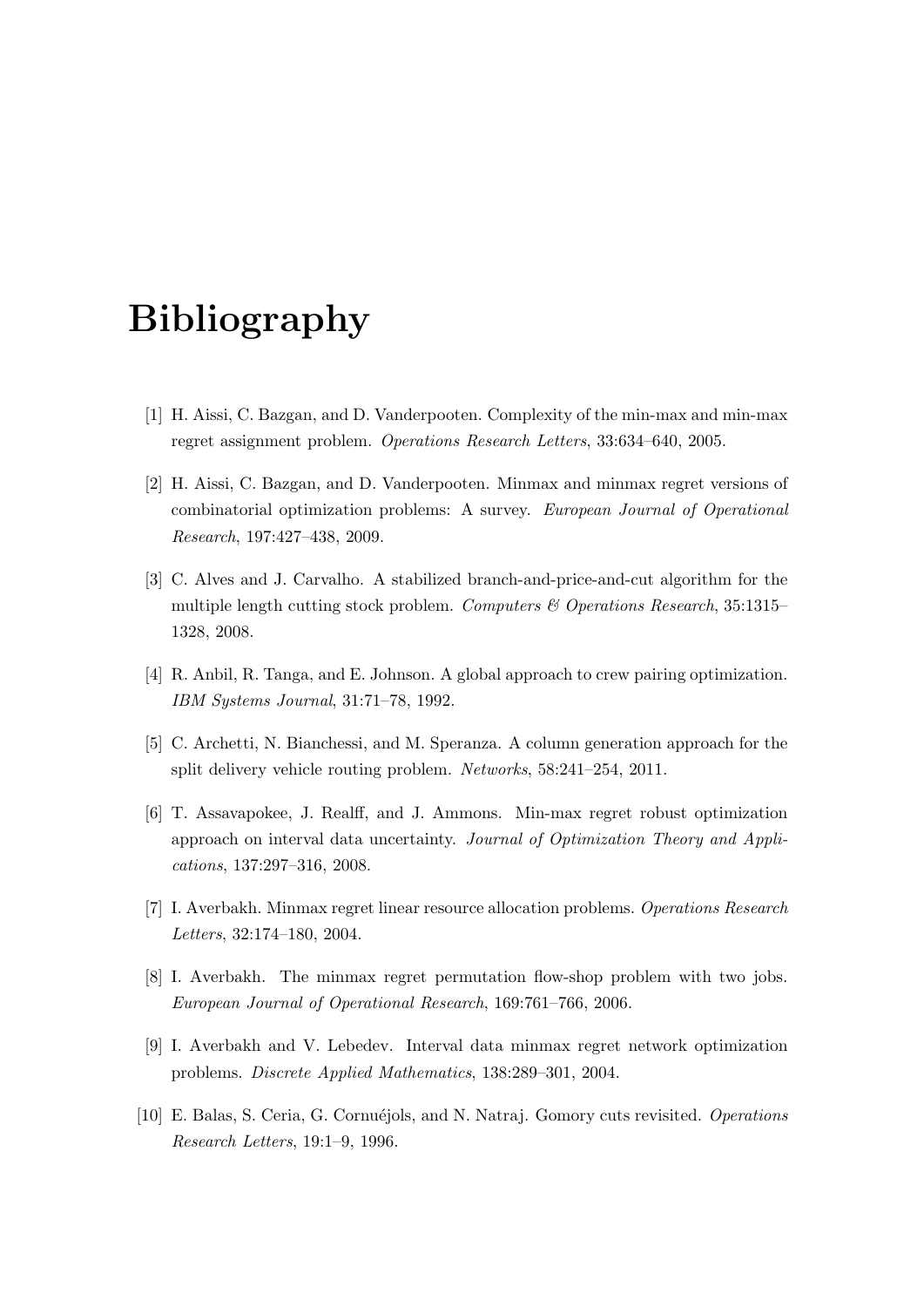- [11] C. Barnhart, A. Cohn, E. Johnson, D. Klabjan, G. Nemhauser, and P. Vance. Airline crew scheduling. In R. Hall, editor, Handbook of Transportation Science, chapter 14, pages 517–560. Springer, 2 edition, 2003.
- [12] C. Barnhart, C. Jame, and P. Vance. Using branch-and-price-and-cut to solve origindestination integer multicommodity network flow problems. Operations Research, 48:318–326, 2000.
- [13] C. Barnhart, E. Johnson, G. Nemhauser, M. Savelsbergh, and P. Vance. Branch-andprice: Column generation for solving huge integer programs. Operations Research, 46:316–329, 1998.
- [14] J. Barutt and T. Hull. Airline crew scheduling: Supercomputers and algorithms. SIAM News, 23:20–22, 1990.
- [15] J. Beli'en and E. Demeulemeester. A branch-and-price approach for integrating nurse and surgery scheduling. European Journal of Operational Research, 189:652– 668, 2008.
- [16] W. Ben-Ameur and J. Neto. A constraint generation algorithm for large scale linear programs using multiple-points separation. Mathematical Programming, 107:517– 357, 2006.
- [17] J. Benders. Partitioning procedures for solving mixed variables programming problems. Numerische Mathematik, 4:238–252, 1962.
- [18] S. Boyd and L. Vandenberghe. Convex Optimization. Cambridge University Press, Cambridge, 2004.
- [19] A. Candia-Véjar, E. Álvarez-Miranda, and N. Maculan. Min-max regret combinatorial optimization problems: An algorithmic perspective. RAIRO - Operations Research, 45:101–129, 2011.
- [20] S. Canto. Application of benders' decomposition to power plant preventive maintenance scheduling. European Journal of Operational Research, 184:759–777, 2008.
- [21] S. Chen and Y. Shen. An improved column generation algorithm for crew scheduling problems. Journal of Information & Computational Science, 10:175–183, 2013.
- [22] P. Chu and J. Beasle. A genetic algorithm for the multidimensional knapsack problem. Journal of Heuristic, 4:63–86, 1998.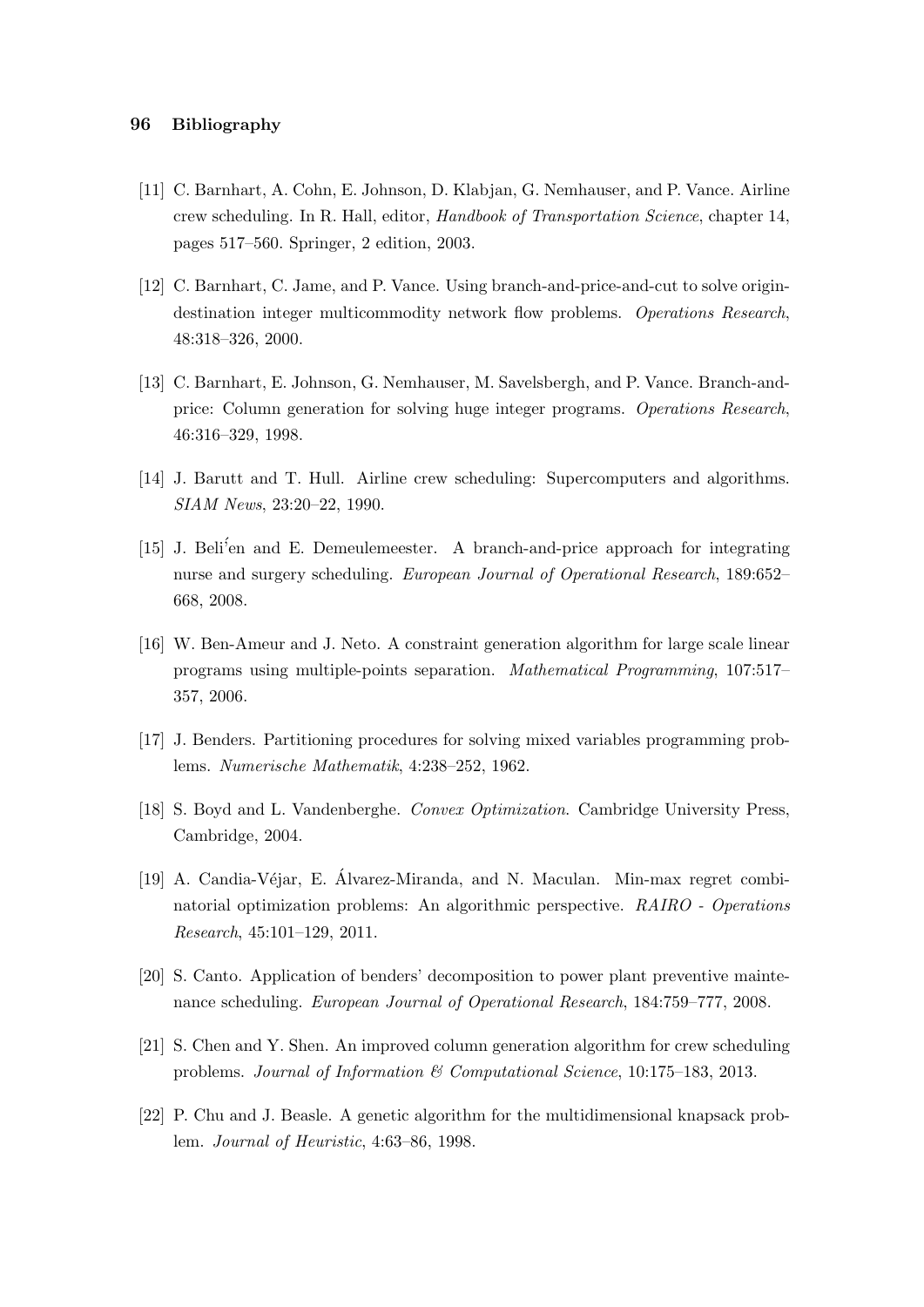- [23] P. Chu and J. Beasley. A genetic algorithm for the generalized assignment problem. Computers & Operations Research, 24:17–23, 1997.
- [24] E. Conde and A. Candia. Minimax regret spanning arborescences under uncertain costs. European Journal of Operational Research, 182:561–577, 2007.
- [25] J. Cordeau, G. Stojkovic, F. Soumis, and J. Desrosiers. Benders decomposition for simultaneous aircraft routing and crew scheduling. Transportation Science, 35:375– 388, 2001.
- [26] F. Croce, C. Koulamas, and V. T'kindt. A constraint generation approach for the two-machine flow shop problem with jobs selection. In P. Fouilhoux, E. Gouveia, A. Mahjoub, and V. Paschos, editors, Combinatorial Optimization: Third International Symposium, ISCO 2014, Lisbon, Portugal, March 5-7, 2014, Revised Selected Papers, pages 198–207, Berlin, 2014. Springer.
- [27] G. Dantzig and P. Wolfe. Decomposition principle for linear programs. Operations Research, 8:101–111, 1960.
- [28] V. Deineko and G. Woeginger. Pinpointing the complexity of the interval min-max regret knapsack problem. Discrete Optimization, 7:191–196, 2010.
- [29] M. Dell'Amico, G. Righini, and M. Salani. A branch-and-price approach to the vehicle routing problem with simultaneous distribution and collection. Transportation Science, 40:235–247, 2006.
- [30] G. Desaulniers, J. Desrosiers, and M. Solomon. *Column Generation*. Springer Science & Business Media, New York, 2006.
- [31] M. Desrochers and F. Soumis. A column generation approach to the urban transit crew scheduling problem. Transportation Science, 23:1–13, 1989.
- [32] J. Desrosiers, F. Soumis, and M. Desrochers. Routing with time windows by column generation. Networks, 14:545–565, 1984.
- [33] G. Easwaran and H. Uster. Tabu search and benders decomposition approaches for a capacitated closed-loop supply chain network design problem. Transportation Science, 43:301–320, 2009.
- [34] Y. Eldar, A. Ben-Tal, and A. Nemirovski. Linear minimax regret estimation of deterministic parameters with bounded data uncertainties. IEEE Transactions on Signal Processing, 52:2177–2187, 2004.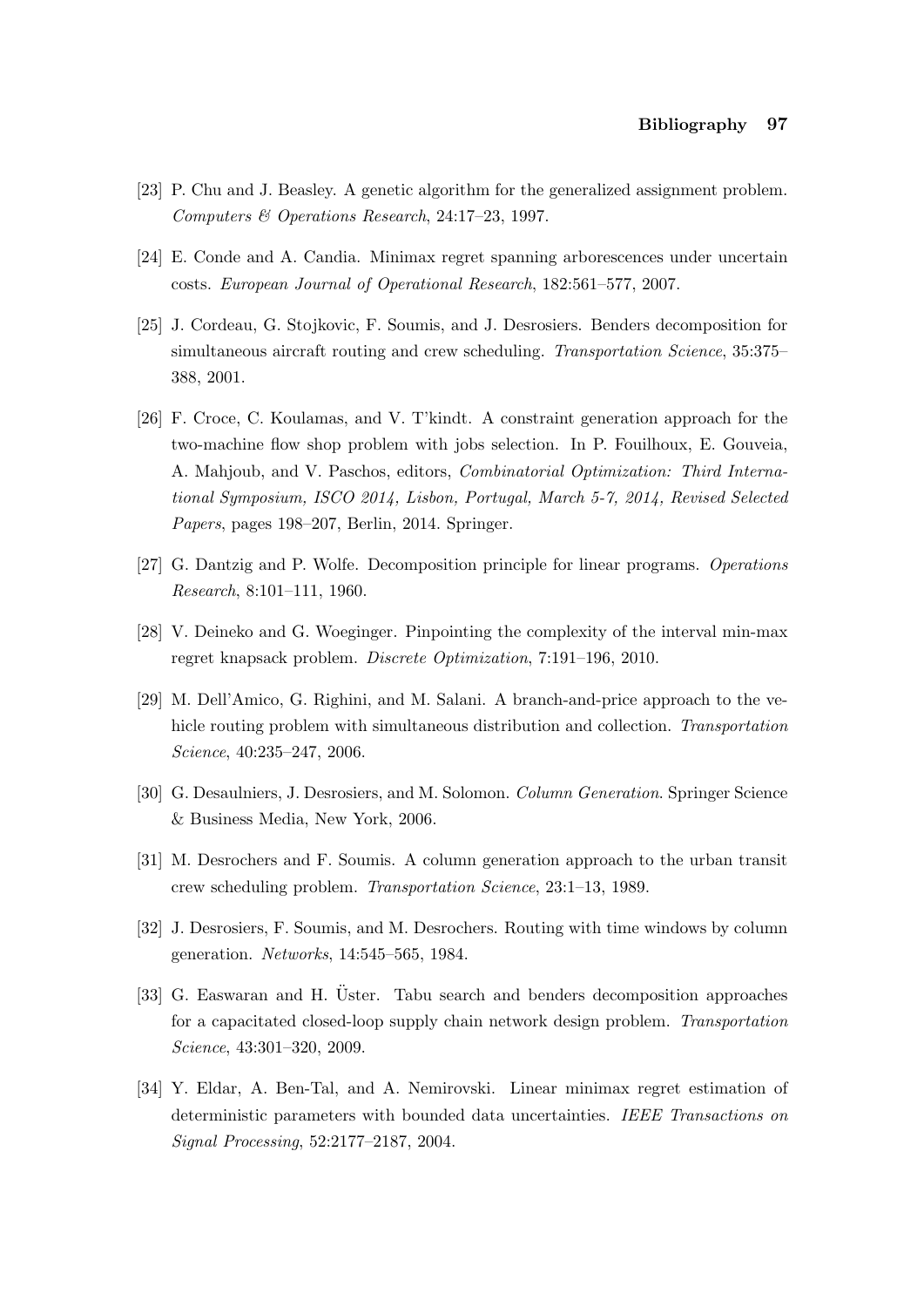### 98 Bibliography

- [35] T. Emden-Weinert and M. Proksch. Best practice simulated annealing for the airline crew scheduling problem. Journal of Heuristics, 5:419–436, 1999.
- [36] H. Fei, C. Chu, and N. Meskens. Solving a tactical operating room planning problem by a column-generation-based heuristic procedure with four criteria. Annals of Operations Research, 166:91–108, 2009.
- [37] M. Feizollahi and I. Averbakh. The robust (minmax regret) quadratic assignment problem with interval flows. INFORMS Journal on Computing, 26:321–335, 2014.
- [38] M. Fisher and R. Jaikumar. A generalized assignment heuristic for vehicle routing. Networks, 11:109–124, 1981.
- [39] L. Ford and D. Fulkerson. suggested computation for maximal multicommodity network flows. Management Science, 5:97–101, 1958.
- [40] F. Furini, M. Iori, S. Martello, and M. Yagiura. Heuristic and exact algorithms for the interval min-max regret knapsack problem. INFORMS Journal on Computing, 27:392–405, 2015.
- [41] M. Garey and D. Johnson. Computers and Intractability: A Guide to the Theory of NP-completeness. W.H. Freeman, San Francisco, 1979.
- [42] A. Geoffrion. Generalized benders decomposition. Journal of Optimization Theory and Applications, 10:237–260, 1972.
- [43] P. Gilmore and R. Gomory. A linear programming approach to the cutting-stock problem. Operations Research, 9:849–859, 1961.
- [44] P. Gilmore and R. Gomory. A linear programming approach to the cutting stock problem–part ii. Operations Research, 11:863–888, 1963.
- [45] R. Gomory. Outline of an algorithm for integer solutions to linear programs. Bulletin of the American Mathematical Society, 64:275–278, 1958.
- [46] R. Gomory. Early integer programming. In J. Lenstra, A. Rinnooy Kan, and A. Schrijver, editors, History of Mathematical Programming: A Collection of Personal Reminiscences, pages 55–61. North-Holland, 1991.
- [47] B. Gopalakrishnan and E. Johnson. Airline crew scheduling: State-of-the-art. Annals of Operations Research, 140:305–337, 2005.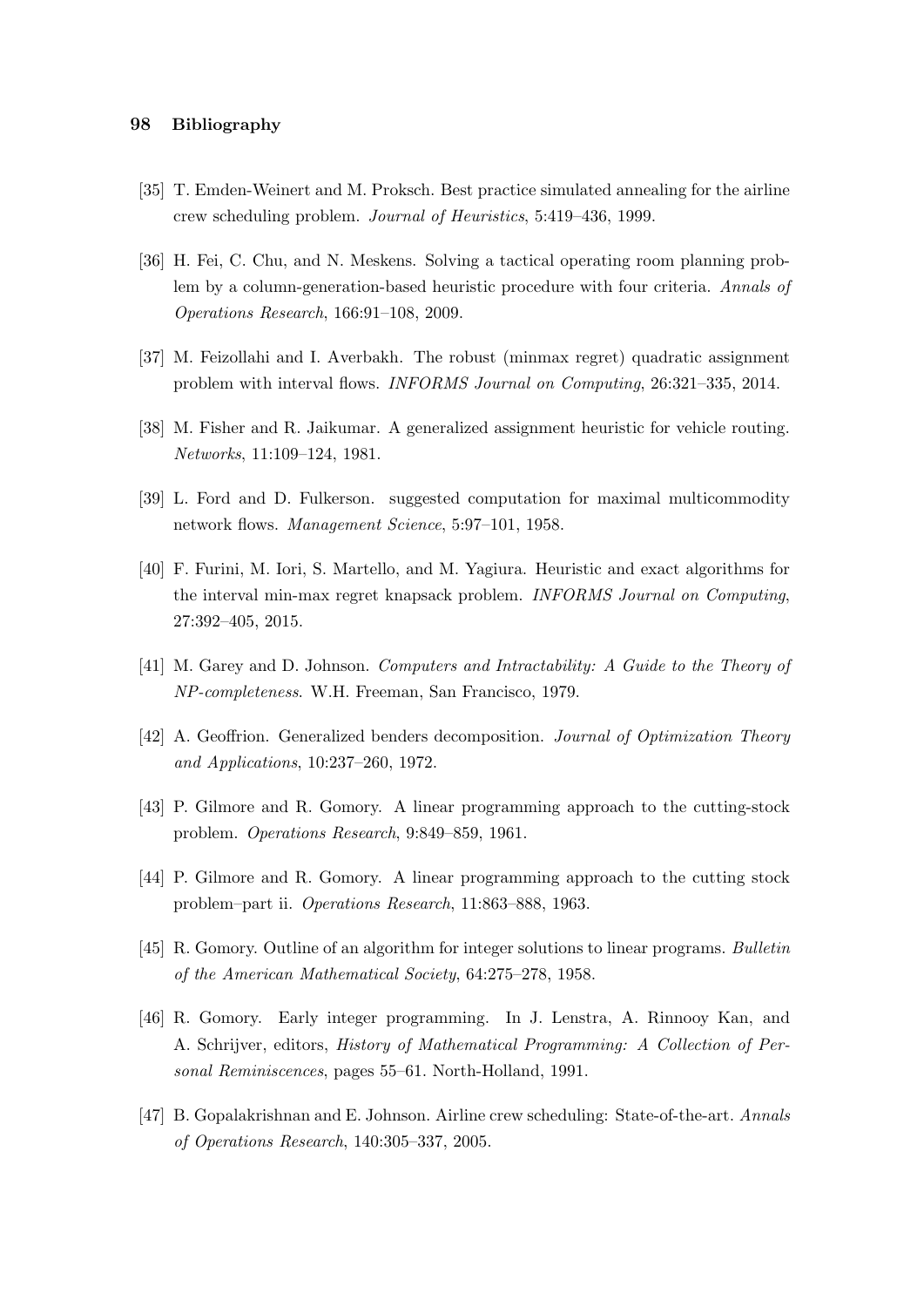- [48] G. Gutiérrez-Jarpa, G. Desaulniers, and G. Laporte. A branch-and-price algorithm for the vehicle routing problem with deliveries, selective pickups and time windows. European Journal of Operational Research, 206:341–349, 2010.
- [49] K. Hoffman and M. Padberg. Solving airline crew scheduling problems by branchand-cut. Management Science, 39:657–682, 1993.
- [50] J. Hooker. Planning and scheduling by logic-based benders decomposition. Operations Research, 55:588–602, 2007.
- [51] J. Hooker and G. Ottosson. Logic-based benders decomposition. Mathematical Programming, 1:33–60, 1996.
- [52] V. Jain and I. Grossmann. Algorithms for hybrid milp/cp models for a class of optimization problems. INFORMS Journal on Computing, 13:258–276, 2001.
- [53] O. Karasan, C. Pinar, M, and H. Yaman. The robust shortest path problem with interval data. Technical report, Bilkent University, Ankara, Turkey, 2001. available from the web site of Optimization Online (http://www.optimization-online.org/, accesed on May 3, 2016).
- [54] N. Karmarkar. A new polynomial-time algorithm for linear programming. Combinatorica, 4:373–395, 1984.
- [55] A. Kasperski. Discrete Optimization with Interval Data. Springer, Berlin, 2008.
- [56] A. Kasperski and P. Zielinski. An approximation algorithm for interval data minmax regret combinatorial optimization problems. Information Processing Letters, 97:177– 180, 2006.
- [57] J. Kelley. The cutting-plane method for solving convex programs. Journal of the Society for Industrial and Applied Mathematics, 8:703–712, 1960.
- [58] A. Klose and S. Görtz. A branch-and-price algorithm for the capacitated facility location problem. European Journal of Operational Research, 179:1109–1125, 2007.
- [59] B. Korte and J. Vygen. Combinatorial Optimization: Theory and Algorithms. Springer, Berlin, 2012.
- [60] P. Kouvelis and G. Yu. Robust Discrete Optimization and Its Applications. Kluwer Academic Publishers, Dordrecht, 1997.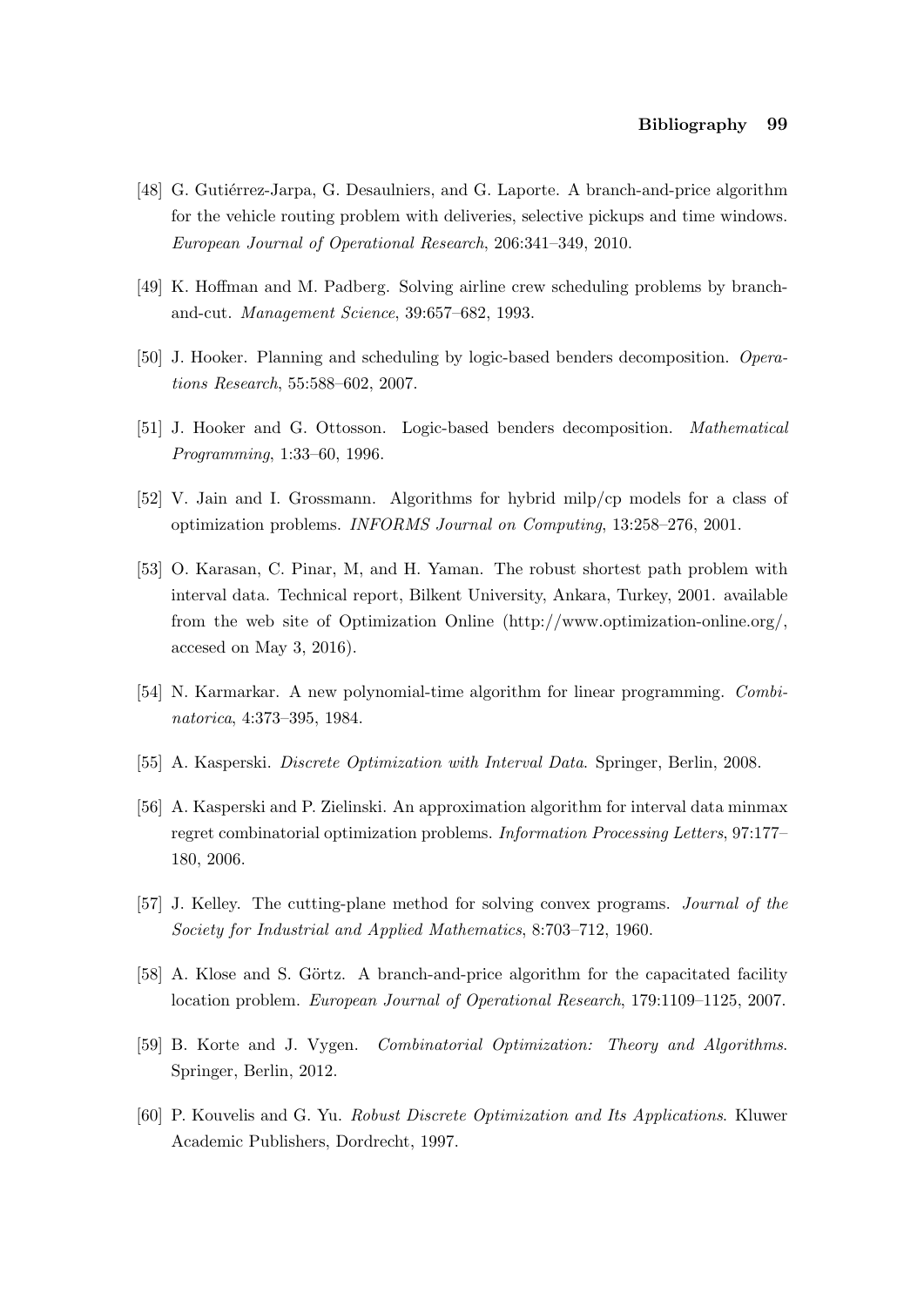- [61] M. Laguna, J. Kelly, J. Gonzalez-Velarde, and F. Glover. Tabu search for the multilevel generalized assignment problem. European Journal of Operational Research, 82:176–189, 1995.
- [62] L. Lasdon. Optimization theory for large systems. Dover Publications, New York, 1970.
- [63] D. Levine. Application of a hybrid genetic algorithm to airline crew scheduling. Computers & Operations Research, 23:547–558, 1996.
- [64] D. Li, H. Huang, A. Morton, and E. Chew. Simultaneous fleet assignment and cargo routing using benders decomposition. OR Spectrum, 28:319–335, 2006.
- [65] H. Li and K. Womer. Scheduling projects with multi-skilled personnel by a hybrid milp/cp benders decomposition algorithm. Journal of Scheduling, 12:281–298, 2009.
- [66] F. Liberatore, G. Righini, and M. Salani. A column generation algorithm for the vehicle routing problem with soft time windows. 4OR, 9:49–82, 2011.
- [67] M. L¨ubbecke and J. Desrosiers. Selected topics in column generation. Operations Research, 53:1007–1023, 2005.
- [68] B. Maenhout and M. Vanhoucke. Branching strategies in a branch-and-price approach for a multiple objective nurse scheduling problem. Journal of Scheduling, 13:77–79, 2010.
- [69] O. Marcotte. An instance of the cutting stock problem for which the rounding property does not hold. Operations Research Letters, 4:239–243., 1986.
- [70] S. Martello and P. Toth. Knapsack Problems: Algorithms and Computer Implementations. John Wiley & Sons, Chichester, New York, 1990.
- [71] A. Merciera, J. Cordeaub, and F. Soumisa. A computational study of benders decomposition for the integrated aircraft routing and crew scheduling problem. Computers & Operations Research, 32:1451–1476, 2005.
- [72] R. Montemanni. A benders decomposition approach for the robust spanning tree problem with interval data. European Journal of Operational Research, 174:1479– 1490, 2006.
- [73] R. Montemanni, J. Barta, M. Mastrolilli, and L. Gambardella. The robust traveling salesman problem with interval data. Transportation Science, 41:366–381, 2011.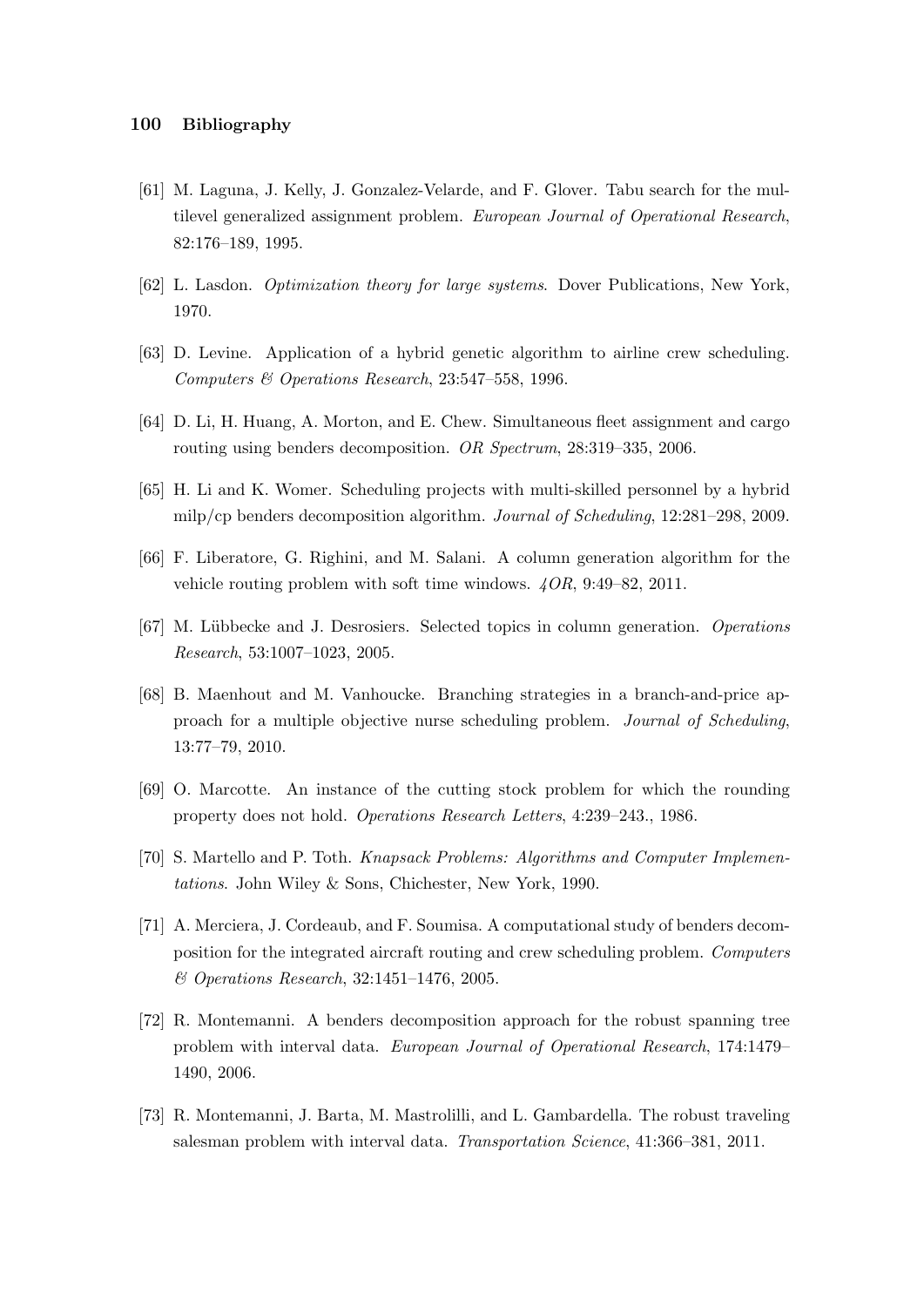#### Bibliography 101

- [74] R. Montemanni and L. Gambardella. A branch and bound algorithm for the robust spanning tree with interval data. European Journal of Operational Research, 161:771–779, 2005.
- [75] R. Montemanni and L. Gambardella. The robust shortest path problem with interval data via benders decomposition. 4OR, 3:315–328, 2005.
- [76] G. Nemhauser. Column generation for linear and integer programming. Documenta Mathematica, Extra Volume: Optimization Stories:65–73, 2012.
- [77] K. Onodera and A. Mori. Cockpit crew scheduling and supporting system. Proceedings of the World Congress on Expert Systems, 1:1–10, 1991.
- [78] H. Osman and K. Demirli. A bilinear goal programming model and a modified benders decomposition algorithm for supply chain reconfiguration and supplier selection. International Journal of Production Economics, 1:97–105, 2010.
- [79] M. Padberg and G. Rinaldi. A branch-and-cut algorithm for the resolution of largescale symmetric traveling salesman problems. SIAM review, 33:60–100, 1991.
- [80] C. Papadimitriou and K. Steiglitz. Combinatorial Optimization: Algorithms and Complexity. Dover Publications, New York, 1982.
- [81] K. Park, S. Kang, and S. Park. An integer programming approach to the bandwidth packing problem. Management Science, 42:1277–1291, 1996.
- [82] R. Parker and R. Rardin. Discrete Optimization. Academic Press, New York, 1988.
- [83] J. Pereira and I. Averbakh. Exact and heuristic algorithms for the interval data robust assignment problem. Computers & Operations Research, 38:1153–1163, 2011.
- [84] J. Pereira and I. Averbakh. The robust set covering problem with interval data. Annals of Operations Research, 207:217–235, 2013.
- [85] M. Posta, J. Ferland, and P. Michelon. An exact method with variable fixing for solving the generalized assignment problem. Computational Optimization and Applications, 52:629–644, 2012.
- [86] E. PrescottGagnon, G. Desaulniers, and L. Rousseau. A branchandpricebased large neighborhood search algorithm for the vehicle routing problem with time windows. Networks, 54:190–204, 2009.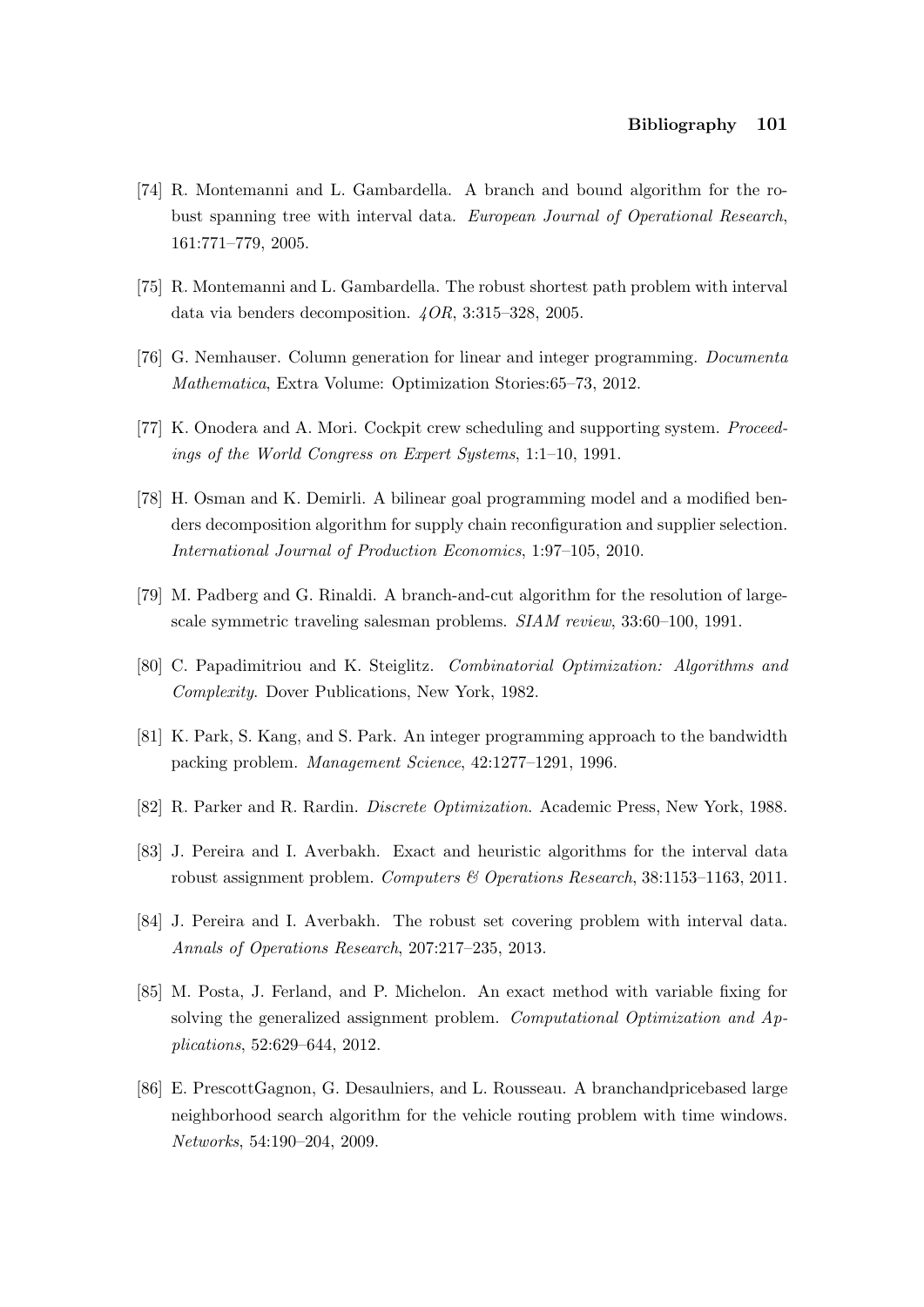- [87] R. Rahmaniani, T. Crainic, M. Gendreau, and W. Rei. The benders decomposition algorithm: A literature review. European Journal of Operational Research, 2016. (in press).
- [88] G. Raidl, T. Baumhauer, and B. Hu. Speeding up logic-based benders' decomposition by a metaheuristic for a bi-level capacitated vehicle routing problem. In M. Blesa, C. Blum, and Voß., editors, Hybrid Metaheuristics, pages 183–197. Springer, 2014.
- [89] K. Ruland. A model for aeromedical routing and scheduling. International Transactions in Operational Research, 6:57–73, 1999.
- [90] R. Sadykov and F. Vanderbeck. Bin packing with conflicts: A generic branch-andprice algorithm. INFORMS Journal on Computing, 25:244–255, 2012.
- [91] S. Sahni and T. Gonzalez. P-complete approximation problems. Journal of the Association for Computing Machinery, 23:555-565, 1976.
- [92] M. Savelsbergh. A branch-and-price algorithm for the generalized assignment problem. Structural and Multidisciplinary Optimization, 44:259–275, 2001.
- [93] G. Scheithauer and J. Terno. The modified integer round-up property of the onedimensional cutting stock problem. European Journal of Operational Research, 84:562–571, 1995.
- [94] G. Scheithauer and J. Terno. Theoretical investigations on the modified integer round-up property for the one-dimensional cutting stock problem. Operations Research Letters, 20:93–100, 1997.
- [95] A. Sethi and G. Thompson. The noncandidate constraint method. In M. Karwan, V. Lofti, S. Zionts, and J. Telgen, editors, Redundancy in Mathematical Programming, chapter 11, pages 135–144. Springer, 1983.
- [96] A. Sethi and G. Thompson. The pivot and probe algorithm for solving a linear program. Mathematical Programming, 29:219–233, 1984.
- [97] S. Siddiqui, S. Azarm, and S. Gabriel. A modified benders decomposition method for efficient robust optimization under interval uncertainty. Operations Research, 45:831–841, 1997.
- [98] H. Üster, G. Easwaran, E. Akçali, and S. Cetinkaya. Benders decomposition with alternative multiple cuts for a multi-product closed-loop supply chain network design model. Naval Research Logistics, 54:890–907, 2007.